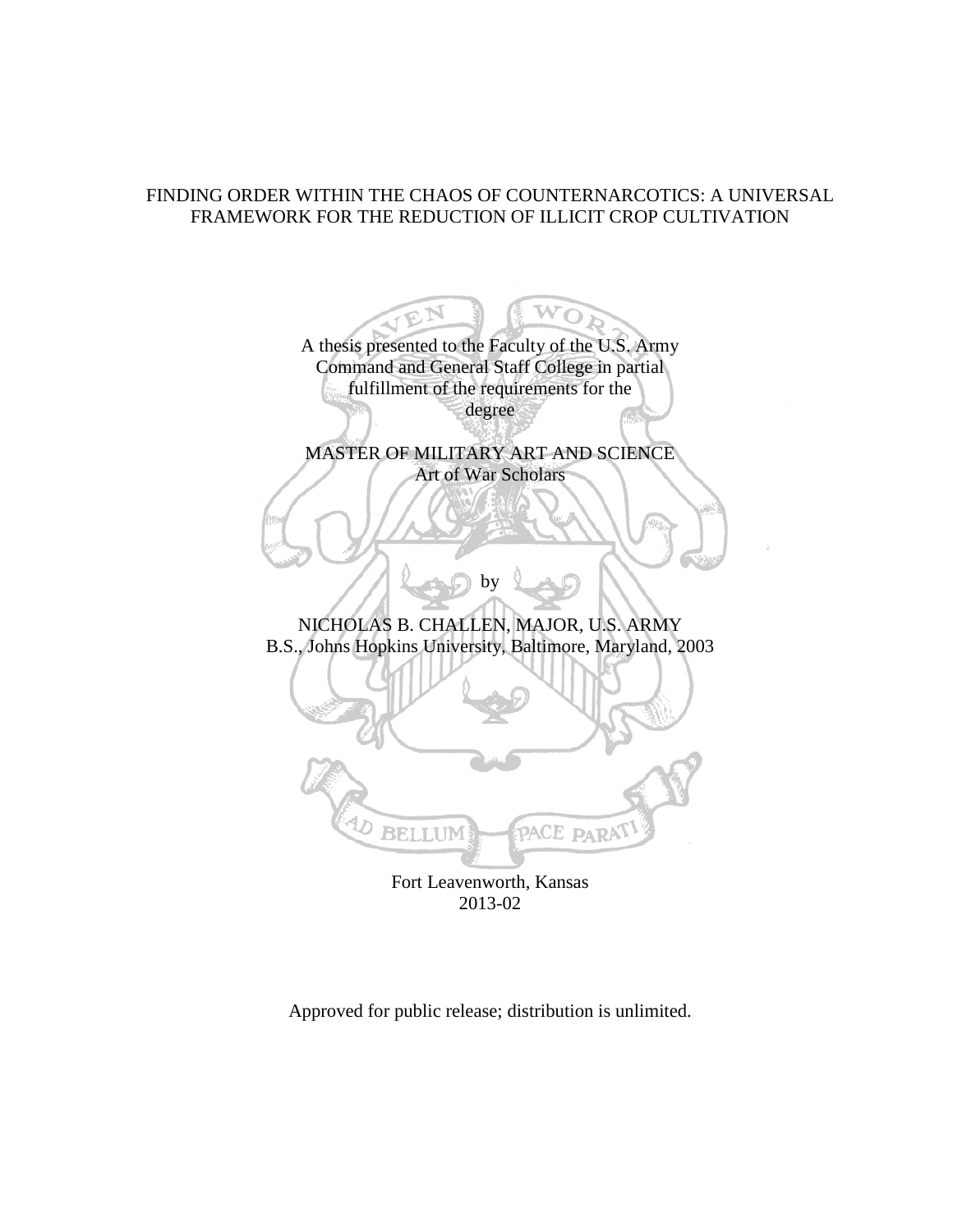| <b>REPORT DOCUMENTATION PAGE</b> |                                                                                                            |              |                                                                                                                            | Form Approved<br>OMB No. 0704-0188 |                                                                                                                                                                                                                                                                                                                                                                                                                                                                                                                                                                                                                                                                                                                                                                                                                                                                                                   |
|----------------------------------|------------------------------------------------------------------------------------------------------------|--------------|----------------------------------------------------------------------------------------------------------------------------|------------------------------------|---------------------------------------------------------------------------------------------------------------------------------------------------------------------------------------------------------------------------------------------------------------------------------------------------------------------------------------------------------------------------------------------------------------------------------------------------------------------------------------------------------------------------------------------------------------------------------------------------------------------------------------------------------------------------------------------------------------------------------------------------------------------------------------------------------------------------------------------------------------------------------------------------|
|                                  | number. PLEASE DO NOT RETURN YOUR FORM TO THE ABOVE ADDRESS.                                               |              |                                                                                                                            |                                    | Public reporting burden for this collection of information is estimated to average 1 hour per response, including the time for reviewing instructions, searching existing data<br>sources, gathering and maintaining the data needed, and completing and reviewing this collection of information. Send comments regarding this burden estimate or any other<br>aspect of this collection of information, including suggestions for reducing this burden to Department of Defense, Washington Headquarters Services, Directorate for<br>Information Operations and Reports (0704-0188), 1215 Jefferson Davis Highway, Suite 1204, Arlington, VA 22202-4302. Respondents should be aware that notwithstanding<br>any other provision of law, no person shall be subject to any penalty for failing to comply with a collection of information if it does not display a currently valid OMB control |
|                                  | 1. REPORT DATE (DD-MM-YYYY)                                                                                |              | 2. REPORT TYPE                                                                                                             |                                    | 3. DATES COVERED (From - To)                                                                                                                                                                                                                                                                                                                                                                                                                                                                                                                                                                                                                                                                                                                                                                                                                                                                      |
| 13-12-2013                       |                                                                                                            |              | Master's Thesis                                                                                                            |                                    | FEB 2013 - DEC 2013                                                                                                                                                                                                                                                                                                                                                                                                                                                                                                                                                                                                                                                                                                                                                                                                                                                                               |
| <b>4. TITLE AND SUBTITLE</b>     |                                                                                                            |              |                                                                                                                            |                                    | <b>5a. CONTRACT NUMBER</b>                                                                                                                                                                                                                                                                                                                                                                                                                                                                                                                                                                                                                                                                                                                                                                                                                                                                        |
|                                  |                                                                                                            |              |                                                                                                                            |                                    |                                                                                                                                                                                                                                                                                                                                                                                                                                                                                                                                                                                                                                                                                                                                                                                                                                                                                                   |
|                                  |                                                                                                            |              | Finding Order within the Chaos of Counternarcotics: A Universal<br>Framework for the Reduction of Illicit Crop Cultivation |                                    | <b>5b. GRANT NUMBER</b>                                                                                                                                                                                                                                                                                                                                                                                                                                                                                                                                                                                                                                                                                                                                                                                                                                                                           |
|                                  |                                                                                                            |              |                                                                                                                            |                                    | <b>5c. PROGRAM ELEMENT NUMBER</b>                                                                                                                                                                                                                                                                                                                                                                                                                                                                                                                                                                                                                                                                                                                                                                                                                                                                 |
| 6. AUTHOR(S)                     |                                                                                                            |              |                                                                                                                            |                                    | <b>5d. PROJECT NUMBER</b>                                                                                                                                                                                                                                                                                                                                                                                                                                                                                                                                                                                                                                                                                                                                                                                                                                                                         |
|                                  | Major Nicholas B. Challen                                                                                  |              |                                                                                                                            |                                    | <b>5e. TASK NUMBER</b>                                                                                                                                                                                                                                                                                                                                                                                                                                                                                                                                                                                                                                                                                                                                                                                                                                                                            |
|                                  |                                                                                                            |              |                                                                                                                            |                                    | 5f. WORK UNIT NUMBER                                                                                                                                                                                                                                                                                                                                                                                                                                                                                                                                                                                                                                                                                                                                                                                                                                                                              |
|                                  | U.S. Army Command and General Staff College<br><b>ATTN: ATZL-SWD-GD</b><br>Fort Leavenworth, KS 66027-2301 |              | 7. PERFORMING ORGANIZATION NAME(S) AND ADDRESS(ES)                                                                         |                                    | <b>8. PERFORMING ORG REPORT</b><br><b>NUMBER</b>                                                                                                                                                                                                                                                                                                                                                                                                                                                                                                                                                                                                                                                                                                                                                                                                                                                  |
|                                  |                                                                                                            |              | 9. SPONSORING / MONITORING AGENCY NAME(S) AND ADDRESS(ES)                                                                  |                                    | <b>10. SPONSOR/MONITOR'S</b><br><b>ACRONYM(S)</b>                                                                                                                                                                                                                                                                                                                                                                                                                                                                                                                                                                                                                                                                                                                                                                                                                                                 |
|                                  |                                                                                                            |              |                                                                                                                            |                                    | <b>11. SPONSOR/MONITOR'S REPORT</b><br><b>NUMBER(S)</b>                                                                                                                                                                                                                                                                                                                                                                                                                                                                                                                                                                                                                                                                                                                                                                                                                                           |
|                                  | <b>12. DISTRIBUTION / AVAILABILITY STATEMENT</b><br>Approved for Public Release; Distribution is Unlimited |              |                                                                                                                            |                                    |                                                                                                                                                                                                                                                                                                                                                                                                                                                                                                                                                                                                                                                                                                                                                                                                                                                                                                   |
|                                  | <b>13. SUPPLEMENTARY NOTES</b>                                                                             |              |                                                                                                                            |                                    |                                                                                                                                                                                                                                                                                                                                                                                                                                                                                                                                                                                                                                                                                                                                                                                                                                                                                                   |
| <b>14. ABSTRACT</b>              |                                                                                                            |              |                                                                                                                            |                                    |                                                                                                                                                                                                                                                                                                                                                                                                                                                                                                                                                                                                                                                                                                                                                                                                                                                                                                   |
|                                  |                                                                                                            |              |                                                                                                                            |                                    | This thesis proves the existence of a universal framework that can be used to strategically reduce illicit                                                                                                                                                                                                                                                                                                                                                                                                                                                                                                                                                                                                                                                                                                                                                                                        |
|                                  |                                                                                                            |              |                                                                                                                            |                                    | crop cultivation in source countries. This framework is established through the demonstration of four                                                                                                                                                                                                                                                                                                                                                                                                                                                                                                                                                                                                                                                                                                                                                                                             |
|                                  |                                                                                                            |              |                                                                                                                            |                                    | universal principles: counternarcotics strategies require multiple coordinated components;                                                                                                                                                                                                                                                                                                                                                                                                                                                                                                                                                                                                                                                                                                                                                                                                        |
|                                  |                                                                                                            |              |                                                                                                                            |                                    | counternarcotics strategies must lead with state presence and security; eradication reduces illicit crop                                                                                                                                                                                                                                                                                                                                                                                                                                                                                                                                                                                                                                                                                                                                                                                          |
|                                  |                                                                                                            |              |                                                                                                                            |                                    | cultivation when applied with sufficient threat; and alternative development must be applied in the right                                                                                                                                                                                                                                                                                                                                                                                                                                                                                                                                                                                                                                                                                                                                                                                         |
|                                  |                                                                                                            |              |                                                                                                                            |                                    | sequence, leading with human resources development, local participation, and investment in                                                                                                                                                                                                                                                                                                                                                                                                                                                                                                                                                                                                                                                                                                                                                                                                        |
|                                  |                                                                                                            |              |                                                                                                                            |                                    | infrastructure. The concept of determining a limit to farmers' tolerance of eradication in order to provide                                                                                                                                                                                                                                                                                                                                                                                                                                                                                                                                                                                                                                                                                                                                                                                       |
|                                  |                                                                                                            |              |                                                                                                                            |                                    |                                                                                                                                                                                                                                                                                                                                                                                                                                                                                                                                                                                                                                                                                                                                                                                                                                                                                                   |
|                                  |                                                                                                            |              |                                                                                                                            |                                    | a sufficient threat of eradication is a novel concept presented in this paper, with sufficient threat of                                                                                                                                                                                                                                                                                                                                                                                                                                                                                                                                                                                                                                                                                                                                                                                          |
|                                  |                                                                                                            |              |                                                                                                                            |                                    | eradication ultimately causing a reduction in illicit crops planted each year. This thesis does not assume                                                                                                                                                                                                                                                                                                                                                                                                                                                                                                                                                                                                                                                                                                                                                                                        |
|                                  |                                                                                                            |              |                                                                                                                            |                                    | to have determined all of the universal counternarcotics principles. As more principles are discovered                                                                                                                                                                                                                                                                                                                                                                                                                                                                                                                                                                                                                                                                                                                                                                                            |
|                                  |                                                                                                            |              |                                                                                                                            |                                    | through additional studies, the current framework will continue to be developed and refined, increasing                                                                                                                                                                                                                                                                                                                                                                                                                                                                                                                                                                                                                                                                                                                                                                                           |
|                                  |                                                                                                            |              | its ability to strategically reduce the cultivation of illicit crops.                                                      |                                    |                                                                                                                                                                                                                                                                                                                                                                                                                                                                                                                                                                                                                                                                                                                                                                                                                                                                                                   |
|                                  |                                                                                                            |              |                                                                                                                            |                                    |                                                                                                                                                                                                                                                                                                                                                                                                                                                                                                                                                                                                                                                                                                                                                                                                                                                                                                   |
| <b>15. SUBJECT TERMS</b>         |                                                                                                            |              |                                                                                                                            |                                    |                                                                                                                                                                                                                                                                                                                                                                                                                                                                                                                                                                                                                                                                                                                                                                                                                                                                                                   |
|                                  |                                                                                                            |              |                                                                                                                            |                                    | Counternarcotics, Illicit Crop Cultivation, Eradication, Threat of Eradication, Alternative Development, State                                                                                                                                                                                                                                                                                                                                                                                                                                                                                                                                                                                                                                                                                                                                                                                    |
| Presence                         |                                                                                                            |              |                                                                                                                            |                                    |                                                                                                                                                                                                                                                                                                                                                                                                                                                                                                                                                                                                                                                                                                                                                                                                                                                                                                   |
|                                  | <b>16. SECURITY CLASSIFICATION OF:</b>                                                                     |              | <b>17. LIMITATION</b><br>OF ABSTRACT                                                                                       | 18. NUMBER<br><b>OF PAGES</b>      | 19a. NAME OF RESPONSIBLE PERSON                                                                                                                                                                                                                                                                                                                                                                                                                                                                                                                                                                                                                                                                                                                                                                                                                                                                   |
| a. REPORT                        | b. ABSTRACT                                                                                                | c. THIS PAGE |                                                                                                                            |                                    | 19b. PHONE NUMBER (include area code)                                                                                                                                                                                                                                                                                                                                                                                                                                                                                                                                                                                                                                                                                                                                                                                                                                                             |
| (U)                              | (U)                                                                                                        | (U)          | (U)                                                                                                                        | 101                                |                                                                                                                                                                                                                                                                                                                                                                                                                                                                                                                                                                                                                                                                                                                                                                                                                                                                                                   |

**Standard Form 298 (Rev. 8-98) Prescribed by ANSI Std. Z39.18**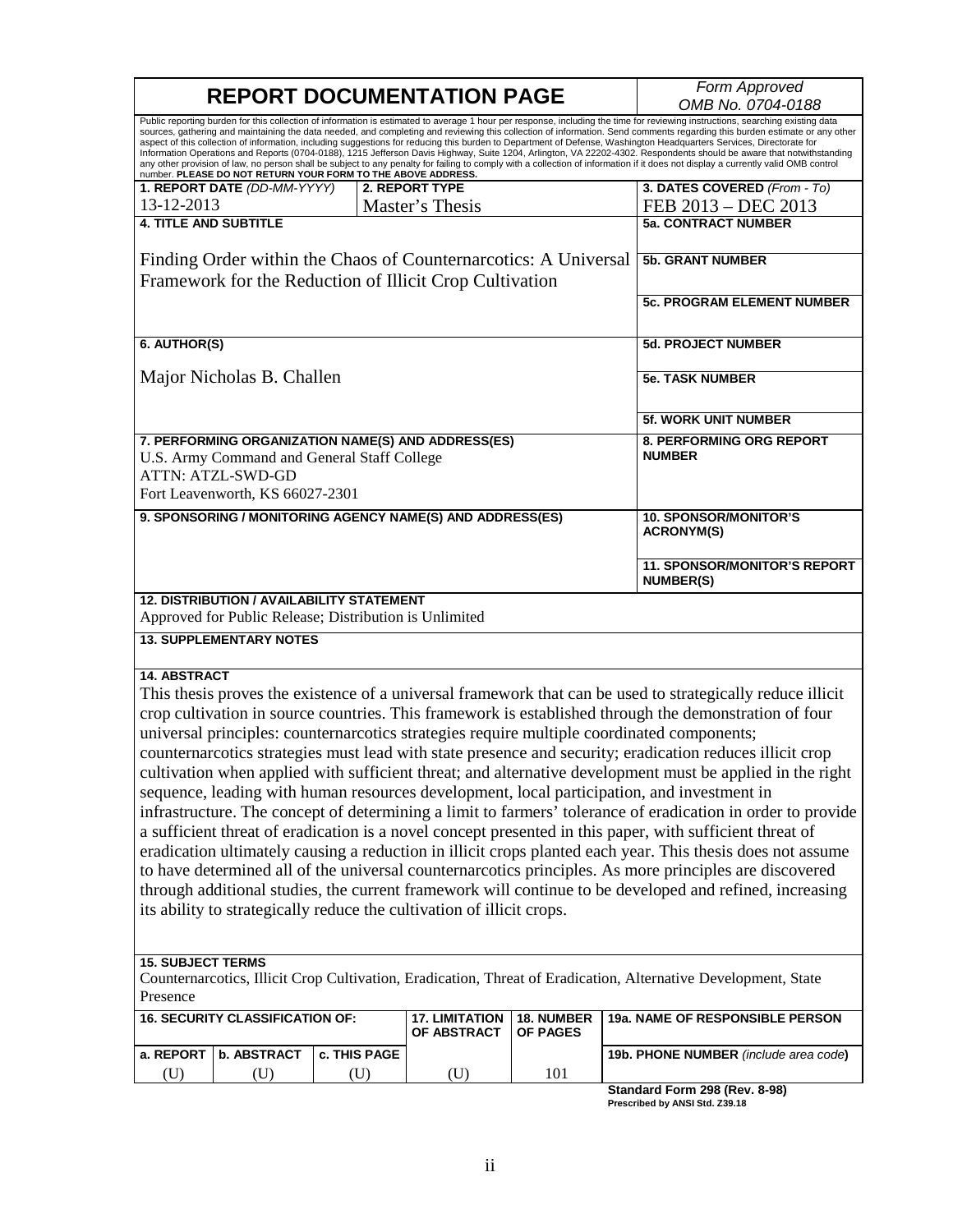### MASTER OF MILITARY ART AND SCIENCE

### THESIS APPROVAL PAGE

Name of Candidate: Major Nicholas B. Challen

Thesis Title: Finding Order within the Chaos of Counternarcotics: A Universal Framework for the Reduction of Illicit Crop Cultivation

Approved by:

, Thesis Committee Chair David A. Anderson, D.B.A.

Member Alan C. Lowe, M.M.A.S.

Member

CW4 Michael G. Rogan, M.M.A.S.

Accepted this 13th day of December 2013 by:

, Director, Graduate Degree Programs Robert F. Baumann, Ph.D.

The opinions and conclusions expressed herein are those of the student author and do not necessarily represent the views of the U.S. Army Command and General Staff College or any other governmental agency. (References to this study should include the foregoing statement.)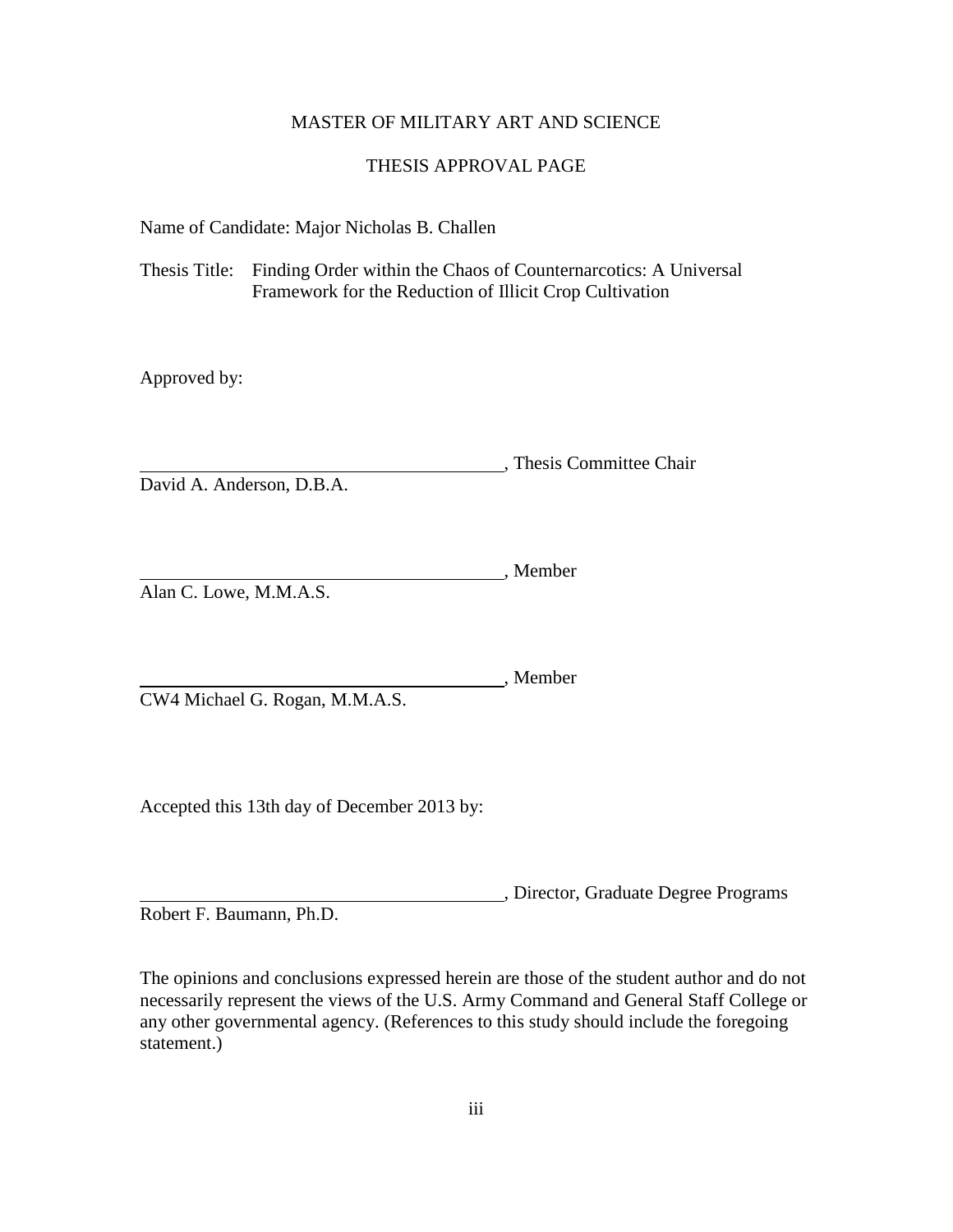## ABSTRACT

# FINDING ORDER WITHIN THE CHAOS OF COUNTERNARCOTICS: A UNIVERSAL FRAMEWORK FOR THE REDUCTION OF ILLICIT CROP CULTIVATION, by Major Nicholas B. Challen, 101 pages.

This thesis proves the existence of a universal framework that can be used to strategically reduce illicit crop cultivation in source countries. This framework is established through the demonstration of four universal principles: counternarcotics strategies require multiple coordinated components; counternarcotics strategies must lead with state presence and security; eradication reduces illicit crop cultivation when applied with sufficient threat; and alternative development must be applied in the right sequence, leading with human resources development, local participation, and investment in infrastructure. The concept of determining a limit to farmers' tolerance of eradication in order to provide a sufficient threat of eradication is a novel concept presented in this paper, with sufficient threat of eradication ultimately causing a reduction in illicit crops planted each year. This thesis does not assume to have determined all of the universal counternarcotics principles. As more principles are discovered through additional studies, the current framework will continue to be developed and refined, increasing its ability to strategically reduce the cultivation of illicit crops.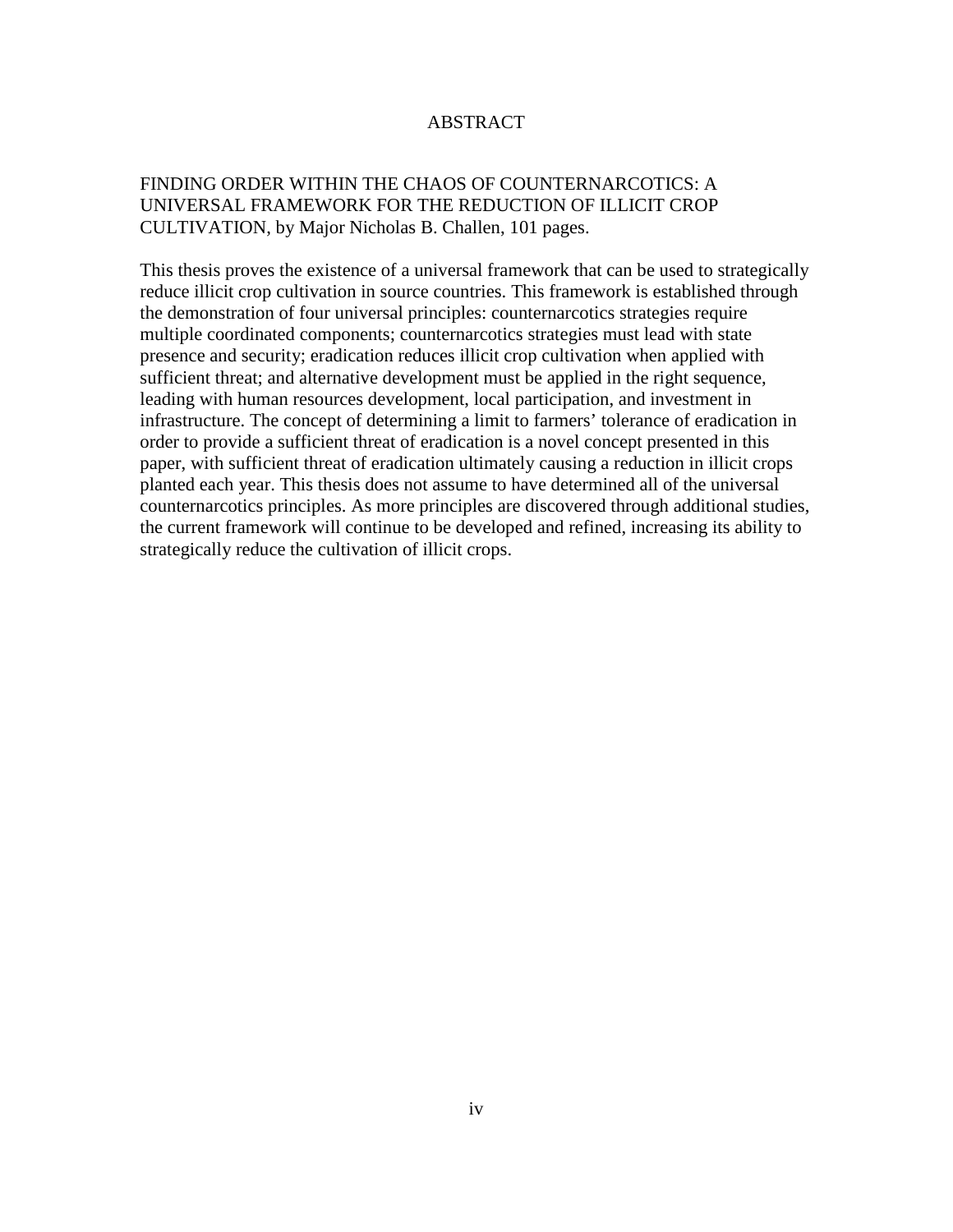#### ACKNOWLEDGMENTS

First and foremost, I would like to thank God for His provision in my life. Through Him, all things are possible. I also am grateful for my wife, Diana Challen, to whom I am forever indebted for her love, support, and patience. I thank my thesis committee, Dr. David A. Anderson, Mr. Alan C. Lowe, and CW4 Michael G. Rogan. Their guidance and insight ensured my success in this scholastic endeavor. I also thank Ms. Elisa A. Turover and Mr. Francisco J. Alvarez of the Department of State. Their assistance contributed to a significant breakthrough in my research. I express sincere gratitude to Ms. Heather Turner at the Combined Arms Research Library (CARL) for her help with my endless requests for interlibrary loans and to Ms. Venita A. Krueger for her tolerance of endless questions about the administrative process. I thank Dr. Dean A. Nowowiejski and Mr. Peter R. Scheffer for their encouragement and mentorship, and Dr. Jodi B Petit for her time and expertise. Finally, I thank my father, Mr. Roger W. Challen, for always being there.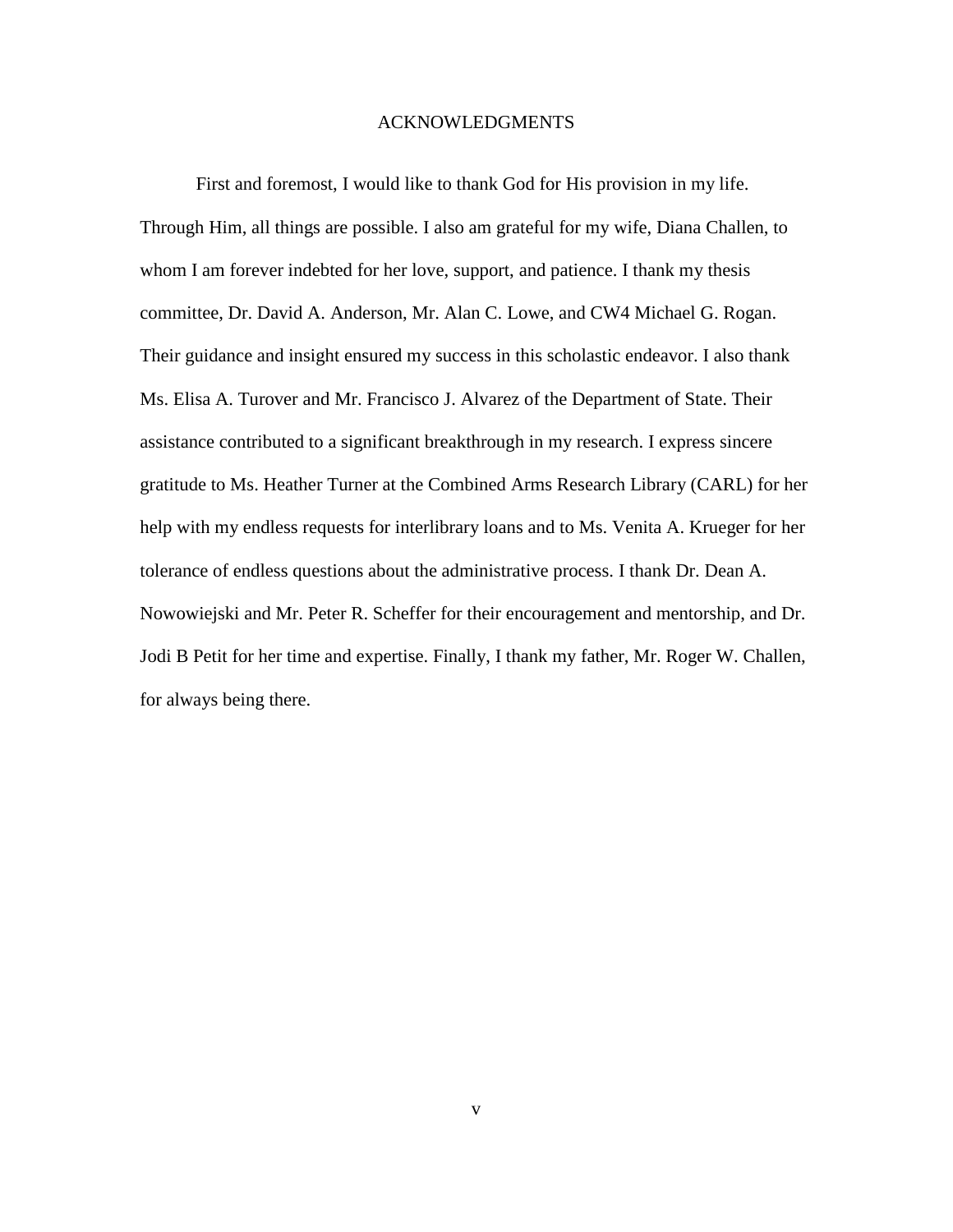# **TABLE OF CONTENTS**

|                                                                  | Page |
|------------------------------------------------------------------|------|
| MASTER OF MILITARY ART AND SCIENCE THESIS APPROVAL PAGE  iii     |      |
|                                                                  |      |
|                                                                  |      |
|                                                                  |      |
|                                                                  |      |
|                                                                  |      |
|                                                                  |      |
|                                                                  |      |
|                                                                  |      |
|                                                                  |      |
| Alternative Development Case Studies on Individual Countries  18 |      |
|                                                                  |      |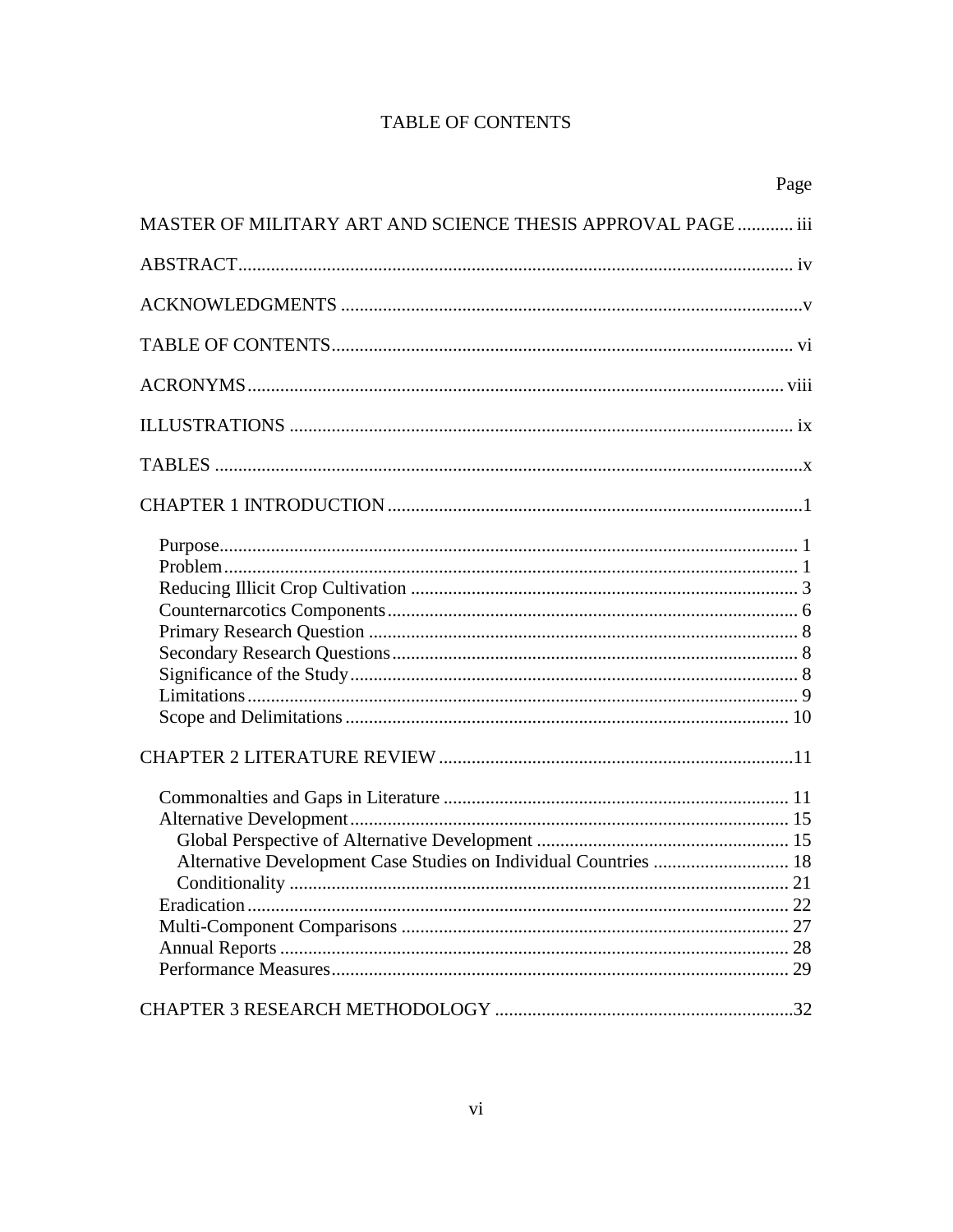| A Universal Framework for a Cost-Effective Counternarcotics Strategy  77 |  |
|--------------------------------------------------------------------------|--|
|                                                                          |  |
|                                                                          |  |
|                                                                          |  |
|                                                                          |  |
|                                                                          |  |
|                                                                          |  |
|                                                                          |  |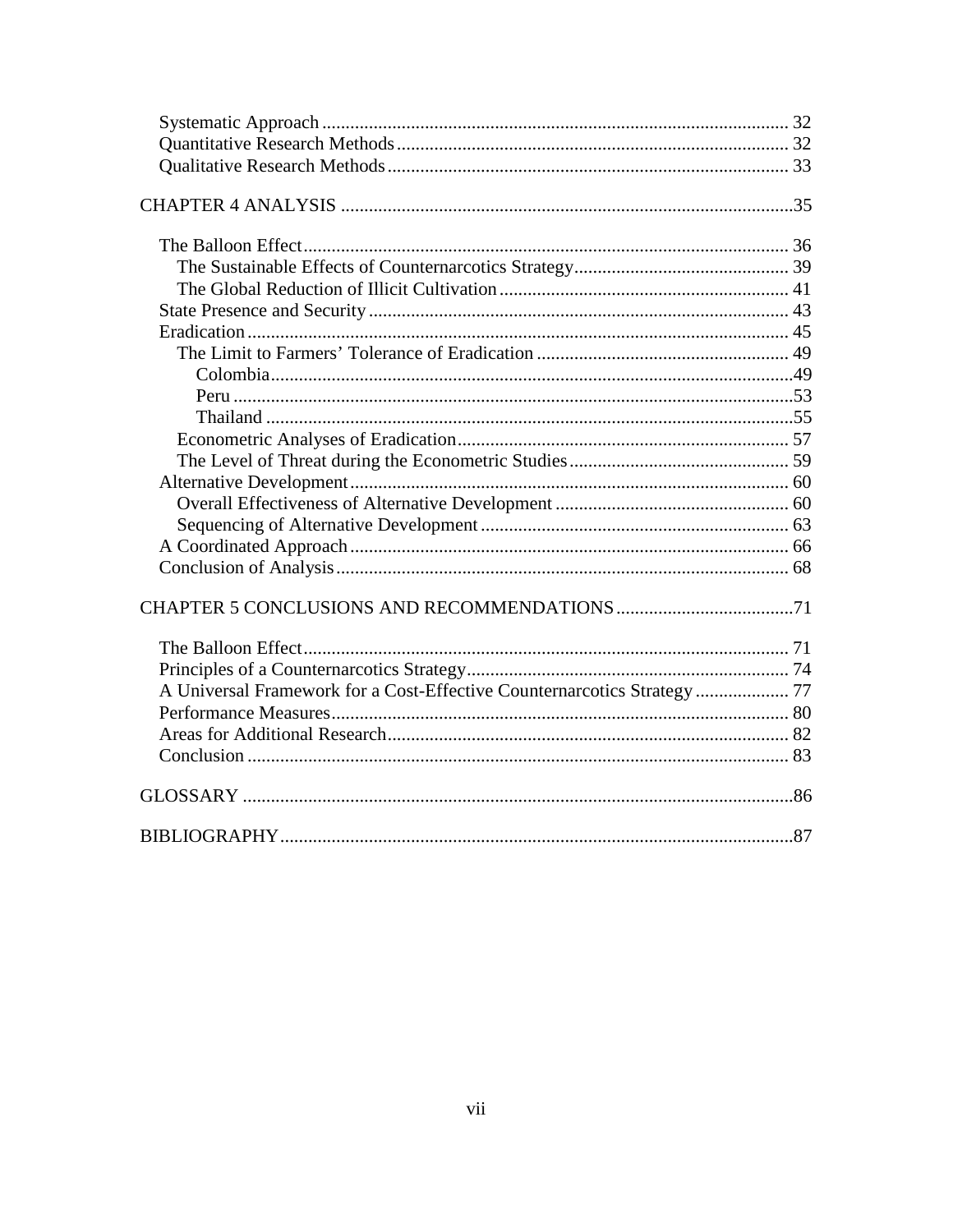# ACRONYMS

| <b>DTO</b>   | Drug Trafficking Organization                              |
|--------------|------------------------------------------------------------|
| EC           | <b>Eradicated Crops</b>                                    |
| <b>HIC</b>   | <b>Harvested Illicit Crops</b>                             |
| <b>LIM</b>   | Limit to the Tolerance of Eradication                      |
| <b>ToE</b>   | Threat of Eradication                                      |
| <b>TPIC</b>  | <b>Total Planted Illicit Crops</b>                         |
| <b>UNDCP</b> | United Nations Drug Control Programme (precursor to UNODC) |
| <b>UNODC</b> | United Nations Office on Drugs and Crime.                  |
| <b>US</b>    | <b>United States</b>                                       |
| <b>USAID</b> | United States Agency for International Development         |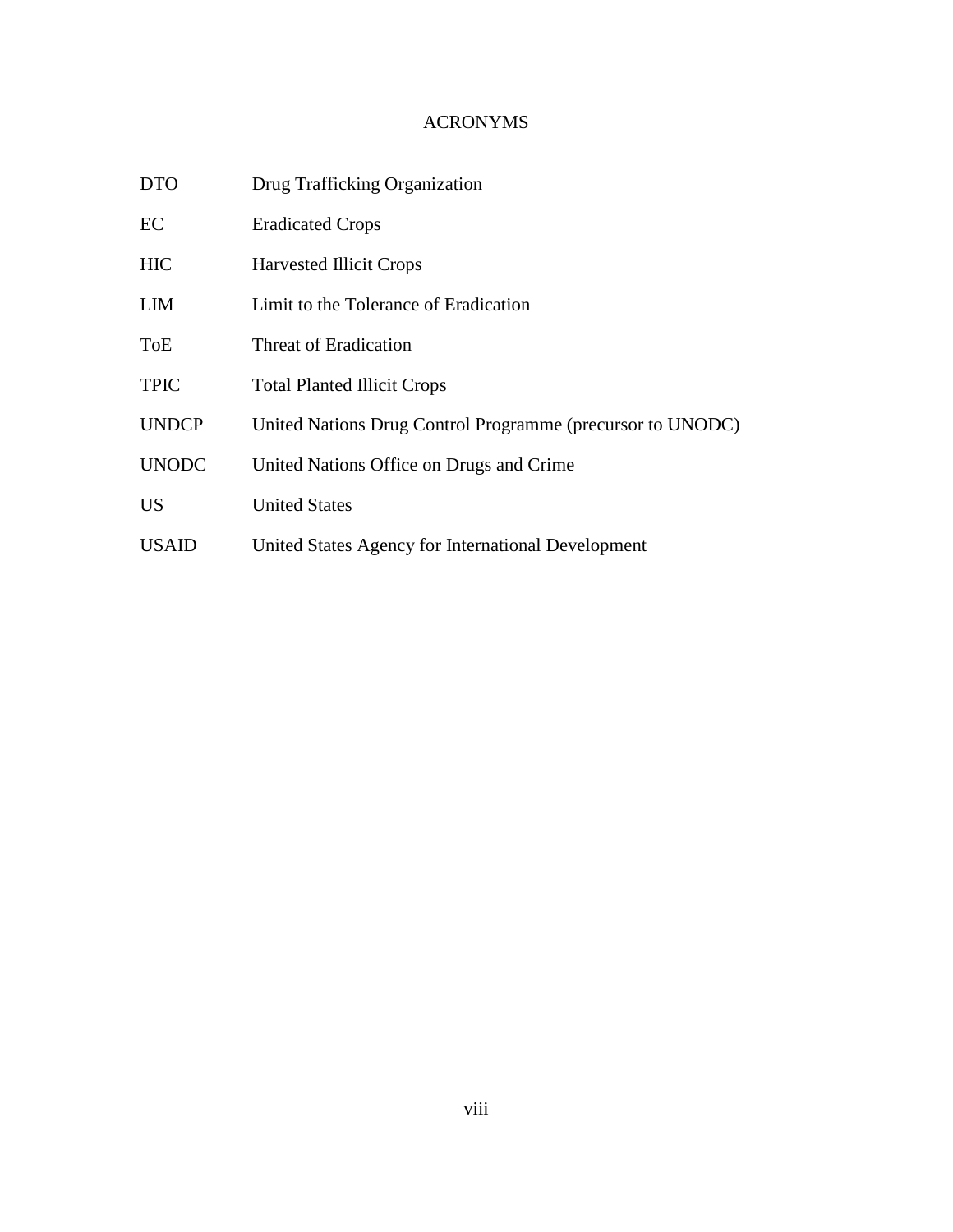# ILLUSTRATIONS

|  | Page |
|--|------|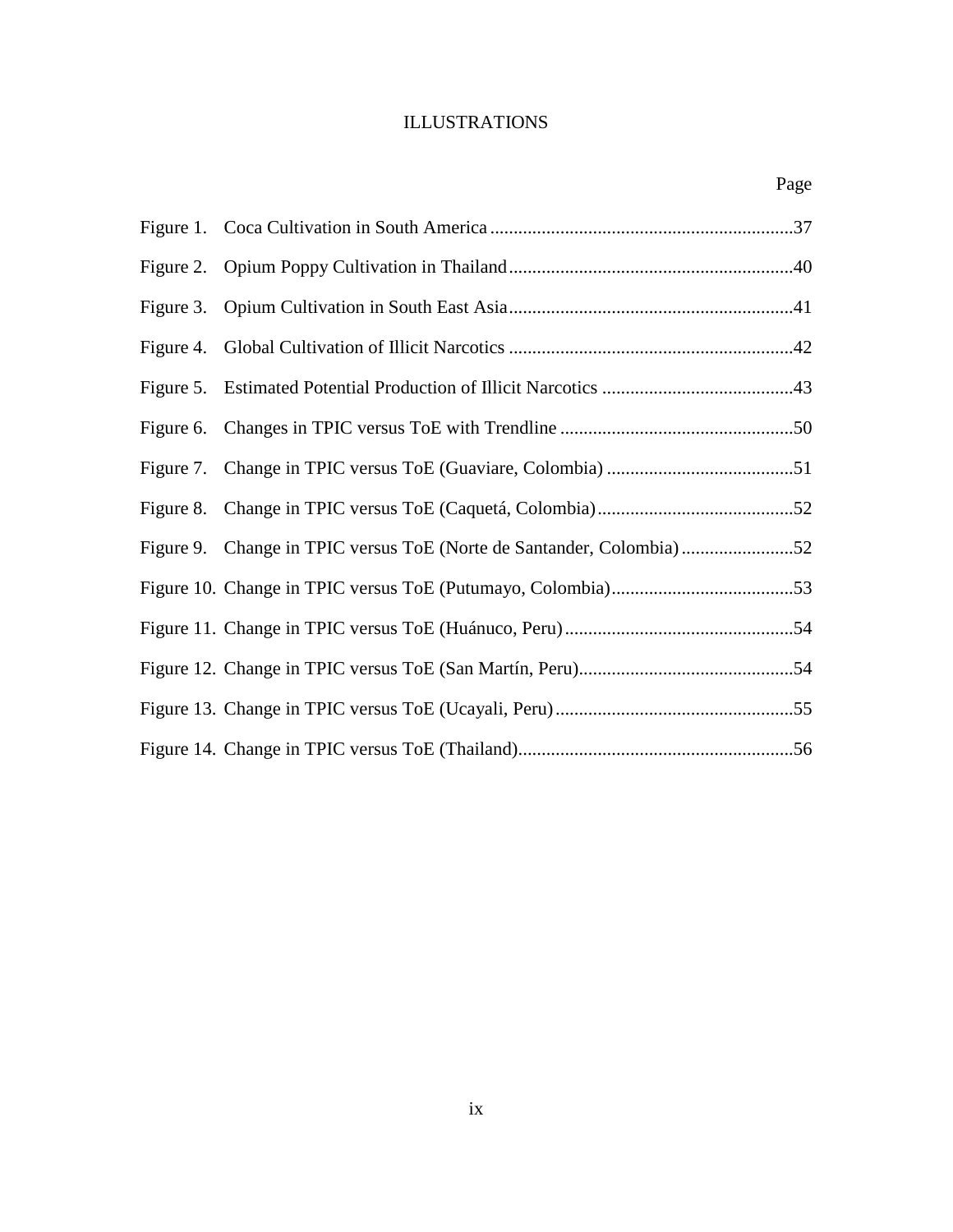# TABLES

|          | Table 1. Effect of Eradication, Security, and Alternative Development on Coca       |
|----------|-------------------------------------------------------------------------------------|
|          |                                                                                     |
|          | Table 3. Comparison of Econometric Studies on Illicit Cultivation and Eradication58 |
|          |                                                                                     |
| Table 5. | The Impact of United Nations Socioeconomic Development Efforts                      |
|          |                                                                                     |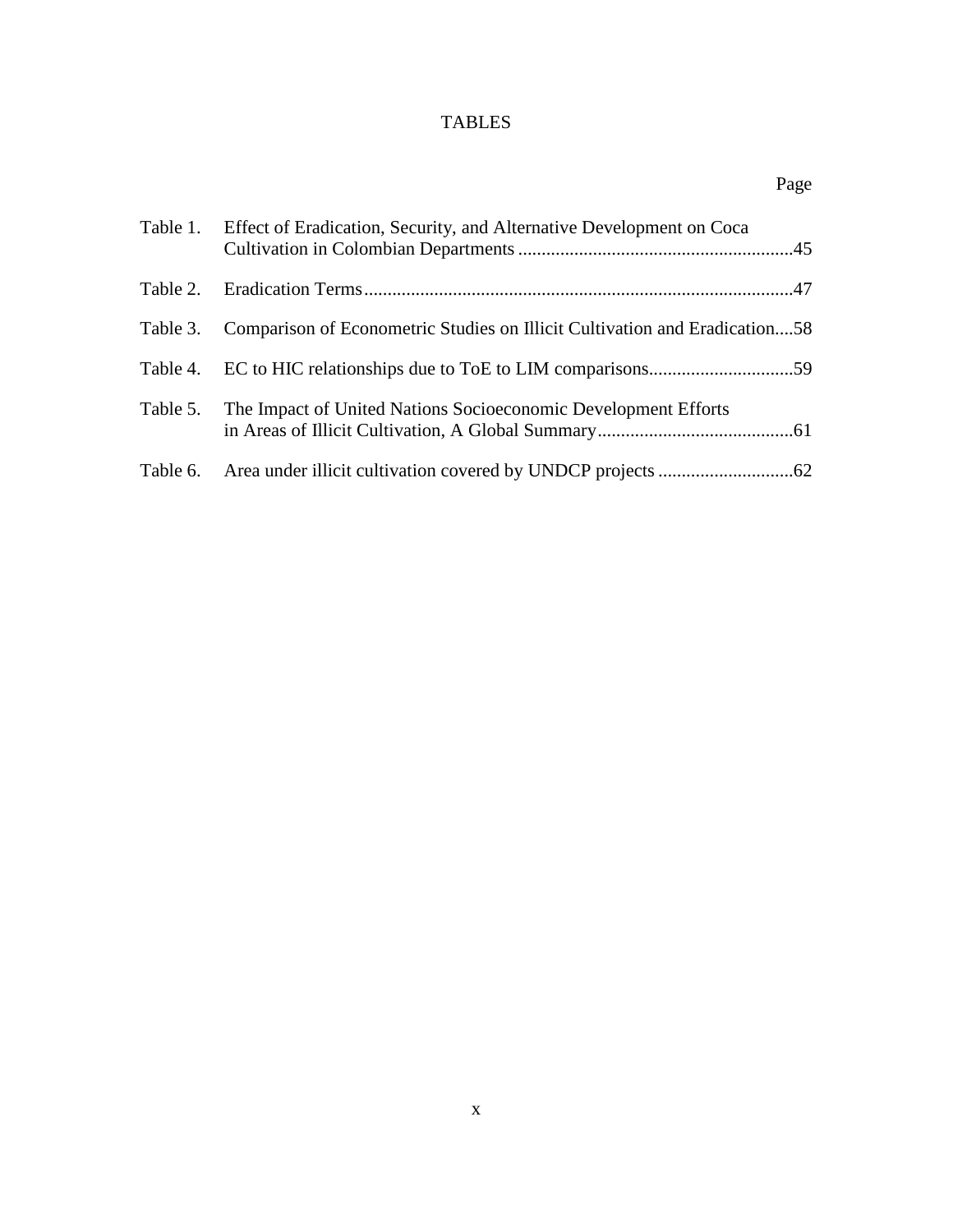#### CHAPTER 1

#### **INTRODUCTION**

#### Purpose

The purpose of this thesis is to prove the existence of and define a universal framework that can be used for the strategic reduction of illicit crop cultivation in source countries.

#### Problem

The literature on multi-country comparisons of various counternarcotics components and their applications is inadequate. The majority of existing studies examine one component in one country, one component in multiple countries, or multiple components in one country. Some examples of these types of studies are: "An Econometric Analysis of Coca Eradication Policy in Colombia," *Alternative Development: A Global Thematic Evaluation*, and *Assessment of the Implementation of the United States Government's Support for Plan Colombia's Illicit Crop Reduction Components*. [1](#page-10-0) Few examine a systematic application of multiple counternarcotics components to be used in all countries, possibly because of the perceived complexity in the task.

<span id="page-10-0"></span><sup>&</sup>lt;sup>1</sup>Ali Unlu and Alican Kapti, "Failed Alternative Development Programs: An Implementation Analysis of Coca Supply-Reduction Programs in Bolivia," *International Journal of Public Policy* 8, no. 1 (2012): 160-179; United Nations Office on Drugs and Crime, *Alternative Development: A Global Thematic Evaluation* (New York: United Nations, 2005); Vanda Felbab-Brown, Joel M. Jutkowitz, Sergio Rivas, Ricardo Rocha, James T. Smith, Manuel Supervielle, and Cynthia Watson, *Assessment of the Implementation of the United States Government's Support for Plan Colombia's Illicit Crop Reduction Components* (Washington, DC: Management Systems International, 2009).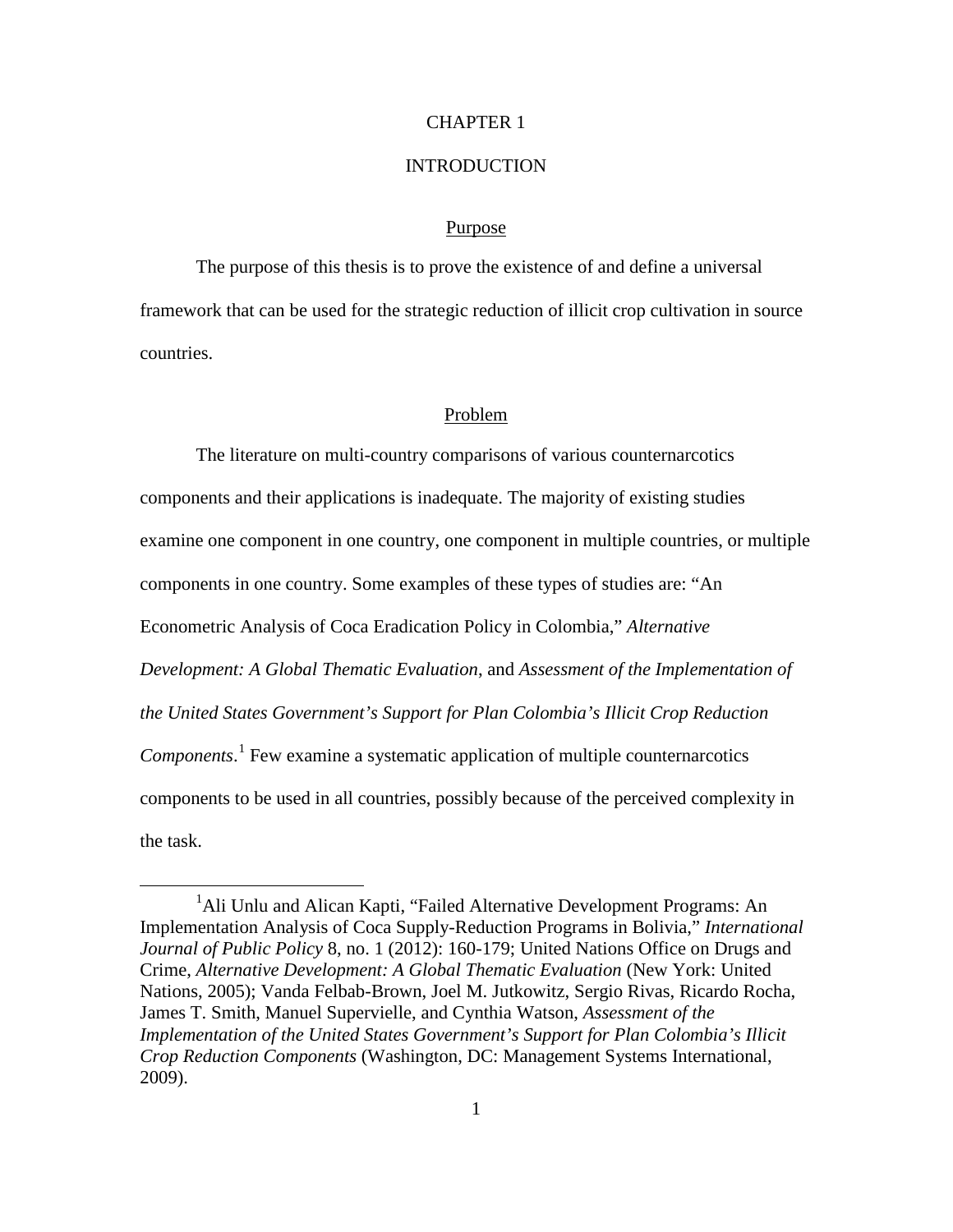The United States (US) Government, for example, designates a significant portion of its foreign policy budget to attempting to control the flow of illicit narcotics. The *Fiscal Year 2013 Budget and Performance Summary for the National Drug Control* 

*Strategy* requested \$[2](#page-11-0) billion for international support.<sup>2</sup> It is clear that the US is currently committed to pursuing counternarcotics foreign policy and supply-side reductions. However, upon a broad literature review, it is also clear that there is very little academic research available on a universal framework for counternarcotics strategies that reduce illicit crop cultivation. The US General Accounting Office concluded in 2012 that there was no single US counternarcotics strategy to target source countries.<sup>[3](#page-11-1)</sup> While one single strategy may not be feasible, this thesis intends to show that a universal framework does exist which can be used to strategically reduce the cultivation of illicit crops in a cost effective manner.

Chapter 1 outlines the purpose and significance of this thesis as well as the problems it addresses. It includes the primary and secondary research questions, limitations, and the scope of the thesis. Chapter 2 provides a broad literature review of counternarcotics literature focused on the reduction of illicit crop cultivation. Chapter 3 presents the methodology used to prove or disprove the existence of a universal framework. Chapter 4 analyzes available qualitative and quantitative data in order to

<span id="page-11-0"></span><sup>2</sup> Executive Office of the President of the United States, *Fiscal Year 2013 Budget and Performance Summary for the National Drug Control Strategy*, 2012, http://www.whitehouse.gov/sites/default/files/ondcp/fy2013\_drug\_control\_budget\_and\_p erformance\_summary.pdf (accessed April 9, 2013).

<span id="page-11-1"></span><sup>3</sup> United States General Accounting Office, *Counternarcotics Assistance: U.S. Agencies Have Allotted Billions in Andean Countries, but DOD Should Improve Its Reporting of Results* (Washington, DC: United States General Accounting Office, 2012), 7.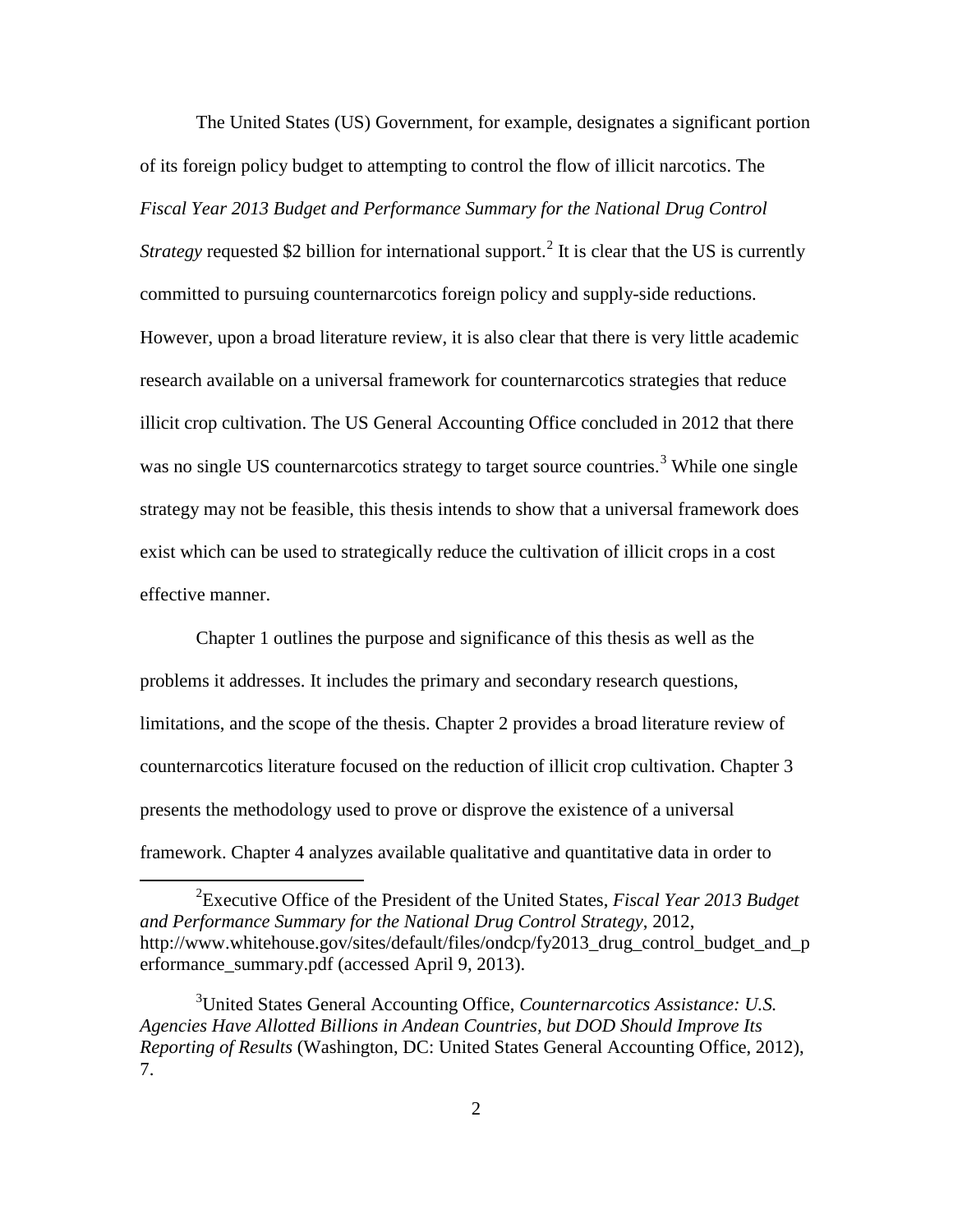answer the secondary research questions. Finally, chapter 5 describes and integrates the trends found in chapter 4. It answers the primary research question by establishing the existence of a universal framework through universal counternarcotics principles. It determines an ordered approach to the reduction of illicit crop cultivation and recommends areas for further research.

#### Reducing Illicit Crop Cultivation

There are two ways to reduce illicit crop cultivation: stop crops from being planted or destroy them after they have been planted but before they are harvested. The process of destroying illicit crops is simple—either spray them with an herbicide, pull up the bushes from the ground in the case of coca, or chop off the stalks and plow the field in the case of opium poppy. Stopping illicit crops from being planted is more complicated; a government needs to induce conditions that motivate farmers to avoid the process altogether.

The motivations for a farmer are typically self-preservation and a decent quality of life.<sup>[4](#page-12-0)</sup> Farmers will generally perform a risk versus reward calculation prior to planting illicit crops. $5$  There are a variety of factors affecting the decision to grow illicit crops: some are purely agricultural, some are determined by the government or drug trafficking organizations (DTOs), and some are societal. In the end, a farmer typically defaults to whatever course of action will provide the best chance of survival.

<span id="page-12-0"></span><sup>4</sup> Jon Hellin, "Coca Eradication in the Andes: Lessons from Bolivia," *Capitalism, Nature, Socialism* 12, no. 1 (2001): 139-57.

<span id="page-12-1"></span><sup>5</sup> Gary S. Becker, "Crime and Punishment: An Economic Approach," *Journal of Political Economy* 76, no. 2 (1968): 169-217.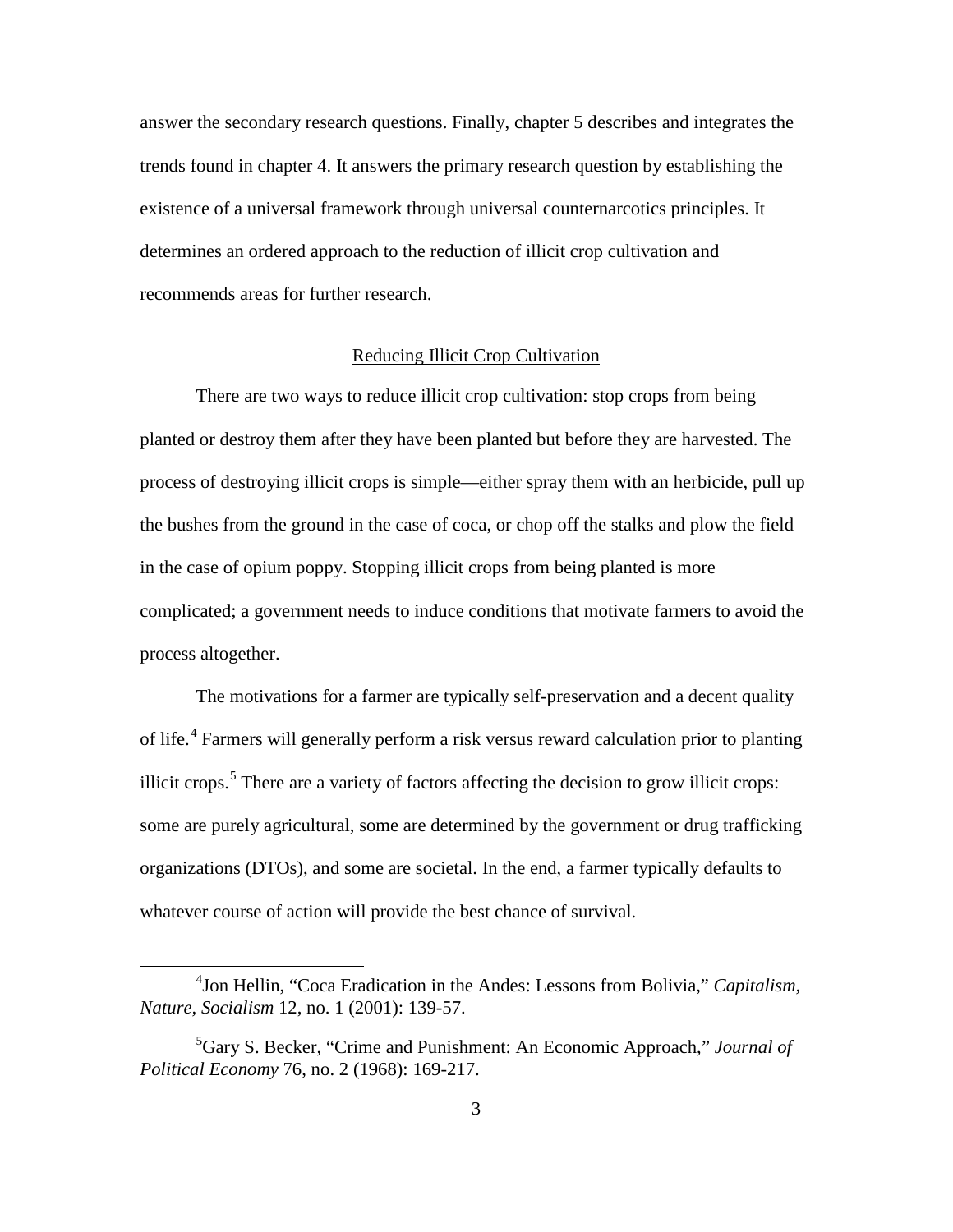An individual can be convinced that the best financial opportunity lies in growing illicit narcotic crops for many reasons: the price farmers can sell illicit crops as compared to alternative crops, the historically reliable demand of narcotics, and the support provided by DTOs. Illicit crops tend to fetch higher prices than alternative crops and are generally easier to cultivate.<sup>[6](#page-13-0)</sup> In areas that support narco-trafficking, the market for illicit crops is generally more reliable than most alternative crops.<sup>[7](#page-13-1)</sup> Also, farmers in many areas do not need to worry about transporting the drugs to a market; DTOs will actually pick up the crops from the field and can pay in cash.<sup>[8](#page-13-2)</sup> DTOs have also been known to finance initial startup costs for farmers. Farmers do not get rich through growing narcotics, but in many cases, growing coca or opium gives them a better chance at surviving. Survival is a significant reward.

The public image of a government and its message on illicit crops will also have an effect on the farmer's decision-making process. While governments cannot reduce the rewards of cultivating illicit crops, they can encourage and enable alternative crop growth. In doing so, they help raise the rewards and reduce the risks of cultivating alternative crops. There are several elements which factor into this equation: the durability of the alternative crop, the ability of a farmer to transport that crop to a reliable

<span id="page-13-0"></span><sup>&</sup>lt;sup>6</sup>Graham Farrell, "A Global Empirical Review of Drug Crop Eradication and United Nations' Crop Substitution and Alternative Development Strategies," *Journal of Drug Issues* 28, no. 2 (Spring 1998): 408.

<span id="page-13-1"></span><sup>7</sup> Francisco E. Thoumi, *Illegal Drugs, Economy, and Society in the Andes* (Washington, DC: Woodrow Wilson Center Press, 2003), 355.

<span id="page-13-2"></span> ${}^{8}$ Robert Filippone, "The Medellin Cartel: Why We Can't Win the Drug War," *Studies in Conflict and Terrorism* 17, no. 4 (1994): 323-344.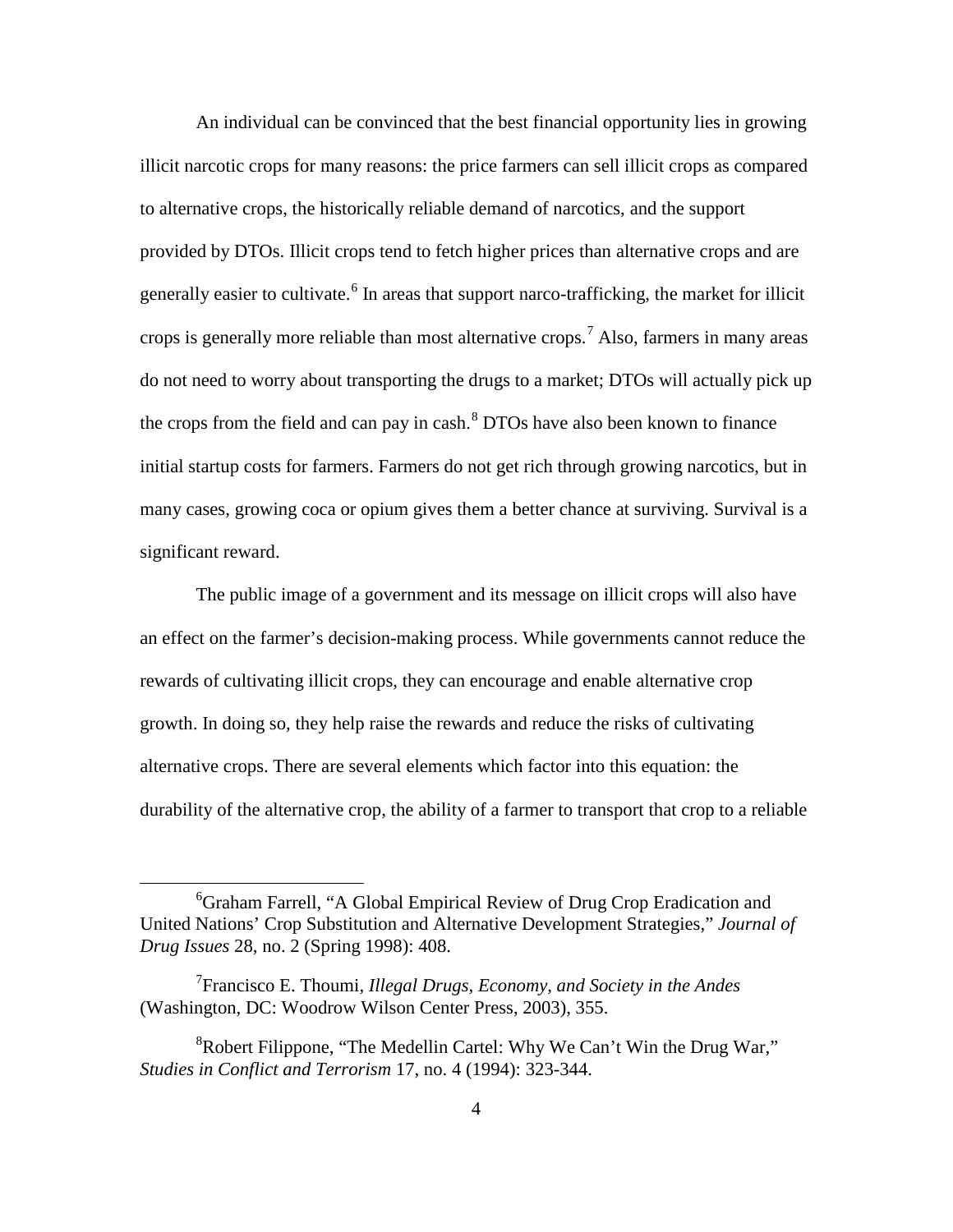market, and the profit a farmer can make from that crop.<sup>[9](#page-14-0)</sup> All of these factors are weighed in a farmer's decision to plant something other than coca. Beyond the rewards of cultivating illicit crops, a farmer must consider the risks: sanctions, eradication, and drugrelated violence. Governments can increase the risk of planting illicit crops by imposing sanctions against those that do. They can also enforce eradication. Whether aerial or manual, eradication reduces the amount of crops that make it to harvest. Additionally, the violence associated with DTOs is another risk that farmers incur when planting illicit crops.<sup>[10](#page-14-1)</sup> Conversely, a risk of not planting illicit crops can be harassment by DTOs. To neutralize this risk, governments must effectively negate this pressure coming from DTOs.

Social pressure can either influence farmers to grow illicit crops or avoid them. In addition to the pressures that a government and DTO can contribute, the opinions of neighbors, friends, and family will all weigh on a farmer's mind. Community networks cannot only affect the farmer's conscience, but they can act as the eyes and ears of either the government or the DTOs. Acknowledgement of social pressures can redirect the focus of alternative development from the individual farmer to a farming community.

Thus, a farmer analyzes a complex set of factors when deciding whether or not to partake in illegal crop cultivation. Unfortunately, there is insufficient data, quantitative or qualitative, to analyze all of these dynamics. Instead, this thesis will focus on areas with

<span id="page-14-0"></span><sup>9</sup> Connie Veillette and Carolina Navarrete-Frias, *Drug Crop Eradication and Alternative Development in the Andes* (Washington, DC: Congressional Research Service, 2005), 21.

<span id="page-14-1"></span><sup>&</sup>lt;sup>10</sup>Executive Office of the President of the United States, *National Drug Control Strategy*, 2012, http://www.whitehouse.gov/sites/default/files/ondcp/2012\_ndcs.pdf (accessed April 9, 2013).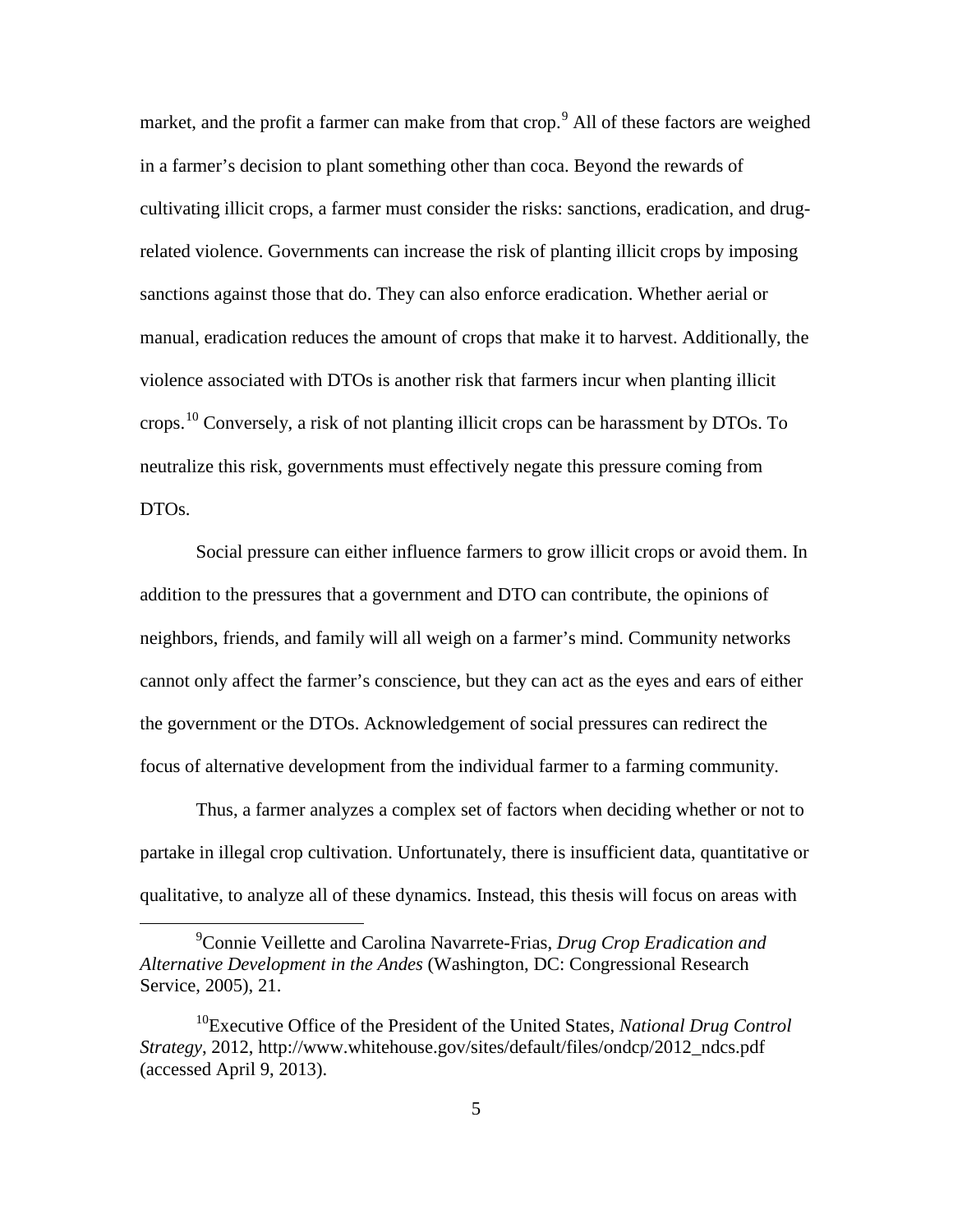sufficient evidence to determine if universal trends exist within the factors that affect farmers.

#### Counternarcotics Components

Counternarcotics components influence farmers in different ways. The US government currently uses a three-pronged approach involving interdiction, eradication, and alternative development. Interdiction, however, targets DTOs and not farmers. Thus, this thesis examines state presence and security, precursors to a successful interdiction effort, as a third component. While eradication and alternative development directly affect the farmer, government presence and security can have direct and indirect effects.

Eradication raises the risks of planting illicit crops by threatening to destroy them before they can be harvested. The two methods for eradication are manual and aerial. Manual eradication involves physically pulling up the plant. Aerial eradication involves spraying the crops with chemicals from overhead. While aerial eradication is always considered forced, manual eradication can either be forced or voluntary. Voluntary eradication occurs when farmers sign agreements to destroy their own crops, usually in exchange for development aid.

Aerial eradication may be preferable to manual eradication in areas where it is very costly to reach the fields by ground. In some areas, farmers or DTOs will use blockades, ambushes, or mines to dissuade the government from eradication.<sup>[11](#page-15-0)</sup> Aerial eradication avoids those issues, though a plane can also be targeted. The biggest

<span id="page-15-0"></span><sup>&</sup>lt;sup>11</sup>Executive Office of the President of the United States, *National Drug Control Strategy*, 2012, http://www.whitehouse.gov/sites/default/files/ondcp/2012\_ndcs.pdf (accessed April 9, 2013).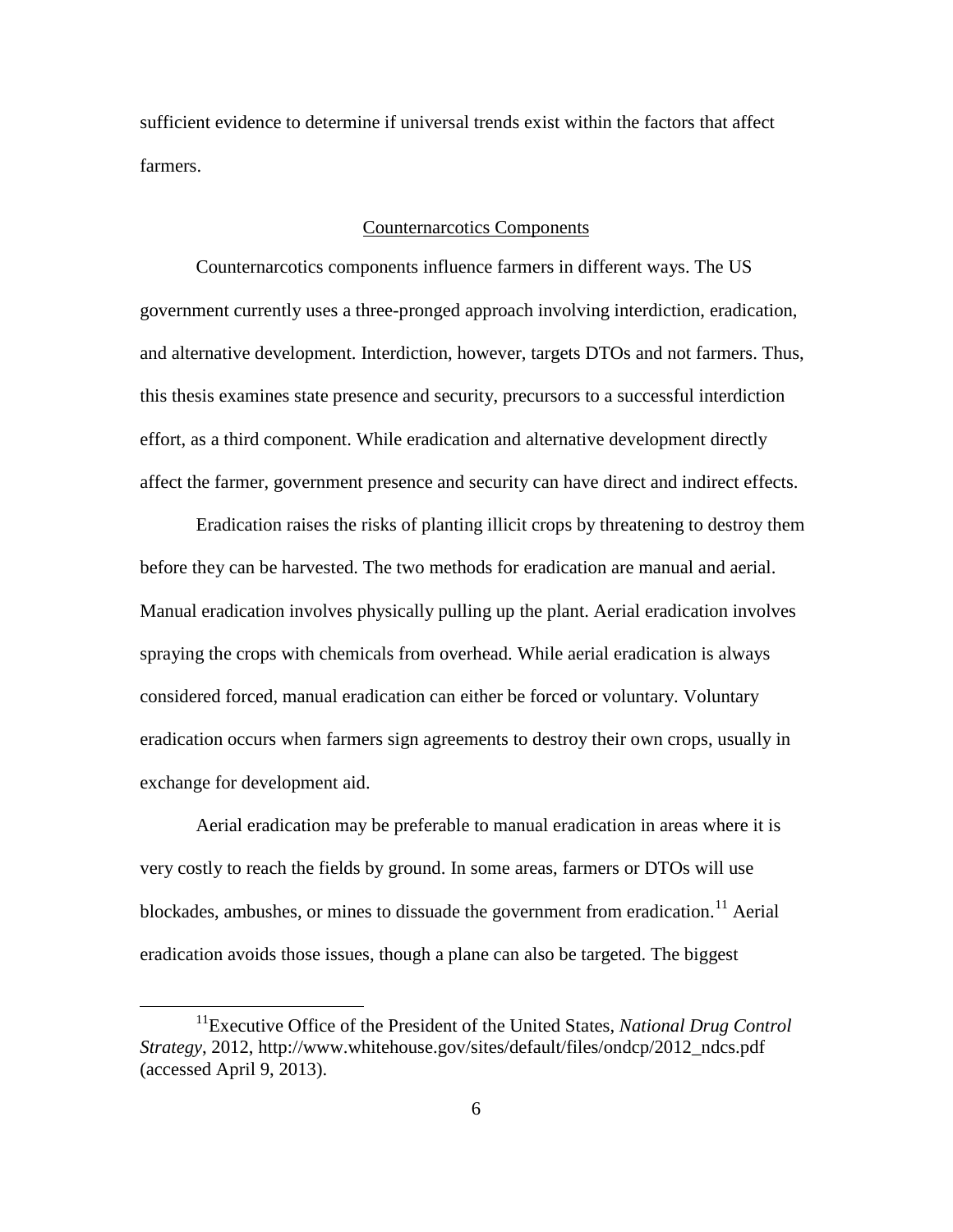disadvantage of aerial eradication is its negative environmental impact and the possibilities of spraying farmers in the fields.

While eradication raises the risks of growing illicit crops, alternative development reduces the risks through the planting of alternative crops. Components of an alternative development program can include human resources development, local community participation, infrastructure development, transportation service, seed subsidies, and credit programs. Effective alternative development must be tailored to the community and should be focused on long-term goals versus short-term gains.<sup>[12](#page-16-0)</sup>

Government presence and security influence a farmer in three areas. First, farmers will be inherently more aligned with a government that provides representation and basic needs. Second, a farmer's ability to work outside of the rules and regulations established by a government are reduced as government presence and security are increased. And last, stronger government presence and security reduce the influence that DTOs have on farmers.

This thesis uses qualitative and quantitative data from literature to determine trends within the application of government presence and security, eradication, and alternative development that provide universal counternarcotics principles. Illicit crop cultivation data from different countries is then analyzed to identify any additional trends. The presence of multiple universal counternarcotics principles will establish the existence of a universal framework.

<span id="page-16-0"></span><sup>12</sup>USAID/Peru, *A Comparative Analysis of USG Alternative Development Programs* (Lima: USAID/Peru, 2011), 2.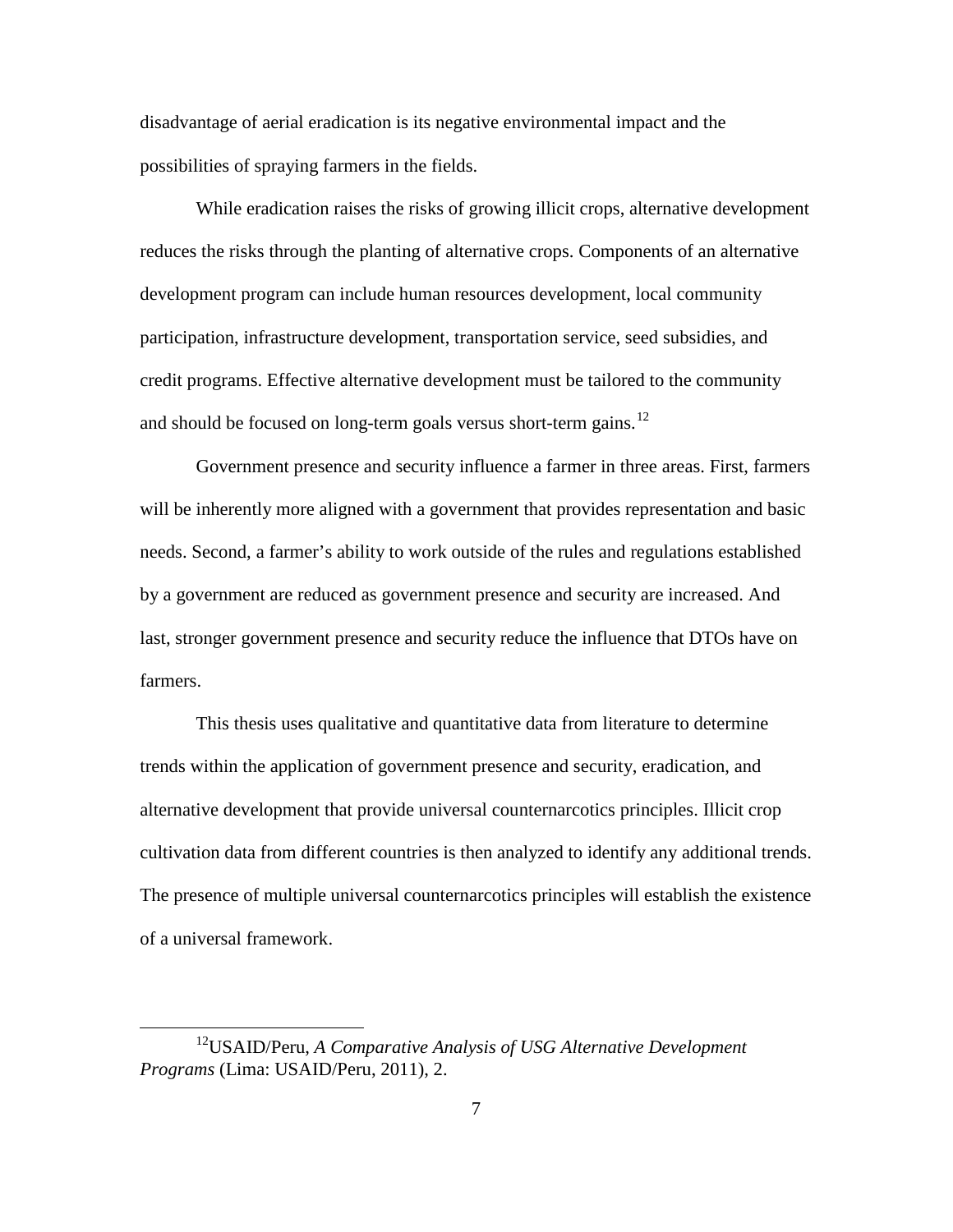#### Primary Research Question

Is there evidence to support the existence of a universal framework that can be used to strategically reduce illicit crop cultivation in source countries?

#### Secondary Research Questions

1. Are there trends within qualitative and quantitative data found in academic literature that establish universal counternarcotics principles that reduce the cultivation of illicit crops?

2. Are there trends in available illicit crop cultivation data that establish universal counternarcotics principles that reduce the cultivation of illicit crops?

3. Are there gaps in available data that could establish trends within

counternarcotics strategies that reduce the cultivation of illicit crops?

 $\overline{a}$ 

## Significance of the Study

Effective counternarcotics strategies are important for two reasons: they reduce instability and they reduce the supply of illicit drugs available for transport.<sup>[13](#page-17-0)</sup> Reducing instability in source countries reduces the safe havens for terrorist and criminal networks. Narco-trafficking provides financial support for these organizations as well.<sup>[14](#page-17-1)</sup> Thus, counternarcotics strategies reduce the sanctuary and livelihood of terrorist and criminal

<span id="page-17-0"></span><sup>13</sup>Liana Sun Wyler, *International Drug Control Policy: Background and U.S. Response* (Washington, DC: Congressional Research Services, 2012), 8.

<span id="page-17-1"></span><sup>&</sup>lt;sup>14</sup>Frank Cilluffo, Deputy Director, Global Organized Crime Program Director, Counterterrorism Task Force. Testimony before the U.S. House Committee on the Judiciary-Subcommittee on Crime on The Threat Posed from the Convergence of Organized Crime, Drug Traffic, December 13, 2000, http://csis.org/testimony/threatposed-convergence-organized-crime-drug-trafficking-and-terrorism (accessed September 18, 2013).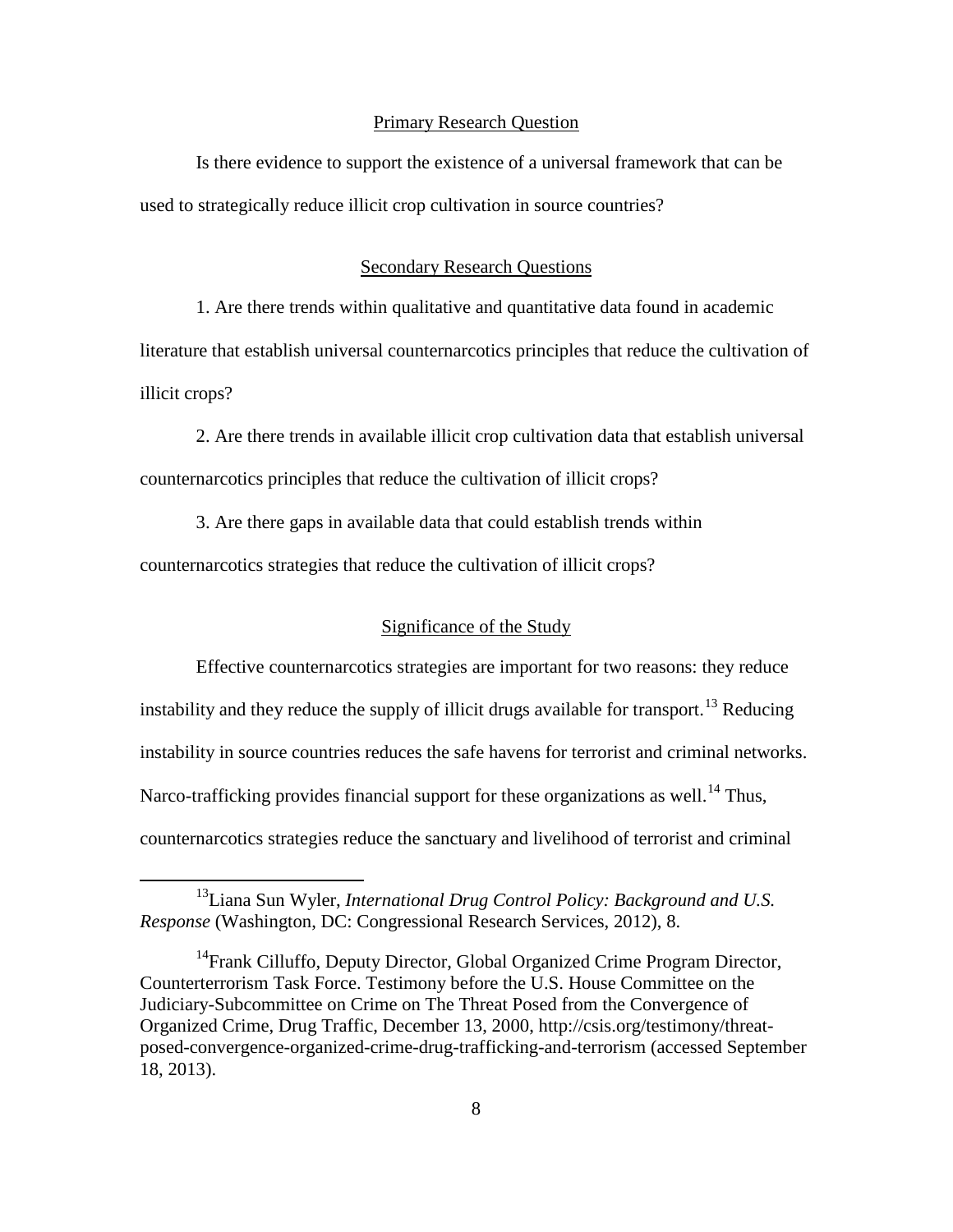networks. Beyond terrorist and criminal networks, illicit drugs have a harmful effect on the health and welfare of society, threatening economic and social development.<sup>[15](#page-18-0)</sup>

An examination of trends and commonalities within source countries could help prioritize counternarcotics components, and identify a framework that could be used in a cost effective reduction of illicit crop cultivation. Even if not all of the components of this framework can currently be defined, recognition that a cost effective framework exists would be a significant step forward, due to the amount of resources the world currently allocates to addressing this problem. Such a framework could be effectively used by source countries or countries with counternarcotics foreign policies. A cost-effective strategy is essential due to the size of the problem and the capital and time intensive requirements of its solution. Resources wasted on inefficiencies in one area reduce the ability to affect other areas. A universal framework can be used to strategically reduce the cultivation of illicit crops.

#### Limitations

The biggest limitation for this thesis is the availability of data. Performance measures for counternarcotics strategies have historically been improperly focused. Evidence of this can be found in the US General Accountability Office report titled *Counternarcotics Assistance: U.S. Agencies Have Allotted Billions in Andean Countries, but DOD Should Improve Its Reporting of Results.* Published in 2012, it identifies that the Department of State was still revising its performance measures due to a myopic focus on eradication and the Department of Defense had yet to submit reliable performance

<span id="page-18-0"></span><sup>15</sup>United Nations Office on Drugs and Crime, *World Drug Report: 2013* (New York: United Nations, 2013), Preface.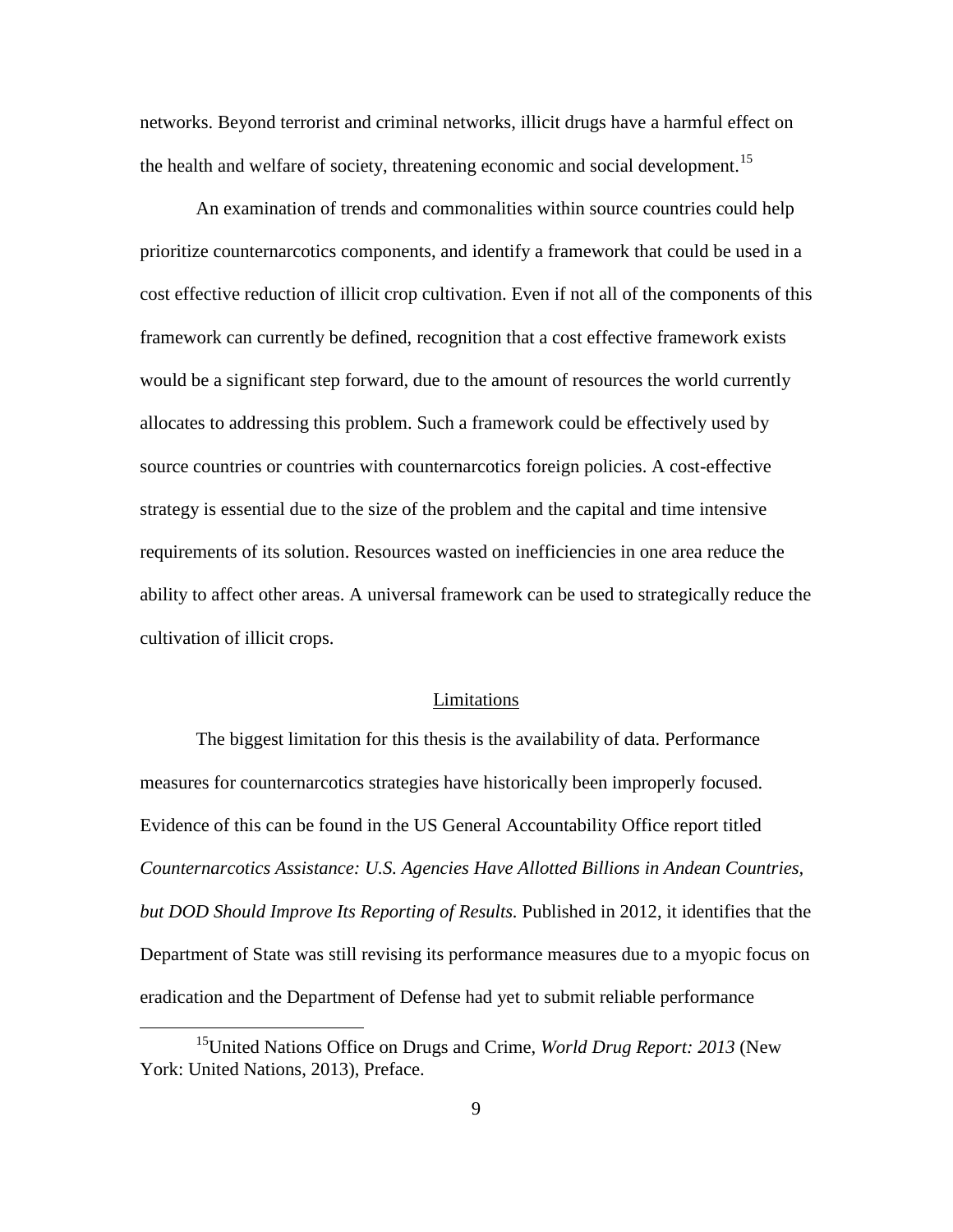summary reports requested by the Office of National Drug Control Policy in 2007.<sup>[16](#page-19-0)</sup> Areas that lack useful empirical data will be limited to qualitative analysis. Research will also be limited to unclassified sources.

#### Scope and Delimitations

This thesis will focus on counternarcotics components that reduce the cultivation of illicit crops in source countries. The majority of research is conducted on state presence and security, eradication, and alternative development. These three areas are the primary components to the US's three-pronged approach to counternarcotics strategy and subsequently provide the most substantial evidence available to determine universal trends. This thesis will not discuss counternarcotics components that focus on areas outside of illicit crop cultivation, e.g. precursor control, judicial reform, and anti-money laundering. While those components are important to a holistic counternarcotics strategy, this thesis concentrates on components that target illicit crop cultivation. It will also avoid the discussion of the effectiveness of counternarcotics strategies that reduce demand versus reducing supply. While it is an important debate for counternarcotics policy, this thesis remains focused on what can be done to improve current supply reduction strategies.

<span id="page-19-0"></span><sup>16</sup>United States General Accounting Office, *Counternarcotics Assistance: U.S. Agencies Have Allotted Billions in Andean Countries, but DOD Should Improve Its Reporting of Results* (Washington, DC: United States General Accounting Office, 2012), 15-20.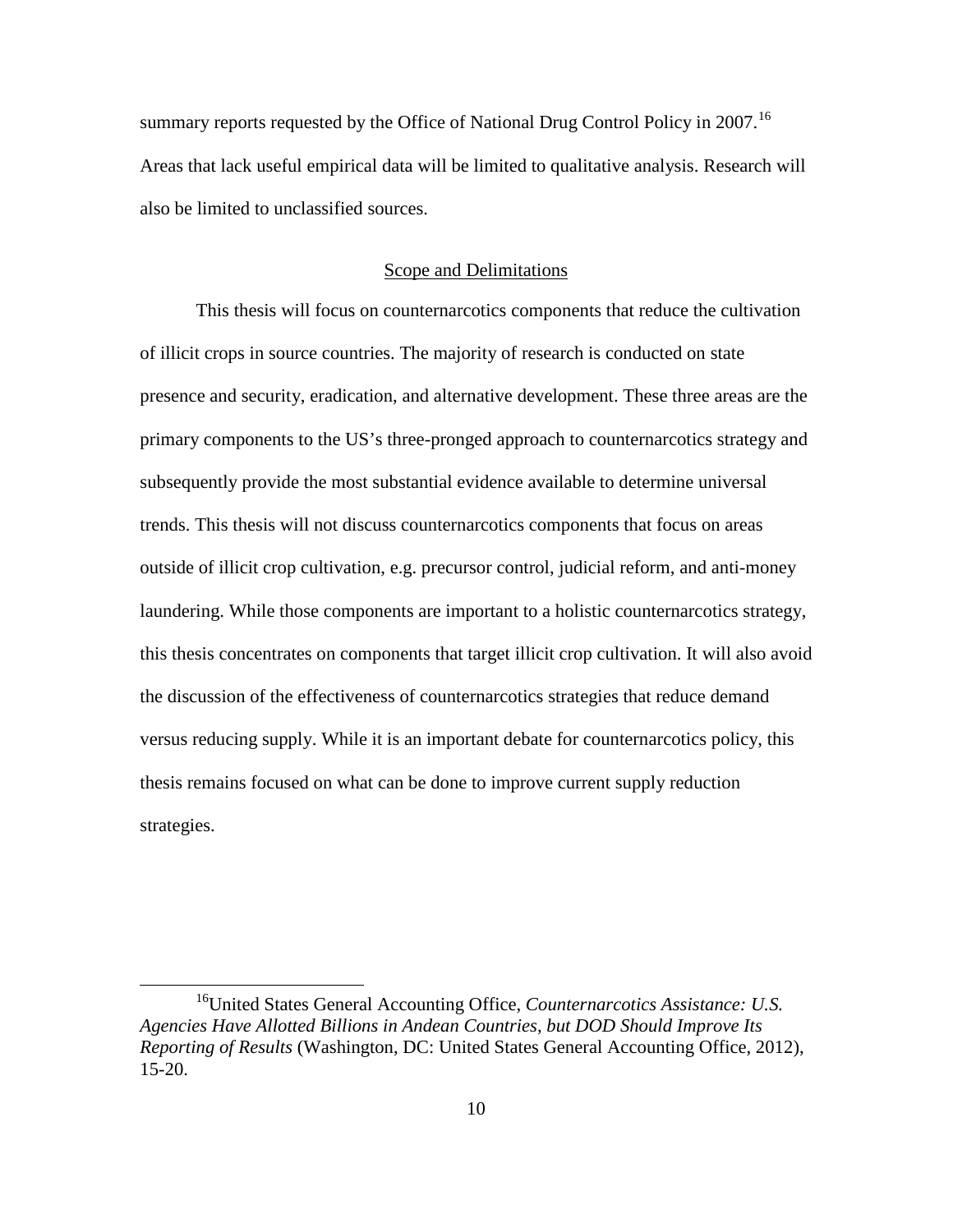#### CHAPTER 2

#### LITERATURE REVIEW

This chapter introduces works of academic literature that uniquely contribute to the discussion of a universal framework that can be used to strategically reduce illicit crop cultivation in source countries. It is divided into five sections. The first section identifies gaps and commonalities in all academic literature associated with this thesis. The next three sections cover literature that discusses alternative development, eradication, and multi-component comparisons. The final section examines performance measures used to evaluate counternarcotics efforts.

#### Commonalties and Gaps in Literature

Establishing commonalities and gaps within academic literature is essential to proving the existence of a universal framework. Commonalities in literature can provide evidence of universal principles; gaps identify areas that require further research. Throughout the vast amount of academic literature published on components of counternarcotics strategies, there are two commonalties and three gaps. One commonalty is the premise of the "balloon effect," a theory that predicts that the reduction of illicit crop cultivation in one area results in an increase in illicit crop cultivation elsewhere. The second commonalty is the fact that counternarcotics strategies conducted in areas without state presence are ineffective. State presence, however, is rarely the central focus of academic literature, even though it is commonly used as a discussion point. This is one of the gaps in counternarcotics literature; there are few articles that examine state presence or security as their central theme. Another gap is in the comparisons of multiple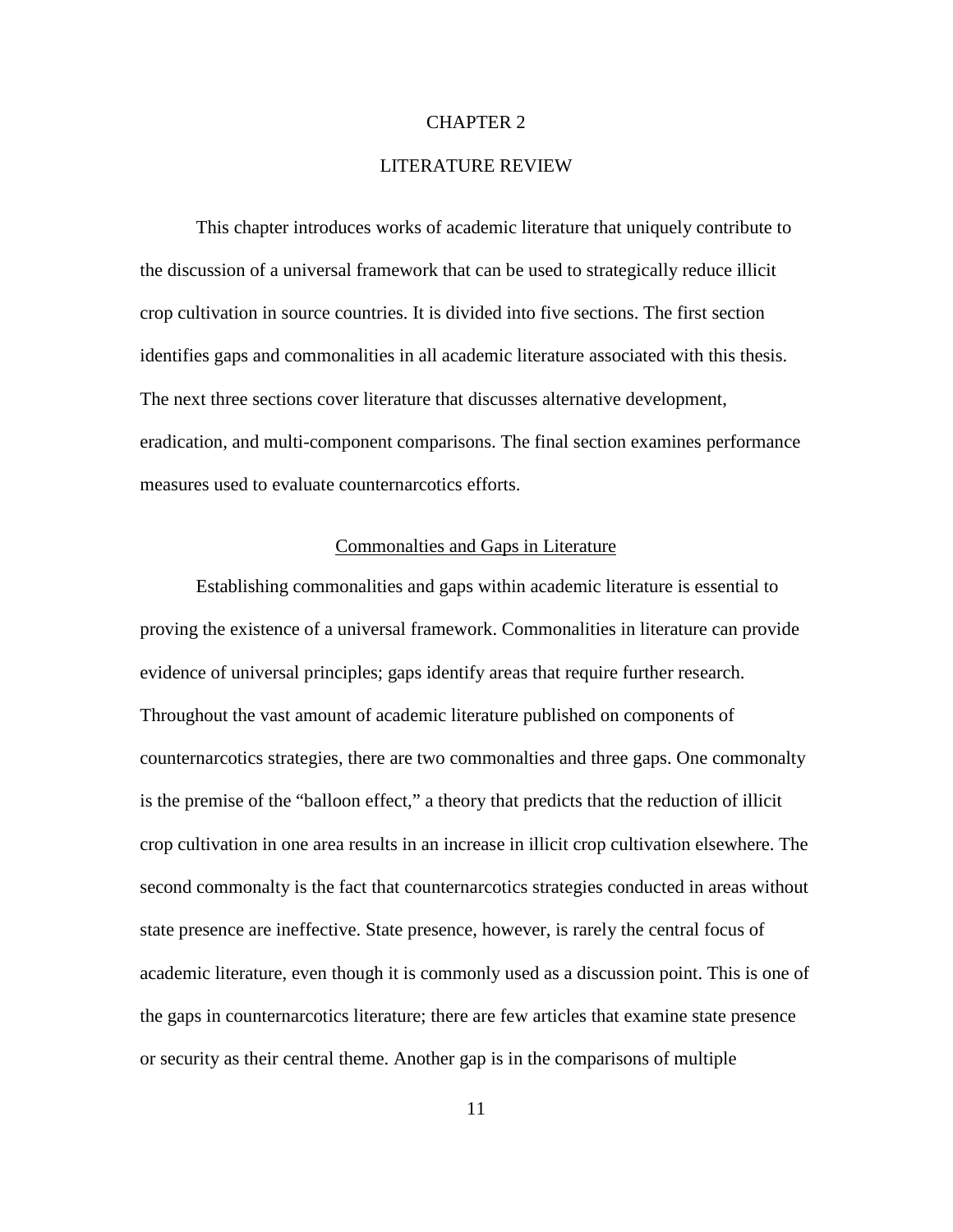components of a counternarcotics strategy across multiple countries. The last gap is analysis that compares the performance of counternarcotics components across the three major areas for illicit crop cultivation: South America, South East Asia, and Afghanistan. Articles tend to focus their discussion on only one area. The only counternarcotics component that receives global consideration is alternative development.

One of the common reasons cited for the resiliency of illicit narcotics is the balloon effect, with the specific analogy to a balloon being credited to Wayne Bazant of the United Nations Office on Drugs and Crime (UNODC).<sup>[17](#page-21-0)</sup> It is the concept of counternarcotics efforts "squeezing" illicit crop cultivation from one area and pushing it into new areas under less "counternarcotics pressure." The majority of arguments for the balloon effect are made by linking an area where counternarcotics efforts were successful to an area that has shown an increase in illicit drug cultivation over the same period of time. Charles Laffiteau uses the balloon effect to explain why supply-side strategies have not reduced the availability of illegal drugs in "The Balloon Effect: The Failure of Supply Side Strategies in the War on Drugs."[18](#page-21-1)

Stella M. Rouse and Moises Arce provide one of the few pieces of academic literature that empirically supports the balloon effect in "The Drug-Laden Balloon: U.S. Military Assistance and Coca Production in the Central Andes." They examine variables of coca cultivation in neighboring countries: US military aid, cocaine seizures, gross

<span id="page-21-0"></span><sup>&</sup>lt;sup>17</sup>Stella M. Rouse and Moises Arce, "The Drug-Laden Balloon: U.S. Military Assistance and Coca Production in the Central Andes," *Social Science Quarterly* 87, no. 3 (2006): 542.

<span id="page-21-1"></span><sup>&</sup>lt;sup>18</sup>Charles Laffiteau, "The Balloon Effect: The Failure of Supply Side Strategies in the War on Drugs," *Academia. Edu* 1 (2011): 1-18.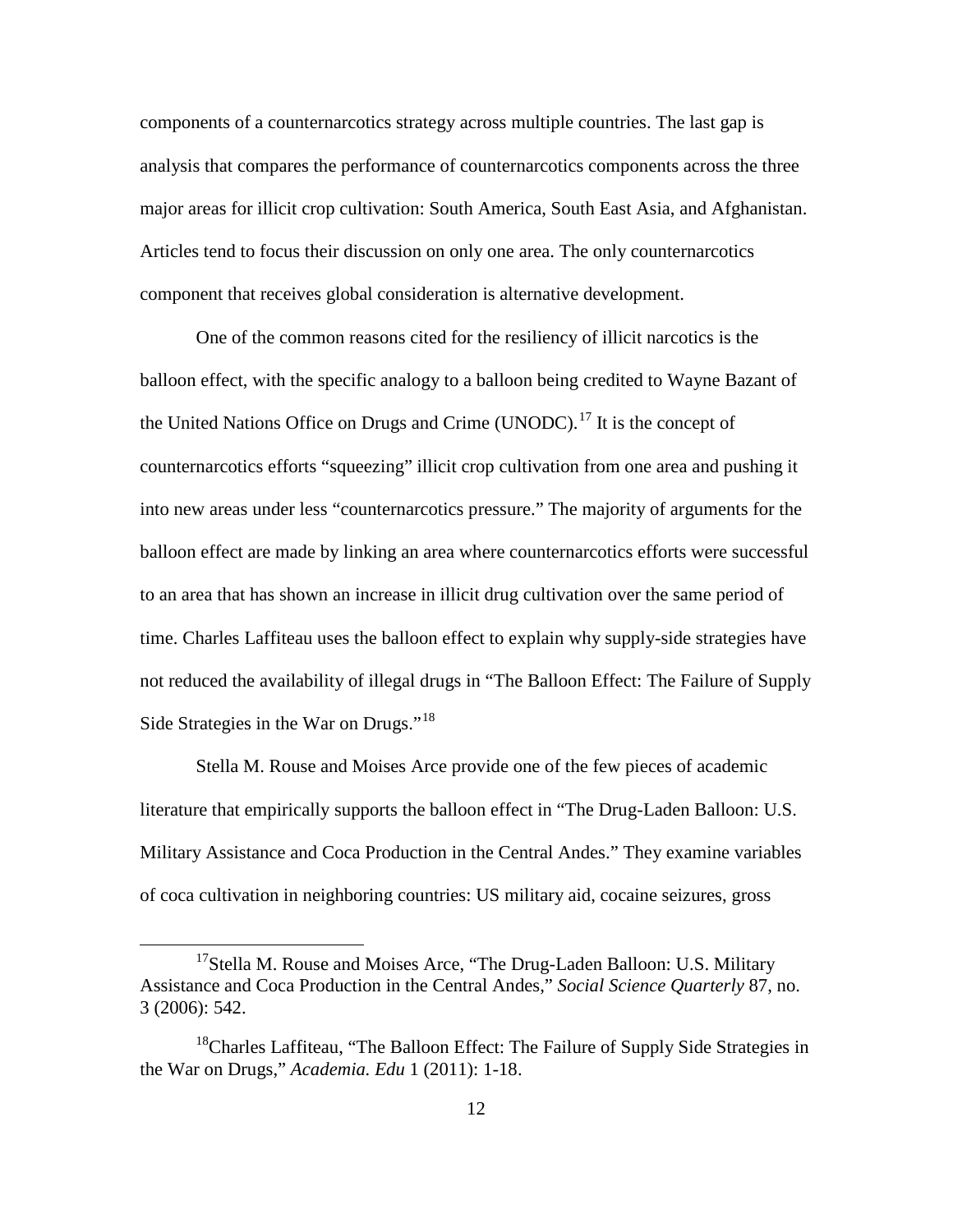domestic product per capita, the farm-gate price of an alternative crop, the farm-gate price of coca leaves, and rural density within Colombia, Bolivia, and Peru from 1980 to 2001. Multiple equations were solved to account for different correlation among the variables. The results support the premise that successful pressure to reduce illicit crop cultivation in one area results in expansion of illicit crop cultivation in other areas.<sup>[19](#page-22-0)</sup> There was a negative correlation between US military aid per capita and the amount of coca cultivation within that country. Also, the amount of coca cultivation in a given country showed a negative correlation with the amount of coca cultivation in neighboring countries.

In addition to the balloon effect, state presence is a common theme throughout counternarcotics literature. However, articles mention the lack of state presence as a cause for the failure of counternarcotics strategies more than the existence of state presence as a cause for success. This is true whether a paper is discussing alternative development, eradication, or a combination of counternarcotics components. "Assessment of the Implementation of the United States Government's Support for Plan Colombia's Illicit Crop Reduction Components" by Vanda Felbab-Brown et al. and "The Role of Alternative Development in the 'War on Drugs': The Case of Bolivia" by Emily Phan-Gruber are examples of literature that describe the issues with weak state presence.

These two articles also provide examples for the gap in literature regarding state presence as well as security. The majority of information regarding state presence and security is found in articles assessing overall strategies or other components. Little, if any, is written with state presence or security as the central point for discussion.

<span id="page-22-0"></span> $^{19}$ Rouse and Arce, 540-557.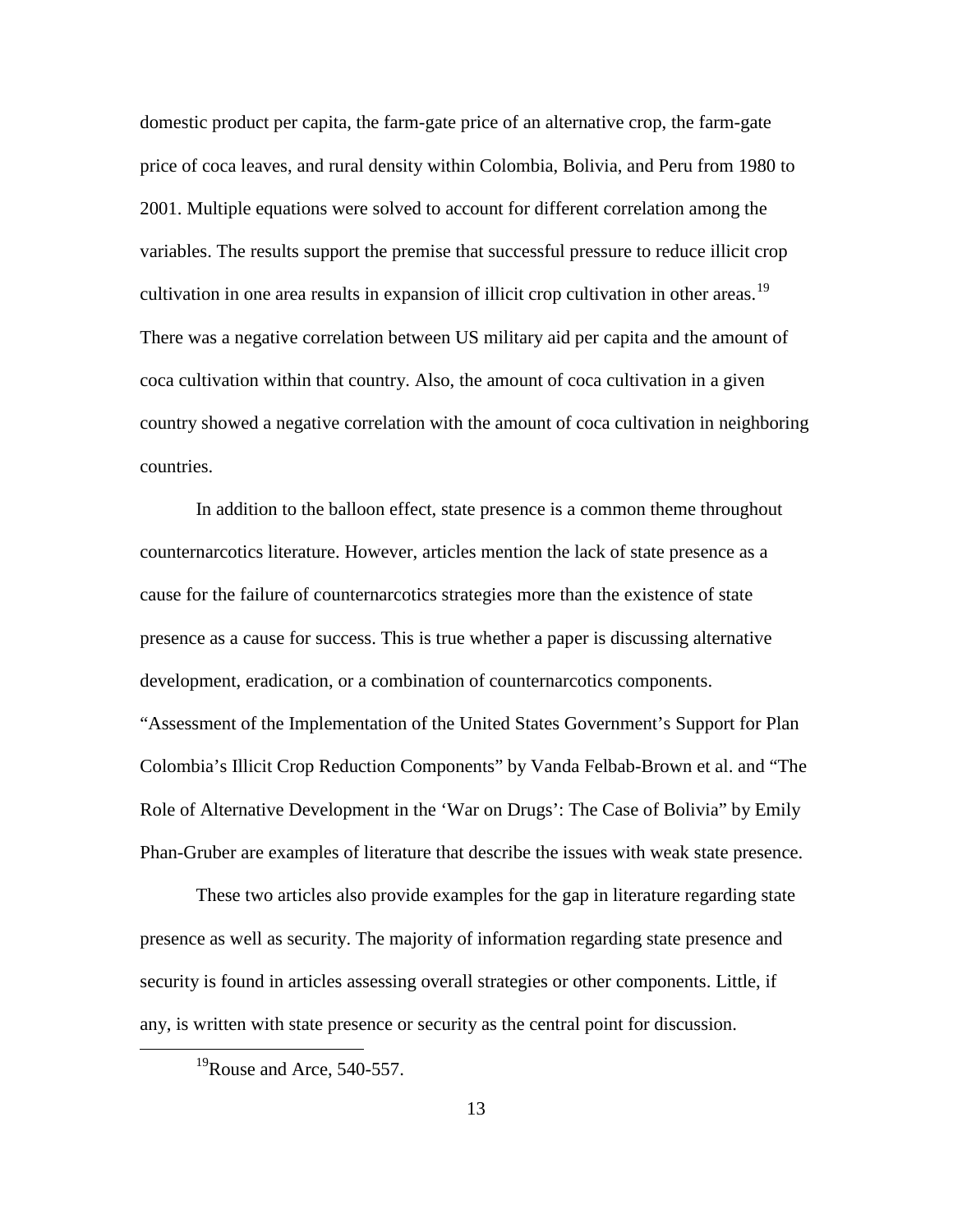There is also scarce academic literature comparing the application of multiple factors that reduce the cultivation of illicit crops in more than one country. Jonathan F. Catalano compares the effects of eradication, alternative development, and long-term security expansion on coca cultivation in "The Efficacy of Foreign Assistance in Counter Narcotics," but attempts to isolate the initiatives instead of sequencing them. He also only focuses on Colombia. Felbab-Brown et al. discuss numerous different counternarcotics components as well, but is also only focused on Colombia in "Assessment of the Implementation of the United States Government's Support for Plan Colombia's Illicit Crop Reduction Components." While the US General Accounting Office's *Drug Control: Efforts to Develop Alternatives to Cultivating Illicit Crops in Colombia Have Made Little Progress and Face Serious Obstacles* examines multiple countries, it is focused solely on alternative development. The discussion on eradication and state presence is contained to their effects on alternate development.

The last notable gap in counternarcotics literature is in comparisons of counternarcotics strategies in South America, South East Asia, and Afghanistan. The United Nations produced three documents that capture lessons from alternative development in all three regions: *Alternative Development: A Global Thematic Evaluation, Sharing Experiences on Alternative Development*, and an internal paper titled "The Economic Viability of Alternative Development." Graham Farrell's "A Global Empirical Review of Drug Crop Eradication and United Nations' Crop Substitution and Alternative Development Strategies" does the same. There is a little academic literature beyond these four pieces that provides a global perspective on counternarcotics components.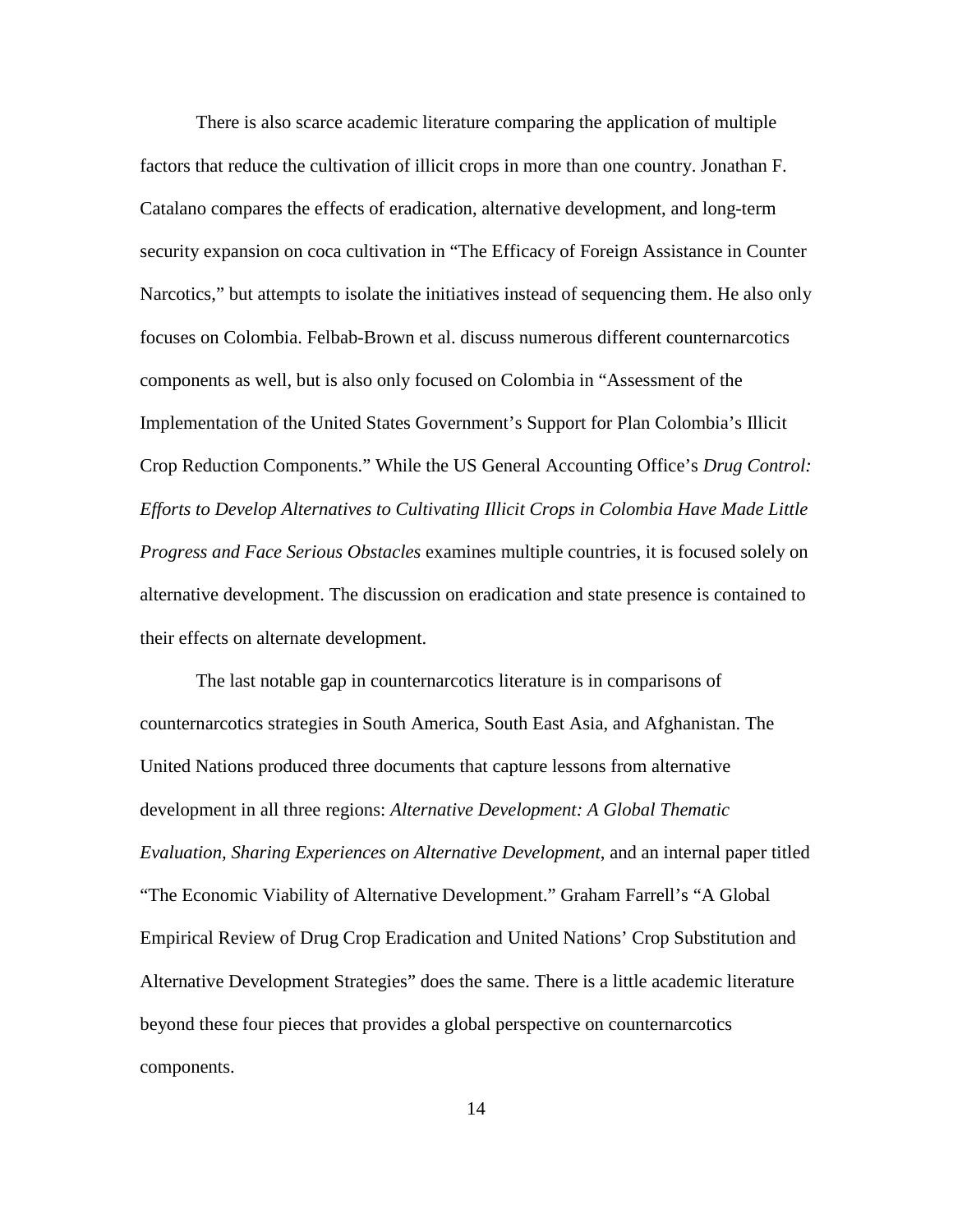#### Alternative Development

The whole of counternarcotics literature can also be separated into categories by subject. The two most common are alternative development and eradication, with the majority of literature written about the former. Alternative development literature generally consists of case studies performed within one country, though as previously mentioned, there are four that take a global perspective. This section also includes one article and one report that focus on conditionality, or the linking of alternative development to eradication goals. Academic literature on alternative development generally includes one or more of the following conclusions: it is more sustainable than eradication; it benefits the population whether or not it successfully reduces illicit crop cultivation, and government presence is necessary for the success of alternative development. The majority of conclusions are based on qualitative evidence through general observations and experiences.

## Global Perspective of Alternative Development

The majority of literature that offers a global perspective is produced by the UNODC. *Alternative Development: A Global Thematic Evaluation*, published by the UNODC in 2005, examines alternative development in South East Asia, the Andean region, and Afghanistan. It focuses on alternative development as human development and cultural change. It also explores the preconditions that fuel illicit crop cultivation, specifically poverty and inequality of lifestyle. The evaluation underscores that the primary factor causing Andean growers to cultivate coca is the lack of a viable, stable alternative. The primary emphasis is on the broad application of alternative development programs, primarily at the policy level. One point of significance, however, is that coca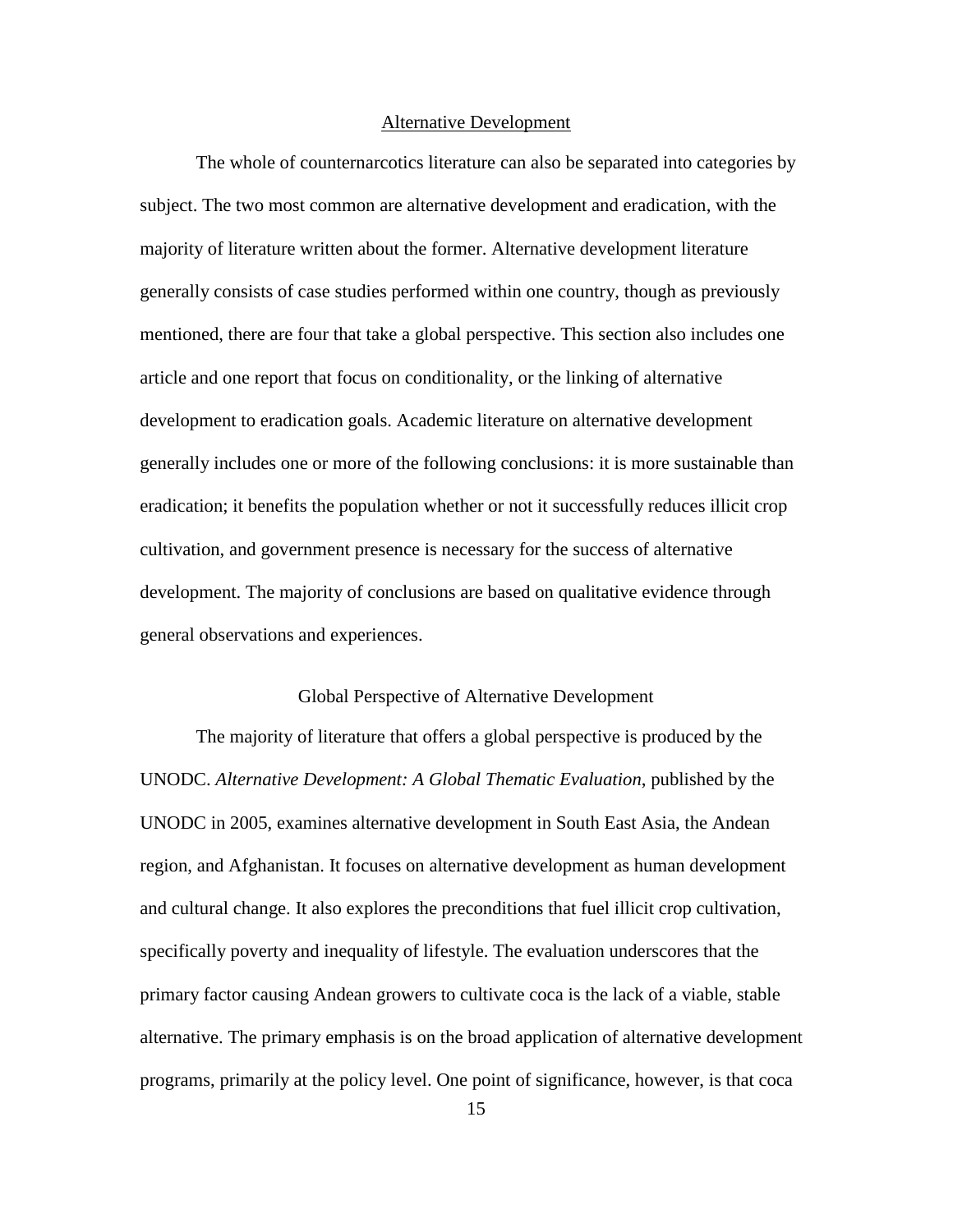reduction strategies with multiple counternarcotics initiatives have historically been poorly coordinated. It specifically states that "successful alternative development requires proper sequencing."<sup>[20](#page-25-0)</sup>

*Sharing Experiences on Alternative Development*, published by the UNODC in 2009, is a compilation of counternarcotics strategies and experiences spanning Colombia, Peru, China, Laos, Myanmar, and Thailand. The intent of this document is to consolidate lessons learned from alternative development across the globe, including international efforts. Though the primary focus is not the specific application of alternative development programs, there are some broad guidelines that can be found throughout the document. Government presence and security are repeatedly stressed as prerequisites to alternative development. It also highlights the need for infrastructure and basic services as critical requirements of alternative development. Eradication is discussed in many of the illicit crop reduction strategies, though not specifically linked with alternative development. It does note, however, that eradication by itself is not sustainable, due to the fact that farmers simply replant in the same area or find a new area.<sup>[21](#page-25-1)</sup>

Other than the UNODC, Farrell is the only author to provide a global perspective on alternative development. He is also one of the few authors who analyze its merits quantitatively. "A Global Empirical Review of Drug Crop Eradication and United Nations' Crop Substitution and Alternative Development Strategies" uses a rigorous quantitative approach to review two decades of illicit crop reduction programs within 11

<sup>20</sup>United Nations Office on Drugs and Crime, *Alternative Development*, 21.

<span id="page-25-1"></span><span id="page-25-0"></span><sup>21</sup>United Nations Office on Drugs and Crime, *Sharing Experiences on Alternative Development* (New York: United Nations, 2009), 250.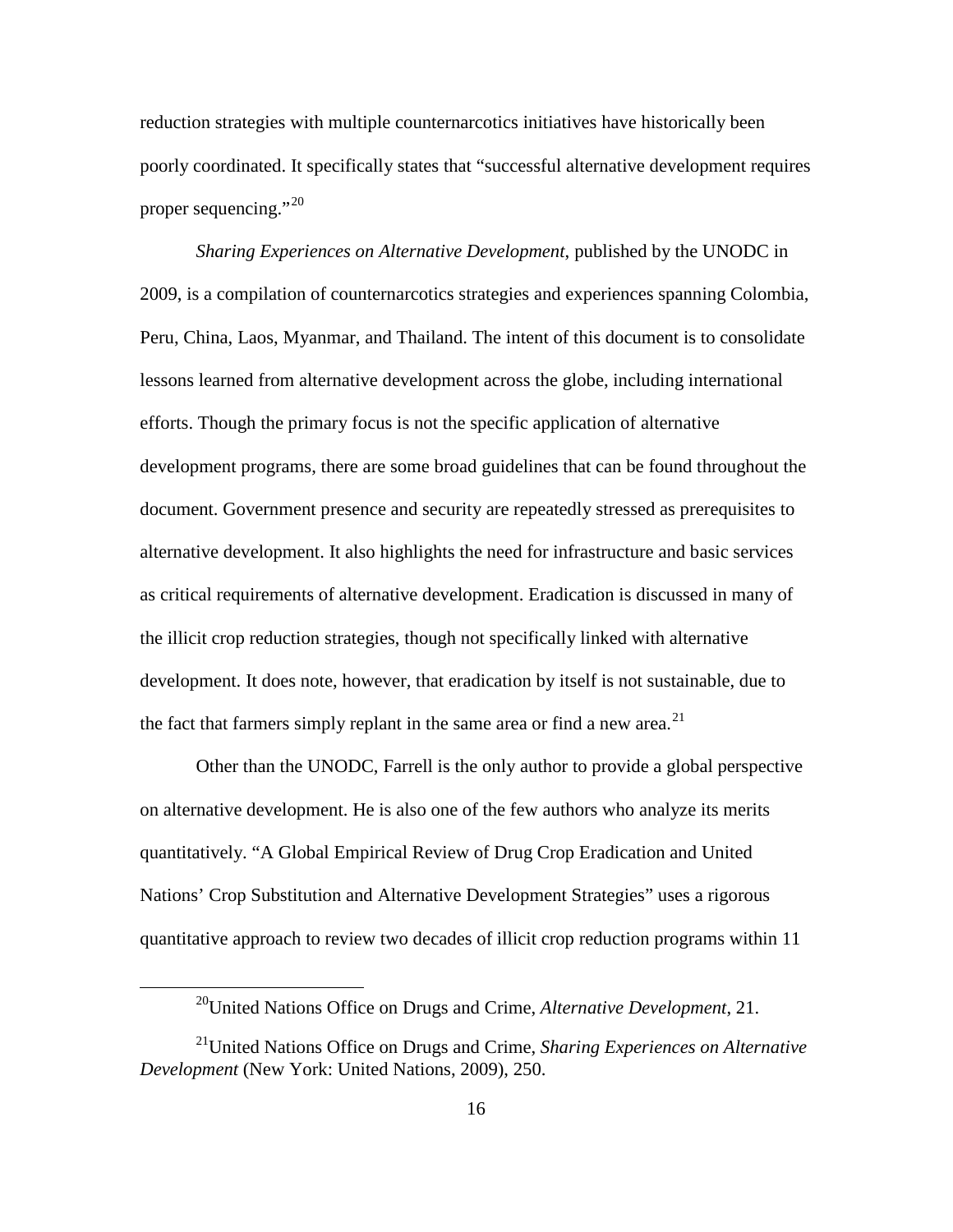countries. It concludes that neither eradication nor alternative development have had any significant impact on the global availability of illicit narcotics. The study determines that alternative development can have a localized effect, but requires three prerequisites: effective government control of the area, law enforcement or eradication that disincentives illicit crop cultivation, and market forces that make illicit cultivation less attractive in the targeted area.<sup>[22](#page-26-0)</sup> It also reveals that eradication can lead to reductions in isolated areas, but that sustained eradication can actually lead to an increase in the overall area of coca cultivation In addition to analytical analysis, the study provides one of the most comprehensive explanations of the processes of illicit cultivation, eradication, and alternative development in a single document.

"The Economic Viability of Alternative Development" is a United Nations Drug Control Programme (UNDCP) internal paper that was written in 1999, a year after "A Global Empirical Review of Drug Crop Eradication and United Nations' Crop Substitution and Alternative Development Strategies" was published.<sup>[23](#page-26-1)</sup> It provides a point by point negation of commonly held misconceptions about alternative development. For example, the paper illustrates how alternative crops can actually provide a higher profit than illicit crops. It is also very helpful in providing a global perspective on the small percentage of the area under illicit narcotics cultivation that had been targeted with alternative development in 1999, only approximately 10 percent.

 $^{22}$ Farrell, 429.

<span id="page-26-1"></span><span id="page-26-0"></span> $^{23}$ United Nations Drug Control Programme, "Economic Viability of Alternative Development," 1999, http://www.unodc.org/pdf/Alternative%20Development/ EconomicViability\_AD.pdf (accessed August 13, 2013).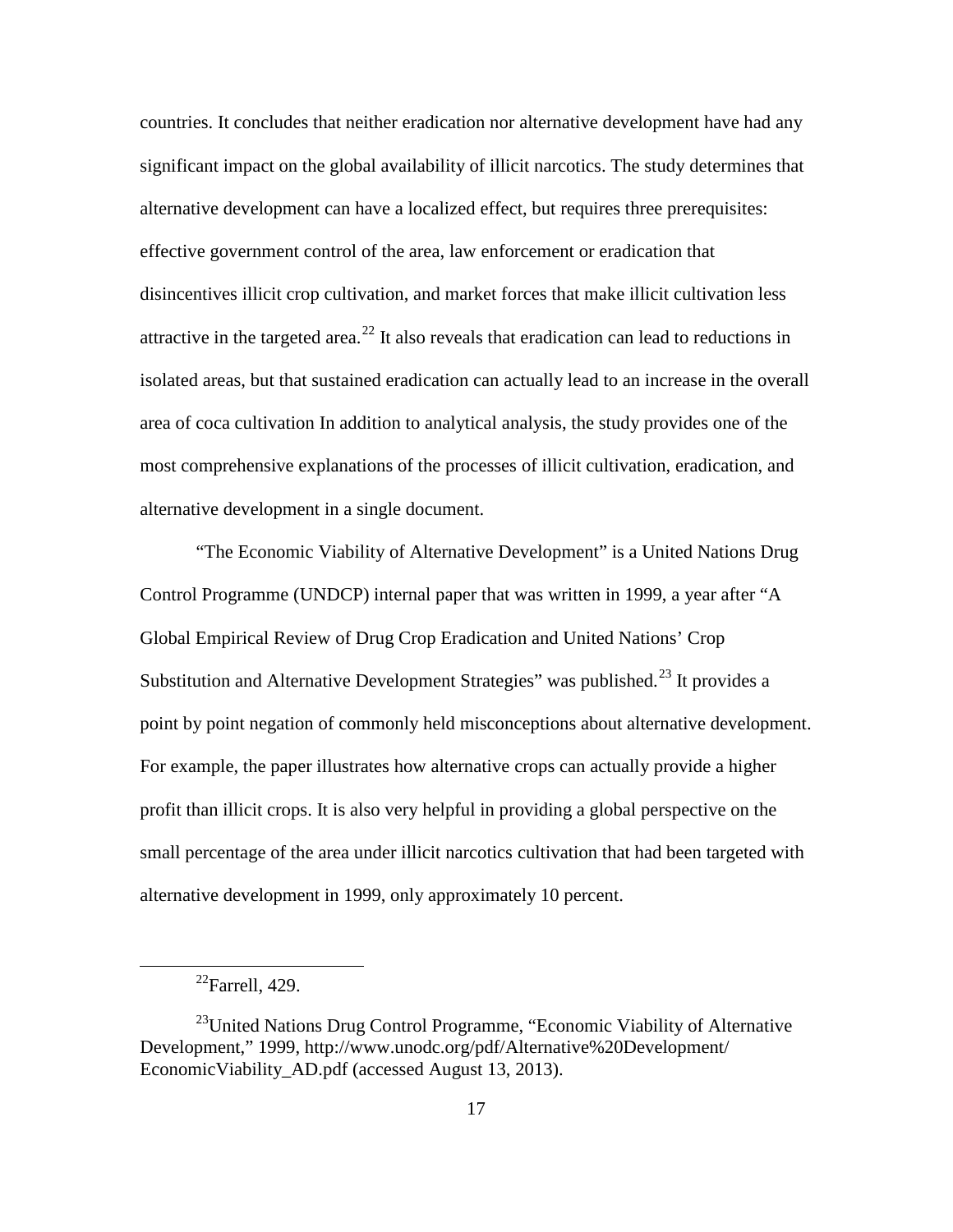## Alternative Development Case Studies on Individual Countries

As stated previously, however, the majority of alternative development focuses on case studies from individual countries as opposed to global summations. This thesis reviews three articles, two reports, and one book covering the countries of Colombia, Peru, Bolivia, and Thailand. These pieces provide both qualitative and quantitative data for analysis.

The US General Accounting Office compares the early alternative development efforts in Colombia to those in Peru and Bolivia in *Drug Control: Efforts to Develop Alternatives to Cultivating Illicit Crops in Colombia Have Made Little Progress and Face Serious Obstacles*. The most significant conclusion from this report is the requirement for government control in order for successful alternative development.<sup>[24](#page-27-0)</sup> It also discusses the need for a comprehensive counternarcotics strategy involving multiple counternarcotics components applied over numerous years.

A detailed analysis of two decades of alternative development in Bolivia is captured by Phan-Gruber in "The Role of Alternative Development in the 'War on Drugs': The Case of Bolivia." It provides detailed analysis of two decades of alternative development in a single country. While concluding that alternative development provides a possible long-term solution for the reduction of coca cultivation, she also states the

<span id="page-27-0"></span><sup>24</sup>United States General Accounting Office, *Drug Control: Efforts to Develop Alternatives to Cultivating Illicit Crops in Colombia Have Made Little Progress and Face Serious Obstacles* (Washington, DC: United States General Accounting Office, 2002), 2.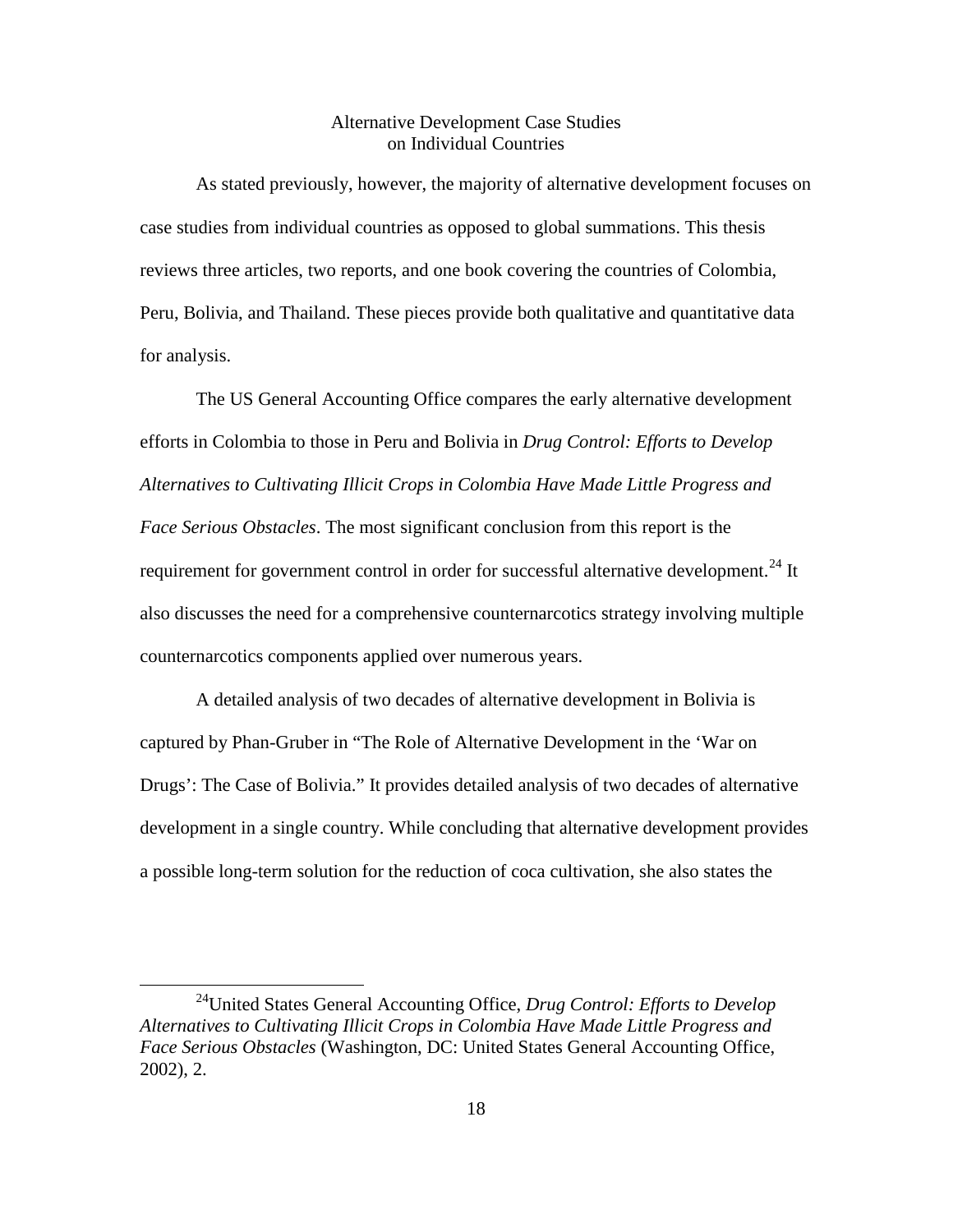need for continued efforts in eradication and interdiction.<sup>[25](#page-28-0)</sup> Furthermore, Phan-Gruber stresses the need for government control in areas of either eradication or alternative development. In addition to recommendations for future strategies for illicit crop reduction, the article presents a detailed discussion of the evolution of alternative development within Bolivia.

Ali Unlu and Alican Kapti also analyze Bolivia's alternative development in "Failed Alternative Development Programs: An Implementation Analysis of Coca Supply-Reduction Programs in Bolivia." After examining the successes and failures of multiple programs, they conclude that successful alternative development programs are built around local communities through participation and existing community structures. Alternative development programs rely on individuals and leaders in the local community for program design and implementation.<sup>[26](#page-28-1)</sup> A strong recommendation is then made for a focus on human resources development in the early stages of alternative development due to this local, participatory requirement. The requirement for human resources development is largely absent in most alternative development literature. The discussion of conditionality is another significant component of this article. It discusses the cost and benefits of the zero-coca requirements for alternative development, concluding that conditional requirements should be flexible.

Unlu's and Kapti's arguments on human resources development echo those made by Hagen Dirksen 10 years prior in "18 Years of the Thai-German Highland

<span id="page-28-1"></span><span id="page-28-0"></span> $^{25}$ Emily Phan-Gruber, "The Role of Alternative Development in the 'War on Drugs': The Case of Bolivia," *The Journal of Civil Society and Social Transformation* 1 (January 2010): 5.

 $26$ Unlu and Kapti, 160-179.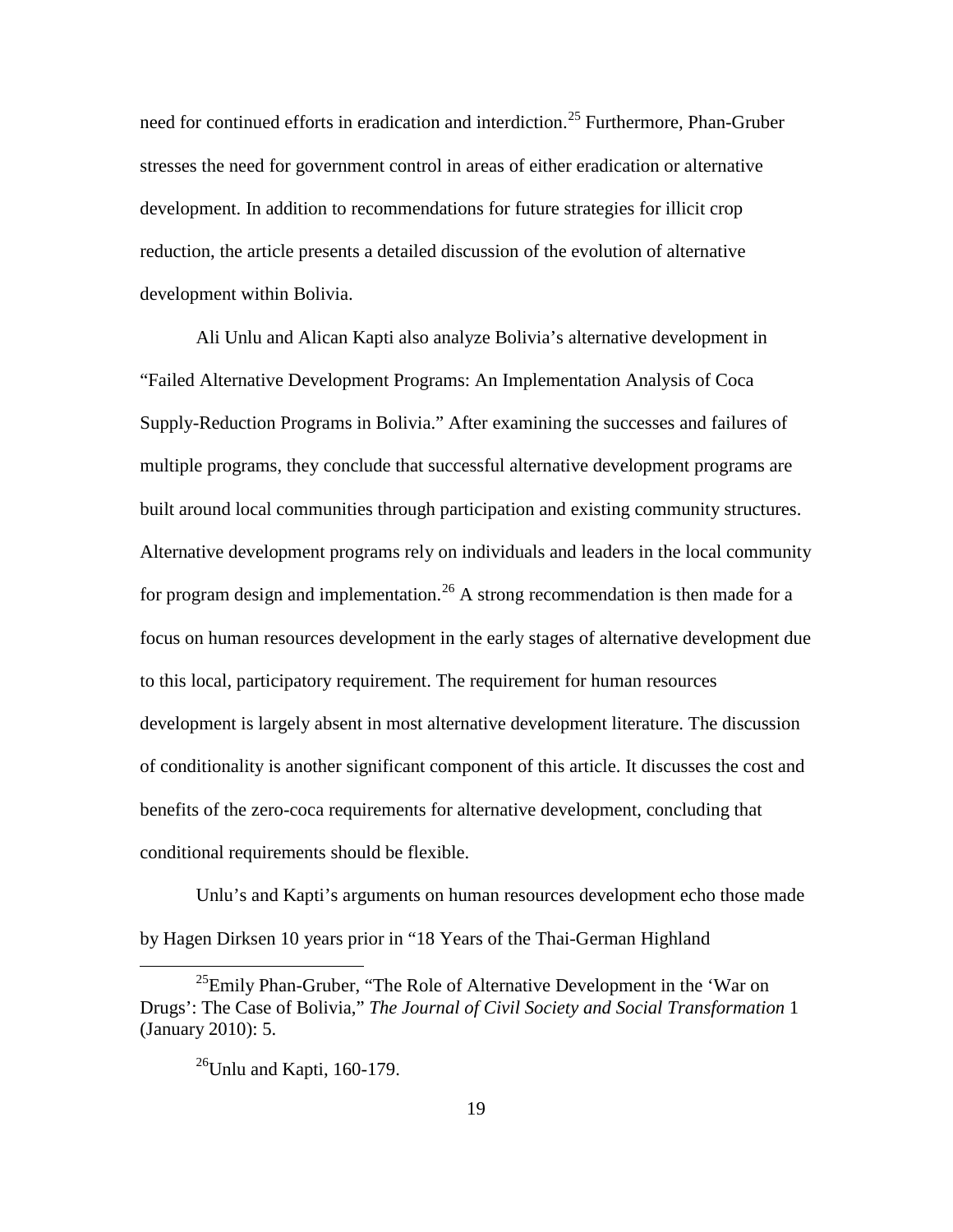Development Program—Has it been a Success Story?" Though Dirksen is writing about a completely different culture and crop than Unlu and Kapti, he too lists human resources development as the most important component, due to the necessity of human and institutional capabilities in long-term sustainable development. The other factors noted for the success found in Thailand are private sector involvement, infrastructure development, funding, political commitment, local empowerment, and a lengthy timeframe. $27$ 

Another perspective on alternative development in Thailand is presented by Ronald D. Renard in *Opium Reduction in Thailand, 1970-2000: a Thirty Year Journey*. Instead of human resources development, Renard focuses more on the participatory nature of alternative development. He credits the success seen in Thailand to the evolution of alternative development, from simplistic crop replacement programs into a "broad balanced approach comprising demand reduction, participatory community development, and law enforcement."<sup>[28](#page-29-1)</sup> This evolution happened in three stages: crop replacement, rural integrated development, and then participatory alternative development. The book also credits Thailand's success to strong national leadership, political will, national unity, and sound investments by the international community. While many discussions on alternative development touch upon the necessity for local participation within the planning and implementation phases, Renard makes it the central

<span id="page-29-0"></span> $^{27}$ Hagen Dirksen, "18 Years of the Thai-German Highland Development Program –Has it been a Success Story?," *German Technical Co-operation (GTZ)* (2002) http://www.gtz.de/de/dokumente/en-dirksen-02.pdf (accessed September 14, 2009).

<span id="page-29-1"></span><sup>28</sup>Ronald D. Renard, *Opium Reduction in Thailand, 1970-2000: A Thirty Year Journey* (Bangkok: Silkworm Books, 2001), xv.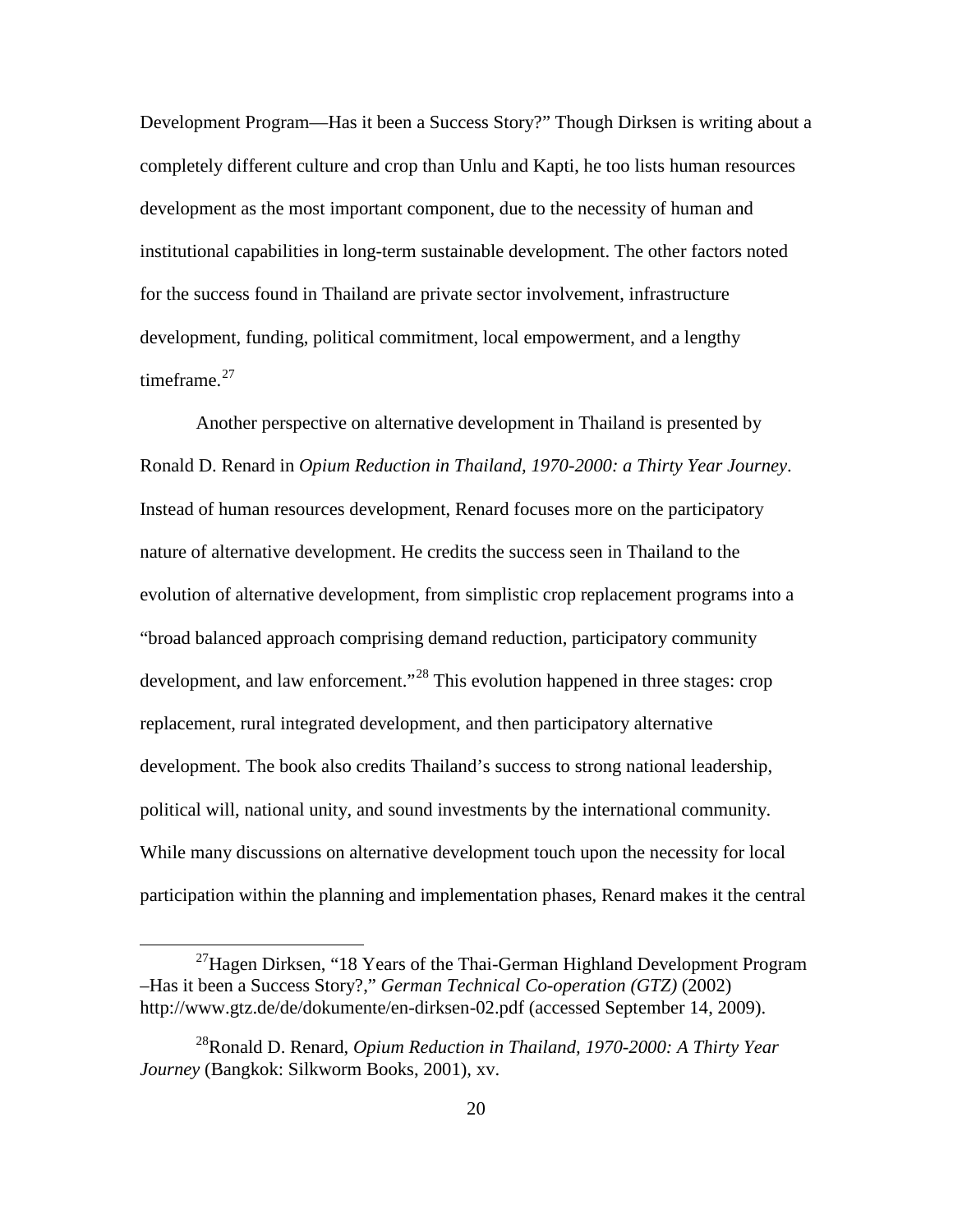theme of his book. It is also one of the most thorough accounts available for the reduction of opium within Thailand.

Last, the United States Agency for International Development (USAID)/Peru describes the alternative development strategy currently being applied within Peru in *Comparative Analysis of USG Alternative Development Programs*. The methodology used in Peru involves the typical US three-pronged approach involving interdiction, eradication, and alternative development, but exhibits an evolution in coordination and application. The report highlights the success of this methodology in the region of San Martín. Though primarily focused on alternative development, the report discusses the increased effects seen in eradication campaigns that maximize efforts on a limited area in order to ensure a high likelihood of eradication for the targeted farmers. It also states the need for conditionality, or the linking of alternative development with a "zero-illicit crop" policy, though it mentions a pilot program conducted in the Macarena region of Colombia that has lifted the 100 percent coca-free policy for a trial basis.<sup>[29](#page-30-0)</sup>

#### Conditionality

Conditionality is one of the largest debates for the implementation of alternative development. The US generally holds firm on the stance that a zero-illicit crops policy must complement alternative development. The rest of the world is more relaxed with this demand.

<span id="page-30-0"></span>*Alternative Development and Eradication: A Failed Balance* is a debate paper written in 2002 that argues against conditionality. It states, "Alternative Development

 $29$ USAID/Peru, 7.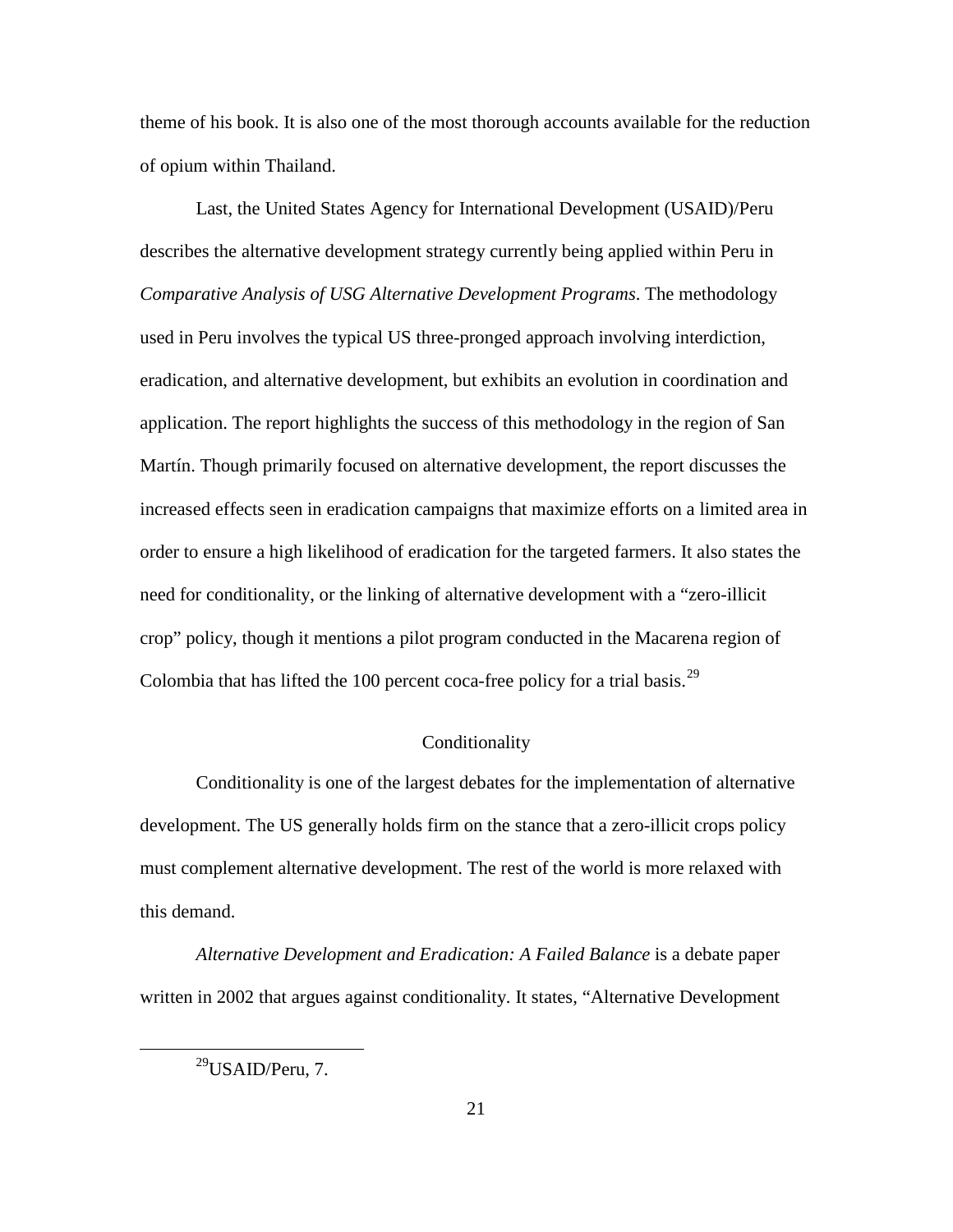should neither be made conditional on prior elimination of drug crop cultivation nor should a reduction be enforced until licit components of livelihood strategies have been sufficiently strengthened."<sup>[30](#page-31-0)</sup> It argues that reduction targets and deadlines lead to flawed policy. In many cases, development is required prior to eradication in order to ensure a farmer's livelihood, and zero-illicit crop policies do not allow for a truly participatory approach to alternative development.

An argument for conditionality is made by Chemonics International Incorporated in their report, *Peru Alternative Development Program (PDA): Final Report*. However, instead of mandatory eradication, Chemonics illustrates the benefits of linking voluntary eradication to alternative development. With this policy, the Peru Alternative Development Program was able to exceed eradication targets. In areas that had previously undergone mandatory programmed eradication, resistance to the voluntary program was stronger, but eventually dissipated. However, the report is not just an argument for conditionality; it also emphasizes integrated development and the investment in education, health, infrastructure, and community development.<sup>[31](#page-31-1)</sup>

#### Eradication

Beyond the discussion of linking eradication to alternative development, numerous articles focus on the subject of eradication by itself. While alternative

<span id="page-31-0"></span><sup>&</sup>lt;sup>30</sup>Amira Armenta, Martin Jelsma, Tom Blickman, Virginia Montañés, and Ricardo Vargas, *Alternative Development and Eradication: A Failed Balance* (Amsterdam: Transnational Institute, 2002), 4.

<span id="page-31-1"></span><sup>31</sup>Chemonics International Inc., *Peru Alternative Development Program (PDA): Final Report* (Washington, DC: United States Agency for International Development, 2008).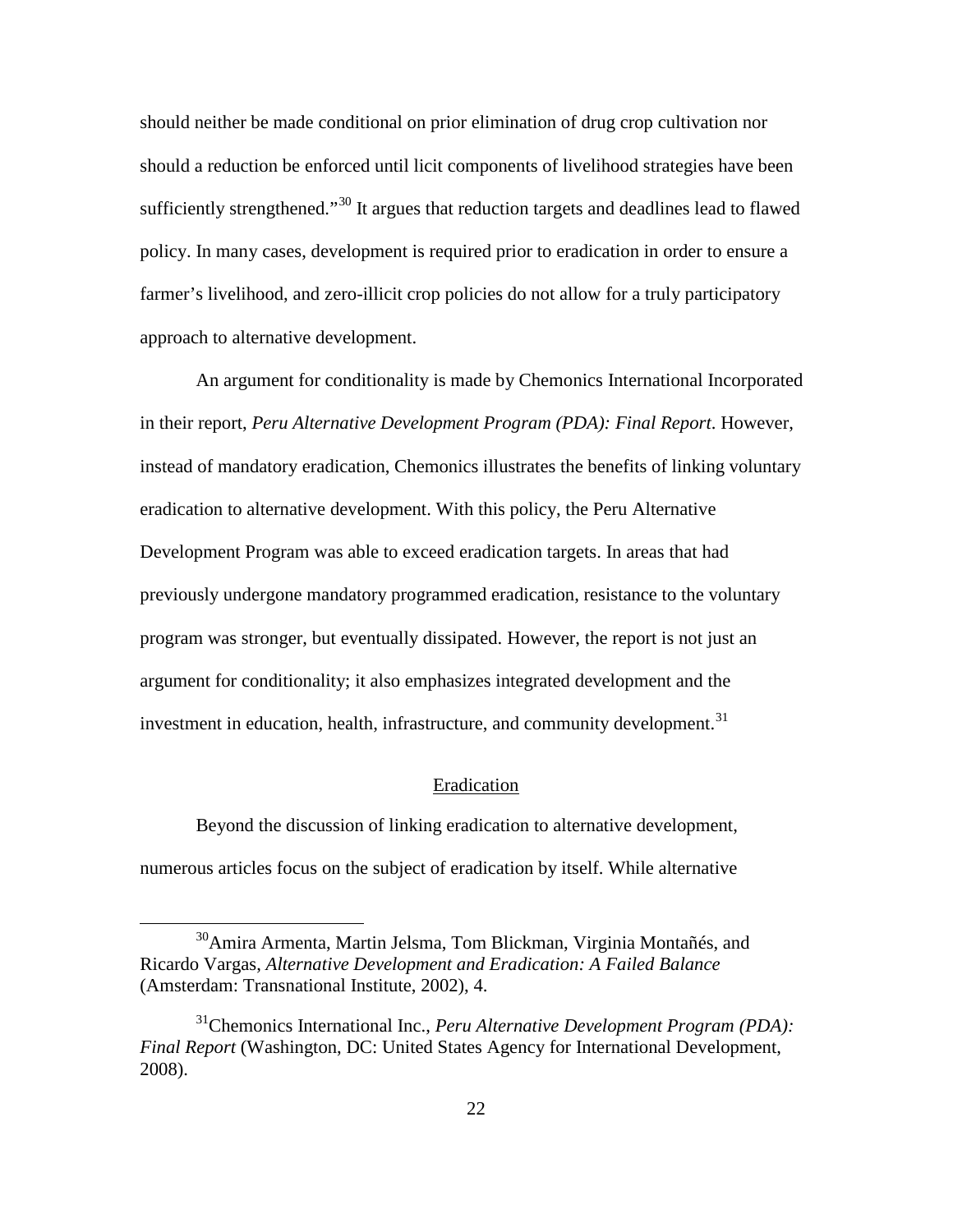development literature is generally based on qualitative data, eradication literature commonly uses quantitative data to predict the effects of eradication on illicit crop cultivation. Colombia is one of the most commonly studied countries due to the significant amount of data available.

Rocia Moreno-Sanchez, David S. Kraybill, and Stanley R. Thompson predict economic drivers of coca cultivation in "An Econometric Analysis of Coca Eradication Policy in Colombia." They use three different econometric models to analyze changes in the total area of coca cultivation. Each model uses a different equation that combines four variables: the area of coca cultivation in Colombia, the area of coca cultivation in Peru and Bolivia, farm-gate base price of coca leaves, and the area eradicated. The equations were derived using data from 1987 to 2001. All three models predict that farmers compensate for eradication by cultivating coca more extensively.<sup>[32](#page-32-0)</sup>

Other variables of interest in this econometric analysis are the farm-gate price of plantains and the area under coca cultivation in Bolivia and Peru. The negative relationship predicted by the analysis between the farm-gate price of plantains and coca cultivation suggests that crop substitution is more effective than eradication. Additionally, two of the models also predict a nearly 1:1 ratio of coca cultivation in other countries to coca cultivation in Colombia, suggesting that the reduction found in Peru and Bolivia was actually coca cultivation migrating into Colombia. This last relationship provides additional empirical analysis to support the balloon theory.

<span id="page-32-0"></span><sup>&</sup>lt;sup>32</sup>Rocio Moreno-Sanchez, David S. Kraybill, and Stanley R. Thompson, "An Econometric Analysis of Coca Eradication Policy in Colombia," *World Development* 31, no. 2 (2003): 375-383.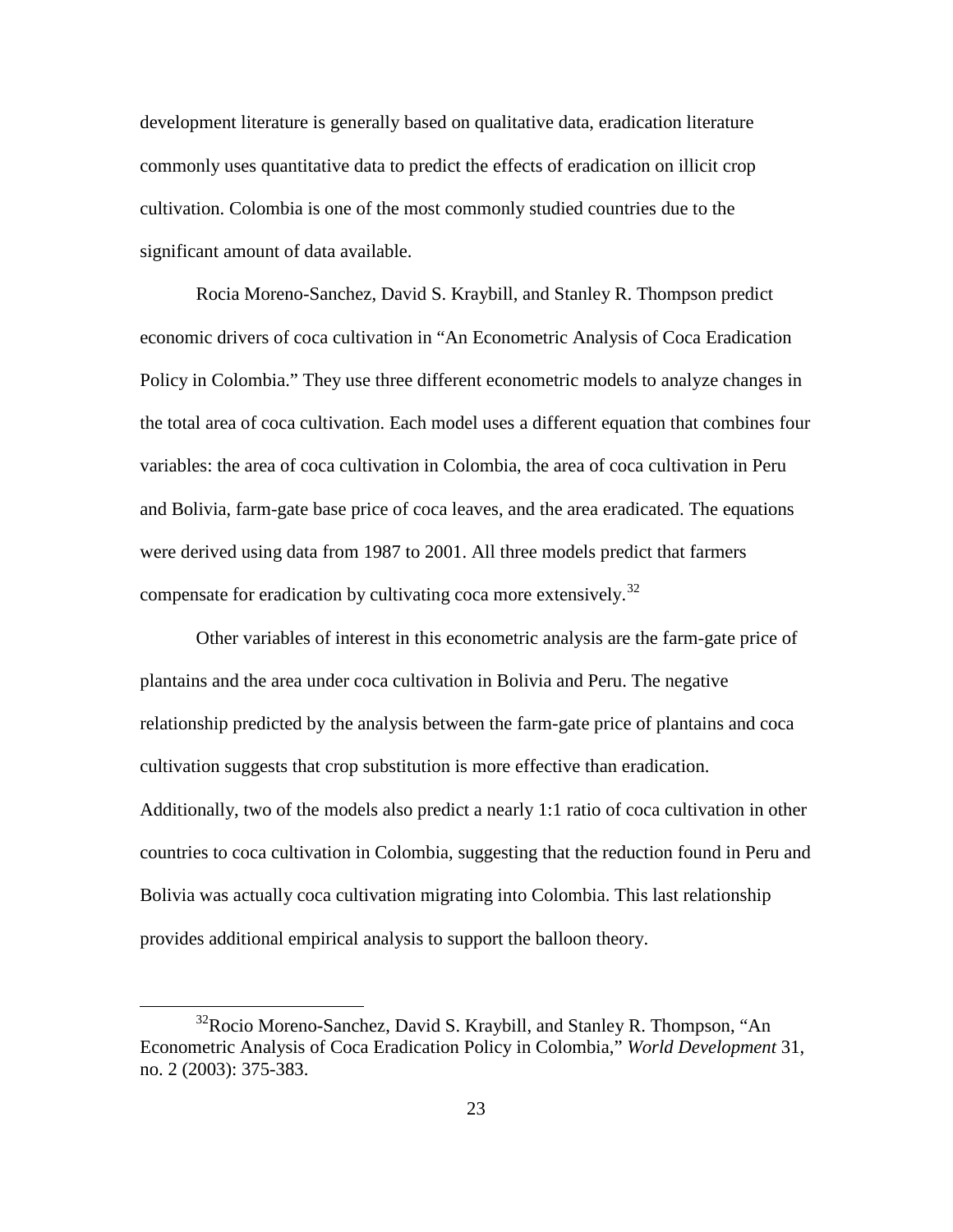Michelle L. Dion and Catherine Russler examine quantitative models to determine the relationships between coca cultivation and various factors in "Eradication Efforts, the State, Displacement and Poverty: Explaining Coca Cultivation in Colombia during Plan Colombia." Their results predict that aerial eradication has virtually no direct effect on coca cultivation. Further statistical analysis within the study, however, was able to determine a direct relationship between aerial eradication and the emigration of displaced persons, which does directly reduce coca cultivation. Thus, eradication can indirectly reduce coca cultivation, though it does so through the displacement of coca farmers.<sup>[33](#page-33-0)</sup> Additionally, immigration of displaced persons displays a positive relationship with coca cultivation, though to a significantly lesser effect than emigration.

Additional factors of significance are state presence, corruption, economic development, licit agriculture, market access, and poverty. The amount of coca cultivation is reduced in areas with increased state presence, while it rises in areas with increased corruption. While economic development lowers the amount of coca cultivation, licit agriculture actually increases the amount of coca cultivation. If licit agriculture is viewed as a determinant of the components necessary for agricultural growth, then logic predicts that coca would grow in departments that can support agriculture. Increased access to markets, though, significantly reduces coca cultivation. The last factor, poverty, actually exhibits a non-linear relationship with coca cultivation. Low levels and extremely high levels of poverty predict low levels of coca cultivation while moderate poverty predicts high levels of cultivation. Additionally, this study

<span id="page-33-0"></span> $33$ Michelle L. Dion and Catherine Russler, "Eradication Efforts, the State, Displacement and Poverty: Explaining Coca Cultivation in Colombia during Plan Colombia," *Journal of Latin American Studies* 40 (2008): 399-421.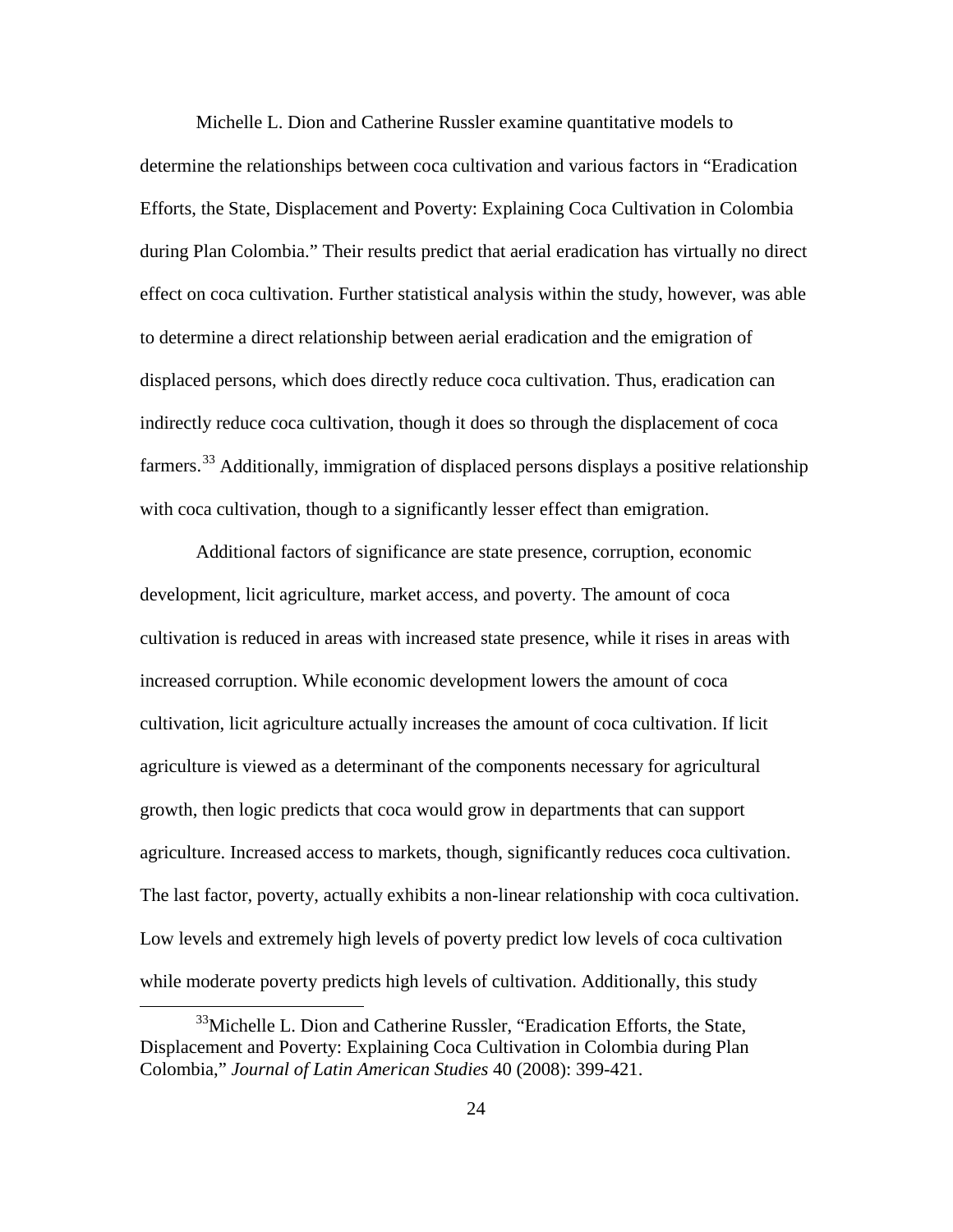provides insight into different quantitative performance measures that could be used in a holistic counternarcotics strategy. These will be discussed further in chapter 5.

Luis Carlos Reyes also attempts to determine the causal effect of eradication on coca cultivation in "Estimating the Causal Effect of Forced Eradication on Coca Cultivation in Colombian Municipalities." He concludes that a one percent increase in eradication actually increases the area of coca cultivation by slightly less than one percent.<sup>[34](#page-34-0)</sup> The analysis uses controls for regional and year fixed effects, municipality area, population density, legal crop cultivation, and number of combatants belonging to illegal armed groups. One unique feature of Reyes' paper is its use of distance between eradication and fumigation base as a variable. Coca fields within 80 miles of a fumigation base, which subsequently faced a higher threat of eradication, were predicted to have a smaller resulting increase in coca cultivation due to eradication than those farther away, which faced a lower threat of eradication.

"Counterproductive Counternarcotic Strategies?" is the most recent econometric analysis performed on opium poppy cultivation in Afghanistan. It uses data from 2006 to 2010 in order to examine how eradication policies affect opium poppy cultivation considering two features: an imperfect credit market and share cropping. In both cases, the resulting equations supported that an increase in the threat of eradication leads to an increase in land under opium poppy cultivation.<sup>[35](#page-34-1)</sup>

<span id="page-34-0"></span><sup>&</sup>lt;sup>34</sup>Luis Carlos Reyes, "Estimating the Causal Effect of Forced Eradication on Coca Cultivation in Colombian Municipalities" (Master's thesis, Michigan State University, 2011), 34.

<span id="page-34-1"></span><sup>&</sup>lt;sup>35</sup>Camilla I. M. Anderson, "Counterproductive Counternarcotic Strategies?" *American Journal of Agricultural Economics* 95, no. 4 (2013): 917-931.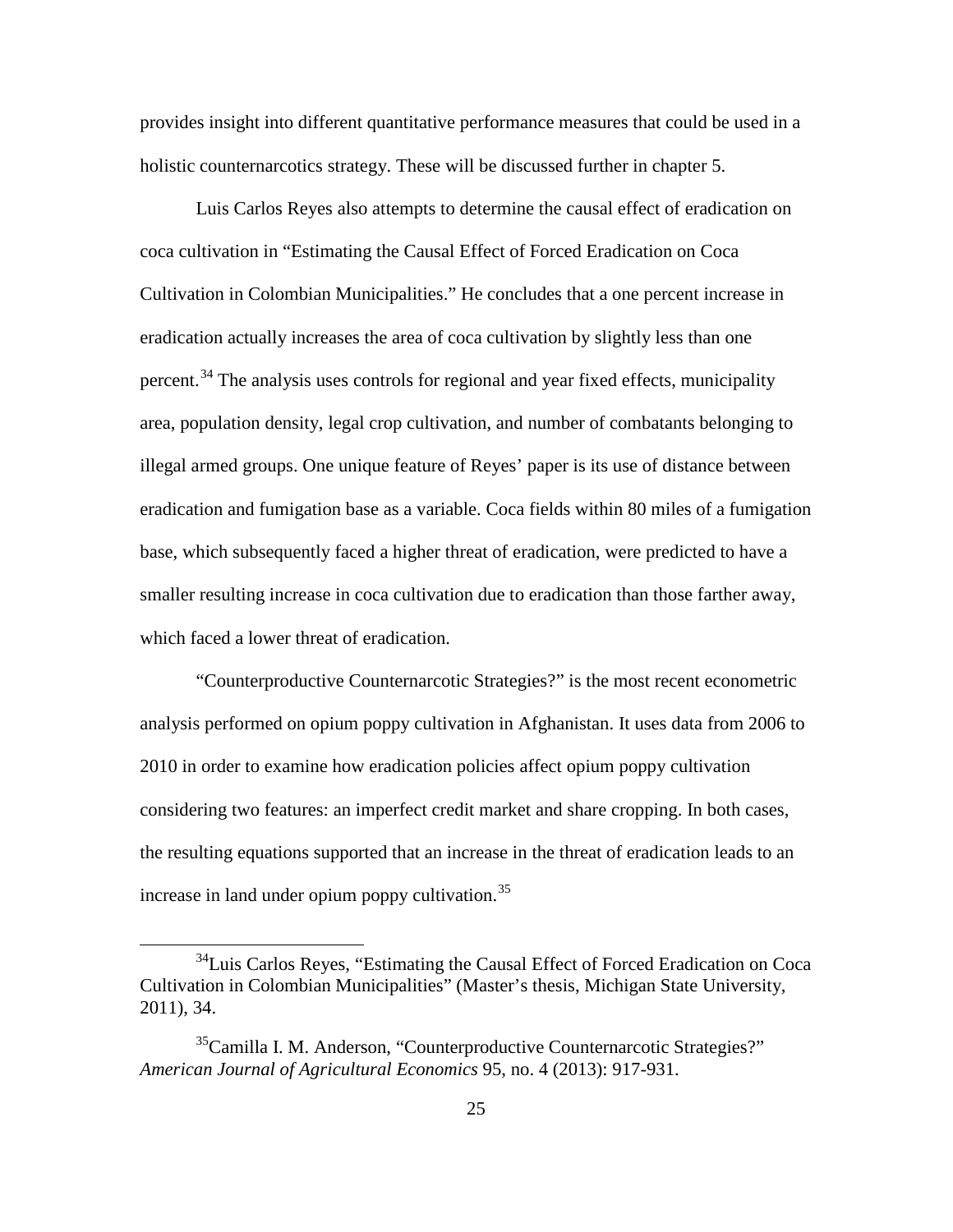Paul T. Cohen offers a different perspective on eradication in "The Post-Opium Scenario and Rubber in Northern Laos: Alternative Western and Chinese Models of Development." Instead of predicting the effects of eradication through an econometric analysis, he details the economic hardships and social dislocation caused by an effective eradication campaign without the support of alternative development.<sup>[36](#page-35-0)</sup> Though the focus on his article is the convergence of Chinese and Western models of development, it is important to understand the implications of a successful eradication campaign without available alternative livelihoods.

In summary, three out of the four econometric studies found an increase in eradication predicted in an increase in illicit crop cultivation. The fourth found eradication to indirectly reduced illicit crop cultivation through displacement. Two out of the four studies provided evidence in support of alternative development. In those studies, an increase in farm-gate prices of an alternative crop, state presence, and access to markets as well as economic development all resulted in a decrease in illicit crop cultivation. Additionally, one study supported the balloon effect through its conclusions on displacement. And finally, while Cohen did not offer an econometric analysis on eradication, he provided an account of its effects when it is not partnered with sufficient alternative development.

<span id="page-35-0"></span><sup>&</sup>lt;sup>36</sup>Paul T. Cohen, "The Post-Opium Scenario and Rubber in Northern Laos: Alternative Western and Chinese Models of Development," *International Journal of Drug Policy* (September 2009): 2.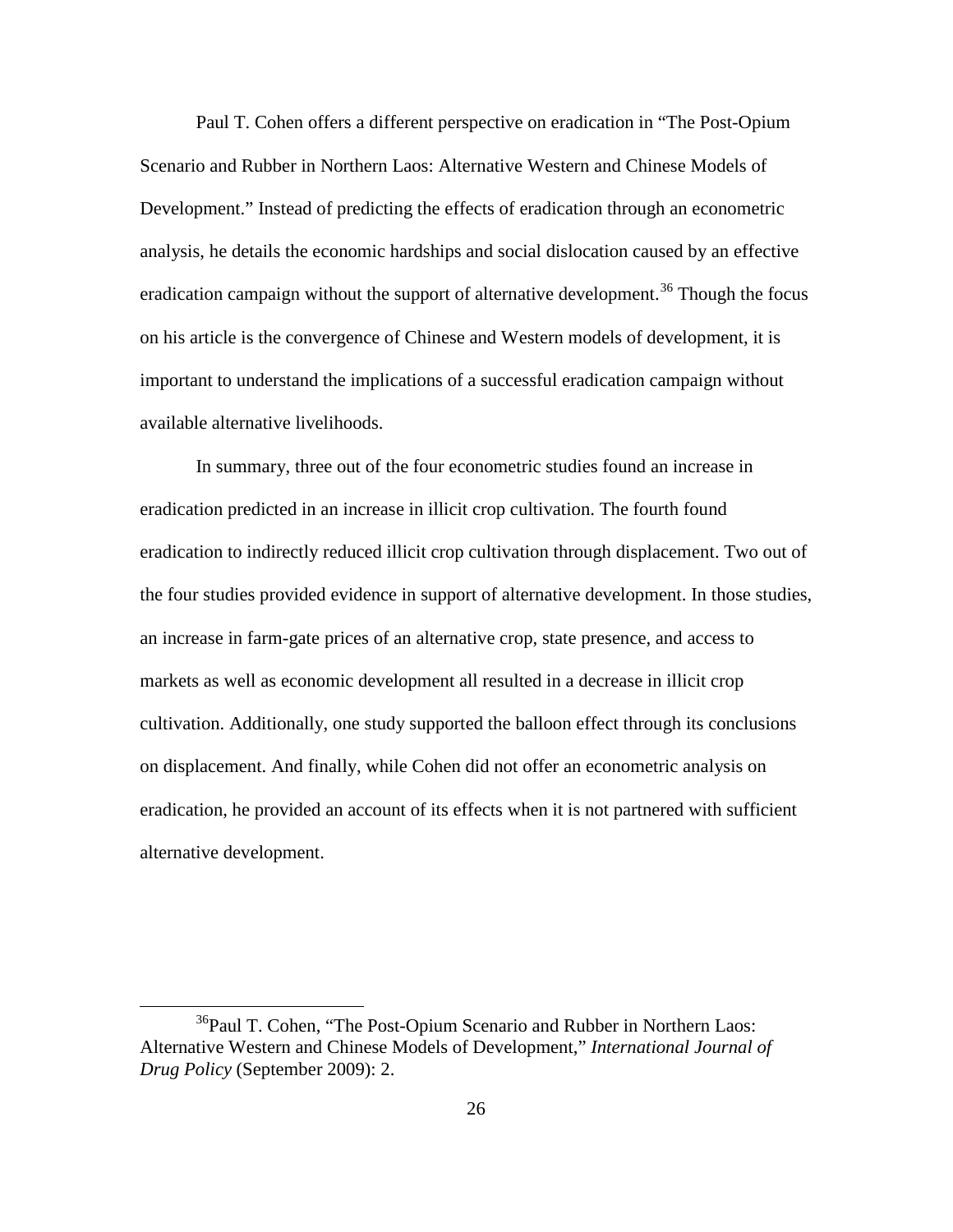#### Multi-Component Comparisons

Counternarcotics literature that goes beyond the discussion of alternative development and eradication is rare and thus important to the overall body of literature. Two examples are provided by Catalano and Felbab-Brown et al. Catalano compares the effects of security, alternative development, and eradication within different departments of Colombia. Felbab-Brown et al. present a comprehensive analysis of all the counternarcotics components applied in Colombia.

Catalano's paper is titled "The Efficacy of Foreign Assistance in Counternarcotics." It is unique in the fact that it attempts to compare three separate counternarcotics components. Most academic literature focuses on the efficacy of one or a comparison of two. While the objective of the study is to determine the overall efficacy of foreign assistance in counternarcotics, its true contribution to the body of literature is found in the comparative analysis of counternarcotics components. It illustrates that the long-term expansion of military and government presence is the most effective starting point for a counternarcotics strategy when compared with eradication and alternative development. In also concludes that counternarcotics initiatives conducted in isolation are rarely successful.<sup>[37](#page-36-0)</sup>

Felbab-Brown's report is titled "Assessment of the Implementation of the United States Government's Support for Plan Colombia's Illicit Crop Reduction Components." The report was written by a team of specialists in economic policy, alternative development, law and security, and comparative drug control tasked to examine 10 years

<span id="page-36-0"></span> $37$ Jonathan R. Catalano, "The Efficacy of Foreign Assistance in Counter Narcotics" (Master's thesis, Naval Postgraduate School, 2013), 44.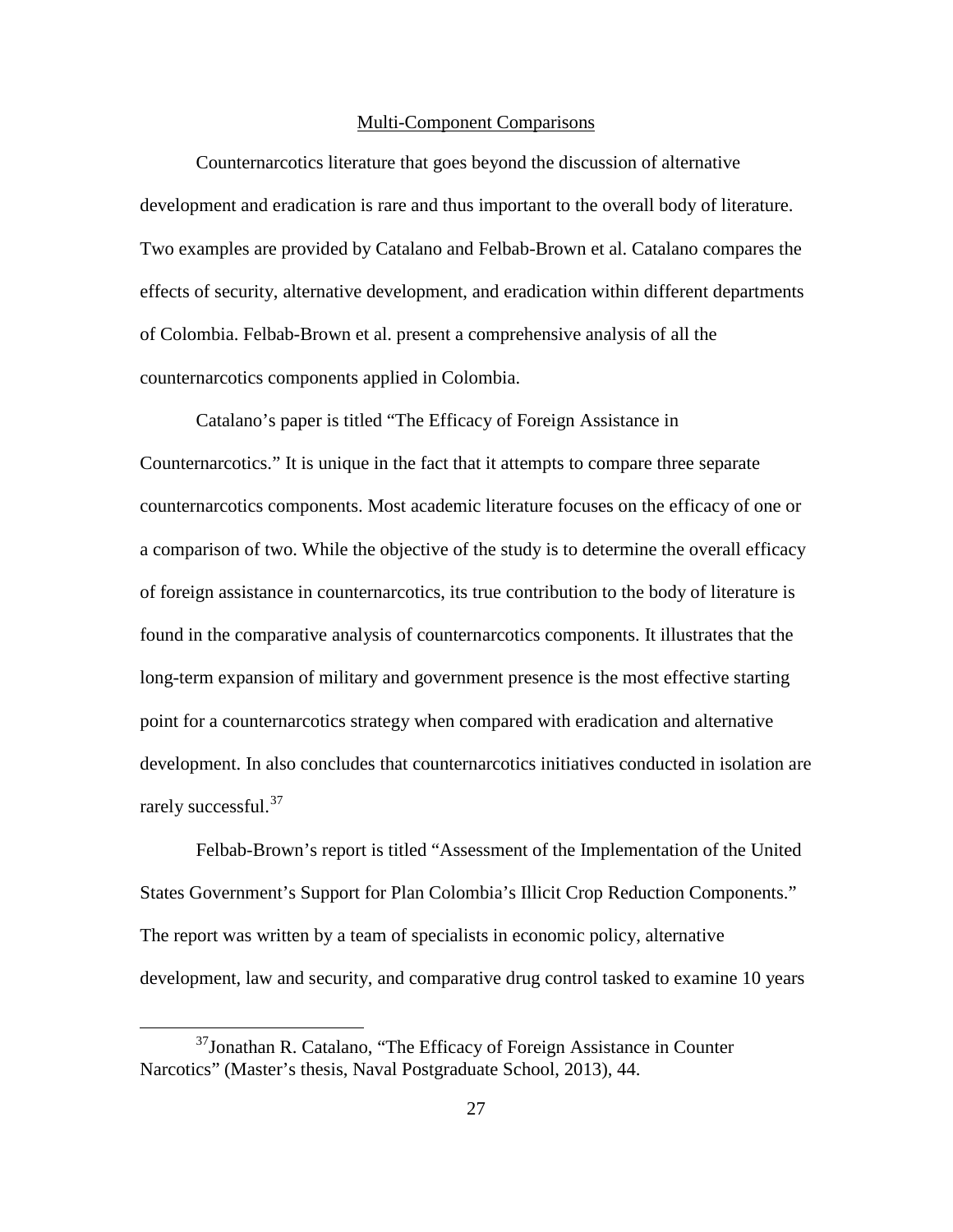of counternarcotics efforts in Colombia. It uses documents, interviews, econometric regressions, and simulations to determine the effects of alternative development, eradication, security, and state presence. The economic regressions predict a negative relationship between eradication and coca cultivation when a lagged variable is used. One of the overall conclusions from the report is that the role of state presence is crucial for the success of counternarcotics efforts.<sup>[38](#page-37-0)</sup> The study also determines that Plan Colombia dramatically improved security throughout the country and successfully reduced the cultivation of opium poppy, but only had localized successes in eliminating coca cultivation. Another conclusion found in the report is that while interdiction, eradication, and alternative development can singly reduce coca production, an integrated program displays synergistic effects.

#### Annual Reports

Another important source of counternarcotics information is found in annual reports. The majority of these reports are published by the UNODC, though the US Government also contributes. The Department of State consolidates a large portion of its quantitative data in the *International Narcotics Control Strategy Report*. The UNODC annually publishes a *World Drug Report*, which provides a global review of illicit drugs including cultivation, eradication, and interdiction data. It also produces a *Peru Coca Cultivation Survey*, *Colombia Coca Cultivation Survey*, and *South East Asia Opium Survey*. These contain data on illicit crop cultivation, eradication, and alternative development at the country and regional level. UNODC's Andean Coca Studies are

<span id="page-37-0"></span><sup>&</sup>lt;sup>38</sup>Felbab-Brown, et al., iv.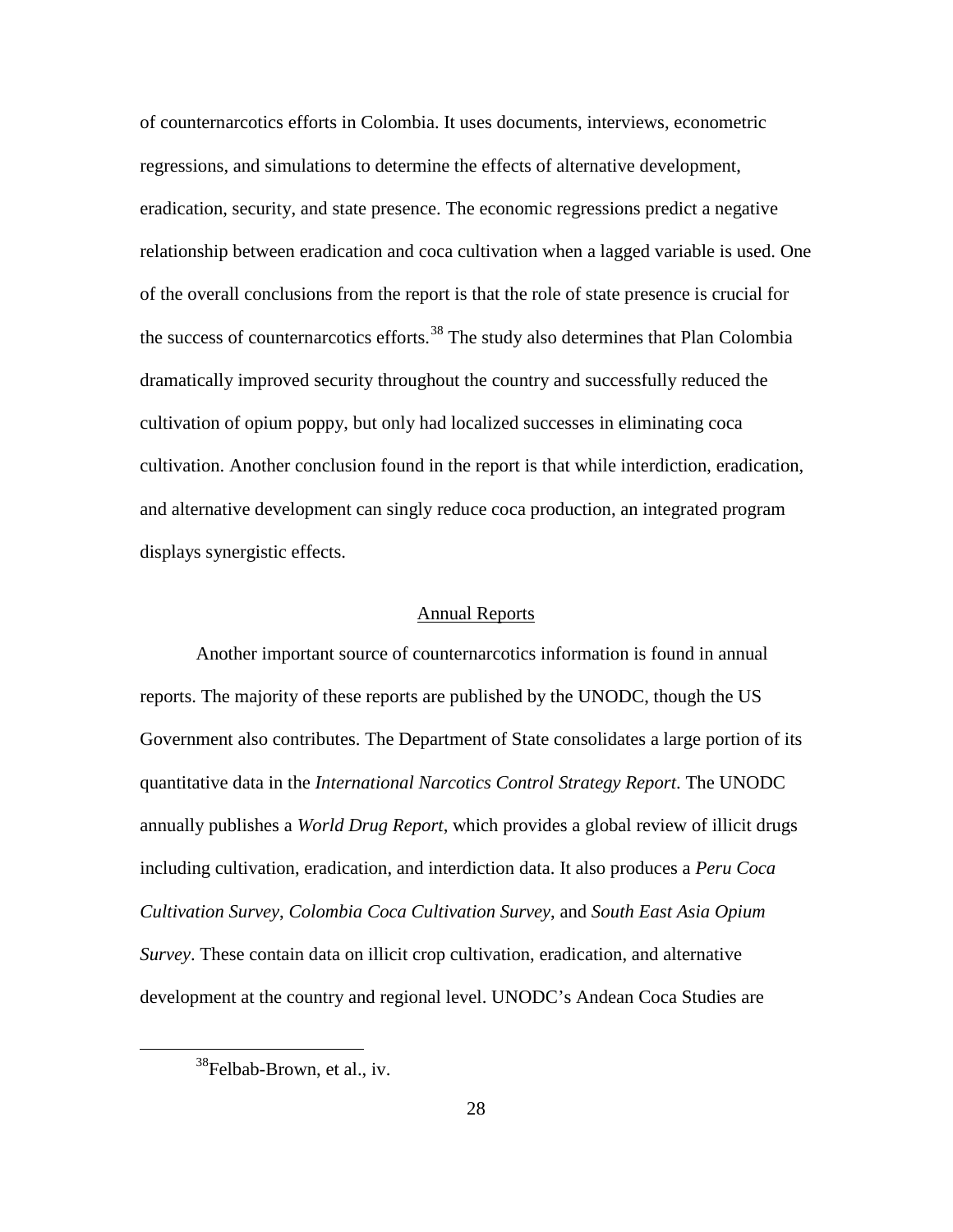annual reports that combine summaries of Colombia, Peru, and Bolivia in one document. UNODC also publishes updates on alternative development projects done in the area.

## Performance Measures

Finally, essential to any discussion on the effectiveness of counternarcotics components are proper performance measures. This is the primary focus for some pieces of academic literature. William H. Dunn advocates the determination of useful measures of effectiveness through general systems theory in "In Search of Measures of Effectiveness for Counterdrug Operations."[39](#page-38-0) General systems theory uses the concept of systems operating within systems to analyze a problem, with a system defined as a set of components that affect a single objective. One challenge of general systems theory is determining all of the components within a system and how they interact with one another. An added complexity is that single components can be part of multiple systems simultaneously. Measures of effectiveness determine how well a certain action is meeting its operational objective or need. Dunn defines the ideal measure of effectiveness as quantitative, measureable, objective, directly related to the system's performance, and comparable to alternative measures.<sup>[40](#page-38-1)</sup>

In 2010, the Government Accountability Office identified several ways for agencies to utilize performance information: "(1) identify problems and take corrective actions, (2) develop strategy and allocate resources and (3) identify and share effective

<span id="page-38-1"></span><span id="page-38-0"></span><sup>&</sup>lt;sup>39</sup>William H. Dunn, "In Search of Measures of Effectiveness for Counterdrug Operations" (Study Project, U.S. Army War College, 1993), 4.

 $^{40}$ Ibid., 8-9.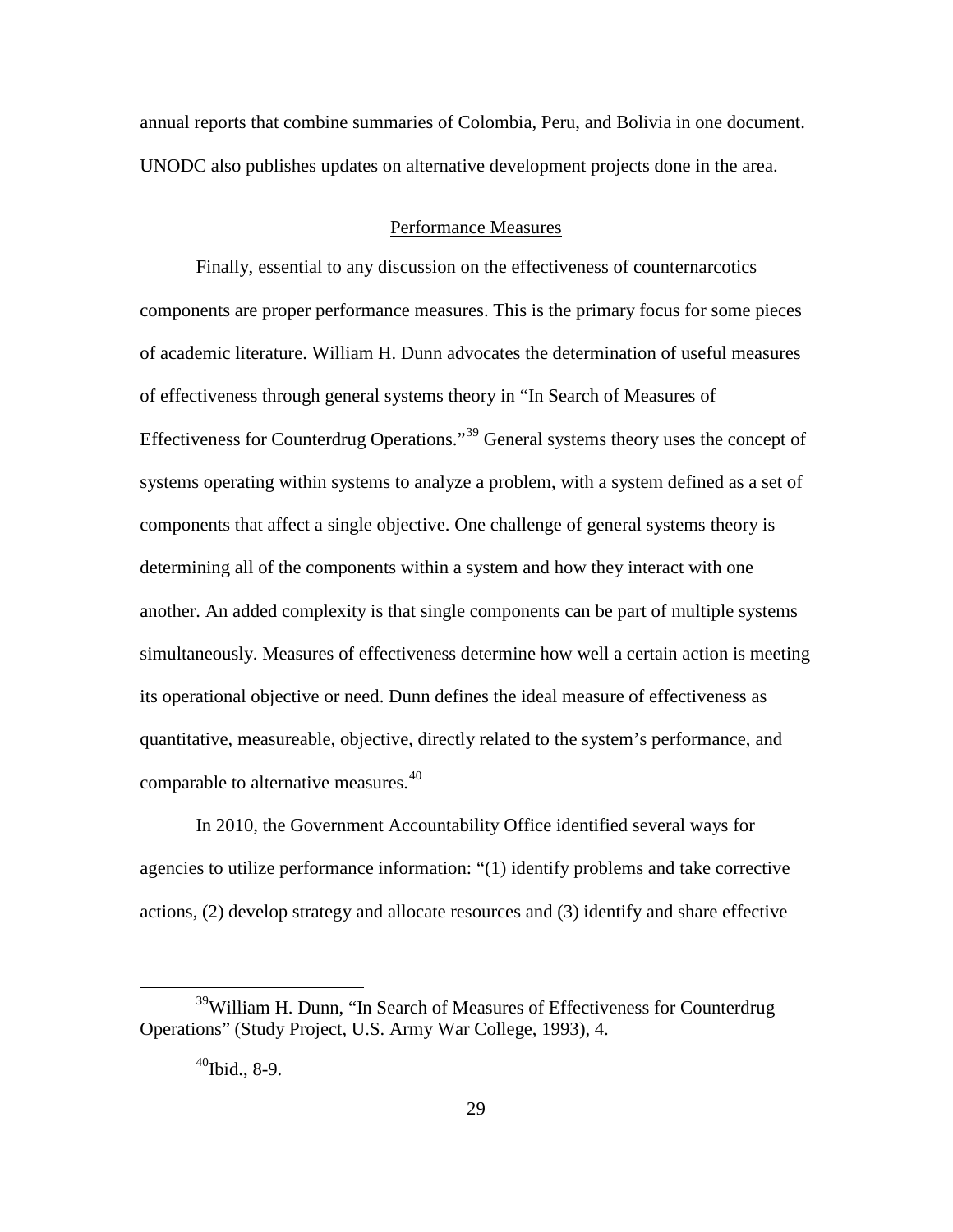approaches."[41](#page-39-0) In 2012, the Government Accountability Office concluded that "without reliable information, Congress and other decision makers, including the Office of National Drug Control Policy, may lack information that is essential to assessing progress towards the U.S. goal of curtailing illicit drug consumption in America, making decisions on the allocation of resources, and conducting effective oversight.<sup>"[42](#page-39-1)</sup> The Department of State uses two performance measures: hectares of illicit crops eradicated and kilos of narcotics seized, though it is trying to determine more performance measures that do not focus on eradication. USAID uses hectares of land devoted to cultivating licit crops in areas receiving USAID assistance and number of jobs created by alternative development projects each year. Drug Enforcement Administration uses the numbers of DTOs disrupted and DTOs dismantled. Department of Defense, which is involved in training and military support, currently struggles in reporting performance measures due to the challenges of creating performance measures that accurately assesses its program outcomes.

One of the most comprehensive lists of recommended performance measures is provided in "Assessment of the Implementation of the United States Government's Support for Plan Colombia's Illicit Crop Reduction Components." Felbab-Brown et al. recommend the following: "(1) the numbers of hectares cultivated with illicit crops, (2) the number of hectares eradicated, (3) the number of municipalities free from illicit crop

<span id="page-39-1"></span><span id="page-39-0"></span><sup>41</sup>United States General Accounting Office, *Drug Control: DOD Needs to Improve Its Performance Measurement System to Better Manage and Oversee Its Counternarcotics Activities* (Washington, DC: United States General Accounting Office, 2010), 15.

<sup>42</sup>United States General Accounting Office, *Counternarcotics Assistance*, 20.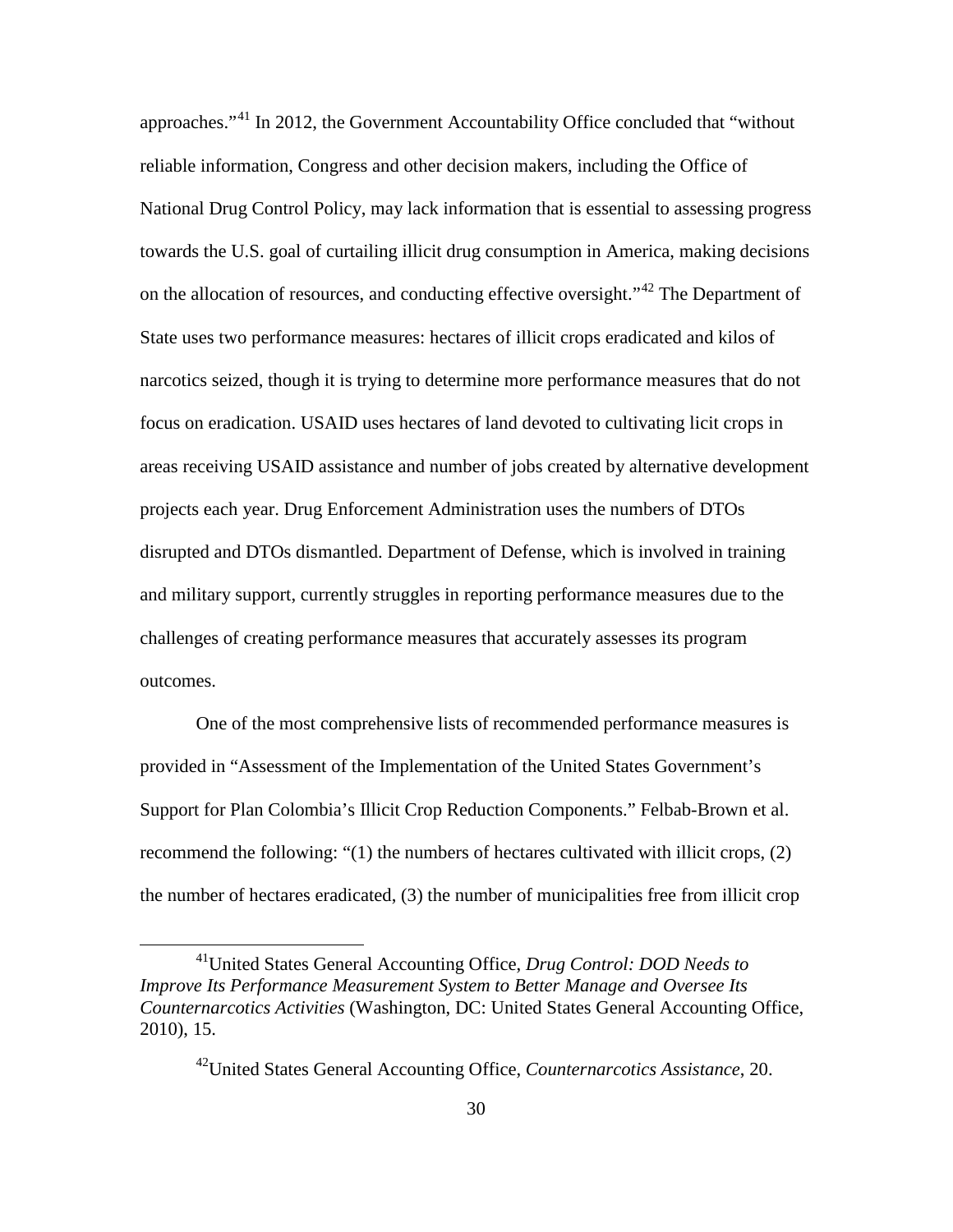cultivation, (4) the percentage of the size of the illicit economy per GDP and per the size of the economy in every sub-national region, (5) human development indicators of illicit crop farmers and populations vulnerable to illicit crop cultivation, and (6) the availability to illicit crop farmers of comprehensive licit livelihoods resources."<sup>[43](#page-40-0)</sup> This list, however, does not include any indicators of state presence or security.

Performance measures necessary for the reduction of illicit crop cultivation are presented in chapter 5. They have been collected throughout this literature review as well as during the analysis of data in chapter 4. Performance measures allow for an evaluation of the effectiveness of a strategy in reducing illicit crop cultivation. They also assist research to determine adjustments to the strategy as necessary.

<span id="page-40-0"></span><sup>&</sup>lt;sup>43</sup>Felbab-Brown, et al., vi.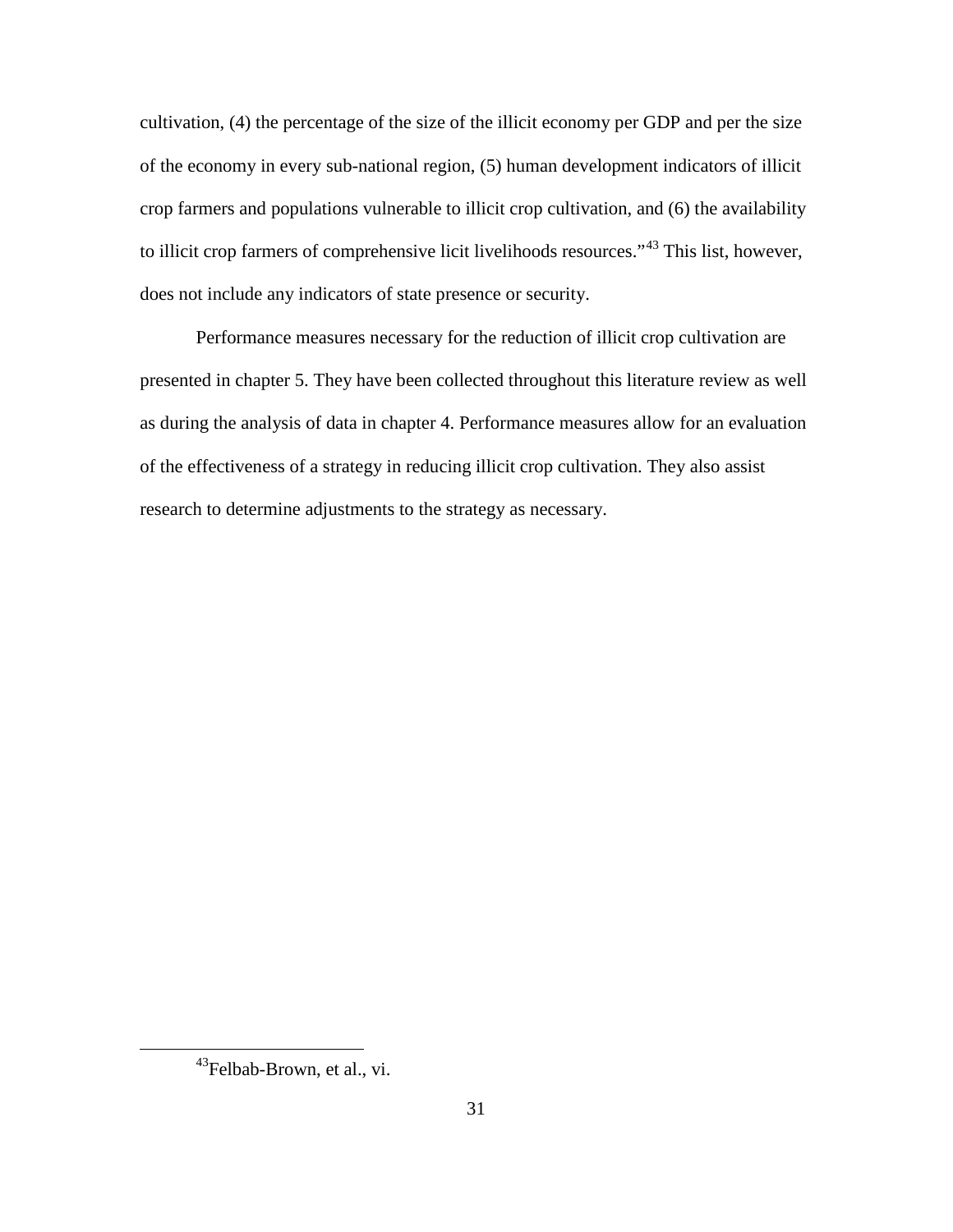### CHAPTER 3

## RESEARCH METHODOLOGY

The purpose of this chapter is to define a methodology that will either prove or disprove the existence of a universal framework for the strategic reduction of illicit crop cultivation in source countries. Evidence that supports the existence of at least two or more universal principles will prove that a framework does exist, even if all of the principles are not known in their entirety. In the absence of any universal principles, it will be assumed that a universal framework does not exist. The results will be inconclusive if only one universal principle can be discovered, as a single principle does not prove the existence of a framework.

## Systematic Approach

Qualitative and quantitative analysis of data found in academic literature will identify any existing trends within the results of counternarcotics components. Illicit crop cultivation data from the UNODC coca and opium cultivation surveys will also be analyzed to identify any additional trends. Trends with substantial evidence that applies to multiple countries will be deemed universal; gaps in qualitative and quantitative data will be identified for further study. If two or more universal principles are established, an attempt will be made to order them within a universal framework.

# Quantitative Research Methods

Quantitative data is preferable to qualitative data in determining unbiased relationships. Simple scatter plots will be used to determine relationships between two variables when sufficient quantitative data exists. When applicable, linear regressions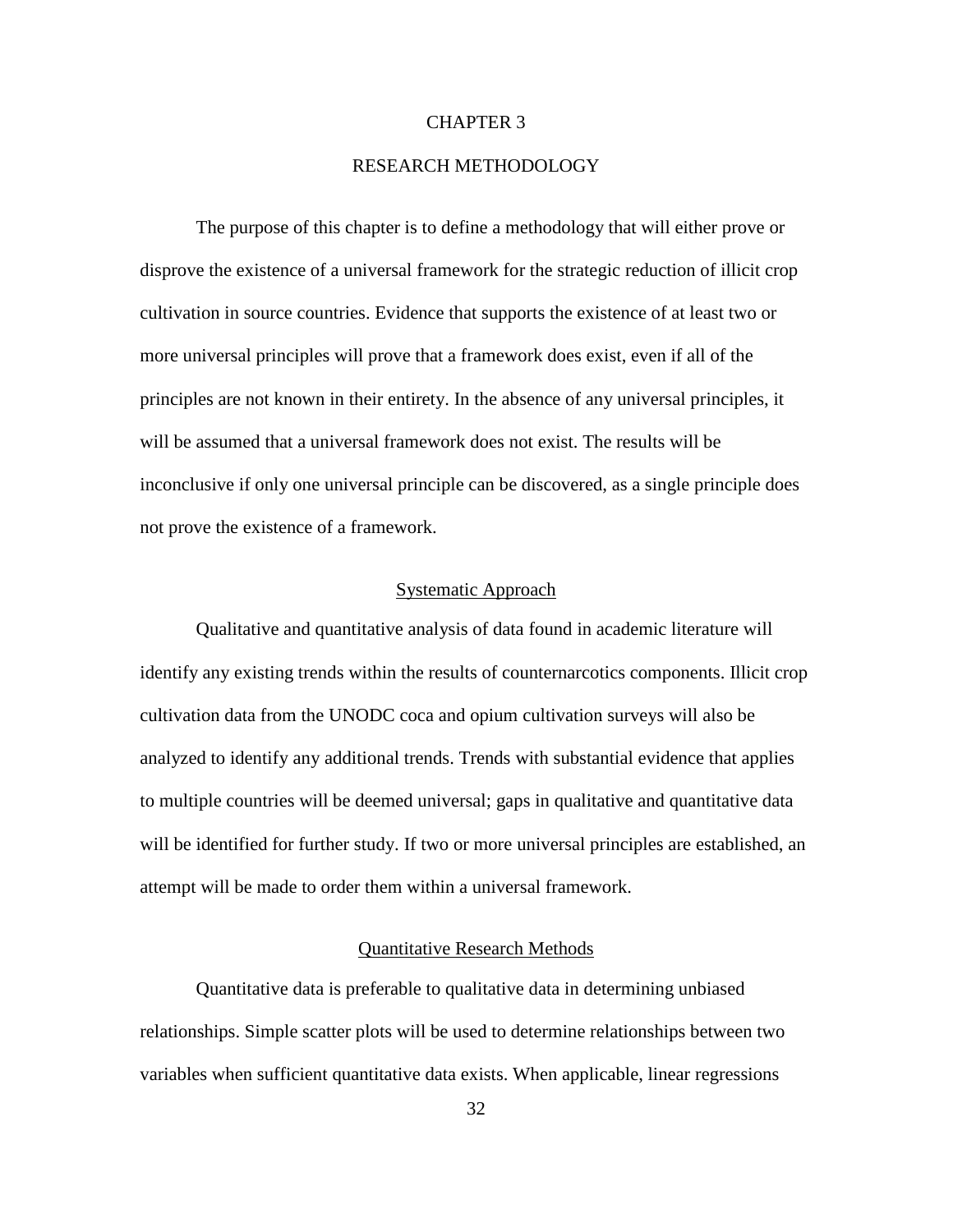will refine positive or negative relationships between variables. Hectares of illicit crops cultivated or eradicated provide the basis for the majority of quantitative data available.

Illicit crop cultivation is primarily approximated through the use of satellite imagery. Due to the limited availability of satellites, only areas suspected of illicit cultivation are targeted for satellite imagery, allowing for the possibility of unaccounted cultivation occurring in unknown areas. Farmers in South America will also cultivate illicit crops under canopy, which does not show up on satellite imagery, in order to avoid detection.

Hectares of illicit crops eradicated are quantifiable data points for analysis as well. Eradication, however, can occur throughout the year. This is particularly true in South America, because coca can be harvested multiple times in a year. It should be noted that the same hectare of land that is eradicated twice will count as two hectares of coca eradicated.

This thesis will generally not use data on the production of illicit narcotics due to the fact that those numbers are simply estimates derived from cultivation data. The purity of illicit narcotics seized around the world and their price will also not be addressed in this paper. This is due to the numerous factors, largely incalculable, that relate the purity of illicit narcotics and price to changes in illicit crop cultivation.

# Qualitative Research Methods

The majority of data other than the amount of illicit crop cultivation and eradication is presented qualitatively. It is generally derived from reports that summarize interviews or experiences of farmers and agencies implementing counternarcotics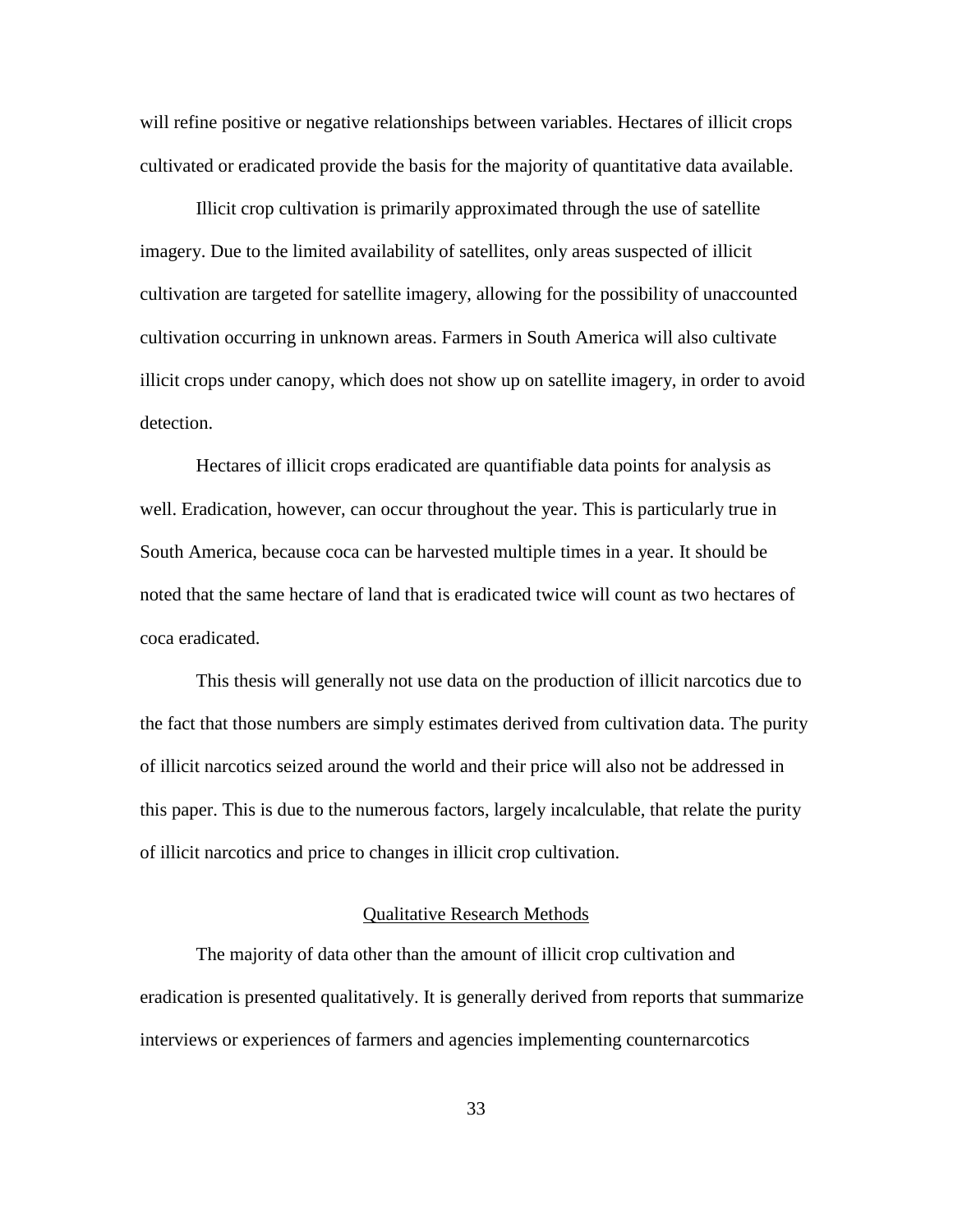components. In many cases, qualitative data will be required due to the lack of sufficient quantitative data.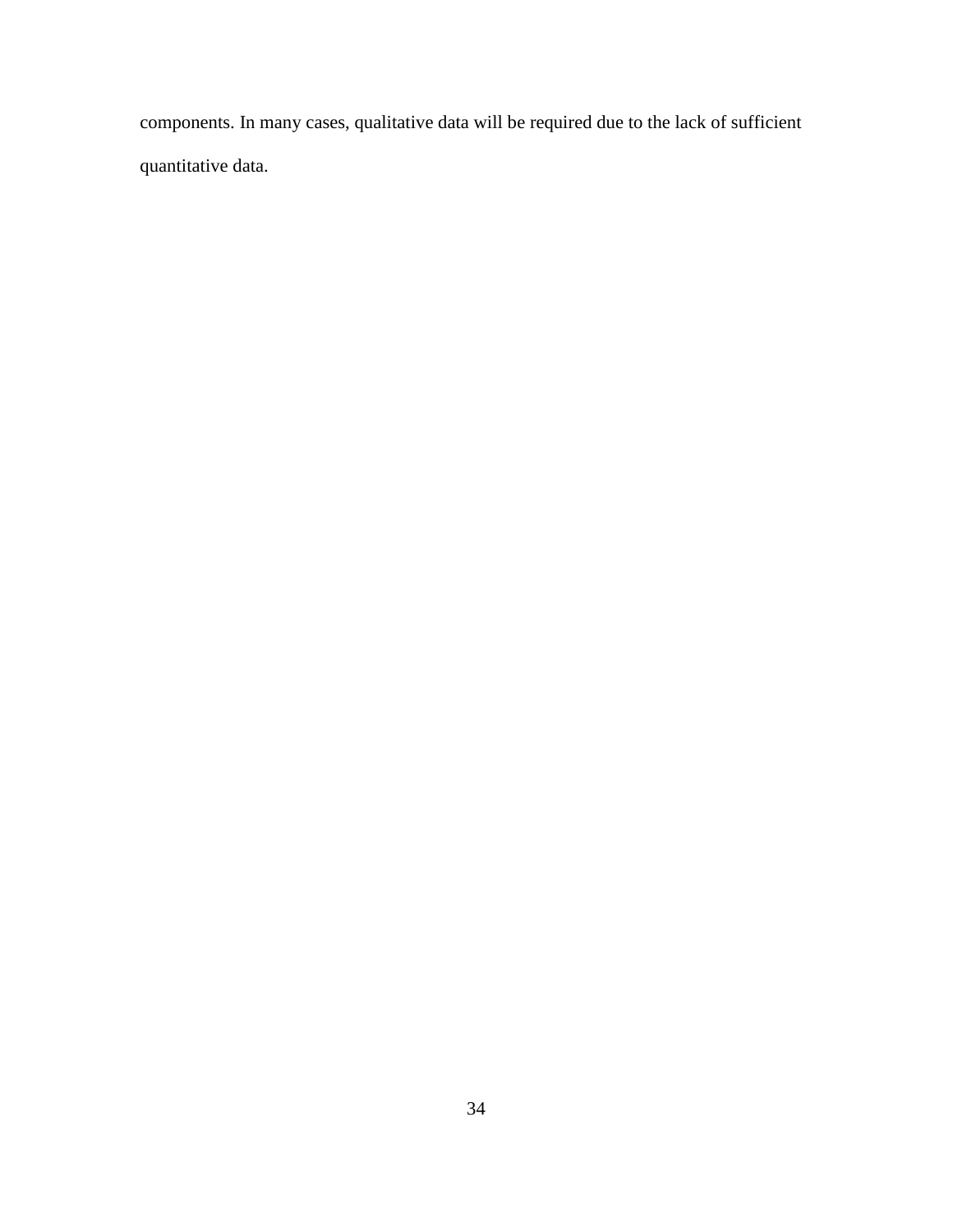## CHAPTER 4

### ANALYSIS

The goal of this chapter is to provide analysis of available qualitative and quantitative data in order to substantiate a universal counternarcotics framework that strategically reduces illicit crop cultivation in source countries. Due to availability of data, the analysis is focused on the three counternarcotics components that the US has historically used to reduce illicit crop cultivation: state presence and security, eradication, and alternative development.<sup>[44](#page-44-0)</sup> Literature typically refers to interdiction as the third component instead of state presence and security, most likely because interdiction is easier to quantify. This chapter instead examines state presence and security as the necessary precursors for effective interdiction. State presence and security both directly and indirectly affect farmers while interdiction generally targets DTOs.

Overall, this chapter examines the application of state presence and security, alternative development, and eradication over multiple countries. The first section, though, examines the balloon effect and its implications in order to understand the global environment in which counternarcotics strategies operate. The second section discusses the requirement of state presence and security to any effective counternarcotics strategy. The third section analyzes eradication and its ability to motivate farmers. The fourth section examines alternative development, determining its effectiveness and some of the requirements to its successful application. The fifth section establishes the requirement

<span id="page-44-0"></span><sup>44</sup>USAID/Peru, 1.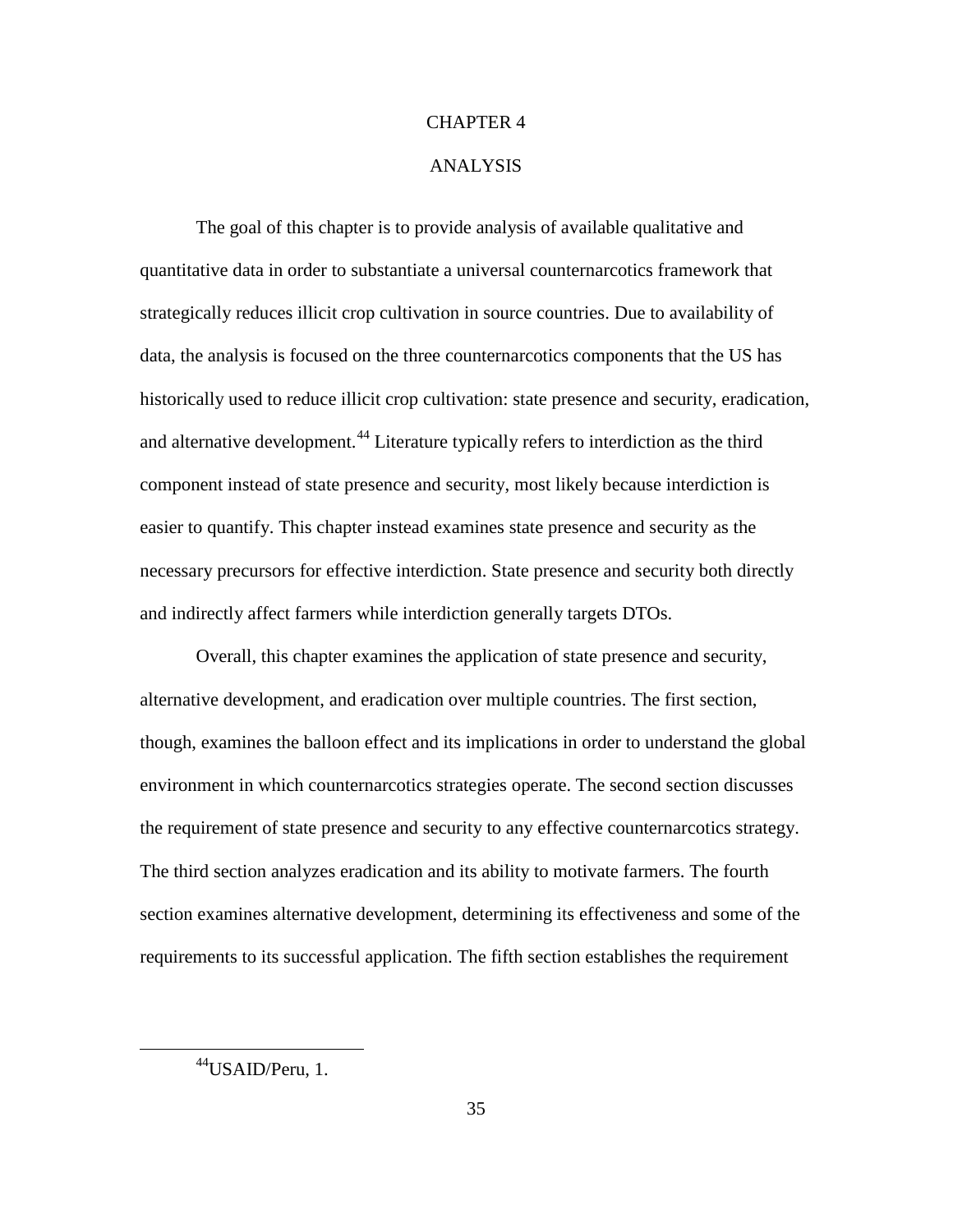for the coordination of multiple counternarcotics components. The final section concludes the analysis presented in this chapter.

# The Balloon Effect

Before analyzing individual components of a counternarcotics strategy, it is important to examine the global environment in which it operates. A counternarcotics strategy needs to attack illicit cultivation in targeted areas, but also as part of an overall global strategy. The balloon effect is the most prevalent argument for why counternarcotics strategies may work locally but not globally. Logic and induction are the foundation for the existence of the balloon effect, though there is quantitative data to support it as well. The most quantitative data to support the balloon effect comes from the migration of coca cultivation around South America. The migration of opium cultivation from the Golden Triangle (Thailand, Myanmar, and Laos) to the Golden Crescent (Afghanistan and Pakistan) is another example, though there is less data to substantiate this case.  $45$ 

The logic behind the balloon effect is based on cause and effect. As supplyreduction initiatives have an effect on one area, the overall supply of that drug is reduced. As supply is reduced, the street price goes up. As the subsequent street price of the product goes up, there is more incentive to produce the illicit crop. As the incentive to cultivate the illicit crop is raised, it eventually finds a new area, where there is less effort being made to counter the illicit cultivation.

<span id="page-45-0"></span><sup>&</sup>lt;sup>45</sup>Julia Buxton, "Julia Buxton on the Drug Trade 'Balloon Effect'. The 'Golden Triangle' to the 'Golden Crescent," Film Exchange on Alcohol and Drugs, http://www.fead.org.uk/video307/Julia-Buxton-on-the-drug-trade-'Balloon-Effect'.-The- 'Golden-Triangle'-to-the-'Golden-Crescent.html (accessed May 16, 2013).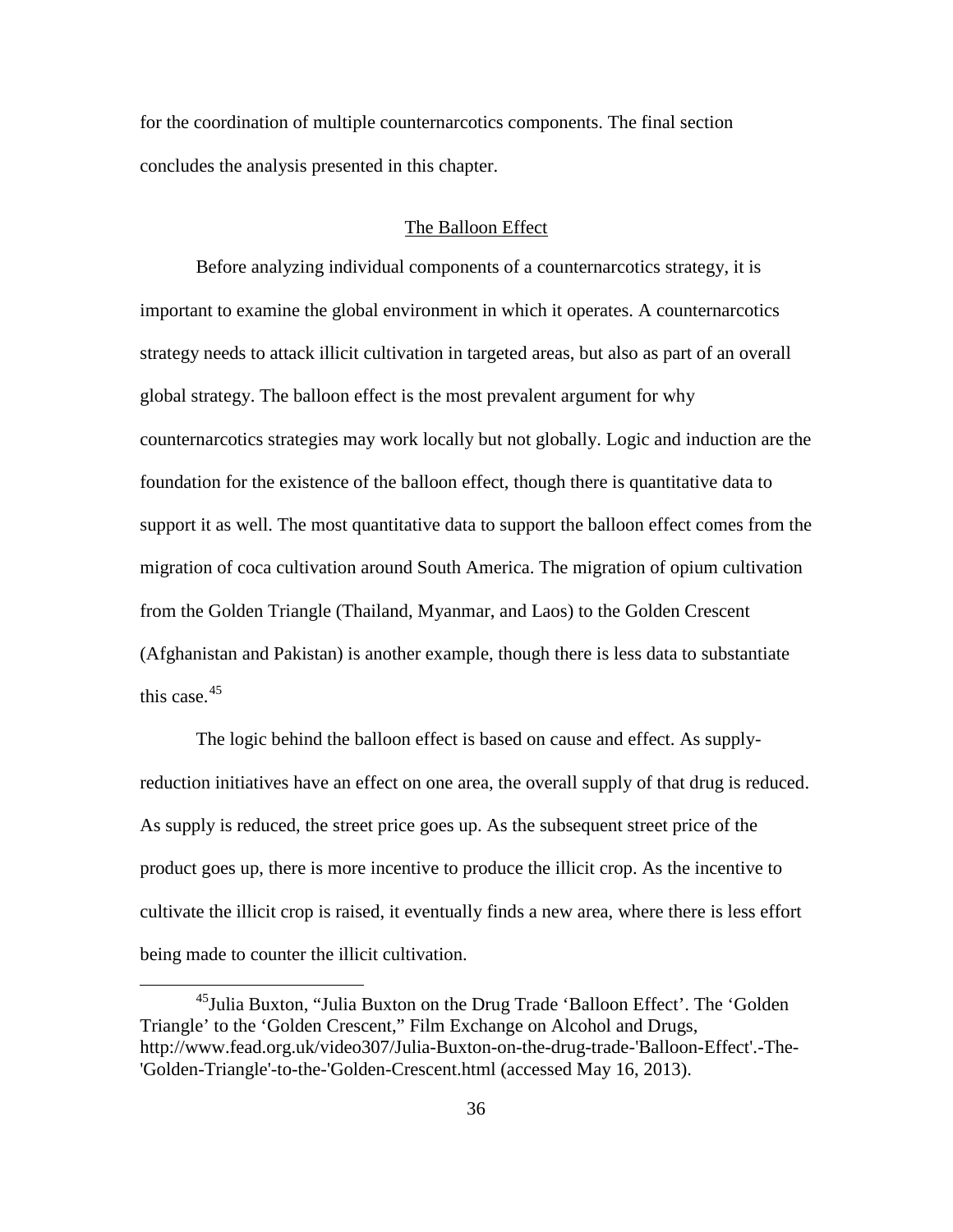Coca cultivation estimates from Bolivia, Colombia, and Peru support the balloon theory (figure 1). While coca cultivation in Bolivia and Peru decreased over time, cultivation increased in Colombia. Note that while the total coca cultivation for all three areas fluctuates, the average remains generally constant during these changes. In order to prove the balloon effect, though, one would also need to demonstrate that the counternarcotics pressures within Peru and Bolivia are higher than those in Colombia.



Figure 1. Coca Cultivation in South America

*Source*: Data from United Nations Office for Drug Control and Crime Prevention, *Global Illicit Drug Trends 1999* (New York: United Nations Office for Drug Control and Crime Prevention, 1999); United Nations Office on Drugs and Crime, *World Drug Report 2006, Volume 2: Statistics* (Vienna: United Nations Office on Drugs and Crime, 2006); United Nations Office on Drugs and Crime, *World Drug Report 2010* (Vienna: United Nations Office on Drugs and Crime, 2010).

<span id="page-46-0"></span>This counternarcotics pressure is demonstrated by Rouse and Arce by establishing a negative correlation between US military aid and coca cultivation.<sup>[46](#page-46-0)</sup> US military aid is

<sup>&</sup>lt;sup>46</sup>Rouse and Arce, 553.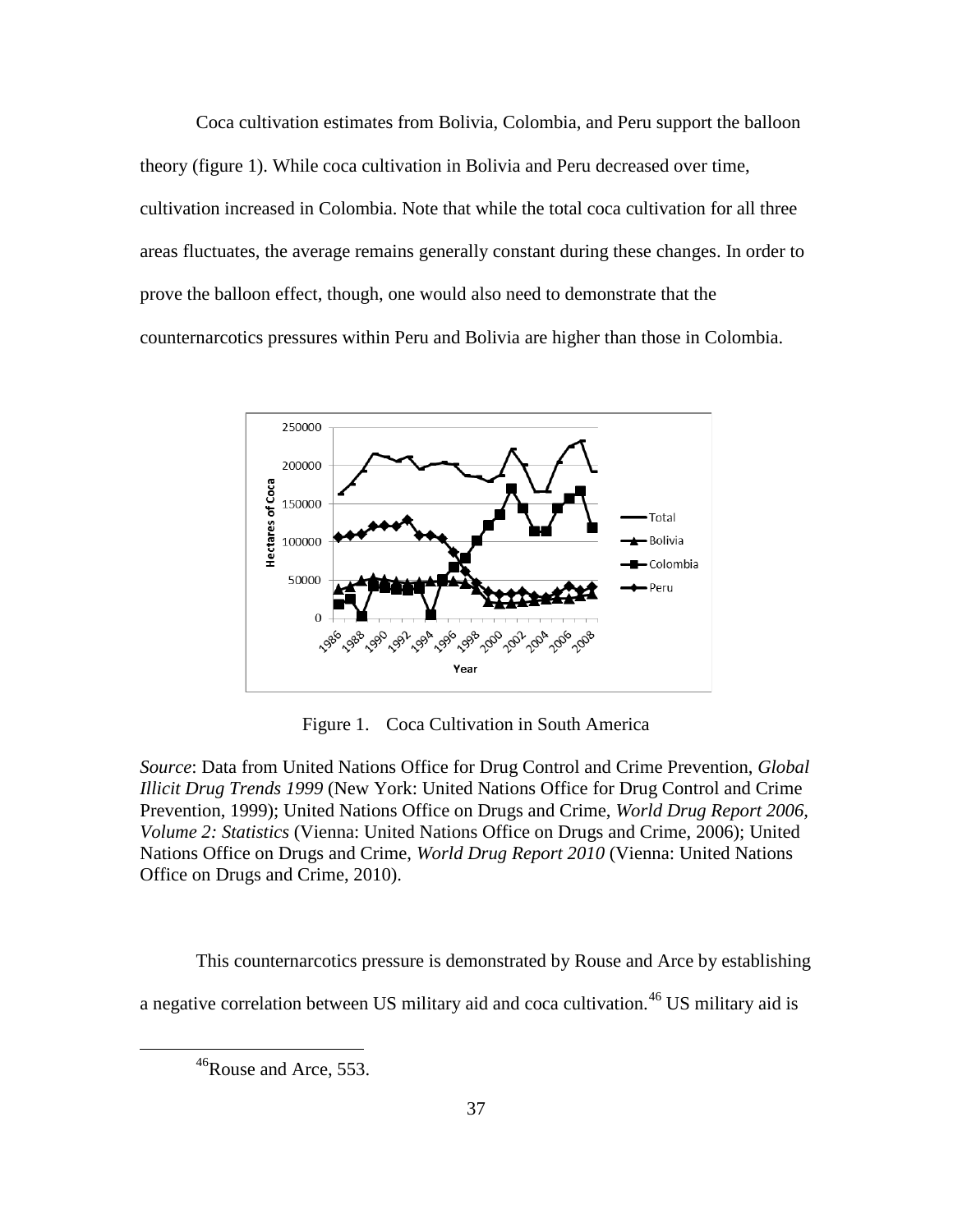determined to be a gauge of counternarcotics pressure, due to the fact that military aid attributed for almost all of the US counternarcotics assistance to Andean countries during the time of the study. While the study does not prove causality, it does show that counternarcotics pressure was present during the reduction of coca cultivation. These results add empirical evidence to the argument for a balloon effect.

While quantitative data could not be found for opium cultivation between 1970 and 1990, Julia Buxton discusses the migration of opium from the Golden Triangle to the Golden Crescent in a Film Exchange on Alcohol and Drugs video.<sup>[47](#page-47-0)</sup> She explains how the decline in the late 1970s and early 1980s of opium cultivation in Thailand and Burma were the catalyst for a significant rise of opium cultivation in Afghanistan and Pakistan. Thailand's reduction was attributed to alternative development conducted within the country. She attributes Burma's reduction to drought, though it should be noted that by 1986 Burma was experiencing massive expansion in its area under illicit crop cultivation.[48](#page-47-1) This case provides additional qualitative evidence for the balloon effect.

Logic, quantitative evidence, and qualitative evidence provide enough evidence to induce that the balloon effect is a legitimate principle. Illicit cultivation migrates to areas with the lowest counternarcotics pressure. The balloon effect, however, does not determine if the migration of illicit cultivation is due to the displacement of farmers to new areas, new farmers reacting to new incentives, or a combination of both.

<sup>47</sup>Buxton.

<span id="page-47-1"></span><span id="page-47-0"></span><sup>48</sup>United Nations Office for Drug Control and Crime Prevention, *Global Illicit Drug Trends* (New York: United Nations 1999), 23.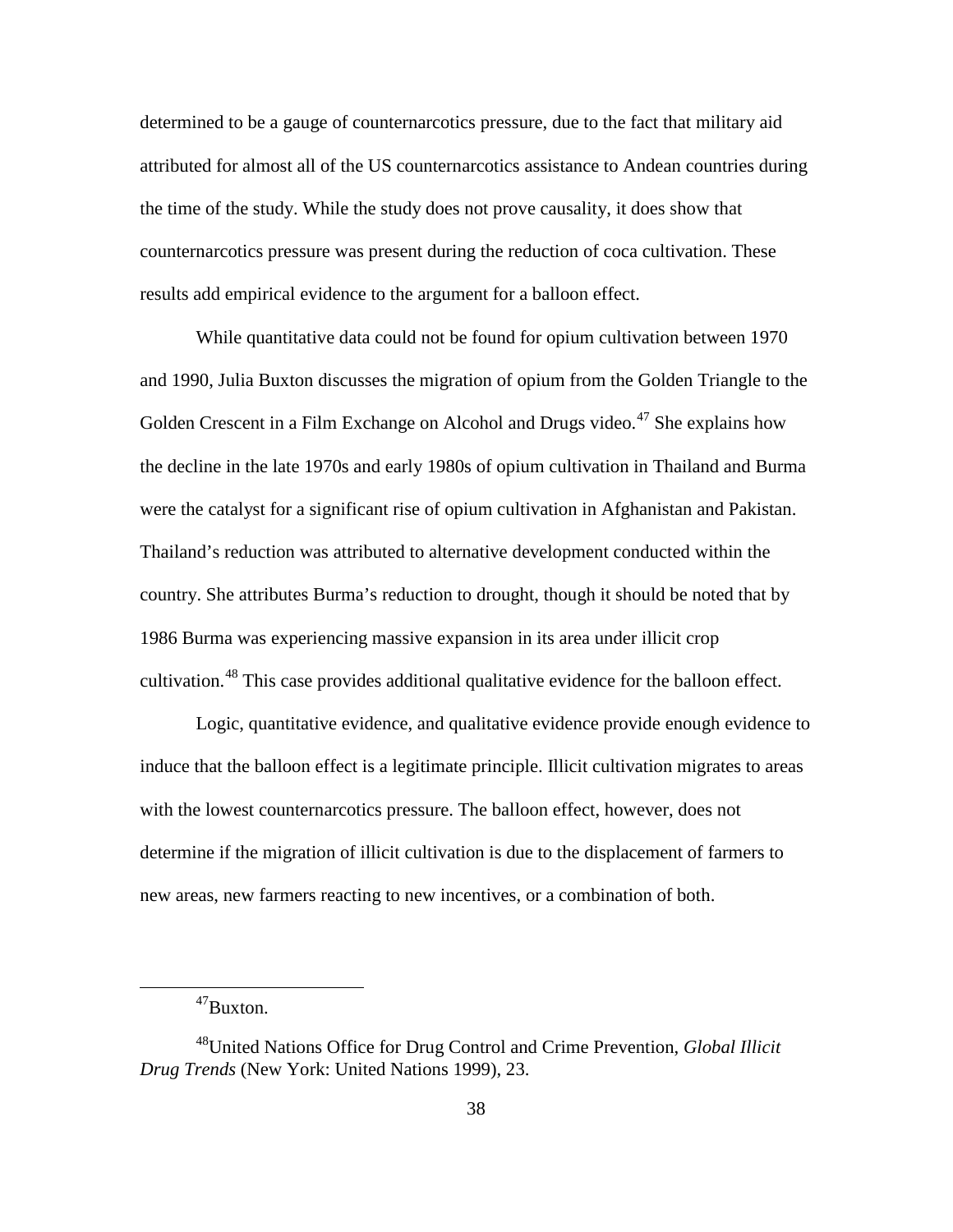# The Sustainable Effects of Counternarcotics Strategy

The balloon effect only works because areas with low counternarcotics pressure exist. Thailand provides an example of how a successful counternarcotics strategy can make a source country largely resistant to illicit crop cultivation. Thailand has sustained significantly lower levels of illicit opium poppy than its neighbors for over a decade, even after the majority of foreign assistance was removed. The alternative development model that evolved in Thailand reduced opium poppy cultivation by over 97 percent over the course of 30 years (figure 2). Over the past decade, while Thailand's neighbors have seen a rise in the cultivation of opium poppy, Thailand has continued to remain resistant. It should be noted that before 1984, there was no national eradication policy within Thailand. Forced eradication, conducted by the Thai government, began in 1984. Also, as previously mentioned, counternarcotics strategies in Thailand stressed local participation and government presence.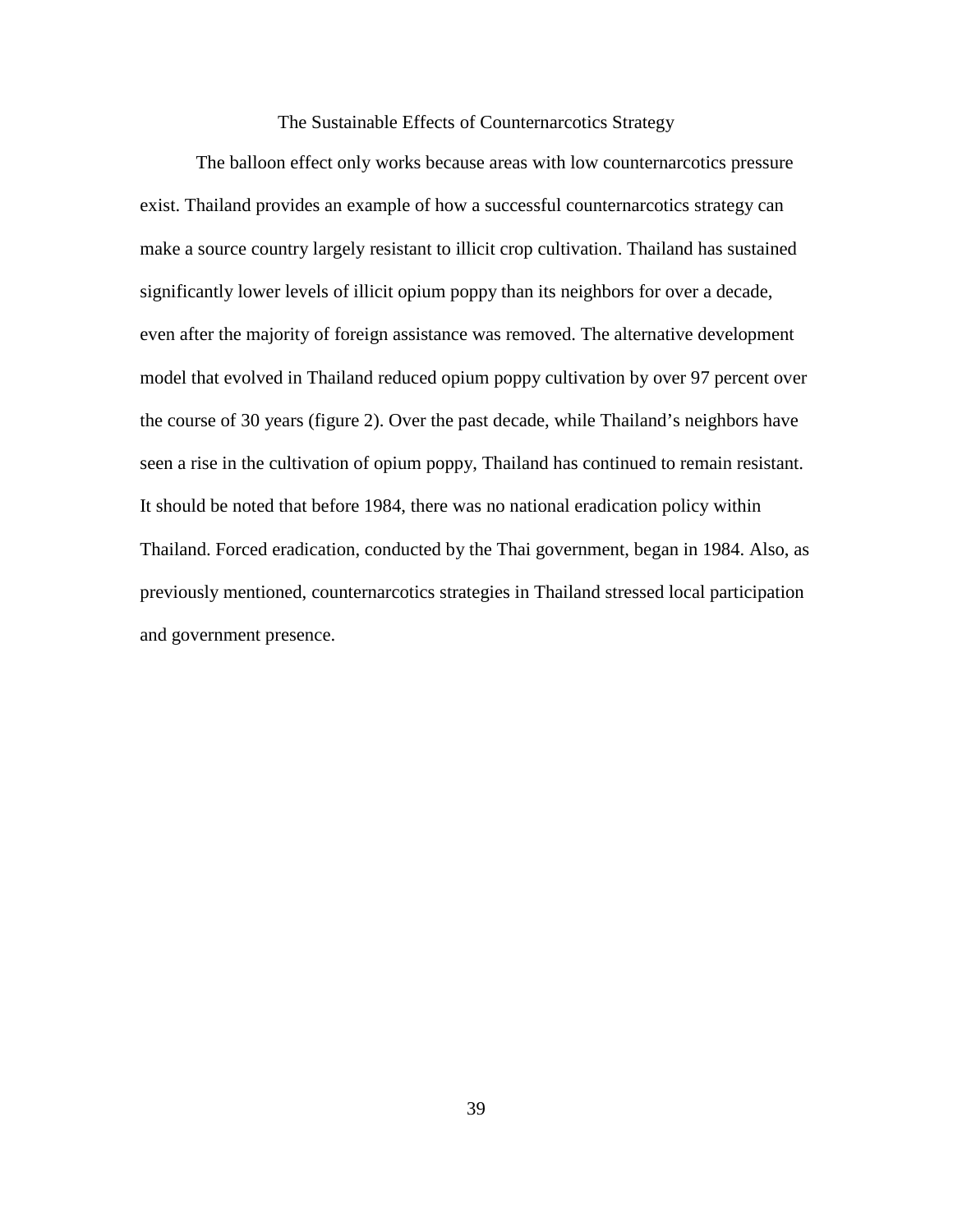

Figure 2. Opium Poppy Cultivation in Thailand

*Source*: Data from Ronald D. Renard, *Opium Reduction in Thailand, 1970-2000: A Thirty Year Journey* (Bangkok: Silkworm Books, 2001); Graham Farrell, "A Global Empirical Review of Drug Crop Eradication and United Nations' Crop Substitution and Alternative Development Strategies," *Journal of Drug Issues*, 28, no. 2 (Spring 1998): 395-436; United Nations Office for Drug Control and Crime Prevention, *Global Illicit Drug Trends 1999* (New York: United Nations Office for Drug Control and Crime Prevention, 1999); United Nations Office on Drugs and Crime, *World Drug Report 2006, Volume 2: Statistics* (Vienna: United Nations Office on Drugs and Crime, 2006); United Nations Office on Drugs and Crime, *World Drug Report 2010* (Vienna: United Nations Office on Drugs and Crime, 2010); United Nations Office on Drugs and Crime, *Opium Poppy Cultivation in the Golden Triangle* (Vienna: United Nations Office on Drugs and Crime, 2006); United Nations Office on Drugs and Crime, *South East Asia Opium Survey* (Vienna: United Nations Office on Drugs and Crime, 2007-2010).

The most significant aspect of Thailand's counternarcotics strategy is its ability to thus far withstand the test of time. The fact that Thailand has remained largely resistant to the illicit cultivation of opium poppy for over a decade after the majority of international donors removed their support is unique. In a world supposedly dominated by the balloon effect, Thailand gives the international community hope that the illicit cultivation of drugs can be eventually be permanently reduced, if not eliminated. While Thailand's cultivation still fluctuates, it has remained steadily below 2000 hectares since 1992. The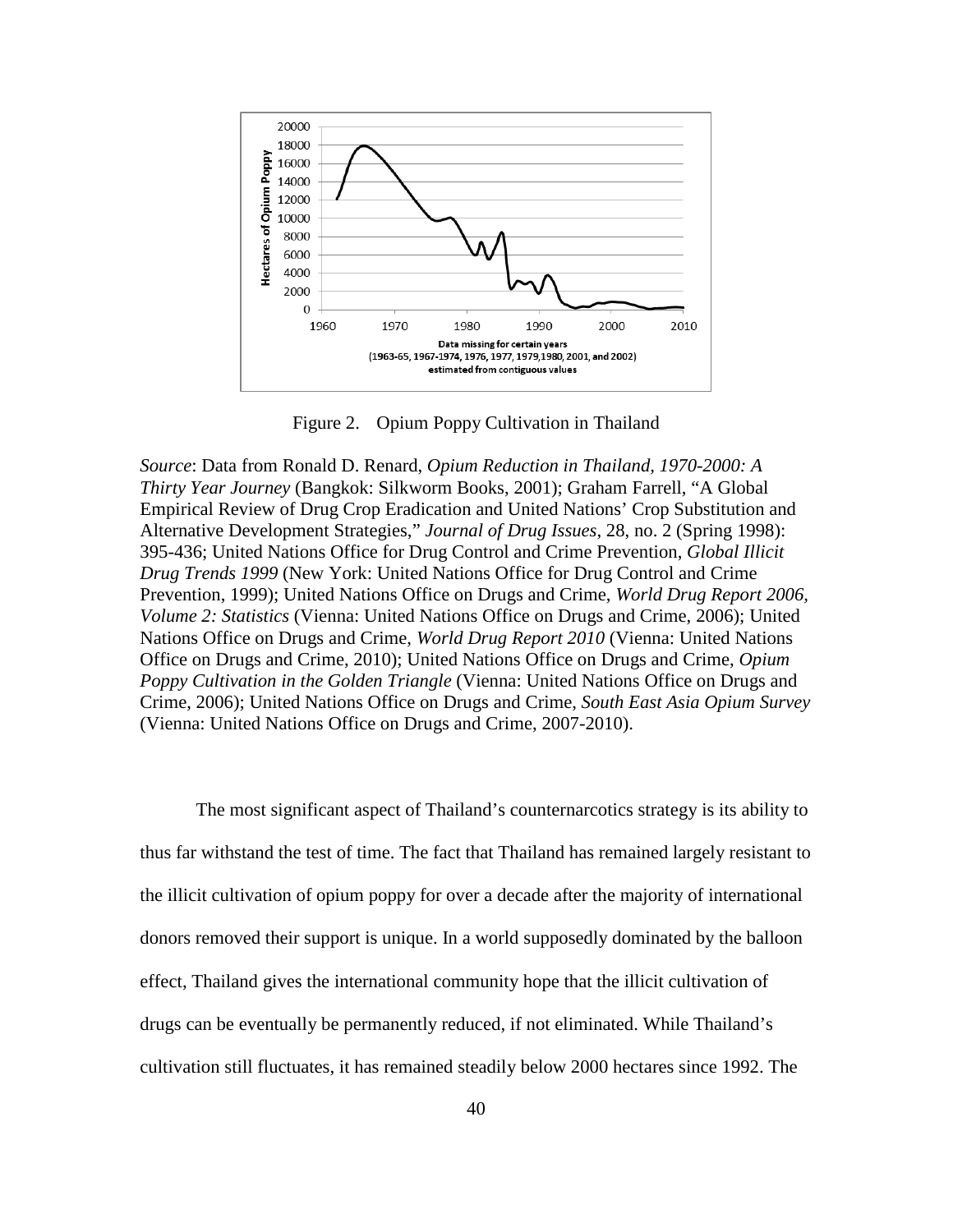neighboring counties of Laos and Myanmar have both had their opium cultivation more than double in the past six years (figure 3).



Figure 3. Opium Cultivation in South East Asia

*Source*: United Nations Office on Drugs and Crime, *South East Asia Opium Survey* (Vienna: United Nations Office on Drugs and Crime, 2007-2012).

# The Global Reduction of Illicit Cultivation

In addition to evidence of sustainable counternarcotics effects, data also shows a global reduction in illicit cultivation over the last two decades. Figure 4 depicts the amount of illicit coca and opium poppy cultivated across the globe by year for the last twenty years. Figure 5 depicts the subsequent potential production of illicit narcotics based off of those cultivation figures. The graphs do not exactly mirror one another due to the constant streamlining of production of illicit drugs performed by DTOs. Increased efficiency in production has allowed DTOs to produce more drugs with fewer crops. While counternarcotics efforts may be one of the reasons for the decrease in cultivation,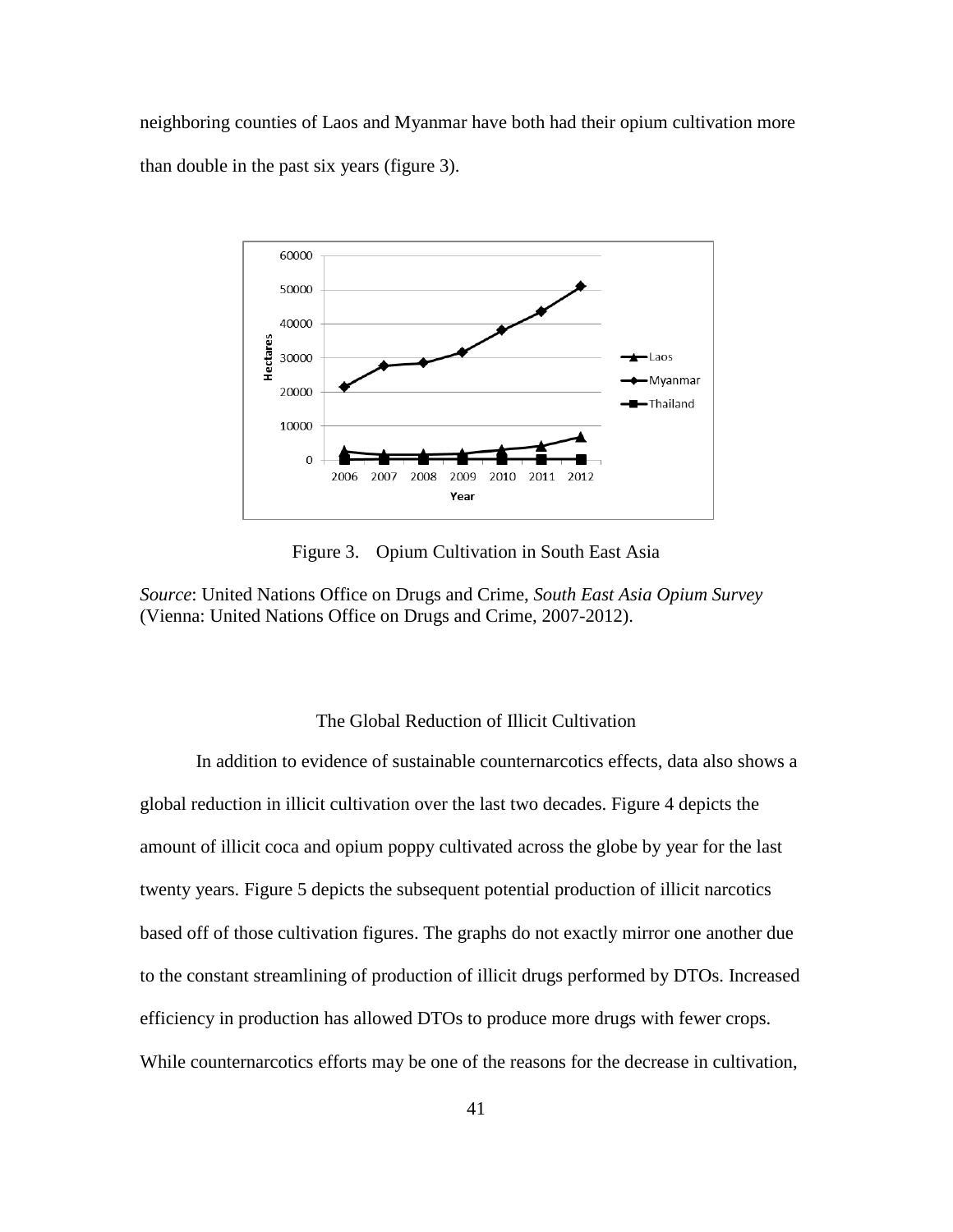an argument could be made that the overall demand for illicit crops has been reduced due to an increase in efficiency by DTOs in the production of illicit drugs. Whatever the cause, less land is under illicit cultivation today than 20 years ago. Thus, while the balloon effect predicts that counternarcotics pressure simply pushes illicit cultivation into a new area, history has shown a reduction over time.



Figure 4. Global Cultivation of Illicit Narcotics

*Source*: Data from United Nations Office for Drug Control and Crime Prevention, *Global Illicit Drug Trends 1999* (New York: United Nations Office for Drug Control and Crime Prevention, 1999); United Nations Office on Drugs and Crime, *World Drug Report 2006, Volume 2: Statistics* (Vienna: United Nations Office on Drugs and Crime, 2006); United Nations Office on Drugs and Crime, *World Drug Report 2010* (Vienna: United Nations Office on Drugs and Crime, 2010).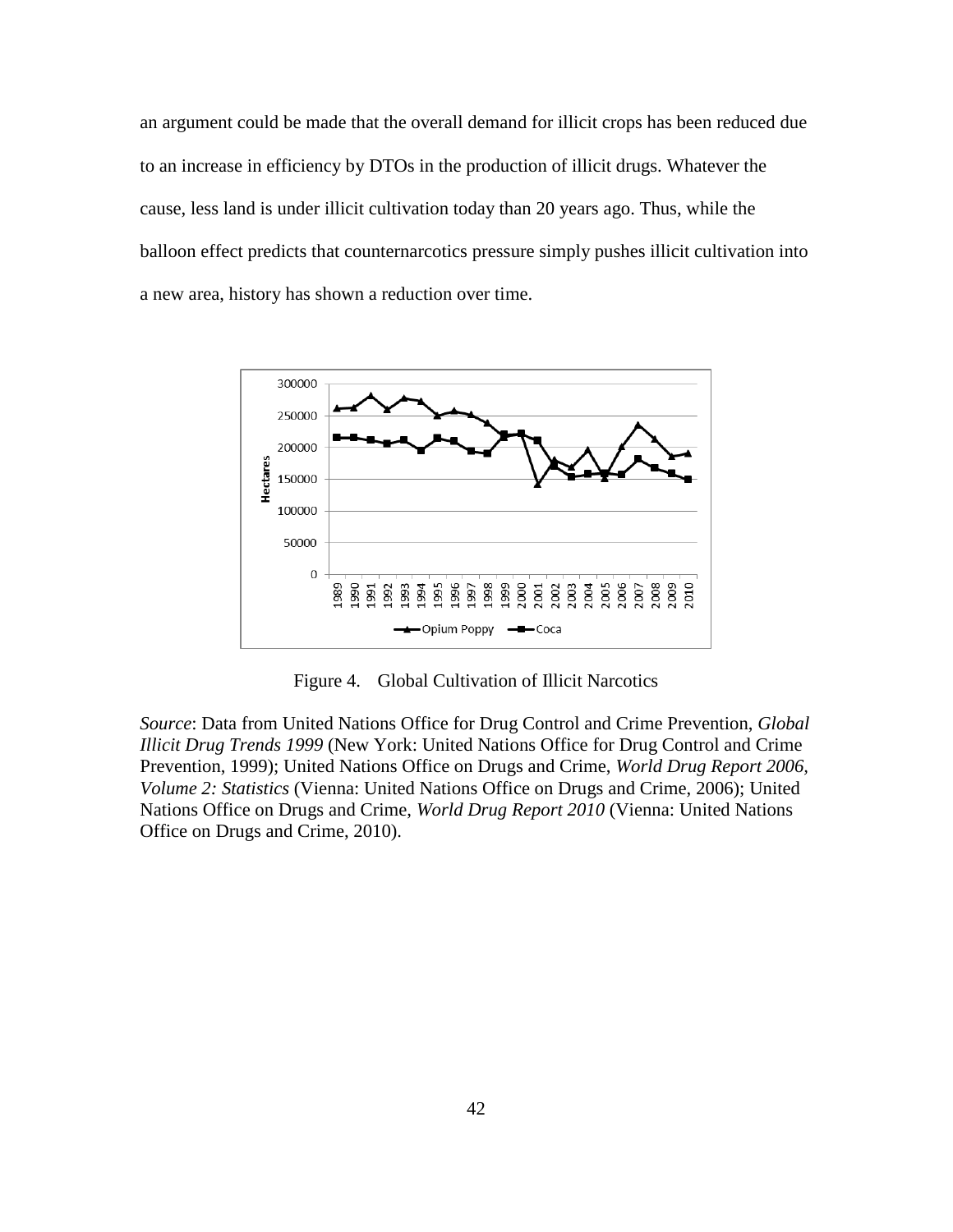

Figure 5. Estimated Potential Production of Illicit Narcotics

*Source*: Data from United Nations Office for Drug Control and Crime Prevention, *Global Illicit Drug Trends 1999* (New York: United Nations Office for Drug Control and Crime Prevention, 1999); United Nations Office on Drugs and Crime, *World Drug Report 2006, Volume 2: Statistics* (Vienna: United Nations Office on Drugs and Crime, 2006); United Nations Office on Drugs and Crime, *World Drug Report 2010* (Vienna: United Nations Office on Drugs and Crime, 2010).

# State Presence and Security

With a better understanding of the global environment, this thesis subsequently examines each of the US's major components to a counternarcotics strategy. The first topics of analysis are state presence and security. Few articles are written specifically about the effects of state presence and security on illicit crop cultivation, but the topics and subsequent evidence appears throughout a considerable portion of counternarcotics literature. The overall premise is that state presence and security are vital prerequisites for alternative development and eradication.

The UNODC, General Accounting Office, and USAID assert that state presence, government control, and security are essential to successful counternarcotics efforts in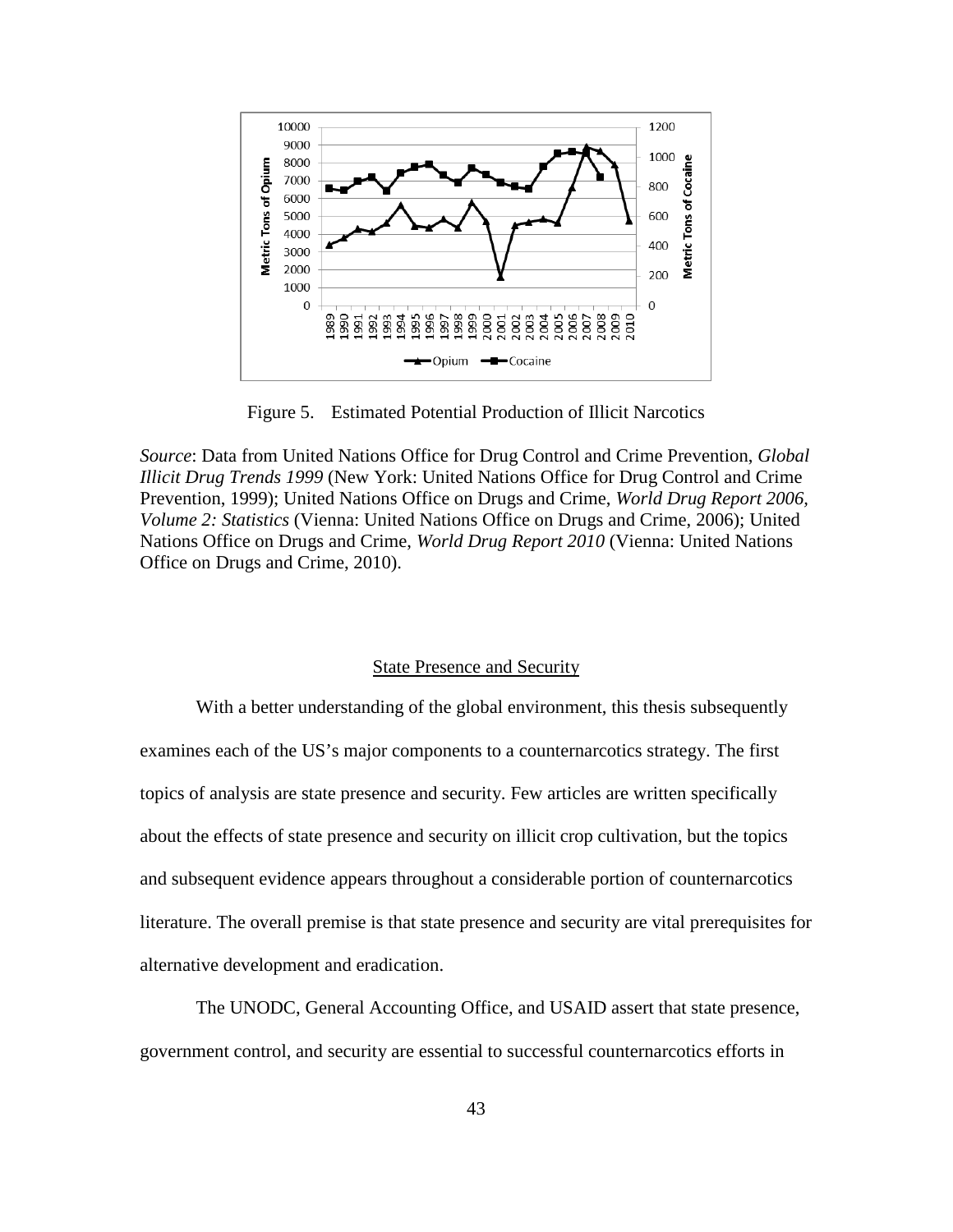various works of literature.<sup>[49](#page-53-0)</sup> Unlu and Kapti blame security issues for the failed alternative-crop programs and infrastructure projects in Bolivia.<sup>[50](#page-53-1)</sup> Ferrell concludes that effective control of an area by a central government is a prerequisite for alternative development based on his examination of alternative development programs in 11 different countries.<sup>[51](#page-53-2)</sup> Finally, Catalano analyzes six Colombian departments and determines that the two with ineffective aerial eradication campaigns resulted from either a lack of state presence or security (table 1). Enhanced security measures occurred in all four of the departments that displayed significant reductions in cultivated coca.<sup>[52](#page-53-3)</sup>

<span id="page-53-2"></span> $51$ Farrell, 429.

 $\overline{a}$ 

<span id="page-53-3"></span> $52$ Catalano, 31-42.

<span id="page-53-1"></span><span id="page-53-0"></span><sup>49</sup>United Nations Office on Drugs and Crime, *Alternative Development*, vi; United Nations Office on Drugs and Crime, *Sharing Experiences on Alternative Development*, 29; United States General Accounting Office, *Drug Control: Efforts to Develop Alternatives to Cultivating Illicit Crops in Colombia Have Made Little Progress and Face Serious Obstacles*, 5; Vanda Felbab-Brown, et al., iv; USAID/Peru, 6.

 $50$ Unlu and Kapti, 162.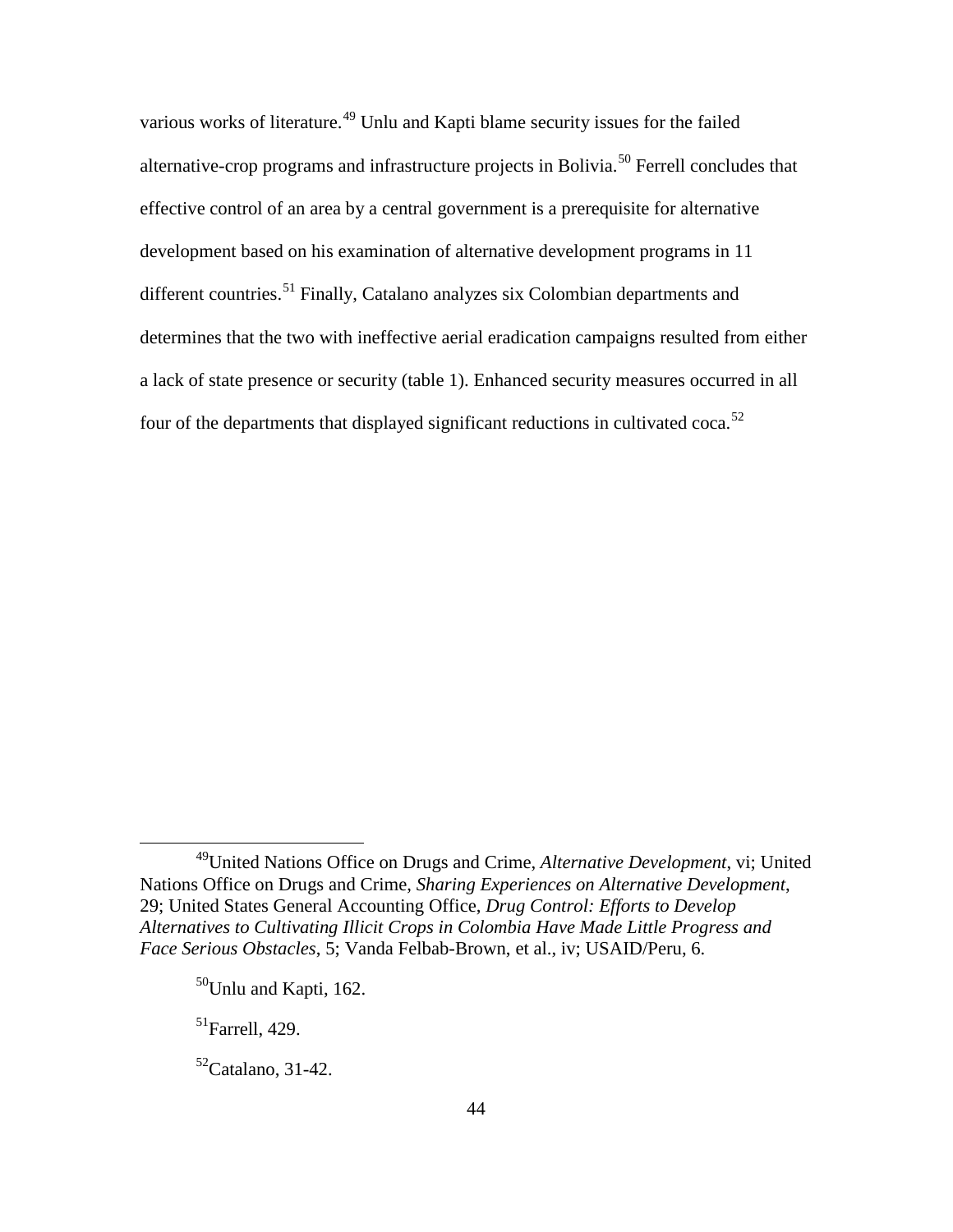| Table 1.          | Effect of Eradication, Security, and Alternative Development on Coca<br><b>Cultivation in Colombian Departments</b>                                                         |
|-------------------|-----------------------------------------------------------------------------------------------------------------------------------------------------------------------------|
| <b>Department</b> | <b>Results</b>                                                                                                                                                              |
| Guaviare          | Significant reduction of cultivated coca in Guaviare is largely a result of aerial<br>eradication and enhanced security/interdiction                                        |
| Caquetá           | Significant reduction of cultivated coca is largely a result of aerial eradication<br>and enhanced security                                                                 |
| Putumayo          | Coca reduction attributed to an aggressive aerial eradication campaign followed<br>by an equally aggressive military presence under Plan Patriota and Plan<br>Consolidación |
| Nariño            | Ineffective coca reduction despite aerial eradication; attributed to lack of<br>presence and alternative development programs                                               |
| Norte de          | Significant reduction of cultivated coca largely a result of the combined efforts                                                                                           |
| Santander         | from eradication, enhanced security, extensive development, and economic<br>conditions that favored more profitable substitutes to coca                                     |
| Cauca             | Ineffective coca reduction despite aerial eradication and alternative                                                                                                       |
|                   | development; attributed to a lack of security                                                                                                                               |
| Overall           | Security issues were the largest deciding factor in whether or not the                                                                                                      |
|                   | department experienced a reduction in illicit crop cultivation                                                                                                              |

*Source*: Jonathan R. Catalano, "The Efficacy of Foreign Assistance in Counter Narcotics" (Master's thesis, Naval Postgraduate School, 2013), 31-42.

The criticality of state presence and security within counternarcotics strategies is supported by substantial literature. The majority of evidence supports the need for sufficient state presence and security in order for alternative development and eradication to be effective. Unfortunately, there is insufficient evidence to designate the level of state presence and security necessary for efficacy. There is also insufficient evidence to determine if effective levels of state presence and security differ between areas and what variables would lead to that difference.

### Eradication

While state presence and security are generally considered additional factors in counternarcotics literature, eradication is a central issue in numerous articles. Out of the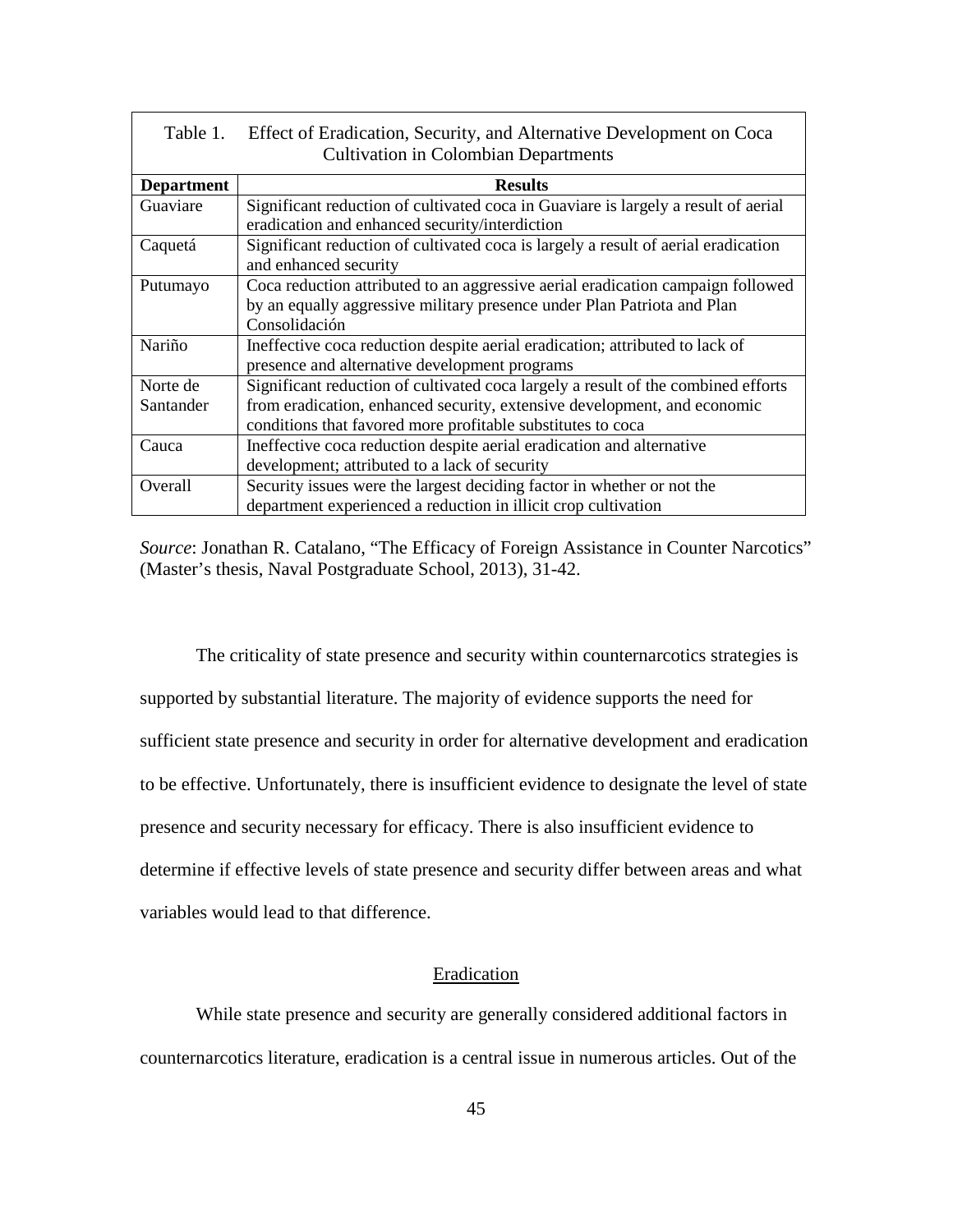three US components to counternarcotics strategy, eradication has the most quantitative data available. This section is separated into two subsections: the limit to farmers' tolerance of eradication and a review of previous econometric analyses of eradication. The hypothesis that farmers have a limit to their tolerance of eradication is a novel premise introduced in this thesis and supported by data. It predicts that a threat of eradication that exceeds the farmers' limit will reduce the number of illicit crops planted in the following year. At this point there is no method other than historical analysis to predict the specific limit. As for econometric analyses, many predict that an increase in eradication will cause an increase in the area under illicit crop cultivation. However, there are also studies that predict an increase in eradication to cause a decrease in illicit crop cultivation.

Before one can properly analyze eradication data, one must understand what data is available. First, illicit markets operate outside of regulation by definition. Thus, most quantitative data on illicit crops are estimations. Second, there are multiple variations of comparing eradication and illicit crop cultivation. Table 2 defines eradication terms created for this thesis. The first two terms in table 2 are the two most common quantitative measurements used in academic literature to determine the effects of eradication. Harvested Illicit Crops (HIC) is determined by satellite imagery once per year. While the area under illicit crop cultivation will vary throughout the year due to the eradication and replanting of crops, this annual snapshot of illicit crop cultivation is accepted as an accurate estimation for the number of hectares that successfully produce illicit crops throughout the year. Eradicated Crops (EC) is a number published by the government or agency eradicating crops throughout the year. It is the total number of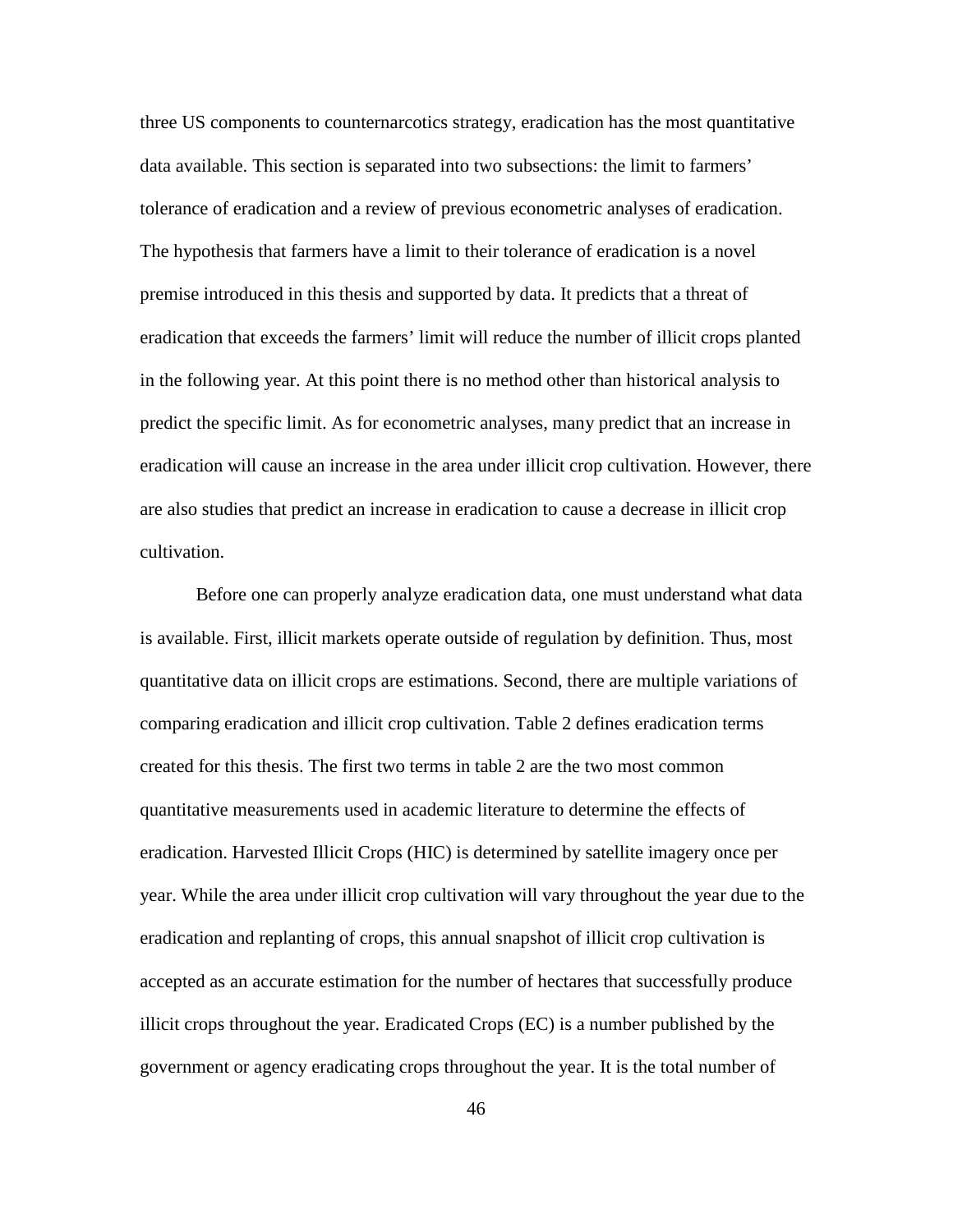illicit crops that were destroyed. As technology improves, these numbers become more and more accurate.

| Table 2. Eradication Terms         |                                                         |  |  |  |
|------------------------------------|---------------------------------------------------------|--|--|--|
| Harvested Illicit Crops (HIC)      | The number of hectares on which a farmer is             |  |  |  |
|                                    | estimated to have successfully cultivated illicit crops |  |  |  |
| Eradicated Crops (EC)              | The number of hectares that the government              |  |  |  |
|                                    | eradicated over the course of a year                    |  |  |  |
| <b>Total Planted Illicit Crops</b> | Eradicated Crops added to Harvested Illicit Crops       |  |  |  |
| (TPIC)                             |                                                         |  |  |  |
| Threat of Eradication (ToE)        | Eradicated Crops divided by Total Planted Illicit       |  |  |  |
|                                    | Crops                                                   |  |  |  |
| Limit to the Tolerance of          | The Threat of Eradication that results in a reduction   |  |  |  |
| Eradication (LIM)                  | of Total Planted Illicit Crops in the following year    |  |  |  |

*Source*: Created by author.

While traditional counternarcotics analysis only uses HIC and EC, this thesis proposes additional measurements: Total Planted Illicit Crops (TPIC), Threat of Eradication (ToE), and the Limit to the Tolerance of Eradication (LIM). HIC only indicates what farmers were able to successfully harvest crops throughout the year. While this is a good indicator of their success, it is not a good indicator of their motivation. TPIC is the sum of HIC and EC and more adequately represents farmers' motivation. The drive of farmers is captured as the sum of HIC and EC because farmers planted both.

The following example is a hypothetical situation created for the illustration of the previous terms. If farmers planted 100 hectares of coca in an area, but the government eradicated 20 hectares, 80 hectares of coca remain. Thus, for that year, HIC equals 80 hectares, EC equals 20 hectares, and TPIC equals 100 hectares. The next year, the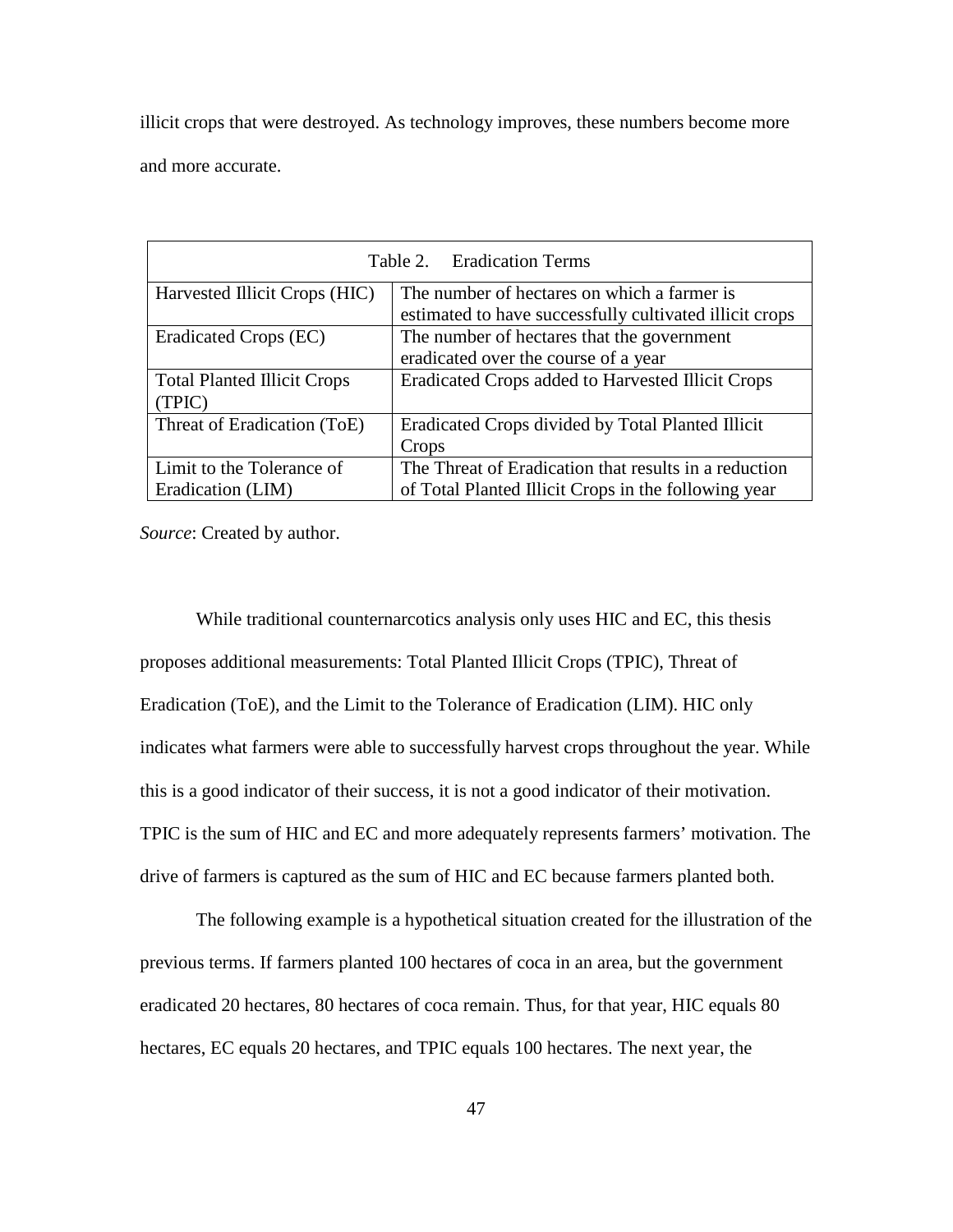farmers plant 70 hectares in addition to the 80 hectares that remain. This is done in order to compensate for the loss from the year before and the predicted loss from eradication for the upcoming year. The government, however, also increases their efforts and eradicates 80 hectares. For this second year, HIC equals 70 hectares, EC equals 80 hectares, and TPIC equals 150 hectares. When only comparing HIC, it appears the government is on a successful path due to the fact that HIC was reduced. In reality, if the trend continues the following year, the government will have to increase its eradication efforts even more in order to decrease HIC.

Instead, if the government was able to reduce the TPIC, it would be able to reduce its eradication efforts and still achieve similar results. As in the previous example, if farmers have planted 100 hectares of coca in an area and the government eradicates 20 hectares, there is 80 hectares of remaining coca after the first year. Imagine then, that in the next year the farmers only plant an additional 10 hectares. The government decides to maintain its eradication efforts at the same level and eradicates another 20 hectares of coca. For this second year, HIC is 70, EC is 20, but TPIC is only 90. If this trend continues, the government can maintain its eradication program at the same level and eventually eradicate all the coca in the area. The difference in the two examples is caused by the motivation of the farmers. TPIC is the best way to measure that motivation. In the first year, TPIC went up, in the second year, TPIC went down.

This difference between evaluating TPIC versus HIC is vitally important to counternarcotics strategies. A long-term, sustainable counternarcotics strategy must target the motivation of farmers, not simply try to outperform them. A policy that targets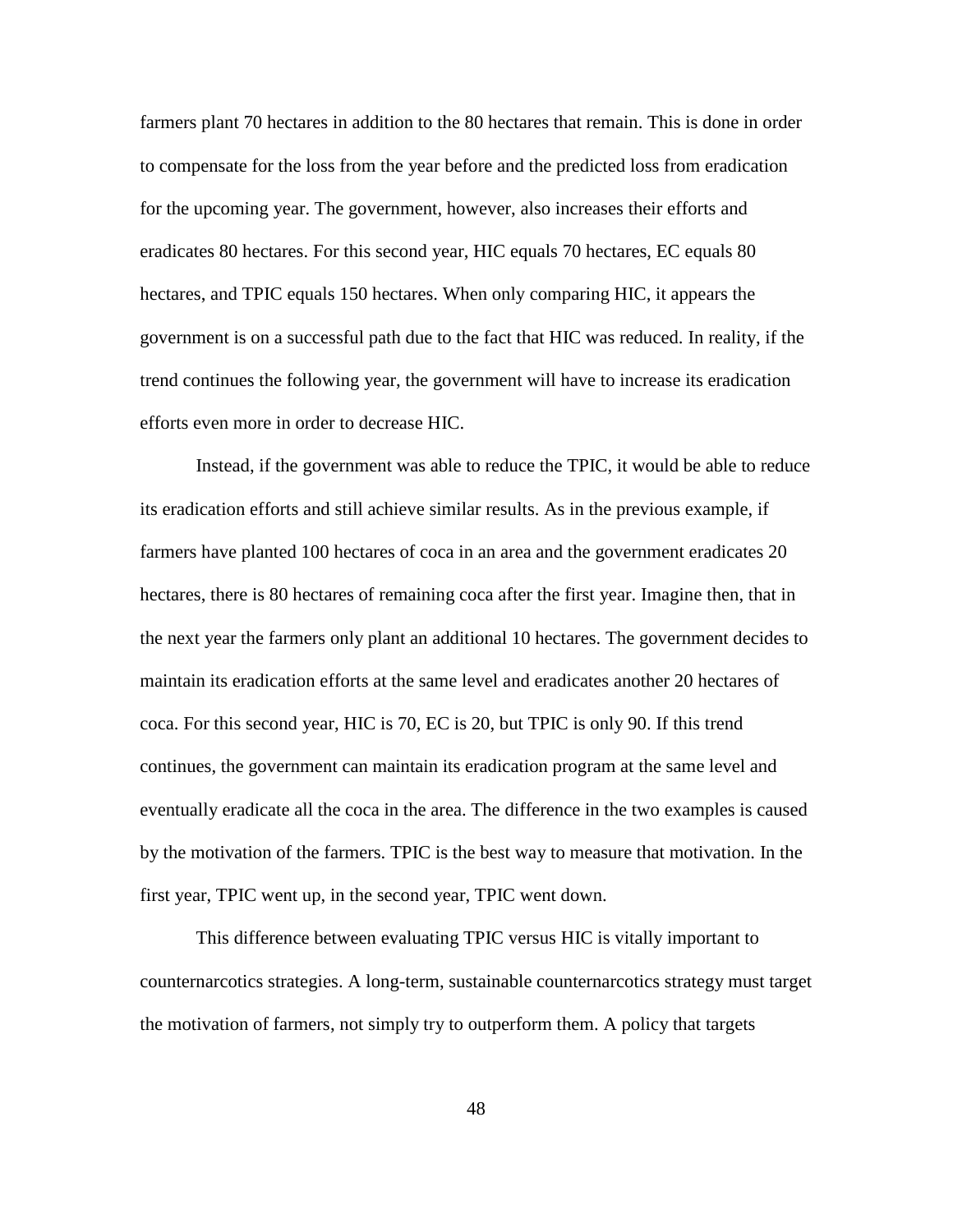farmers' motivation should see a reduction in costs as farmers lose their drive. A policy that attempts to outperform farmers potentially sees a rise in costs over time.

#### The Limit to Farmers' Tolerance of Eradication

The simplest way to target farmers' motivation is to provide a ToE that exceeds the LIM of the area. Interviews with Peruvian and Colombian coca growers show that the threat of eradication is the largest motivator to transition to licit crops,<sup>[53](#page-58-0)</sup> yet academic literature is generally absent of a discussion about LIMs. When farmers compensate for the previous year's ToE, farmers increase the amount of coca they plant as ToE is increased. At some point, however, farmers will no longer be able to compensate. Farmers will have a tolerance for the ToE but as their LIM is reached, they will either seek alternative work or move to an alternative location. As long as the ToE is maintained at that LIM, illicit crop cultivation should not increase. Levels of threat that exceed that tolerance should result in a reduction of total planted coca. In this thesis, Colombia, Peru, and Thailand provide case studies for the ToE and changes in TPIC, due to the availability of eradication data as well as histories within the countries of both increases and decreases in TPIC.

### Colombia

 $\overline{a}$ 

Twelve different Colombian departments provided coca cultivation and eradication data from 1999 to 2012. Figure 6 plots the percent change in TPIC against the ToE. A trend line was then fitted using an ordinary least squares regression. As expected,

<span id="page-58-0"></span><sup>&</sup>lt;sup>53</sup>Office of National Drug Control Policy, "Coca in the Andes," The White House, http://www.whitehouse.gov/ondcp/targeting-cocaine-at-the-source (accessed August 19, 2013).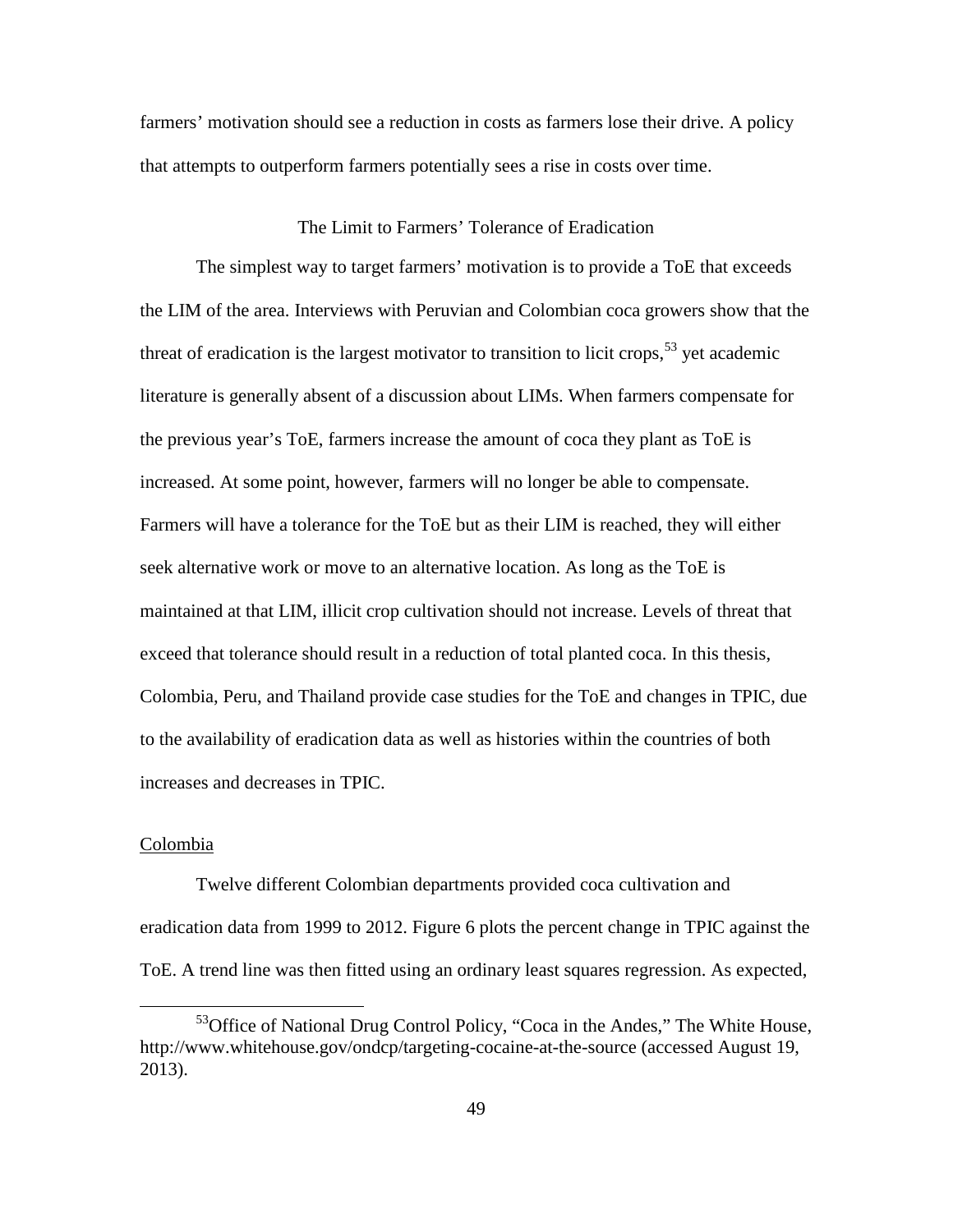the change in TPIC trends towards the negative as the threat of eradication is increased. While individual tolerances of farmers may vary based on different variables, logic predicts that as the ToE is increased, the chance of reaching the LIM is increased.



Figure 6. Changes in TPIC versus ToE with Trendline

*Source*: United Nations Office on Drugs and Crime, *Colombia Coca Cultivation Survey* (Vienna: United Nations Office on Drugs and Crime, years 2002-2012).

Charts that plot the percent change in TPIC against the ToE in a specific department support the premise of LIM. The data for Guaviare predicts a LIM equal to a ToE just below the three points with the highest ToE, around 68 percent (figure 7). The three years with a ToE higher than this LIM resulted in a negative change in TPIC. The years below it vary. This would support a hypothesis of a LIM. In Caquetá, the data predicts a LIM between 55 percent and 65 percent (figure 8). There is one data point that provides an anomaly, where a ToE higher than this LIM resulted in an increase in TPIC. Otherwise, there are five points with a ToE higher than the LIM and the predicted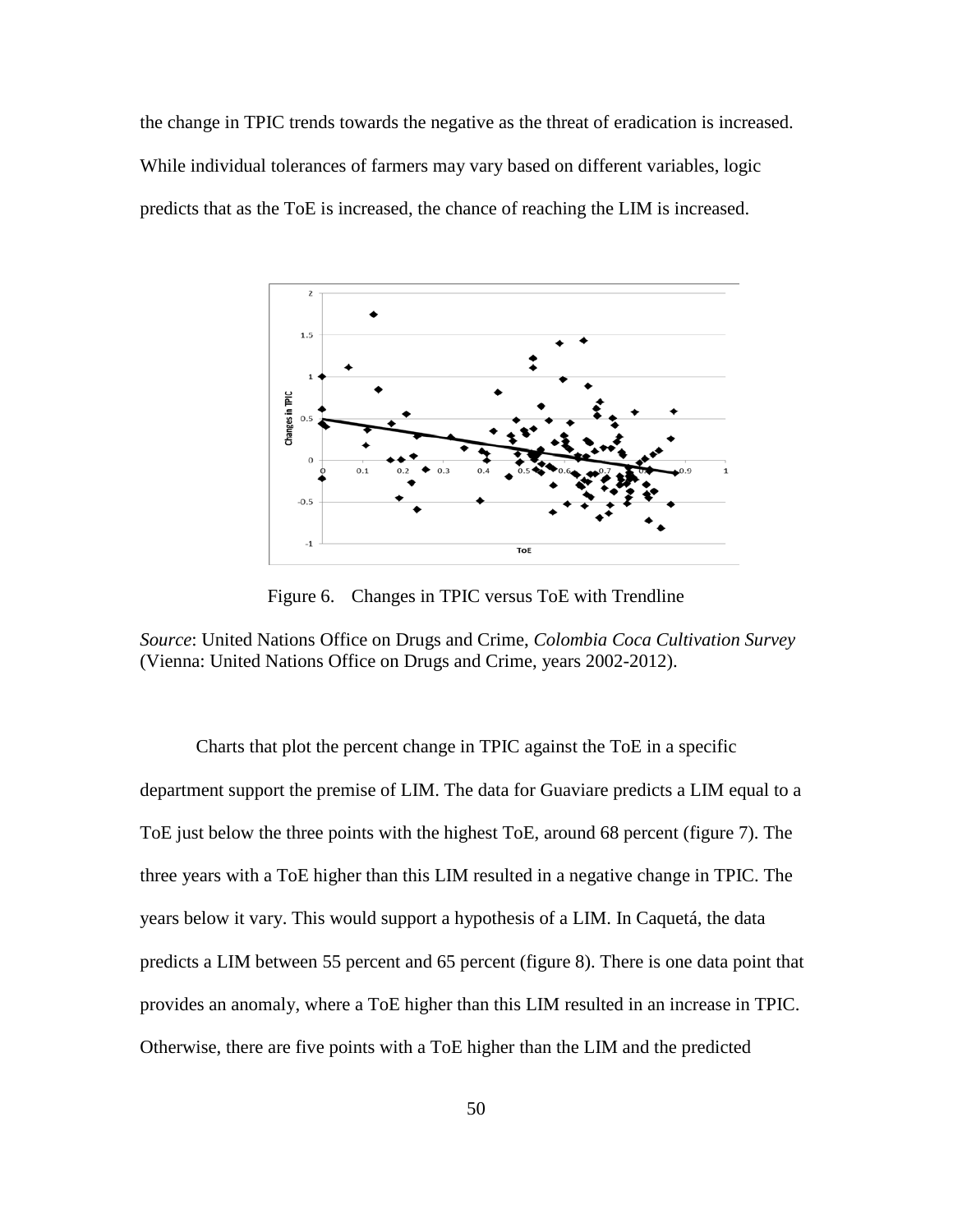reduction in TPIC. Norte de Santander's data predicts a LIM of approximately 70 percent (figure 9). Three points of data with ToEs greater than 70 percent resulted in a reduction in TPIC. There is one anomaly of a ToE higher than the LIM resulting in an increase in TPIC. This occurred during the year with the lowest TPIC for the department. The LIM may rise when the TPIC drops to extremely low levels, or this one point may simply be an anomaly. The data from Putumayo predicts a LIM around 75 percent. Three out of the four points of data with ToEs that exceed this LIM resulted in a reduction in TPIC (figure 10).



Figure 7. Change in TPIC versus ToE (Guaviare, Colombia)

*Source*: United Nations Office on Drugs and Crime, *Colombia Coca Cultivation Survey* (Vienna: United Nations Office on Drugs and Crime, years 2002-2012).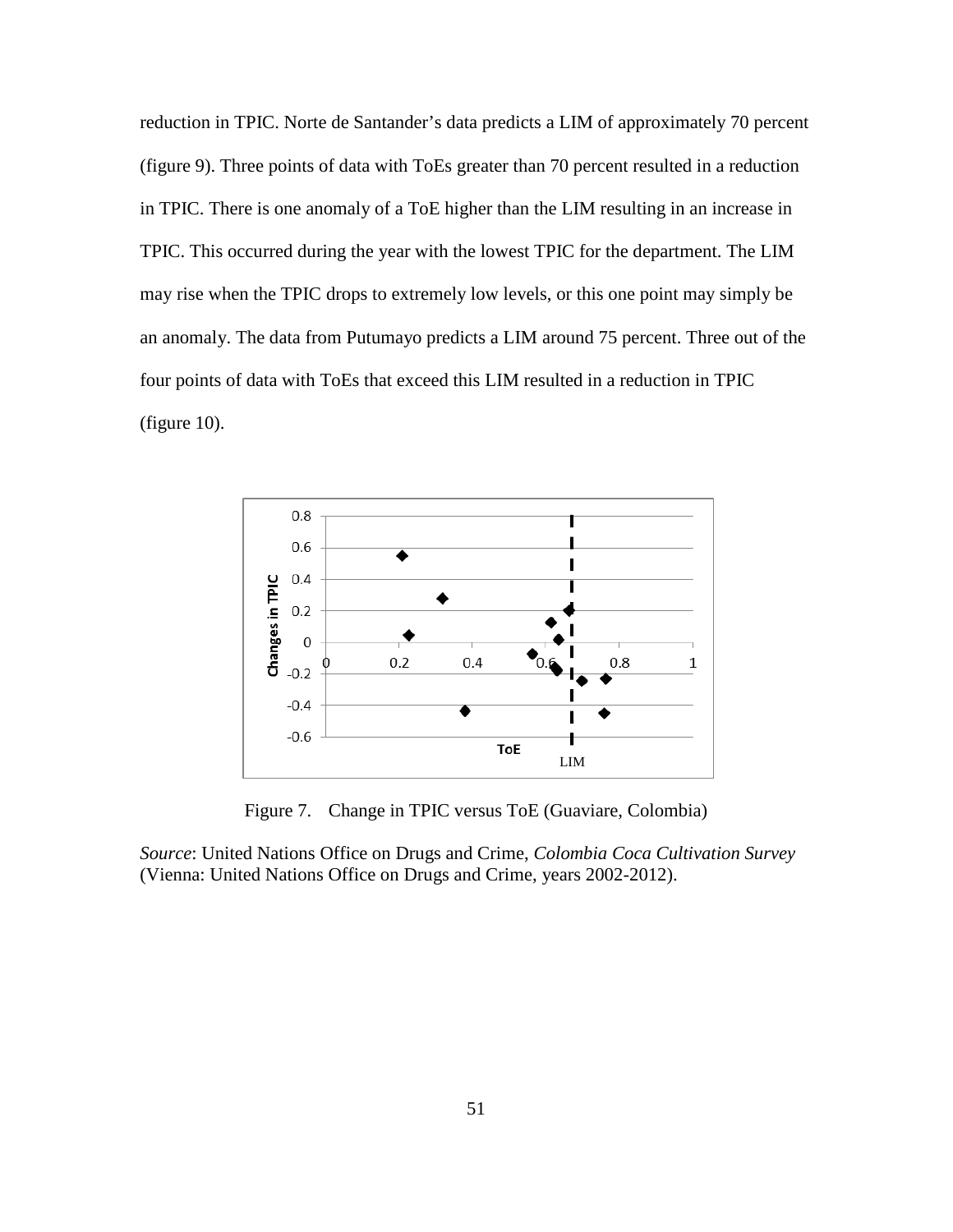

Figure 8. Change in TPIC versus ToE (Caquetá, Colombia)

*Source*: United Nations Office on Drugs and Crime, *Colombia Coca Cultivation Survey* (Vienna: United Nations Office on Drugs and Crime, years 2002-2012).



Figure 9. Change in TPIC versus ToE (Norte de Santander, Colombia)

*Source*: United Nations Office on Drugs and Crime, *Colombia Coca Cultivation Survey* (Vienna: United Nations Office on Drugs and Crime, years 2002-2012).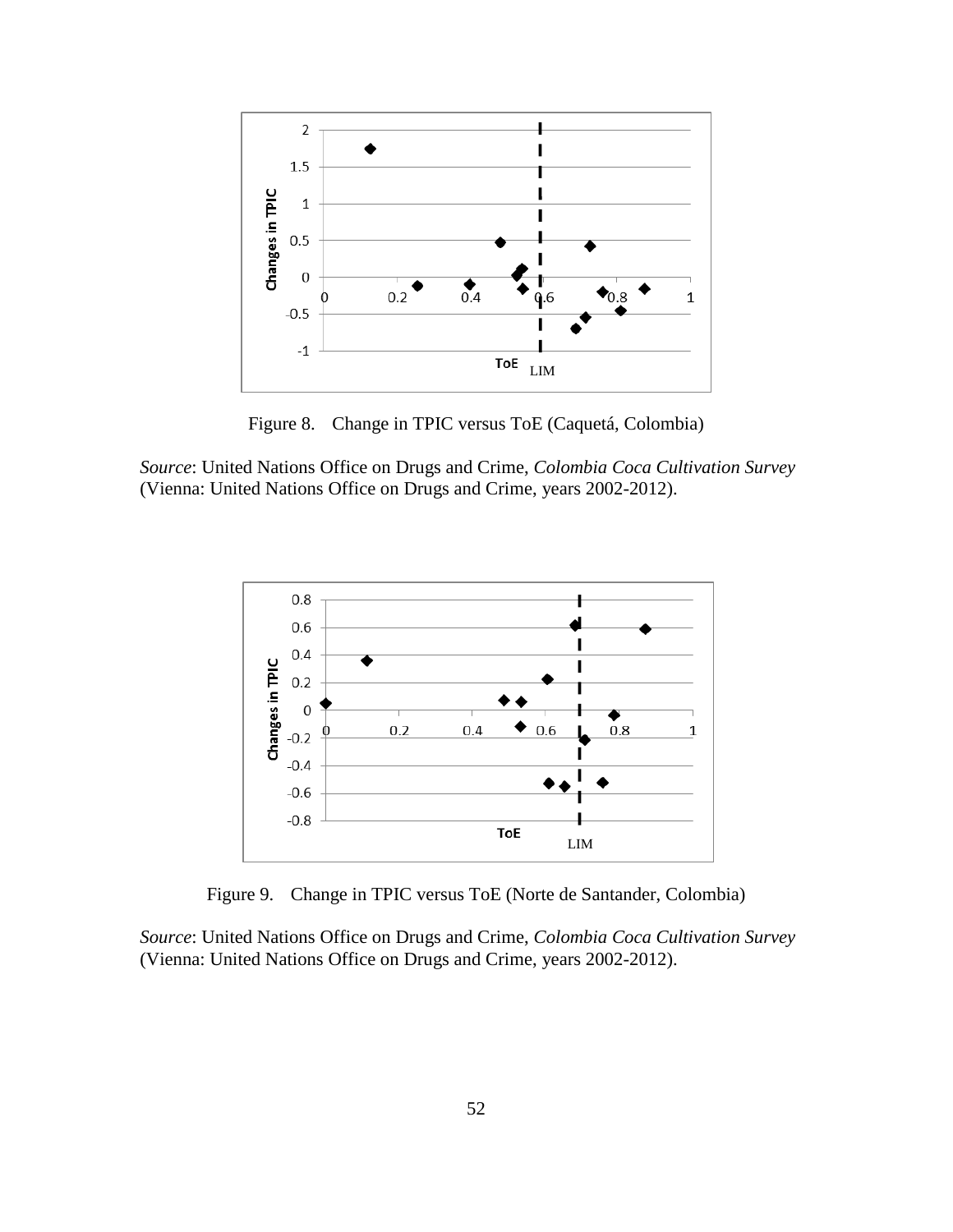

Figure 10. Change in TPIC versus ToE (Putumayo, Colombia)

*Source*: United Nations Office on Drugs and Crime, *Colombia Coca Cultivation Survey* (Vienna: United Nations Office on Drugs and Crime, years 2002-2012).

### Peru

Coca cultivation and eradication data were also collected in Peru from 2005 to 2007. The results mirror those found in Colombia. At the time of this thesis, eradication only occurred in three regions: Huánuco, San Martín, and Ucayali. In Huánuco, the data predicts a LIM slightly over 20 percent (figure 11). San Martín could have a LIM anywhere from 25 percent to 80 percent (figure 12). The data for Ucayali also has a wide range for the possible LIM (figure 13). Out of the three points above this wide range, two reduce the TPIC and one does not.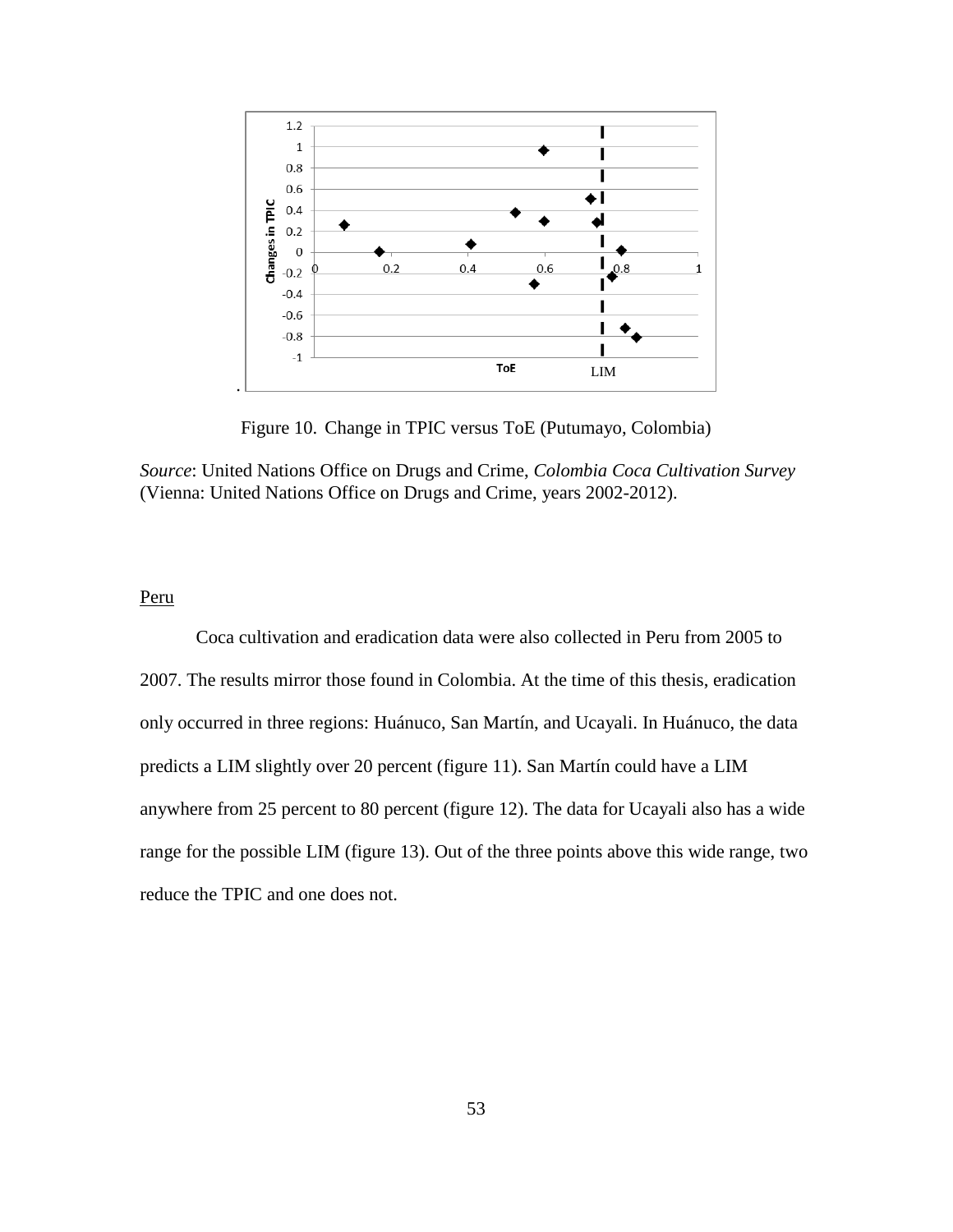

Figure 11. Change in TPIC versus ToE (Huánuco, Peru)

*Source*: Francisco Alvarez, Department of State, email correspondence with author; United Nations Office of Drugs and Crime, *Perú: Monitoreo de Cultivos de Coca* (Vienna: United Nations Office on Drugs and Crime, years 2008-2012).



Figure 12. Change in TPIC versus ToE (San Martín, Peru)

*Source*: Francisco Alvarez, Department of State, email correspondence with author; United Nations Office of Drugs and Crime, *Perú: Monitoreo de Cultivos de Coca* (Vienna: United Nations Office on Drugs and Crime, years 2008-2012).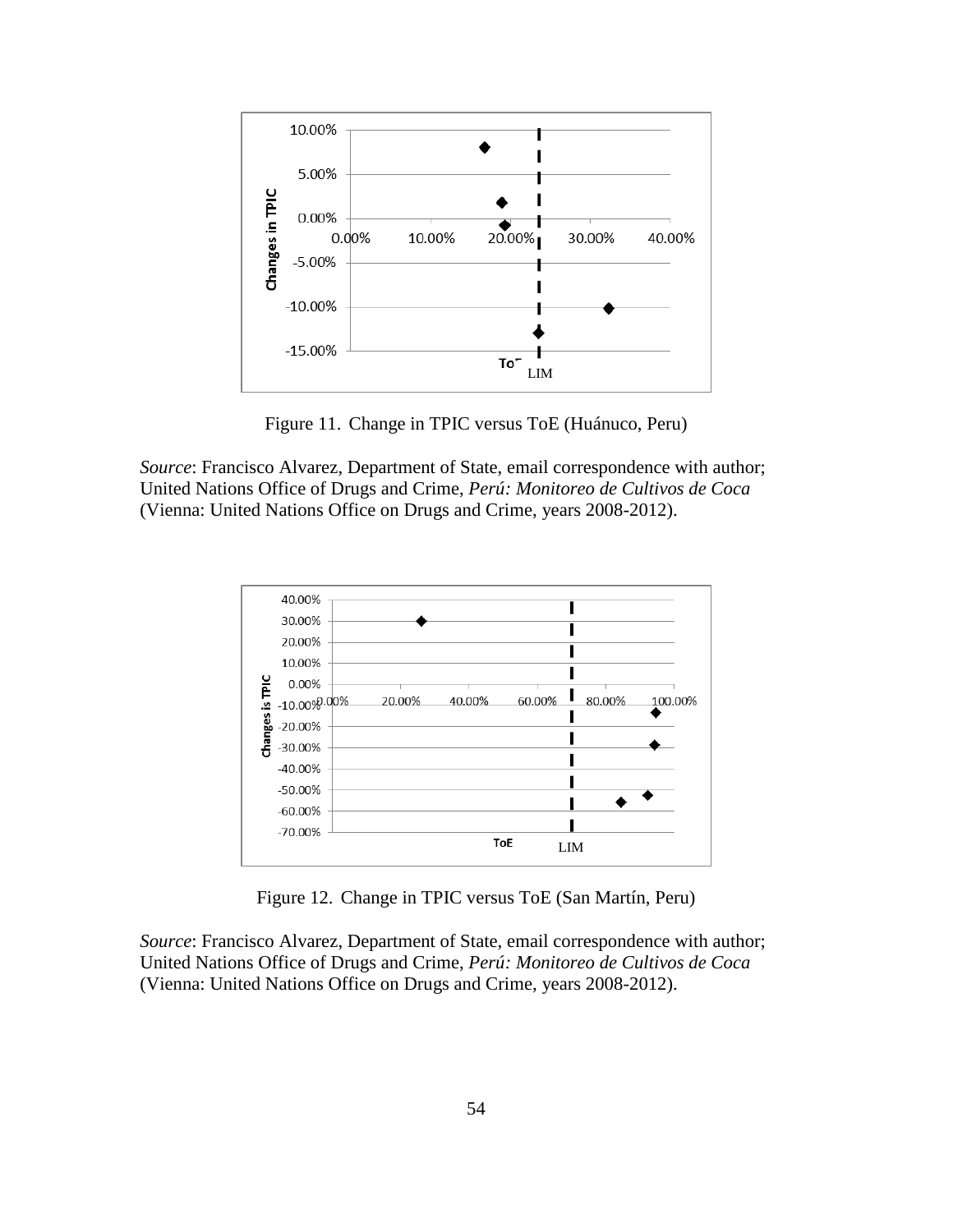

Figure 13. Change in TPIC versus ToE (Ucayali, Peru)

*Source*: Francisco Alvarez, Department of State, email correspondence with author; United Nations Office of Drugs and Crime, *Perú: Monitoreo de Cultivos de Coca* (Vienna: United Nations Office on Drugs and Crime, years 2008-2012).

# **Thailand**

Data from Thailand from 1986 to 1994 also supports the premise of a threat of eradication threshold, though it should be noted that the majority of the data results in a reduction in TPIC (figure 14). The year with an increase of more than 60 percent occurred during a one year military coup. Assuming that the military coup caused a variance in the LIM, the remaining data predicts a LIM around 45 percent.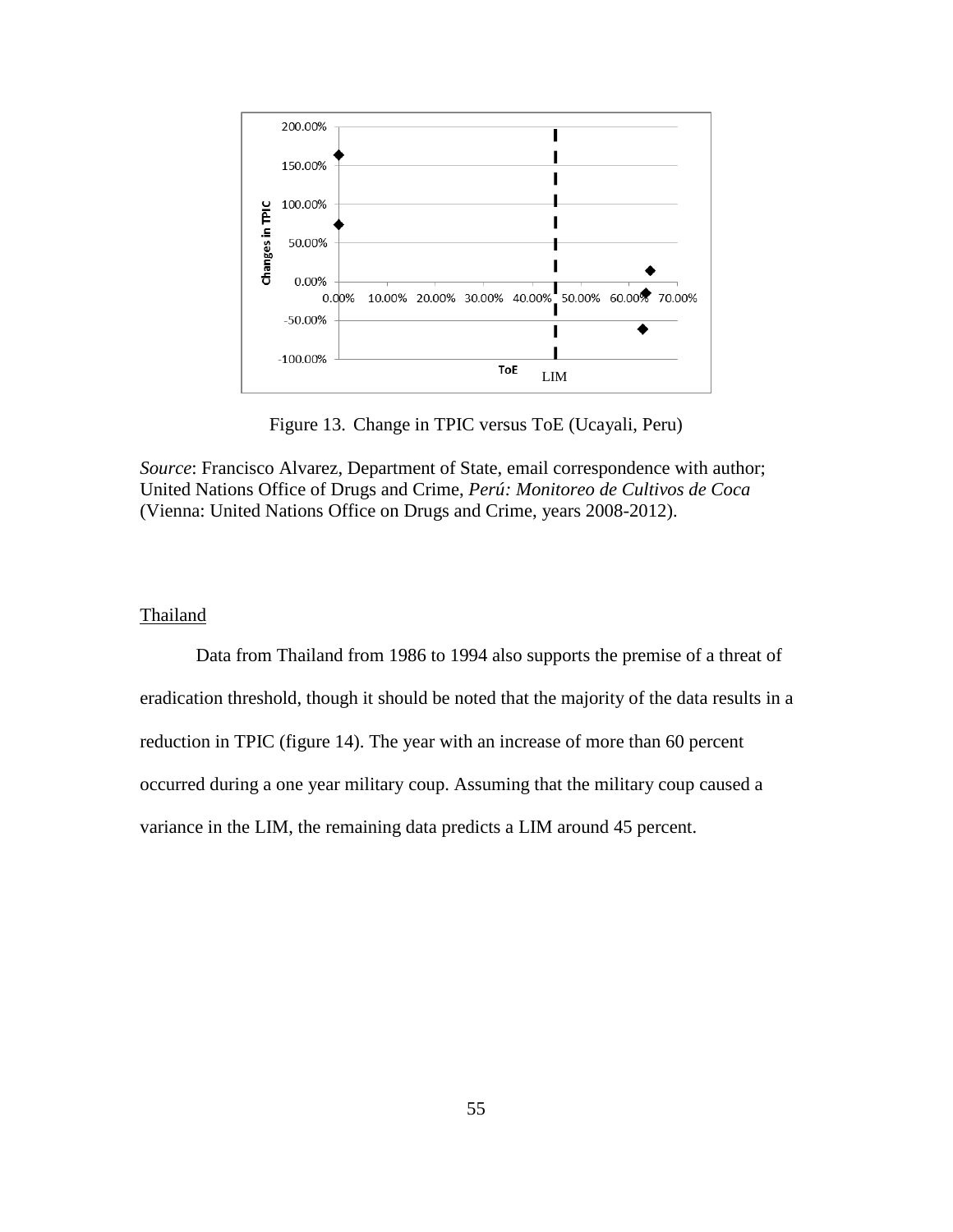

Figure 14. Change in TPIC versus ToE (Thailand)

*Source*: United Nations Office for Drug Control and Crime Prevention, *Global Illicit Drug Trends 1999* (New York: United Nations Office for Drug Control and Crime Prevention, 1999).

In 1995, the total opium poppy planted in Thailand was reduced from 1791

hectares to 748 hectares. This was the first time in the recorded history of opium

cultivation in Thailand that the HIC dropped below 1500 hectares. Unfortunately, it

slowly crept back to 1652 in 2001. This is in the face of a threat of eradication that

ranged between 46 percent and 78 percent. The best explanation for this divergence from

the previous pattern is aggressive efforts by DTOs:

According to ONCB [Thailand's Office of the Narcotics Control Board] analysts, from 1997 on the cartel began hiring farmers in Thailand to grow the poppy experimentally, under multiple conditions to learn how to maximize yield and avoid detection. This is confirmed by the price of opium being unusually high at the start of the growing season when, ONCB believes, the cartel is engaging the growers.[54](#page-65-0)

<span id="page-65-0"></span><sup>54</sup>Renard, 38.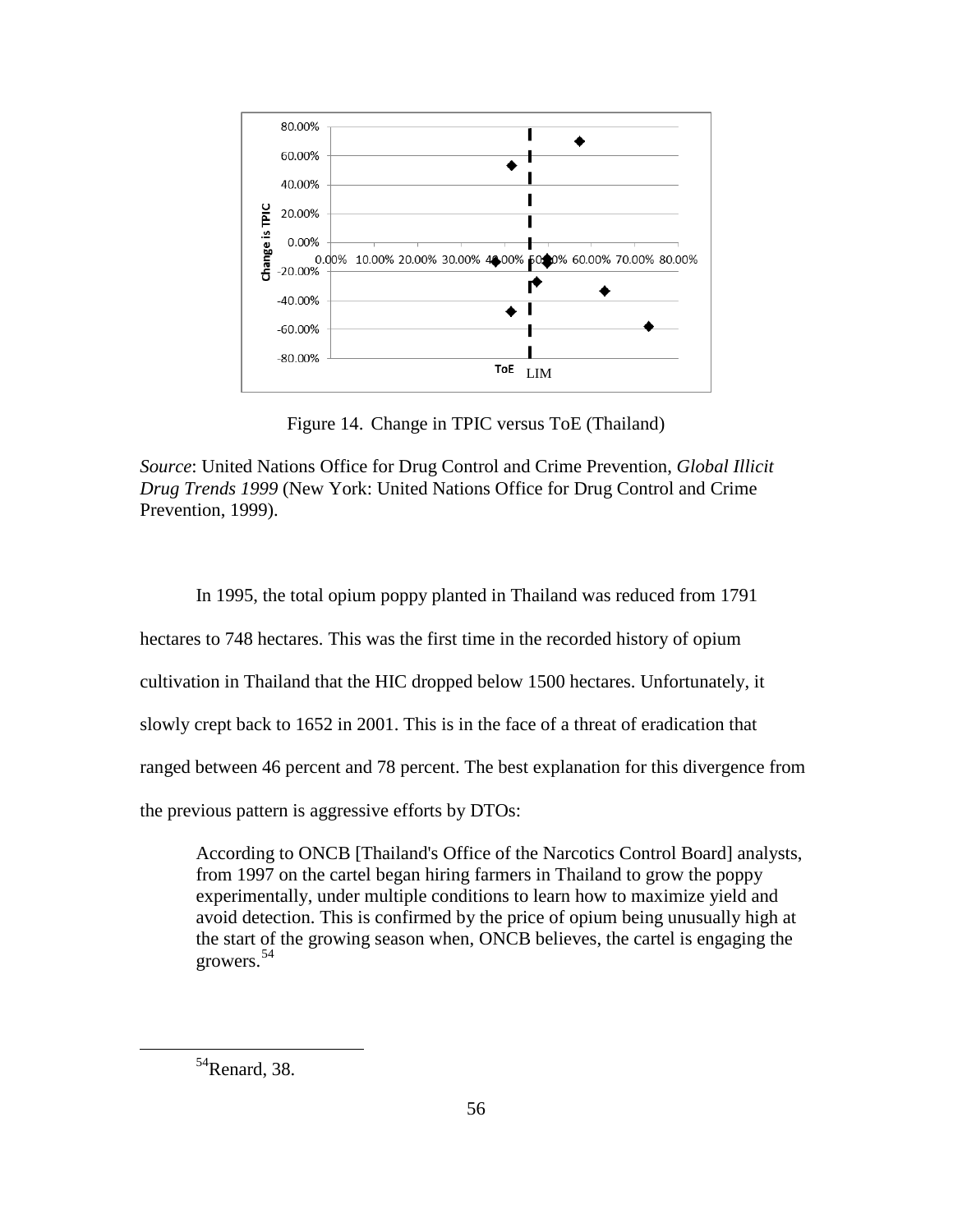The case studies of Colombia, Peru, and Thailand all support the hypothesis of a LIM. They also show that LIMs can very both between countries and within a country. Thus, they are most likely dependent on a certain number of variables. The anomaly in Thailand from 1995 to 2001 also shows that there might be external factors that can change the LIM of a particular area. Unfortunately, the data does not provide insight as to how to predict a LIM other than through the use of available historical data.

# Econometric Analyses of Eradication

Econometric analyses of eradication and illicit crop cultivation in academic literature generally solve for a linear relationship between EC and HIC. The results of five econometric analyses have been summarized in table 3. Some of the econometric analyses determine that a positive relationship exists between the two, while some predict a negative relationship. However, none of these analyses take into account the ToE as a variable. One study did differentiate between coca fields within 80 miles of a fumigating base and those farther away. Coca fields within 80 miles of a fumigation base, on average, faced almost twice the threat of eradication as compared to those further than 80 miles away. Coca fields within 80 miles of a fumigation base, and thus facing a higher threat of eradication, were predicted to have a smaller resulting increase in coca cultivation due to eradication than those farther away, who faced a lower threat of eradication. It should be noted that all econometric analyses that also examined the relationship between alternative development and coca cultivation predicted a negative relationship between alternative development and coca cultivation.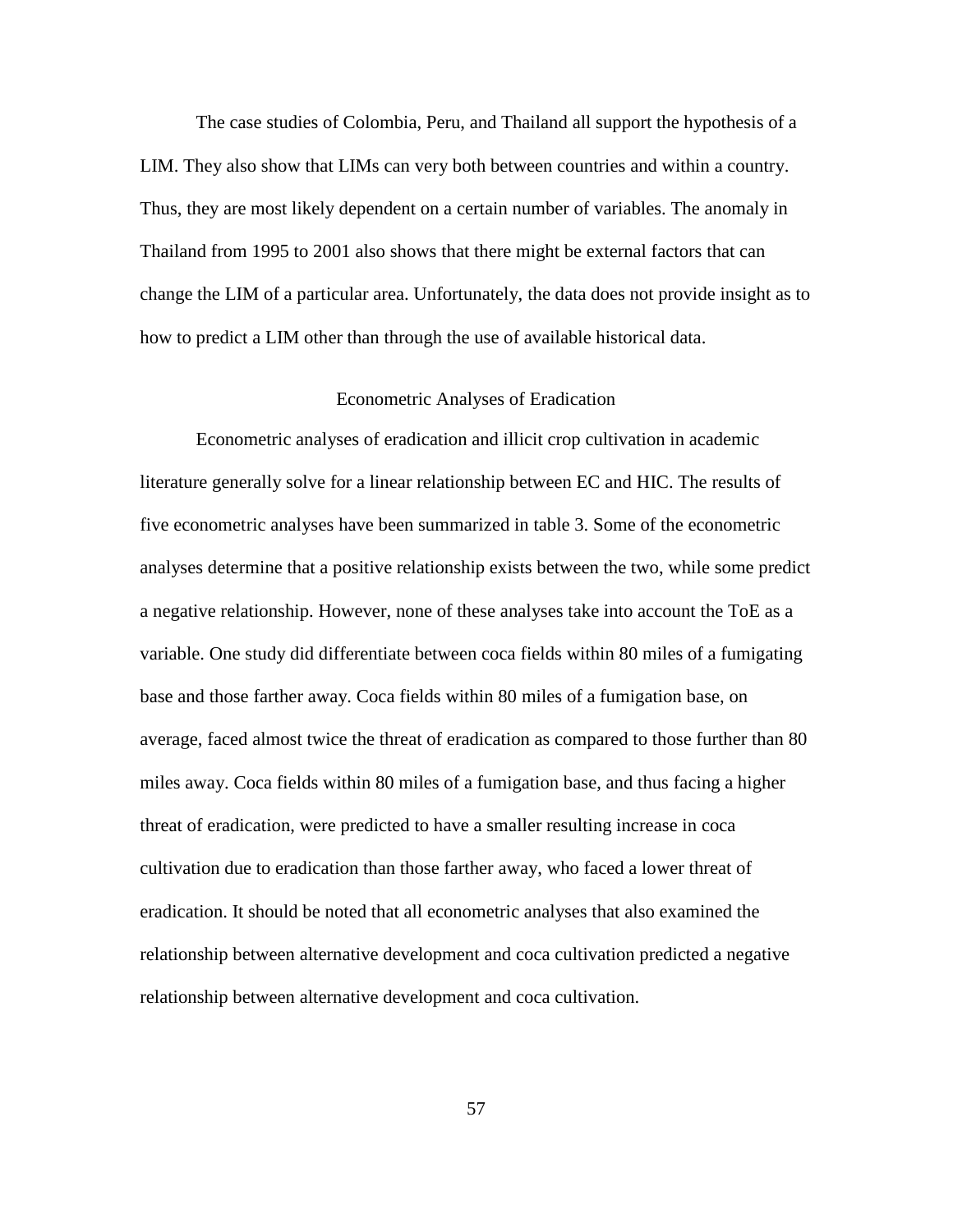| Table 3.<br>Comparison of Econometric Studies on Illicit<br><b>Cultivation and Eradication</b> |                              |                                                              |                                                                                                               |                                                                                                                                                                                                                                 |  |
|------------------------------------------------------------------------------------------------|------------------------------|--------------------------------------------------------------|---------------------------------------------------------------------------------------------------------------|---------------------------------------------------------------------------------------------------------------------------------------------------------------------------------------------------------------------------------|--|
| Country                                                                                        | <b>Time</b><br><b>Period</b> | Average<br><b>ToE</b> during<br><b>Time</b><br><b>Period</b> | <b>Relationship between</b><br><b>Eradication and Illicit</b><br><b>Crop Cultivation</b>                      | <b>Other Relationship</b><br>established in the study                                                                                                                                                                           |  |
| Colombia                                                                                       | 1987-<br>2001                | 16%                                                          | (+) Positive Relationship                                                                                     | (-) Negative Relationship<br>with Alternative<br>Development                                                                                                                                                                    |  |
| Colombia                                                                                       | $2001 -$<br>2005             | 58%                                                          | (+) Positive Relationship                                                                                     | (-) Negative Relationship<br>with Alternative<br>Development<br>(-) Negative Relationship<br>with State Presence                                                                                                                |  |
| Colombia                                                                                       | $2001 -$<br>2006             | 61%                                                          | $(\pm)$ Neutral Direct<br>Relationship<br>(-) Negative Indirect<br>Relationship due to<br>Displacement        | Though the level of threat<br>was not an independent<br>variable in the study,<br>increases in eradication in<br>areas with a higher initial<br>threat of eradication<br>exhibited a smaller<br>increase in coca<br>cultivation |  |
| Colombia                                                                                       | 2000-<br>2007                | 58%                                                          | (-) Negative Relationship<br>with a lagged variable<br>(+) Positive Relationship<br>without a lagged variable | (-) Negative Relationship<br>with Alternative<br>Development after three<br>years of implementation                                                                                                                             |  |
| Afghanistan                                                                                    | 2006-<br>2010                | 5%                                                           | (+) Positive Relationship                                                                                     | Positive relationship<br>between opium poppy<br>cultivation and eradication<br>due to preference given to<br>opium by credit market                                                                                             |  |

*Source*: Rocio Moreno-Sanchez, David S. Kraybill, and Stanley R. Thompson, "An Econometric Analysis of Coca Eradication Policy in Colombia," *World Development* 31, no. 2 (2003): 328; Michelle L. Dion and Catherine Russler "Eradication Efforts, the State, Displacement and Poverty: Explaining Coca Cultivation in Colombia during Plan Colombia," *Journal of Latin American Studies*, 40 (2008): 420; Luis Carlos Reyes, "Estimating the Causal Effect of Forced Eradication on Coca Cultivation in Colombian Municipalities" (Master's thesis, Michigan State University, 2011), 34; Vanda Felbab-Brown, Joel M. Jutkowitz, Sergio Rivas, Ricardo Rocha, James T. Smith, Manuel Supervielle, and Cynthia Watson, *Assessment of the Implementation of the United States Government's Support for Plan Colombia's Illicit Crop Reduction Components* (Washington, DC: Management Systems International, 2009), 17; Camilla I. M. Anderson, "Counterproductive Counternarcotic Strategies?," *American Journal of Agricultural Economics* 95, no. 4 (2013): 919-920.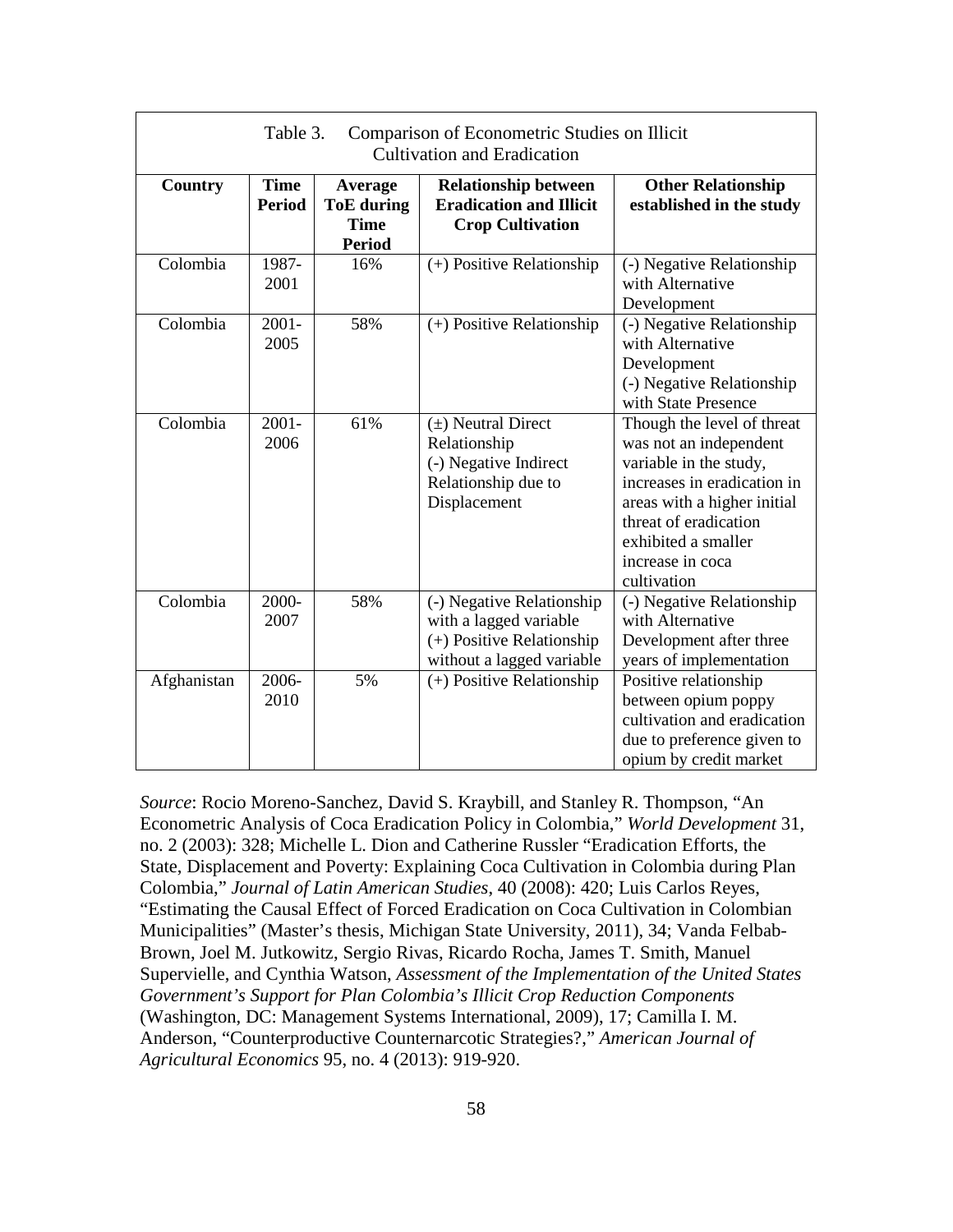# The Level of Threat during the Econometric Studies

This relationship between ToE and TPIC may also provide insight into the varied results of the previously discussed econometric studies. Econometric analyses that have a ToE above the LIM for the area should predict a negative relationship between CE and HIC due to farmers losing the motivation to replant illicit crops. Econometric analyses that have a ToE significantly below the LIM for the area should predict a positive relationship between EC and HIC due to farmers compensating for the losses from eradication. Econometric analyses that have a ToE relatively close to the LIM for the area could predict either a positive or negative relationship between EC and HIC, based on how the ToE is distributed throughout the area. A summary of these relationships is presented in table 4. If the national average LIM for Colombia was 60 percent the results shown in table 3 would correspond to those predicted by table 4.

| Table 4. EC to HIC relationships due to ToE to LIM comparisons |           |             |           |  |  |
|----------------------------------------------------------------|-----------|-------------|-----------|--|--|
| ToE to LIM<br>Comparison                                       | ToE > LIM | $ToE = LIM$ | ToE < LIM |  |  |
| Predicted CE to HIC<br>relationship                            | Negative  | Varies      | Positive  |  |  |

*Source*: Created by author.

Overall, in the absence of the relationship between ToE and LIM, econometric analyses of EC and HIC do not support one single conclusion about the relationship between the two variables. Different variables, different econometric models, and different ToEs of the time period of the study will predict contradictory relationships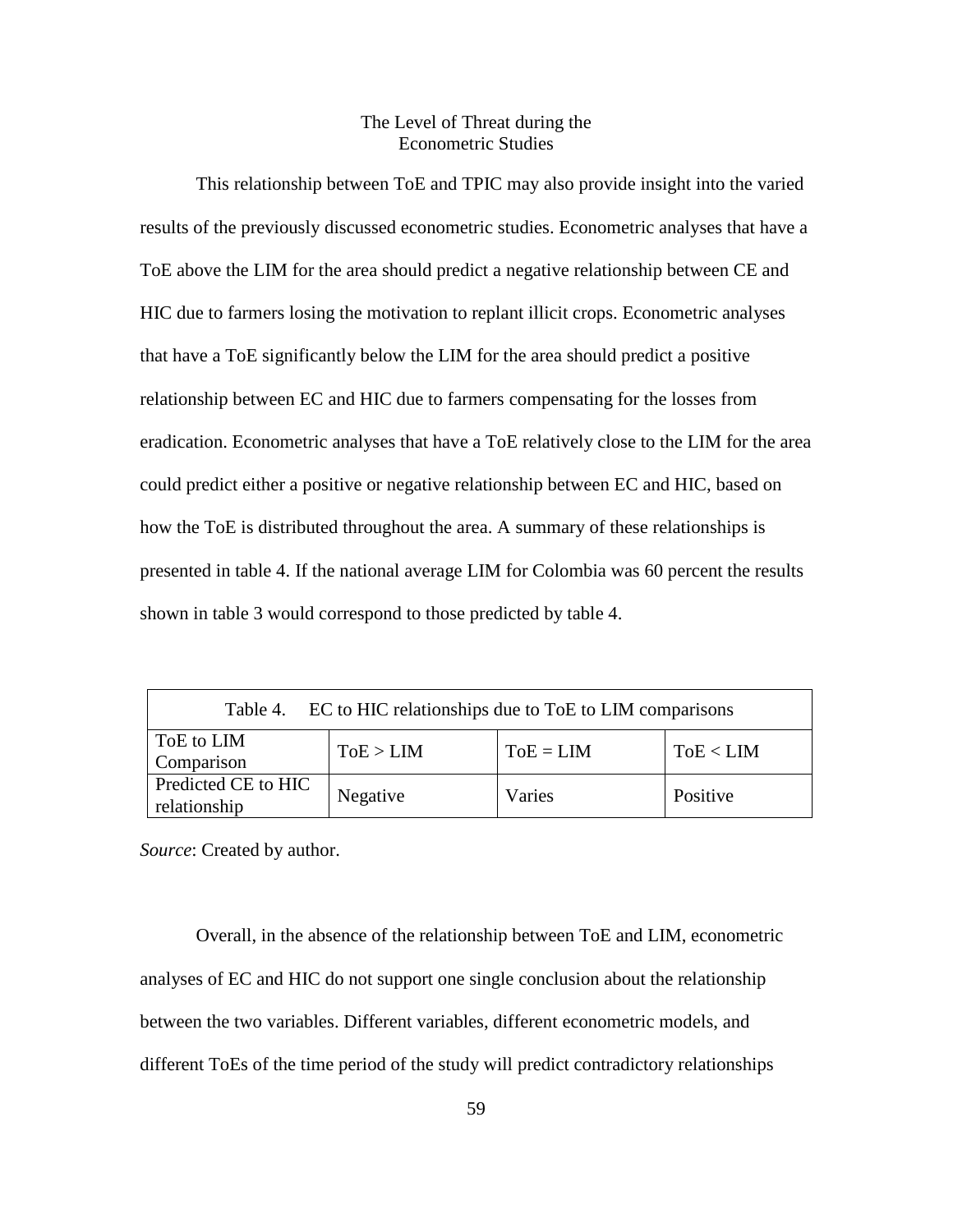between EC and HIC. When the case studies of ToE are combined with the analysis of econometric analyses, they provide coherent arguments for the theory of a LIM.

#### Alternative Development

Some alternative development studies focus on the overall effectiveness of alternative development while others analyze the proper application and sequencing of its different components. This section is broken into those two subsections: the overall effectiveness of alternative development and its sequencing. Evidence supports the fact that alternative development can be effective in drug control, but that the sequencing of programs is crucially important. Local community participation, human resources development, and investment in infrastructure are three areas that need to lead alternative development programs.

### Overall Effectiveness of Alternative Development

Two sets of data are used to determine the overall effectiveness of alternative development: the results of Farrell's analysis in "A Global Empirical Review of Drug Crop Eradication and United Nations' Crop Substitution and Alternative Development Strategies," and UNDCP's calculations of the percentage of total illicit cultivation targeted by the alternative development projects in 1998. Farrell's analysis alone provides evidence to support the claim that alternative development can be an effective counternarcotics initiative at the local level. Data from the UNDCP quantifies the amounts of alternative development analyzed by Farrell.

Farrell analyzed the results of various United Nations development projects conducted in 11 countries. The majority of his research data occurred between 1960 and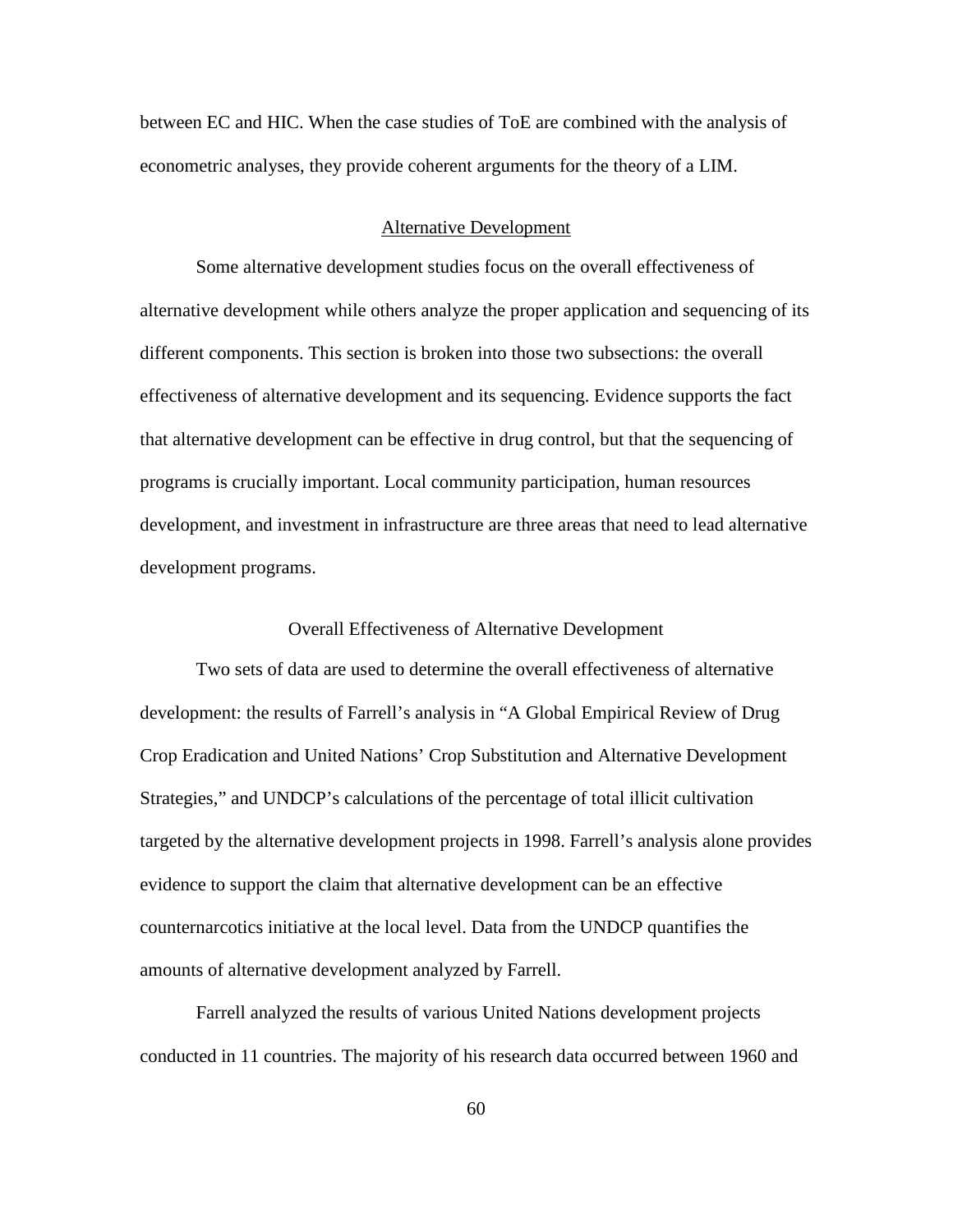1995. A summary of his conclusions is presented in table 5. Alternative development exhibited at least some drug control impact in six out of 10 countries. The impact of alternative development reached beyond the project area in three of those countries. And, alternative development displayed sustainable results beyond the project timeline in two countries. The vast differences in conditions within these countries as well as the variety in implementation of projects do not allow for any type of statistical analysis to be conducted, but these results do prove that alternative development can successfully reduce the cultivation of illicit narcotics in a targeted area. Under the right conditions, those results can be sustainable.

| The Impact of United Nations Socioeconomic Development Efforts in Areas<br>Table 5.                                                                                            |                       |                                                |                                   |                                                                           |  |
|--------------------------------------------------------------------------------------------------------------------------------------------------------------------------------|-----------------------|------------------------------------------------|-----------------------------------|---------------------------------------------------------------------------|--|
| of Illicit Cultivation, A Global Summary                                                                                                                                       |                       |                                                |                                   |                                                                           |  |
| Country                                                                                                                                                                        | Development<br>Impact | Drug Control Impact                            | Sustainability<br>of Drug Control | Displacement of Cultivation                                               |  |
| Afghanistan                                                                                                                                                                    | No                    | N <sub>0</sub>                                 | N/A                               | N/A                                                                       |  |
| <b>Bolivia</b>                                                                                                                                                                 | Some                  | Some reductions<br>within project areas        |                                   | Displacement and expansion<br>elsewhere                                   |  |
| Colombia                                                                                                                                                                       | Some                  | Some reductions<br>within project areas        |                                   | Displacement and expansion<br>elsewhere                                   |  |
| Laos                                                                                                                                                                           | Some                  | Some                                           |                                   |                                                                           |  |
| Mexico                                                                                                                                                                         | Some                  | N <sub>0</sub>                                 |                                   | Displacement and expansion<br>elsewhere                                   |  |
| Morocco                                                                                                                                                                        | Some                  | N <sub>0</sub><br>N/A                          |                                   | N/A                                                                       |  |
| Myanmar                                                                                                                                                                        | N <sub>0</sub>        | N <sub>0</sub>                                 |                                   |                                                                           |  |
| Pakistan                                                                                                                                                                       | Yes                   | Some                                           | Yes                               | Over border to Afghanistan.<br>Total displacement outside<br>project area |  |
| Peru                                                                                                                                                                           | Limited               | Some reductions<br>within project areas        |                                   | Displacement and expansion<br>elsewhere                                   |  |
| Thailand                                                                                                                                                                       | Yes                   | National 88%<br>reduction poppy<br>cultivation | Yes                               | Over Myanmar border                                                       |  |
| Note: Lebanon, while included in the analysis of Farrell's paper, was not included in his table due to<br>unknown impacts of ongoing efforts while he was publishing the paper |                       |                                                |                                   |                                                                           |  |

*Source*: Graham Farrell, "A Global Empirical Review of Drug Crop Eradication and United Nations' Crop Substitution and Alternative Development Strategies," *Journal of Drug Issues* 28, no. 2 (Spring 1998): 428.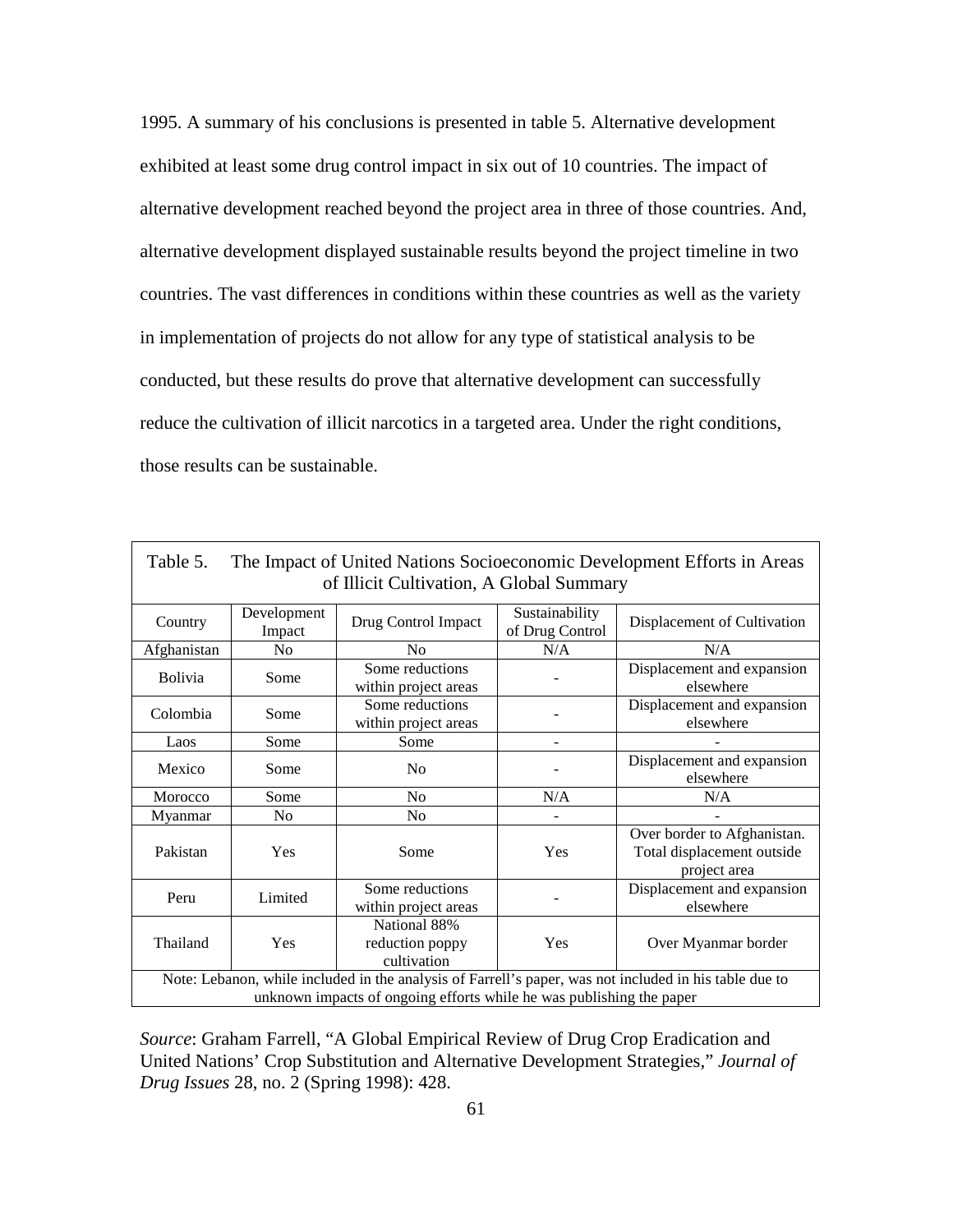Another set of data that should be taken into account when determining the effects of alternative development is the area that was covered by UNDCP alternative development projects. Table 6 presents the area covered by UNDCP projects as a percent of the total areas under illicit cultivation in seven countries. Farrell's conclusions on the drug control impact of the alternative development projects have been added in the far right column. Thailand has not been included in the list due to the fact that less than 0.01 percent of the arable land was under illicit cultivation in 1998, though Farrell determines that alternative development contributed to the 88 percent national reduction of opium poppy cultivation.

| Area under illicit cultivation covered by UNDCP projects<br>Table 6. |                             |                                                   |                                                                |                                                                                          |                                                                                               |                                         |
|----------------------------------------------------------------------|-----------------------------|---------------------------------------------------|----------------------------------------------------------------|------------------------------------------------------------------------------------------|-----------------------------------------------------------------------------------------------|-----------------------------------------|
| Country                                                              | Arable<br>land (ha)<br>1995 | Area under<br>illicit<br>cultivation<br>(ha) 1998 | Area under<br>illicit<br>cultivation<br>as % of<br>arable land | Areas under<br>illicit cultivation<br>covered by<br><b>UNDCP</b> projects<br>$(ha)$ 1998 | Area covered by<br><b>UNDCP</b> projects<br>as % of area<br>under illicit<br>cultivation 1998 | Drug<br>Control<br>Impact <sup>55</sup> |
| Afghanistan                                                          | 7.910.000                   | 63,612                                            | 0.80%                                                          | 4,012                                                                                    | 6.3%                                                                                          | N <sub>0</sub>                          |
| <b>Bolivia</b>                                                       | 2.130.000                   | 28,000                                            | 1.31%                                                          | 2,800                                                                                    | 10.0%                                                                                         | Some                                    |
| Colombia                                                             | 2,406,000                   | 77,000                                            | 3.20%                                                          | 7,700                                                                                    | 10.0%                                                                                         | Some                                    |
| Laos                                                                 | 875,000                     | 26,837                                            | 3.07%                                                          | 1,660                                                                                    | 6.2%                                                                                          | Some                                    |
| Myanmar                                                              | 9.540.000                   | 130,300                                           | 1.36%                                                          | 2,000                                                                                    | 1.5%                                                                                          | N <sub>o</sub>                          |
| Pakistan                                                             | 21,050,000                  | 950                                               | 0.00%                                                          | 950                                                                                      | 100%                                                                                          | Some                                    |
| Peru                                                                 | 3.800,000                   | 51,000                                            | 1.34%                                                          | 5,100                                                                                    | 10.8%                                                                                         | Some                                    |
| Total                                                                | 47.711.000                  | 377.699                                           | 0.79%                                                          | 24.222                                                                                   | 6.4%                                                                                          | N/A                                     |

*Source*: United Nations Drug Control Programme, "Economic Viability of Alternative Development," 1999, http://www.unodc.org/pdf/Alternative%20Development/ EconomicViability\_AD.pdf (accessed August 13, 2013).

<span id="page-71-0"></span> ${}^{55}$ Farrell, 428.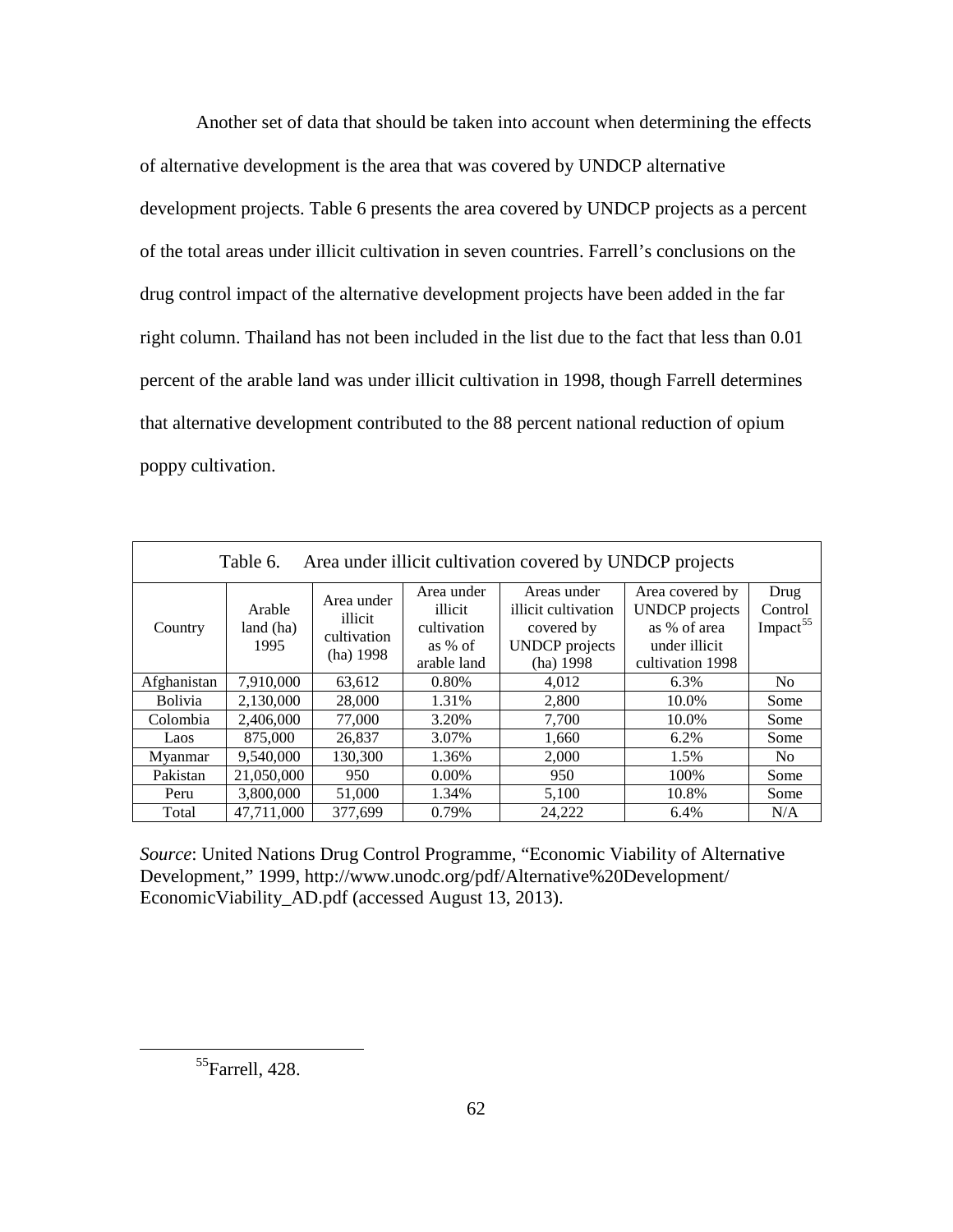Globally, UNDCP projects cover only 6.4 percent of areas under illicit cultivation. However, all countries that target over 10 percent of the area under illicit cultivation with alternative development projects are also countries in which Farrell determines alternative development to have had a drug control impact. In addition, alternative development was able to have a drug control impact at a national level in Laos, even while only targeting 6.2 percent of the area under illicit cultivation. This evidence supports a conclusion that alternative development can be effective, but may need to be applied to a sufficient percent of area in order to have an impact on drug control.

### Sequencing of Alternative Development

While the targeting of a sufficient area may be important to the success of alternative development, the proper sequencing of its components is critical.<sup>[56](#page-72-0)</sup> There is insufficient quantitative data to support one specific order for each component, but recommendations from reports and articles provide qualitative evidence for some of the essential initial requirements. Three areas that must lead alternative development are local community participation, human resources development, and investment in infrastructure.

The USAID/Peru states that local factors determine the success of alternative development.<sup>[57](#page-72-1)</sup> Unlu and Kapti explain that successful alternative development programs use the local communities to determine plans that work through the existing community

<span id="page-72-1"></span><span id="page-72-0"></span><sup>56</sup>United Nations Office on Drugs and Crime, *Alternative Development*, 16. 57USAID/Peru, 7.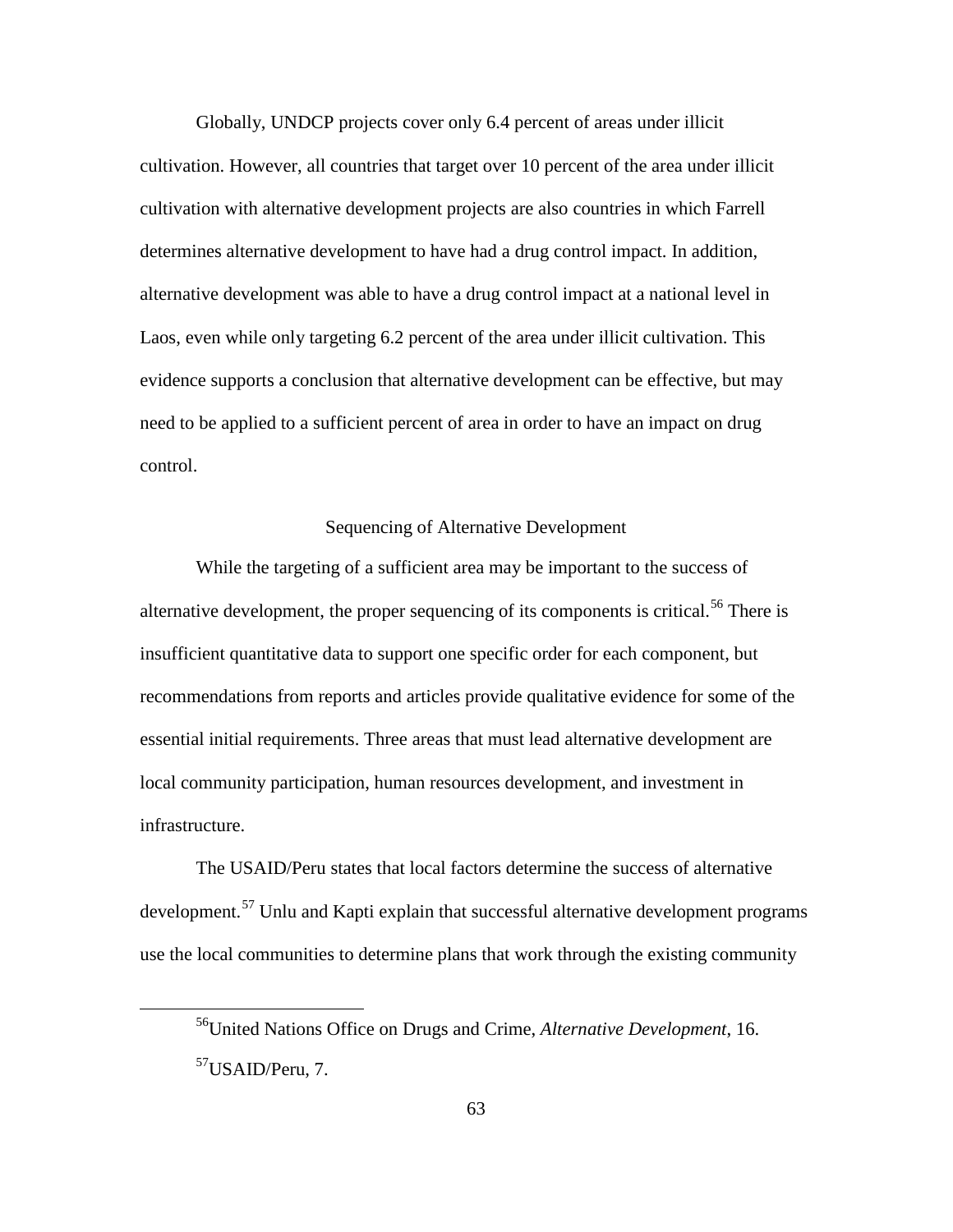structures instead of requiring a complete community transformation.<sup>[58](#page-73-0)</sup> Renard adds that local participation develops local human and institutional resources to deal with local problems.[59](#page-73-1) UNODC simply states that local participation is vital throughout a project cycle.<sup>[60](#page-73-2)</sup> Literature clearly highlights the importance of local community participation within an alternative development project. It is essential to establish this early in the sequencing of alternative development, not only to ensure that local participation will exist, but also to provide insight on local conditions.

A requirement for human resources development would logically correspond to a need for local participation due to inherent capacity building. Dirksen gives human resources development a strong endorsement by declaring it the most important program component of the Thai-German Highland Development.<sup>[61](#page-73-3)</sup> Unlu and Kapti explain that while most alternative development programs have ignored the development of human resources, successful programs require highly qualified human resources. They recommend that alternative development programs initially focus on human resources development.<sup>[62](#page-73-4)</sup> While these are the only two articles that strongly promote human resources development, the UNODC lists it as one of the 11 recommendations for the application of alternative development.<sup>[63](#page-73-5)</sup> Logic and literary evidence place human

<span id="page-73-3"></span><span id="page-73-2"></span><span id="page-73-1"></span><span id="page-73-0"></span> $\overline{a}$ 

60United Nations Office on Drugs and Crime, *Alternative Development*, vi.  ${}^{61}$ Dirksen, 1.

<span id="page-73-4"></span> $^{62}$ Unlu and Kapti, 167.

<span id="page-73-5"></span>63United Nations Office on Drugs and Crime, *Alternative Development*, 17.

<sup>&</sup>lt;sup>58</sup>Unlu and Kapti, 160.

 $59$ Renard, 168.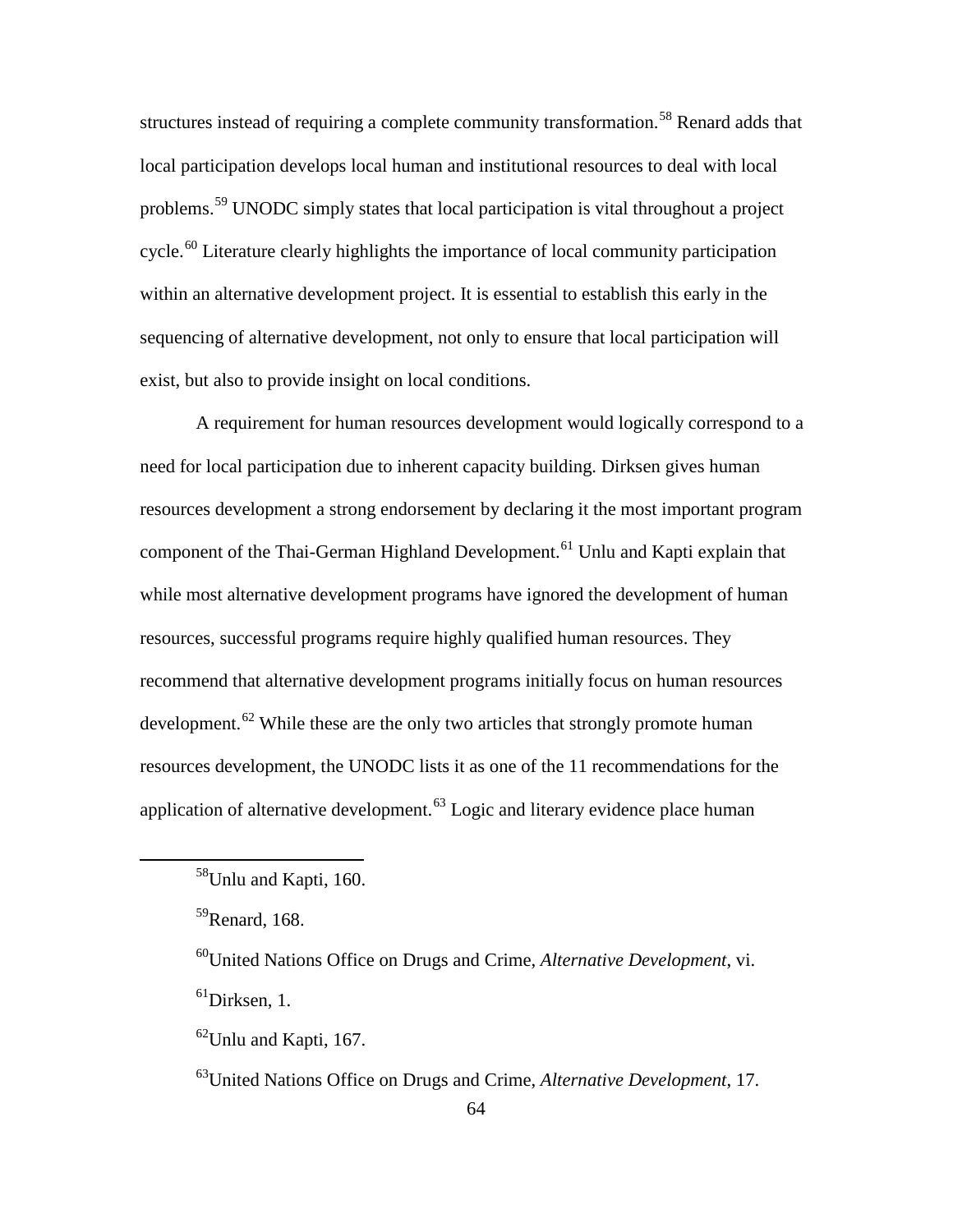resources development and local participation in the lead of alternative development programs.

Human resources and local participation can then be used to direct investments in infrastructure. UNODC states that roads and bridges are vital to development efforts.<sup>[64](#page-74-0)</sup> Dion and Russler determine that local public infrastructure and market access are critical components of coca reduction efforts.<sup>[65](#page-74-1)</sup> Felbab-Brown et al. explain that infrastructure that provides access to markets is a requirement for the success of alternative development.<sup>[66](#page-74-2)</sup> Since human resources and local participation will be essential to the identification of necessary infrastructure development, logic dictates that investment in infrastructure will sequentially follow the establishment of those components. Logic also requires that reliable access to markets be established before crop substitution efforts commence. Thus, investment in infrastructure should closely follow local participation and human resources development, but precede crop substitution efforts.

There are numerous other components of alternative development that can be implemented in a country: seed subsidies, credit programs, etc. At this time, however, there is not enough literary evidence for one proper comprehensive sequence of all components. This makes local participation even more essential, in order to help determine the correct order for the region. What literary evidence does support is that

<span id="page-74-2"></span><span id="page-74-1"></span><span id="page-74-0"></span><sup>64</sup>United Nations Office on Drugs and Crime, *Sharing Experiences on Alternative Development*, 77.

<sup>&</sup>lt;sup>65</sup>Dion and Russler, 399-421.

<sup>&</sup>lt;sup>66</sup>Felbab-Brown, et al., viii.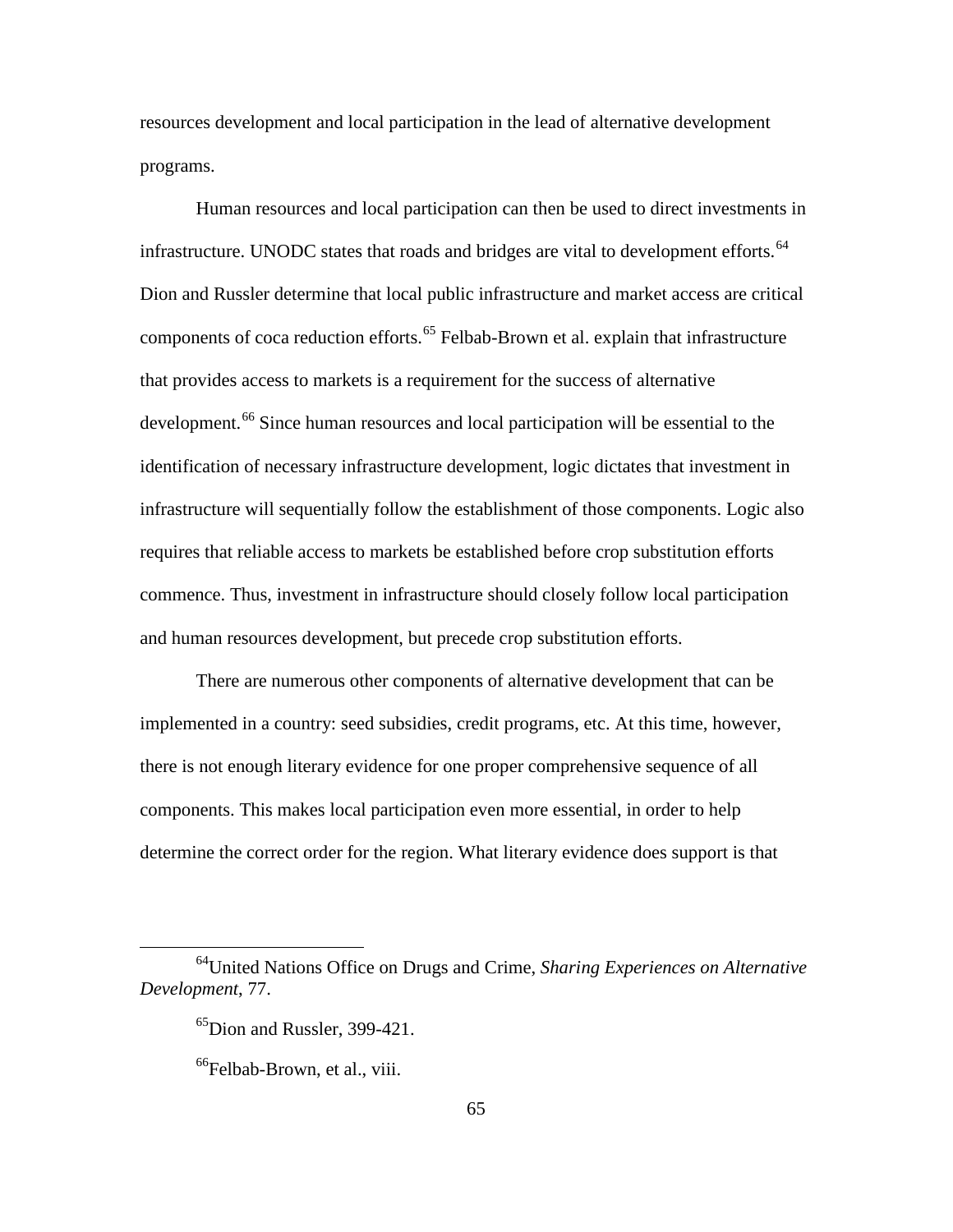human resources development, local community participation, and investment in infrastructure must be in the lead of alternative development programs.

## A Coordinated Approach

While counternarcotics components can be analyzed individually, academic literature establishes the need for a comprehensive, coordinated strategy. Catalano's analysis of departmental case studies in Colombia concludes that counternarcotics initiatives are rarely successful in isolation.<sup>[67](#page-75-0)</sup> Felbab-Brown et al. determined that integrated counternarcotics initiatives exhibit synergistic effects, though they have historically been poorly coordinated.<sup>[68](#page-75-1)</sup> Evidence has already been provided for the prerequisite of security within any counternarcotics strategy. The UNODC and Dion and Russler declare that successful eradication programs require alternative development.<sup>[69](#page-75-2)</sup> Paul Cohen described the economic hardships and dislocation caused by eradication campaigns without the support of alternative development.<sup>[70](#page-75-3)</sup> And Farrell ties eradication to successful alternative development programs.<sup>[71](#page-75-4)</sup> It is a logical conclusion that successful counternarcotics strategies will include all three components.

The San Martín model of Peru provides a case study of a current successful counternarcotics methodology that emphasizes the coordination between eradication and

 $67$ Catalano, 41.

 $68$ Felbab-Brown, et al., v.

<span id="page-75-4"></span><span id="page-75-3"></span><span id="page-75-2"></span><span id="page-75-1"></span><span id="page-75-0"></span><sup>69</sup>United Nations Office on Drugs and Crime, *Alternative Development*, 14; Dion and Russler, 399.

 $70$ Cohen, 2.

 $^{71}$ Farrell, 429.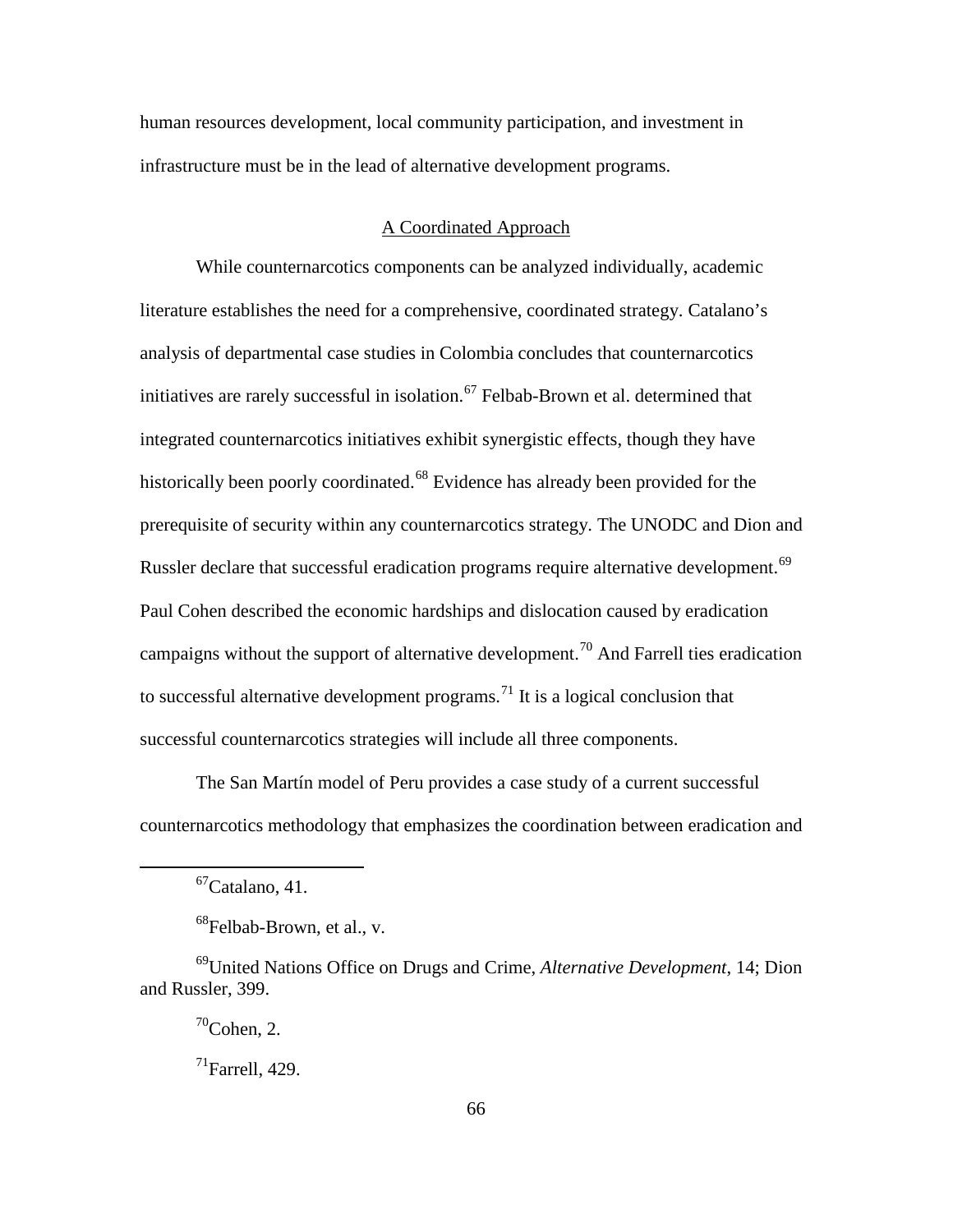alternative development. It has effectively reduced regional coca cultivation in a country that had seen a significant rise in coca cultivation. This counternarcotics model reduced illicit cultivation of coca by 77 percent over four years.<sup>[72](#page-76-0)</sup> The only quantitative data available for this study was the amount of successful coca harvested in the Tocache River Basin as compared to other areas in Peru. Quantitative analysis of the threat of eradication in Peru was previously presented in this chapter. Quantitative data for alternative development was not available.

In 2005, programmed manual eradication was initiated in the district of Tocache. In 2006, the San Martín model was initiated, which consisted of pre-programmed eradication followed by alternative development. At first, there was a strong resistance to alternative development, due to the forced eradication.<sup>[73](#page-76-1)</sup> However, a coordinated approach combining eradication and alternative development continued through 2009.

There are only four other river basins in Peru that demonstrated a reduction in coca cultivation over the same period of time: Mishollo, Puerto Pizana, Aspuzana, and La Morada. Mishollo and Puerto Pizana are located 17 miles to the northwest of Tocache. They are both within the San Martín Department, and it is assumed that they also fell under the San Martín model. Aspuzana and La Morada are located 50 miles to the southeast along the department border of San Martín and Huánuco and could be a result of the San Martín model as well.

<span id="page-76-1"></span><span id="page-76-0"></span>Aguaytía River Basin provides a case study of the lack of coordination of counternarcotics components. Eradication was initiated in the Aguaytía River Basin in

<sup>72</sup>United Nations Office on Drugs and Crime, *World Drug Report 2013*, 32.

 $^{73}$ Chemonics International Inc., 1.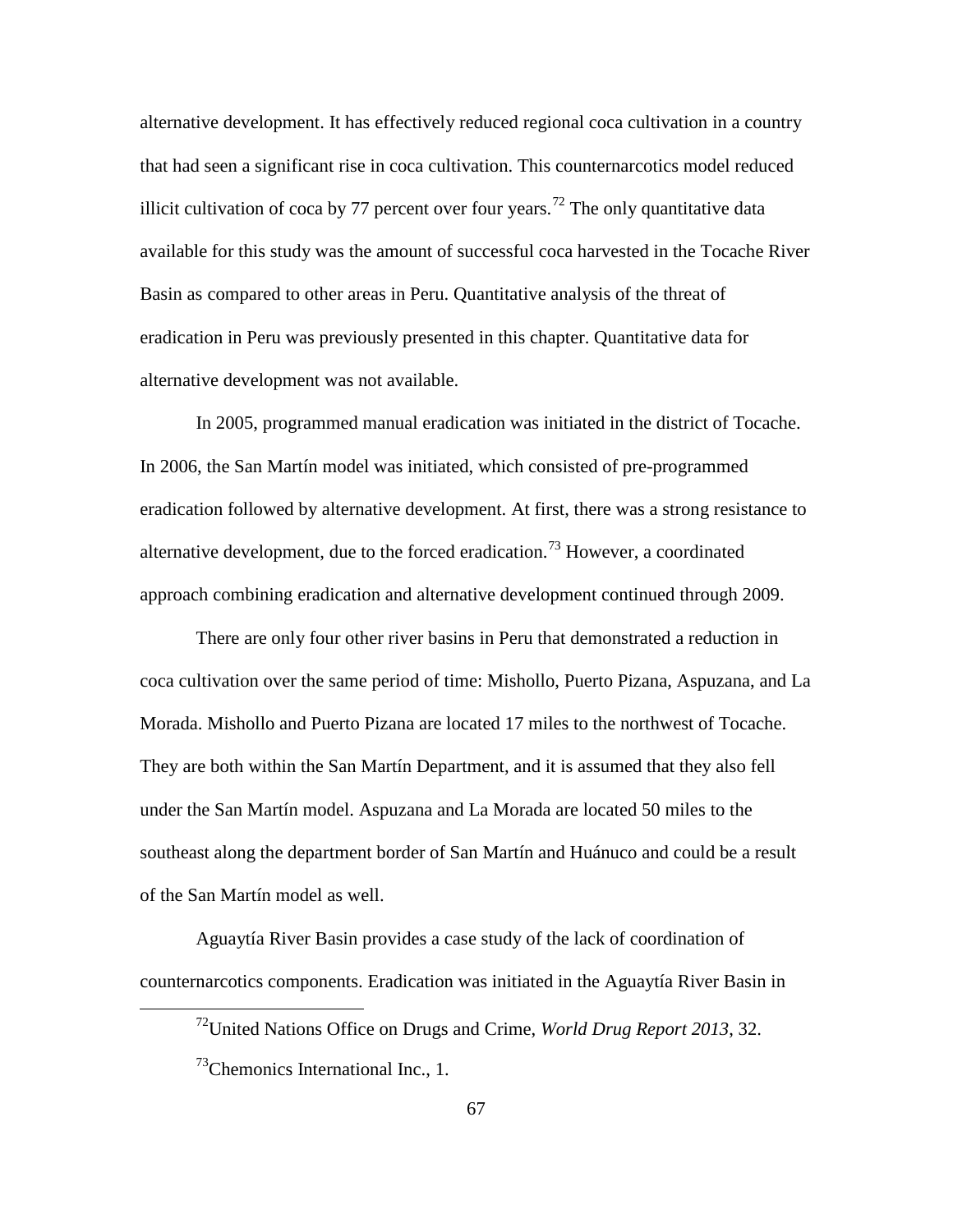2002. While the amount of eradication remained relatively consistent, it was generally performed on different areas each year. The initial drop in coca cultivation in 2003 was most likely a result of the initiation of eradication. While alternative development occurred in the Aguaytía River Basin as well, it was not coordinated with eradication until after 2009. From 2004 to 2009, coca cultivation levels almost tripled those found in 2001, a year that involved neither eradication nor alternative development. The example of Aguaytía River Basin helps distinguish the success found in San Martín. Overall, the San Martín model illustrates the significant benefits of the coordinated application of eradication and alternative development.

## Conclusion of Analysis

This chapter examined the balloon effect, state presence and security, eradication, alternative development, and San Martín model as a case study. The balloon effect provided a global perspective on counternarcotics strategies. State presence and security, eradication, and alternative development provided analysis of the current counternarcotics components used by the US in multiple countries. Finally, the San Martín model provided a case study to examine the effects that coordination of current counternarcotics components can have.

The implications of the balloon effect on counternarcotics strategy is that programs and initiatives need to ensure sustainability of their progress. Thailand is the model for permanent reduction of illicit crop cultivation. It should also be noted that the overall global cultivation of illicit drugs has gone down in the last two decades, even if more drugs are being currently produced.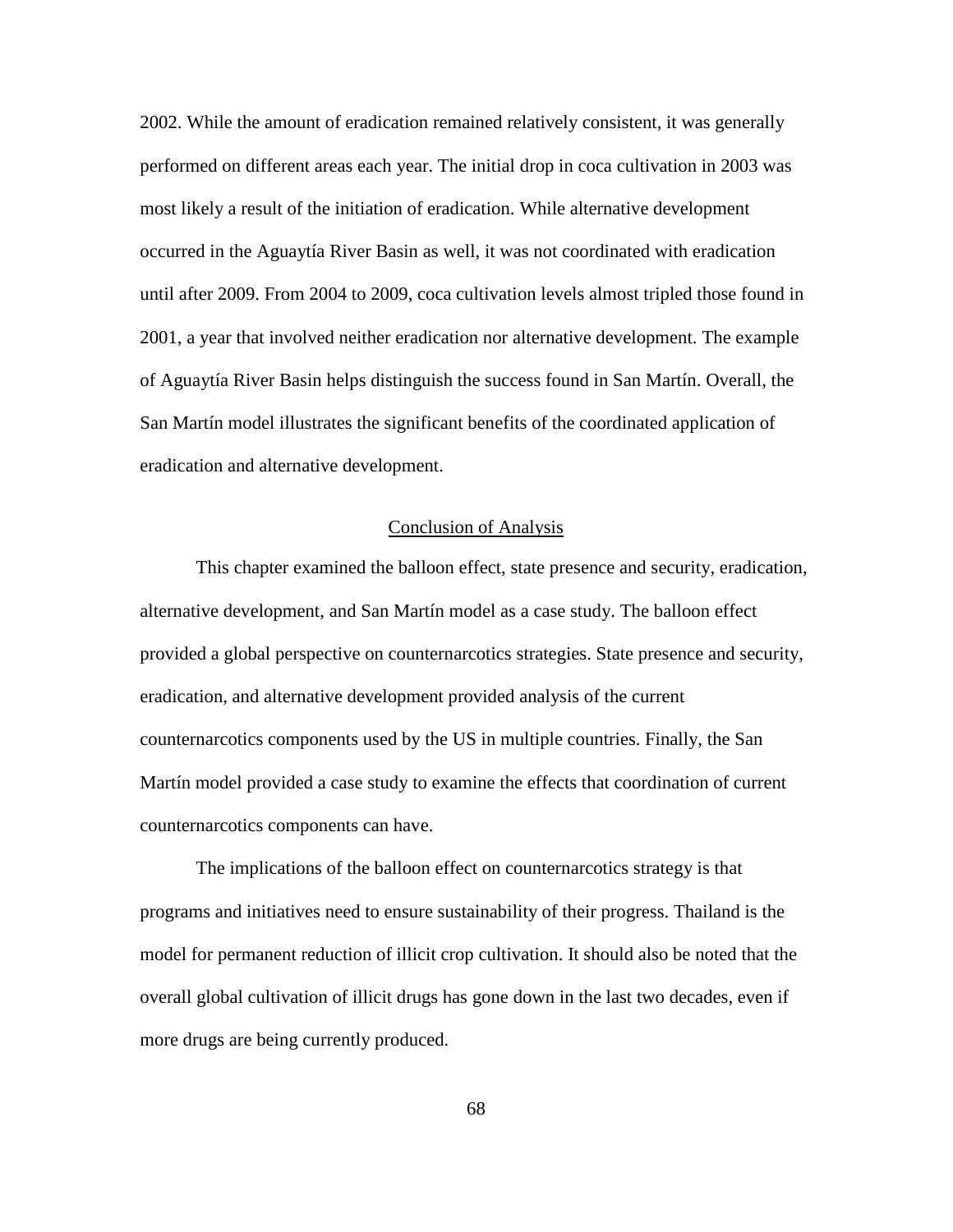When looking for a starting point for a sustainable strategy, evidence points towards state presence and security. They are an absolute prerequisite for any counternarcotics strategy. Both are essential factors for the success of alternative development and eradication, though there is not enough evidence to empirically determine the amount of state presence and security necessary. There is also not enough evidence to determine if different states or areas would require more or less state presence and security to ensure an effective counternarcotics strategy.

As for eradication, there have been multiple econometric analyses performed in an attempt to correlate illicit crop cultivation and eradication. Data illustrates that the most important relationship may be between the ToE and illicit crop cultivation. Evidence supports the principle that farmers have a tolerance for eradication, but that this tolerance has a limit. By ensuring that the amount of eradication causes the ToE to exceed the farmer's limit, a counternarcotics effort will affect the TPIC instead of simply the HIC. Unfortunately, the only way to predict the LIM at this time is through historical analysis of the area that is being targeted.

While there is substantially less quantitative data on alternative development than eradication, there is enough evidence to demonstrate that alternative development can have an impact on drug control, at least at the local level. In order to be effective, however, alternative development may need to target a certain percentage of the total area under illicit cultivation. All alternative development projects that targeted at least 10 percent of the area under illicit cultivation were determined to have a reduction impact.

69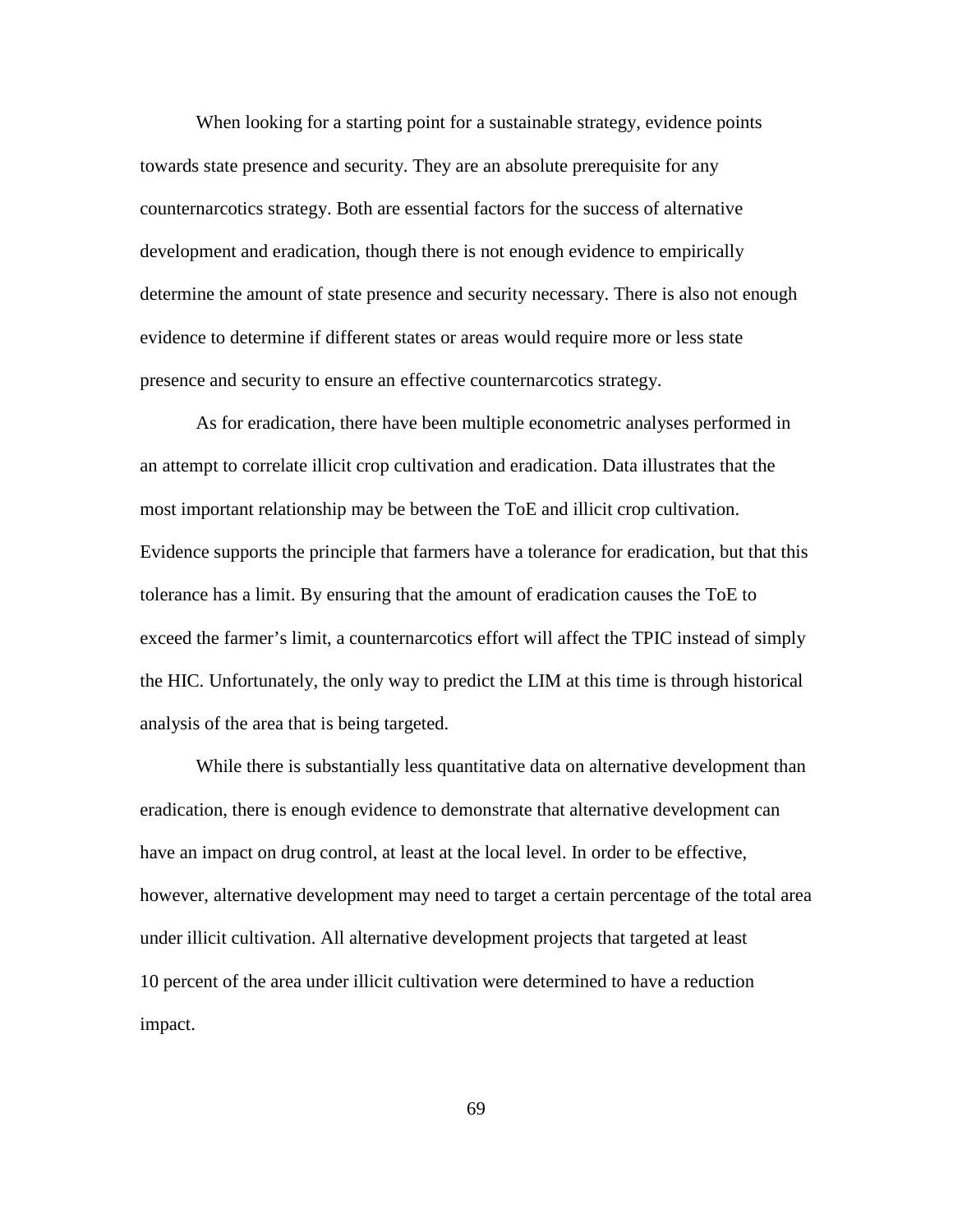Evidence also supports the sequencing of certain components of alternative development. Local community participation is essential throughout any alternative development project, and thus needs to be established early. In conjunction with local community participation is the need for human resources development early in the process. After human resources development and local community participation have begun, investment in infrastructure should closely follow, based on guidance from the local community.

Finally, there is substantial qualitative evidence establishing the requirement of a coordinated approach to reducing illicit crop cultivation. The San Martín model provides an example of the success possible through the coordination of multiple counternarcotics components, even in the midst of growing illicit markets. While the San Marin model does not include every aspect of a successful counternarcotics strategy, it provides a sufficient starting point.

Overall, this chapter analyzed qualitative and quantitative data surrounding the balloon effect, state presence and security, eradication, alternative development, and the coordination of counternarcotics components. Multiple trends were established within the results of different counternarcotics strategies. These trends will be used in chapter 5 to determine universal principles and the existence of a universal framework for the strategic reduction of illicit crop cultivation.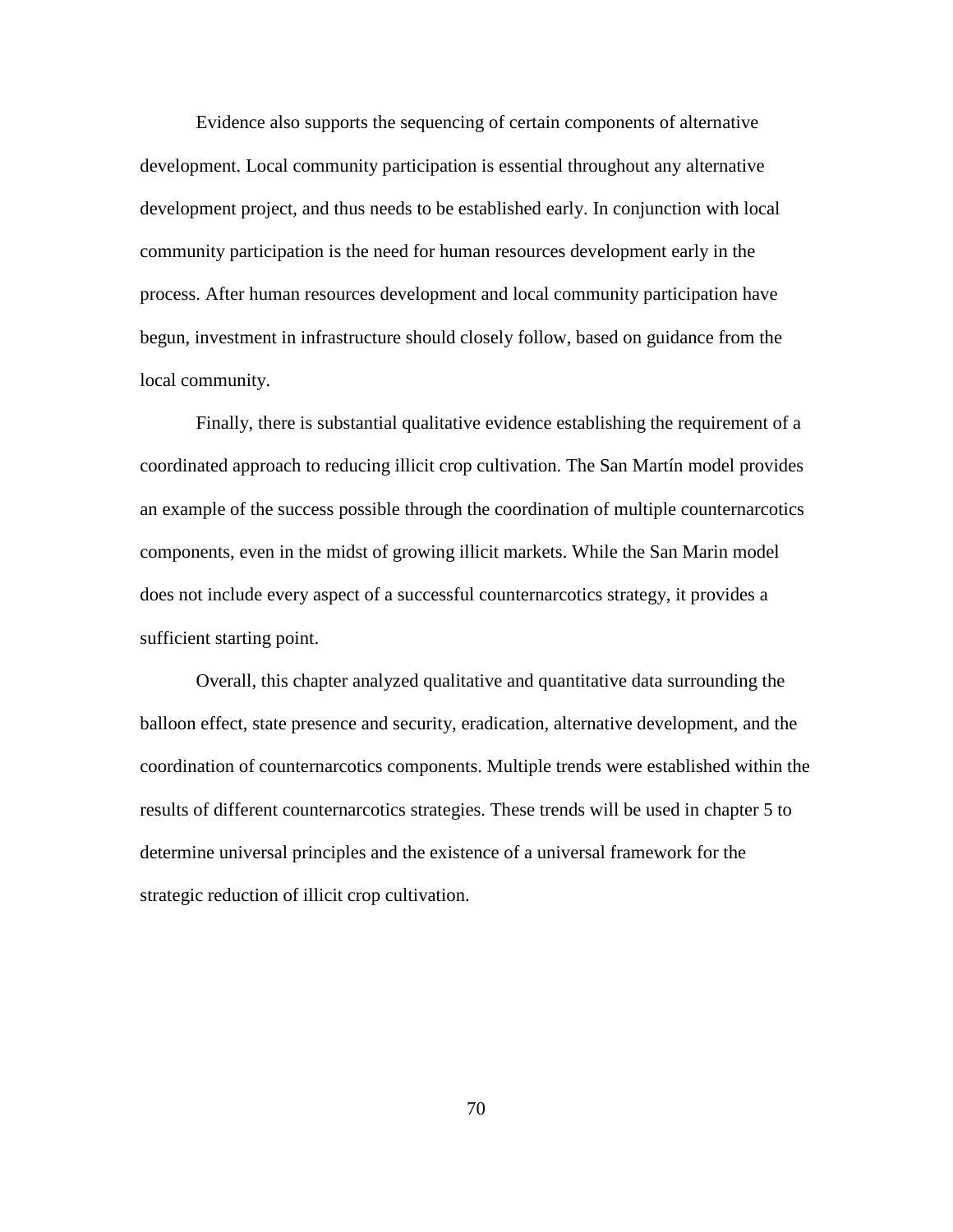## CHAPTER 5

## CONCLUSIONS AND RECOMMENDATIONS

This chapter describes and integrates the trends found in quantitative and qualitative data analysis creating an outline for a universal counternarcotics framework that strategically reduces illicit crop cultivation in source countries. The first section discusses the ramifications that the balloon effect has on such a policy. The second section reviews the four universal counternarcotics principles. The third section describes the recommended framework, while the fourth section provides performance measures for a holistic counternarcotics framework. The fifth section discusses areas for further research, and the final section provides the overall conclusion for this thesis.

## The Balloon Effect

Logic and historical evidence support the balloon effect. As supplies are reduced due to counternarcotics pressure, the incentive to cultivate illicit crops increases, leading to new cultivation in areas with less counternarcotics pressure. This model can explain the migration of coca cultivation throughout Andean countries and the migration of opium poppy from the Golden Triangle to the Golden Crescent. Rouse and Arce empirically demonstrate that the movement of coca crops in South America is related to the amount of counternarcotics pressure within each country. Overall, the evidence indicates that as counternarcotics strategies reduce illicit cultivation in one area, there is a greater chance that illicit cultivation will increase in other areas.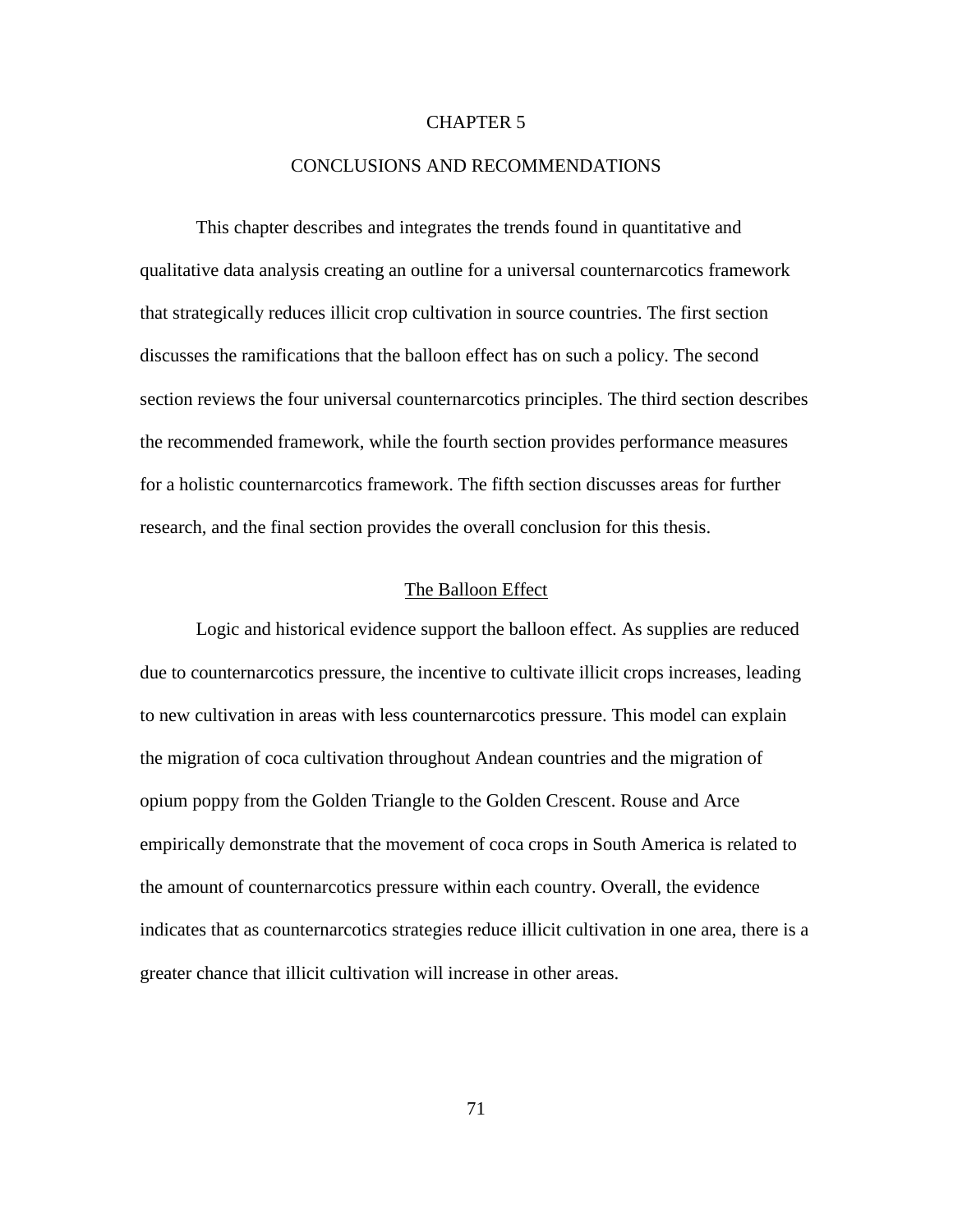Some individuals use the balloon effect to argue that supply-side initiatives cannot have a global effect.<sup>[74](#page-81-0)</sup> However, that conclusion may be premature. The balloon effect determines that supply-side initiatives need to be long-term and sustainable; otherwise supply-side initiatives create a continuous cycle of chasing illicit drug cultivation without progress. Evidence shows that the global cultivation of illicit crops has declined over the last 20 years. While it cannot be determined if this decline is due to global counternarcotics efforts, it at least establishes the fact that the global cultivation of illicit crops can be reduced. Historical evidence also shows that farmers in source countries can resist the rising incentives of illicit crop cultivation. Thailand's efforts against the cultivation of opium poppy demonstrate that counternarcotics strategies can provide a sustainable resistance to illicit crop cultivation. If illicit crop reduction is done strategically through sustainable, cost-effective methods, a new analogy for the balloon effect may be needed.

There is finite arable land in the world, and as more areas are able to provide sustainable resistance against illicit crop cultivation, it becomes more difficult for DTOs to find areas that will source their trade. Currently, coca is only grown in substantial quantities in three countries that are all found on the same continent. Together, the sum of the square miles of land of those three countries is less than three percent of the world. Opium poppy is more spread out, but almost 95 percent of it is grown in four countries, with over 85 percent produced in Afghanistan and Myanmar. Even if one includes the other two major source countries, Mexico and Laos, opium poppy is grown on less than three percent of the world's arable land. When a border is put on the available land for

<span id="page-81-0"></span> $^{74}$ Laffiteau, 1-18.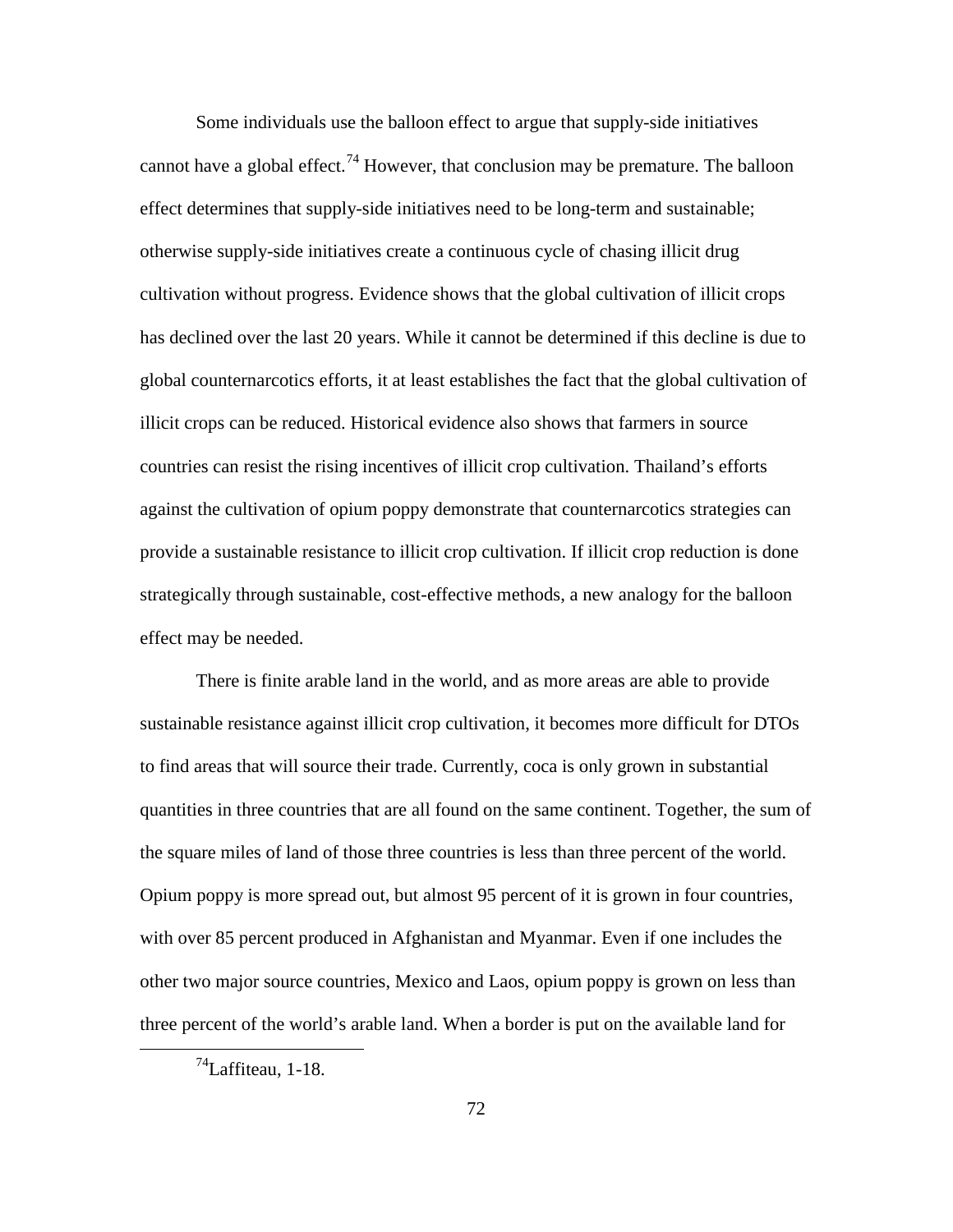illicit crop cultivation, sustainable counternarcotics initiatives modify the balloon image. As areas become resilient against the drive to cultivate illicit crops, the "balloon" no longer has new area in which to spread. When areas become resilient against illicit crop cultivation, the balloon simply is squeezed until it pops. Thus, the balloon effect is important because it stresses the importance of a long-term sustainable approach to a counternarcotics strategy.

Long-term and sustainable approaches, however, are expensive. The international community donated over \$335 million over 30 years to development projects that targeted the opium-producing region of Northern Thailand.<sup>[75](#page-82-0)</sup> The counternarcotics efforts in Thailand also benefited from Thailand's growing national economy during that time.<sup>[76](#page-82-1)</sup> The US spent nearly \$8 billion over 12 years implementing Plan Colombia.<sup>[77](#page-82-2)</sup> While Colombia has seen a reduction in coca cultivation over that period of time, it is still one of the major sources of cocaine within the world. Recognizing that successful counternarcotics strategies will be capital and time intensive, efforts must be made to make them as cost-effective as possible.

While assuming it will eventually be possible to contain illicit narcotics cultivation, it should be noted that there are obvious historic examples of its spread. DTOs precipitated the spread of coca cultivation from Peru to Colombia in the 1990s due to counternarcotics pressure in Peru. Opium poppy farmers migrated from China to

<span id="page-82-0"></span> $15$ Calculated from a table of Royal, UN, and Bilateral highland development projects in Northern Thailand; Renard, 70-71.

 $76$ Dirksen, 6.

<span id="page-82-2"></span><span id="page-82-1"></span><sup>77</sup>Michael Shifter, "Plan Colombia: A Retrospective," *Americas Quarterly* 6, no. 3 (2012): 36.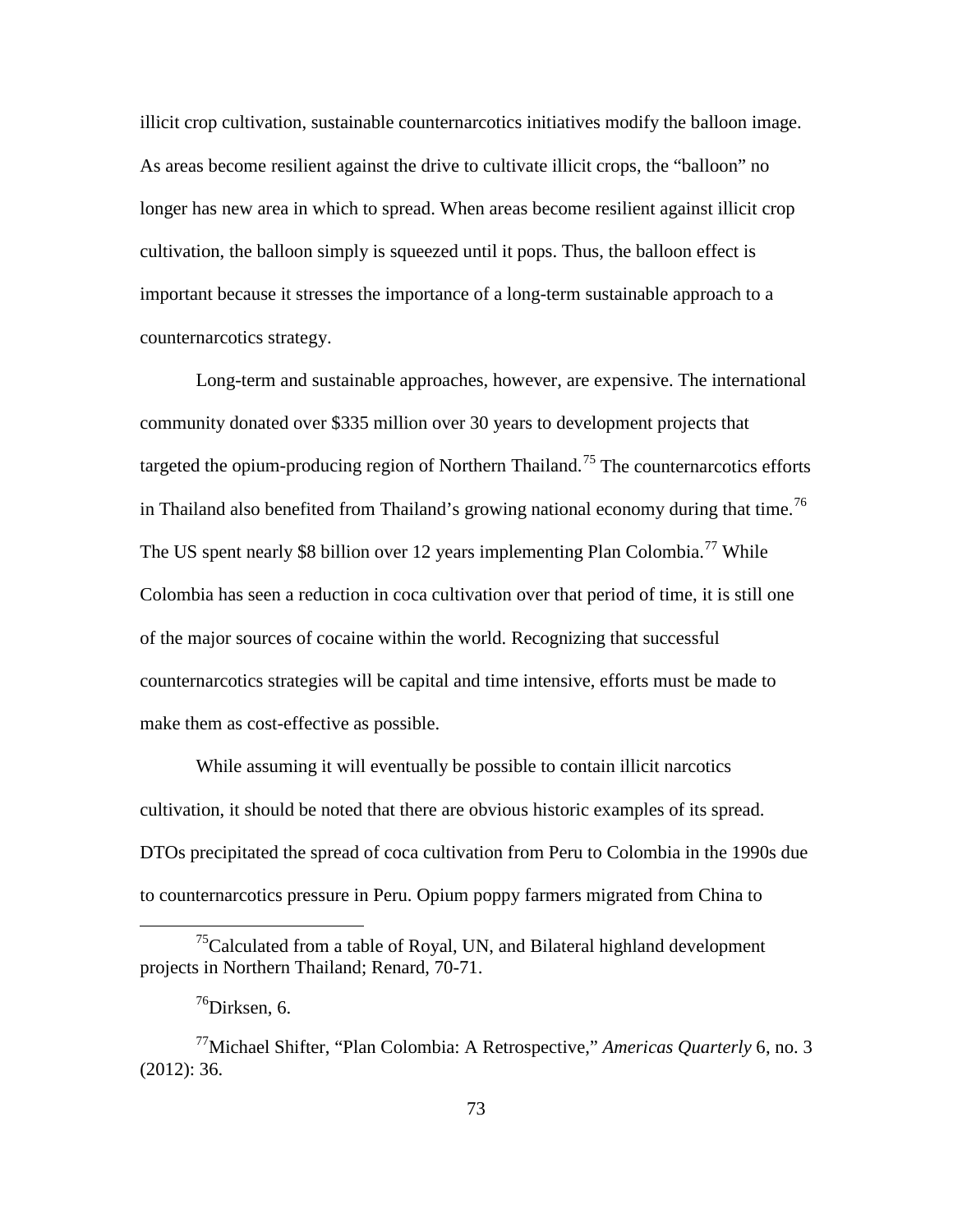Thailand in the late 19th century due to the violence. And opium poppy farmers spread from the Golden Triangle to Afghanistan in the 1980s due to multiple counternarcotics pressures. The fact that illicit crop cultivation has shown an ability to spread to new areas increases the need for cost-effective counternarcotics strategies. Money wasted on a current problem will not be available for a future one.

## Principles of a Counternarcotics Strategy

Before discussing a universal framework, principles from the analysis in chapter 4 need to be established. There are four principles supported by the analysis provided in the previous chapter: (1) counternarcotics strategies require multiple coordinated components, (2) counternarcotics strategies must lead with state presence and security, (3) eradication reduces illicit crop cultivation when applied with sufficient threat, and (4) alternative development must be applied in the right sequence, leading with human resources development, local participation, and investment in infrastructure. These principles are essential to a cost-effective counternarcotics strategy.

The first fundamental principle is that counternarcotics strategies require multiple coordinated components. Qualitative data and the San Martín model demonstrate this principle. Literature establishes that successful eradication campaigns require alternative development, successful alternative development programs benefit from eradication, and state presence and security are essential to both eradication and alternative development. The San Martín provides an example of the effectiveness of coordinated eradication and alternative development efforts. Thus, money spent on uncoordinated approaches is wasted. Uncoordinated approaches may show some effectiveness in reducing illicit crop cultivation, but they will not provide the most effective solution.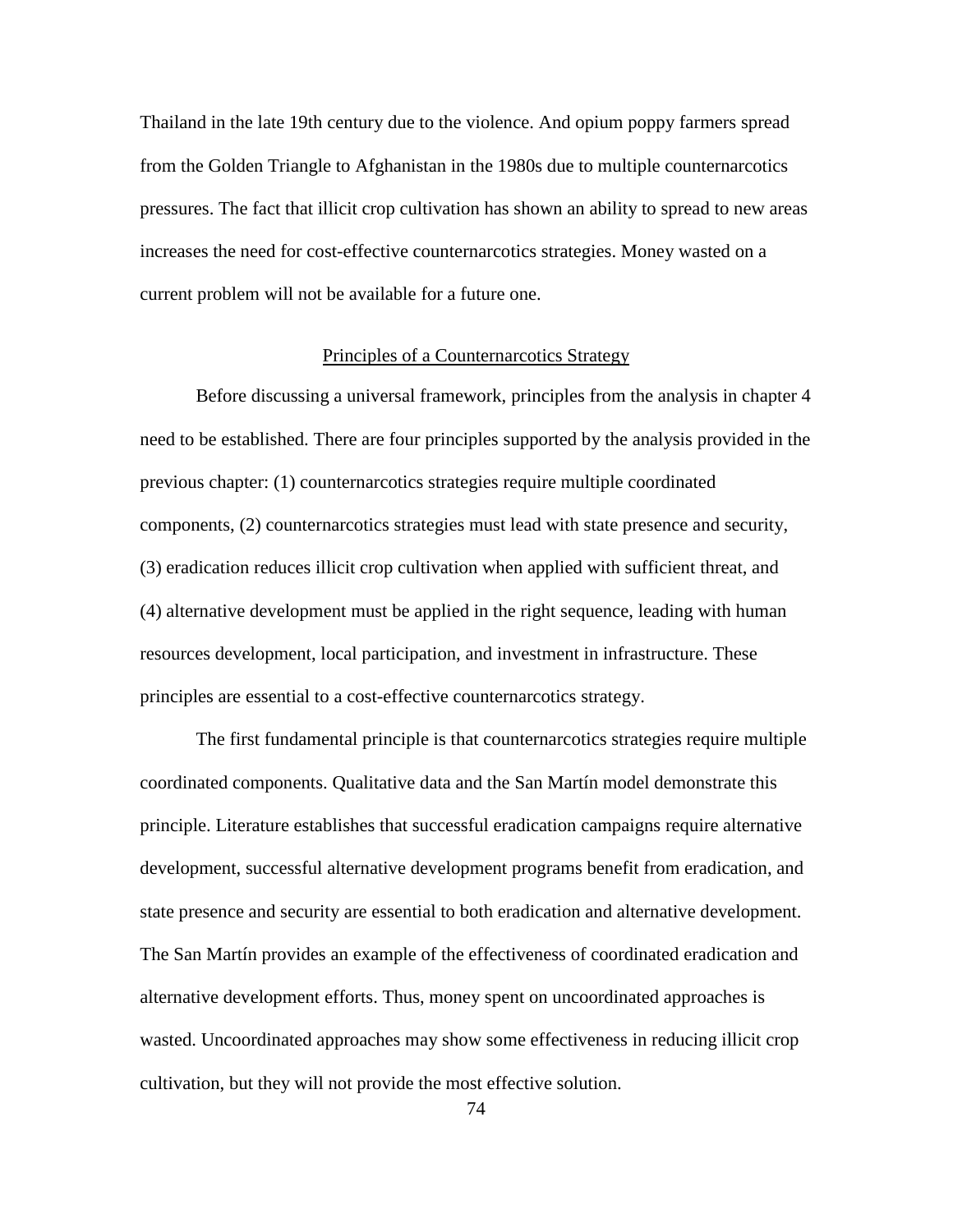The second fundamental principle is that counternarcotics strategies must lead with state presence and security. There is an overwhelming amount of qualitative and quantitative evidence that asserts this fact. Dion and Russler predict that state presence can reduce the cultivation of illicit crops on its own.<sup>[78](#page-84-0)</sup> The Thai-German Highlands Development Program illustrates the same relationship.<sup>[79](#page-84-1)</sup> Catalano determined security issues to be the largest determinant of success or failure within counternarcotic efforts.<sup>[80](#page-84-2)</sup> As for its role in a coordinated approach, the General Accounting Office, Congressional Research Service, USAID, and UNODC all state that government control is an essential prerequisite for counternarcotics initiatives. State presence and security will have a significant role in any counternarcotics strategy.

While eradication and alternative development require state presence and security, evidence has yet to establish additional requirements on which state presence and security depend. State presence and security may be enhanced through alternative development and eradication, but those components are not required to establish it. Thus, before any other counternarcotics initiatives commence, all effort must be directed towards establishing government control, to include state presence and security. Resources allocated to other counternarcotics components prior to the establishment of government control are wasted.

<span id="page-84-1"></span><span id="page-84-0"></span>The third fundamental principle is that eradication reduces illicit crop cultivation when applied with sufficient threat. This is revealed in interviews with Peruvian and

 $^{78}$ Dion and Russler, 420.

 $^{79}$ Dirksen, 2.

<span id="page-84-2"></span><sup>80</sup>Catalano, 41.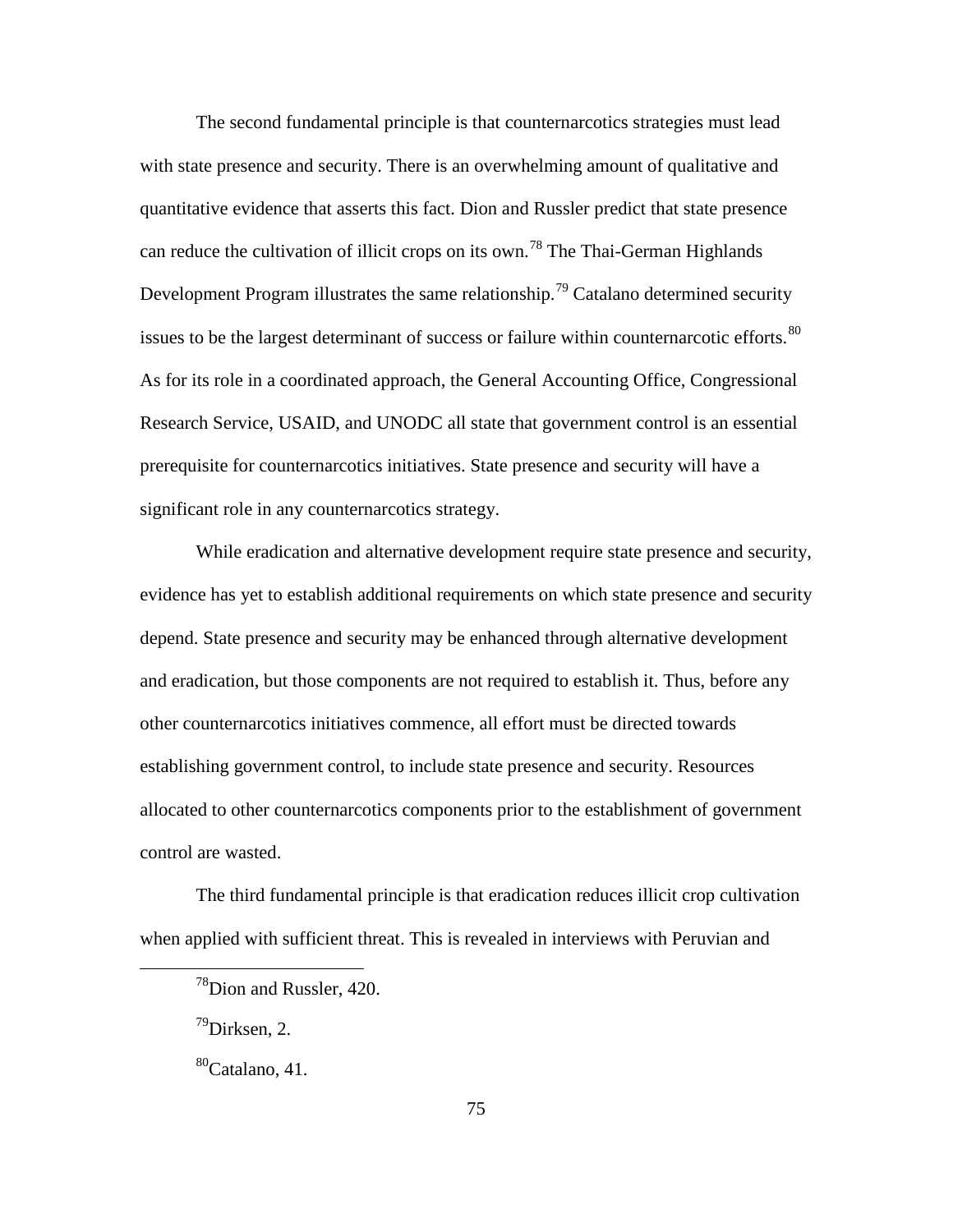Colombian coca farmers as well as the analysis of ToE and LIM. The Office of National Drug Control Policy states, "In several interviews with former coca growers in Peru and Colombia, they overwhelmingly reported that the single most important factor in motivating them to move to licit crops was the threat of eradication."<sup>[81](#page-85-0)</sup> Data that compares the changes in TPIC versus ToE exhibits a LIM. When ToE exceeds that LIM, the resulting TPIC was reduced. This is consistent in data from Colombia, Peru, and Thailand. An examination of econometric analyses predicts that eradication implemented at a ToE less than the LIM will actually increase TPIC. Thus, eradication campaigns need to be conducted with sufficient ToE to exceed the LIM. If this is not possible, than eradication campaigns should not be conducted at all, as they have a higher chance at increasing TPIC rather than reducing illicit crop cultivation.

Currently, the only way to determine the LIM is through historical eradication and illicit crop cultivation data for a targeted area. However, factors that have historically proven to reduce illicit crop cultivation, such as state presence and alternative development, should theoretically lower the tolerance as well. Unfortunately, at this time, there is not a process for predicting the eradication tolerance of an area other than statistical analysis of historical data. When estimating a LIM, it is better to overshoot the ToE rather than undershooting it. Overshooting simply results in the removal of additional illicit crops. Undershooting results in an increase in the cultivation of illicit crops.

<span id="page-85-0"></span>If, after estimating the LIM, the total amount of illicit crops increases after the first year of eradication, then the true LIM was not reached and the ToE should be

<sup>&</sup>lt;sup>81</sup>Office of National Drug Control Policy, "Coca in the Andes."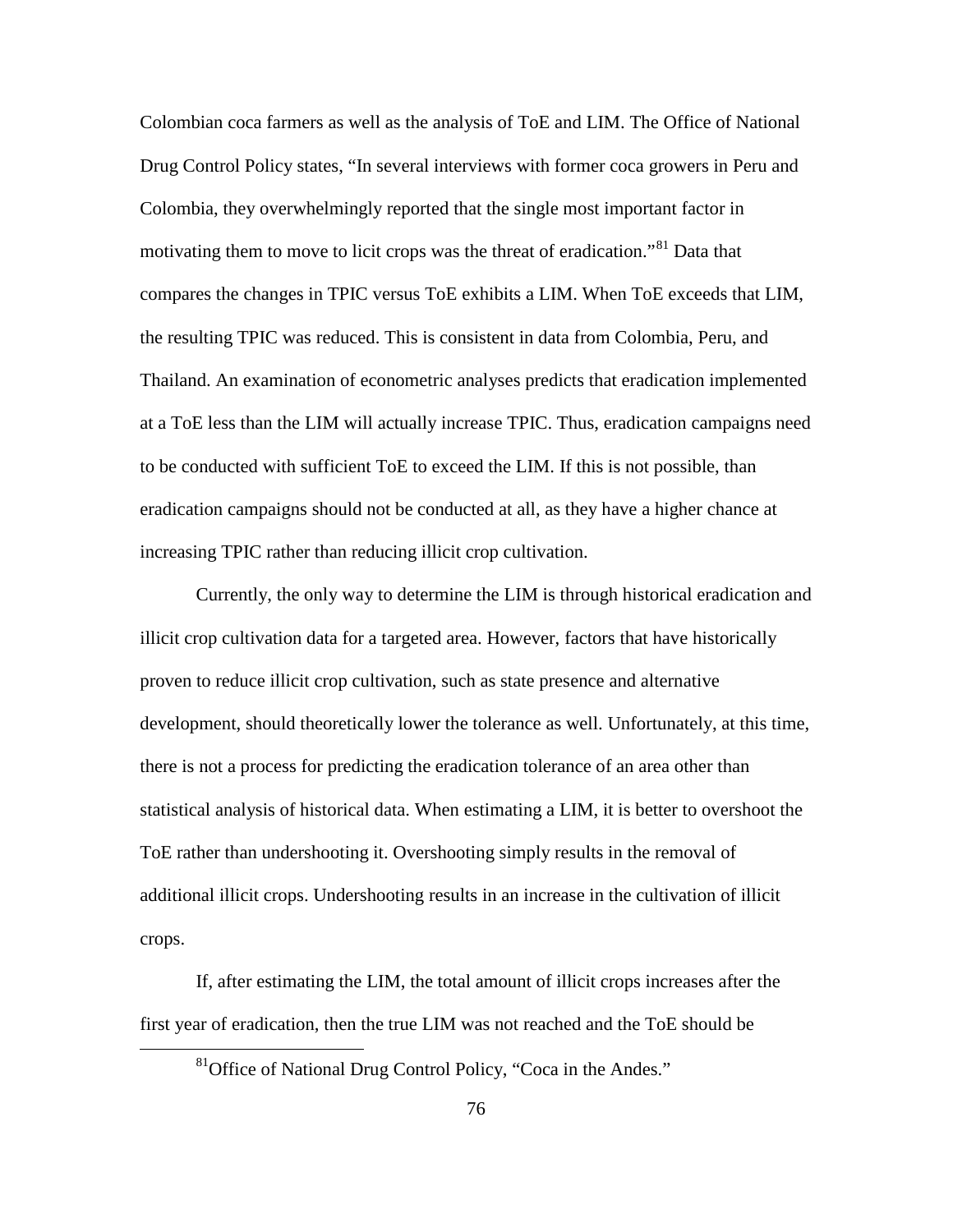increased. If the total amount of illicit crops decreases, then the amount of eradication can be reduced by a comparable amount. The ToE, however, should remain the same. If it is believed that the ToE is significantly larger than the LIM, the ToE may be reduced over time as well, though care must be given to ensure it does not drop below the LIM.

The fourth fundamental principle is that alternative development must be applied in the correct sequence, leading with human resources development, local participation, and investment in infrastructure. Though there is insufficient empirical analysis of the sequencing of all alternative development components, certain requirements are substantiated through matching recommendations from reviews of various alternative development projects. Qualitative data, in addition to logic, establishes that successful alternative development projects begin with local participation and human resources development. The timing for investment in infrastructure will depend on these first two steps, but reliable access to licit markets is a prerequisite to crop substitution programs.<sup>[82](#page-86-0)</sup> Other alternative development components that are applied prior to the establishment of human resources development, local participation, and reliable access to licit markets suffer the same fate as uncoordinated counternarcotics approaches. They may have an effect, but their effectiveness will be reduced and possibly nullified.

# A Universal Framework for a Cost-Effective Counternarcotics Strategy

<span id="page-86-0"></span>These fundamental principles can be combined to establish a universal framework for the strategic reduction of illicit crop cultivation in source countries. A cost-effective strategy is essential due to the size of the problem and the capital and time intensive

 ${}^{82}$ Felbab-Brown, et al., vii.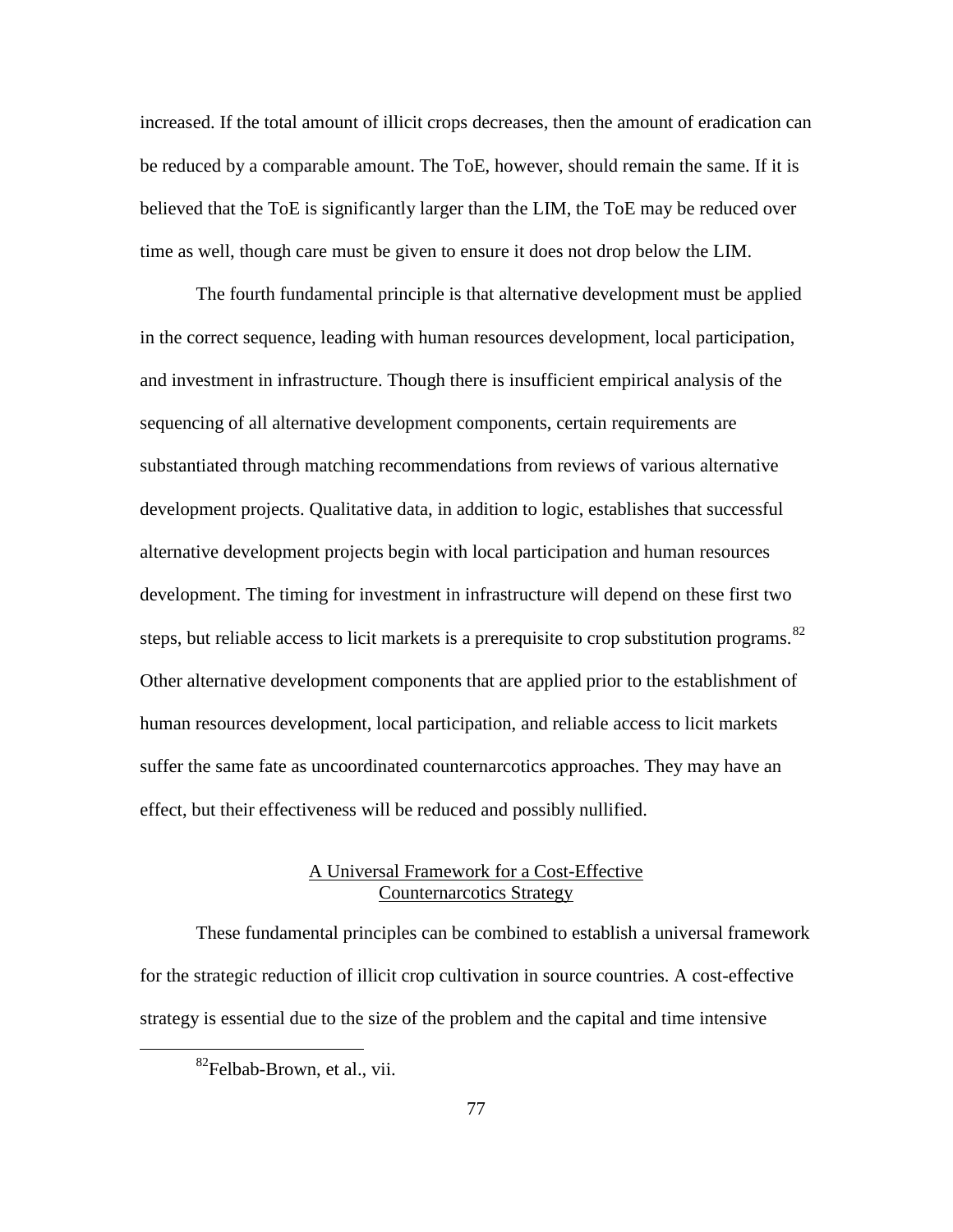requirements of its solution. Resources wasted on inefficiencies in one area reduce the ability to affect other areas.

The first step of a cost-effective counternarcotics strategy is ensuring unity of effort. The first fundamental principle states that counternarcotics strategies require multiple coordinated components. The only way to effectively do this is through a unified effort. This includes the US government agencies, the source country government agencies, implementing partners, and eventually the targeted local community. This unity of effort needs to be established before any other steps are taken.

The second step is determining and defining the targeted area. The area under illicit crop cultivation may exceed the abilities of the source country government and thus the government must target only part of the area. The second principle requires that this area can be secured. The third principle requires that eradication efforts occur at a level that the ToE exceeds the LIM. The fourth principle states that alternative development will require human resources development and most likely an investment in infrastructure. A realistic estimate must be made regarding how much of the area under illicit crop cultivation can be targeted without ignoring any of the four principles. This may be a smaller area than one wants to target, but a larger area will waste money with inefficient strategies. It is better to eliminate illicit crop cultivation in a smaller area and then target a new area.

The third step is to ensure state presence and security within the targeted area. This is the second principle. Unfortunately, there is no information on how to determine a sufficient level of state presence and security. Until more studies have been conducted,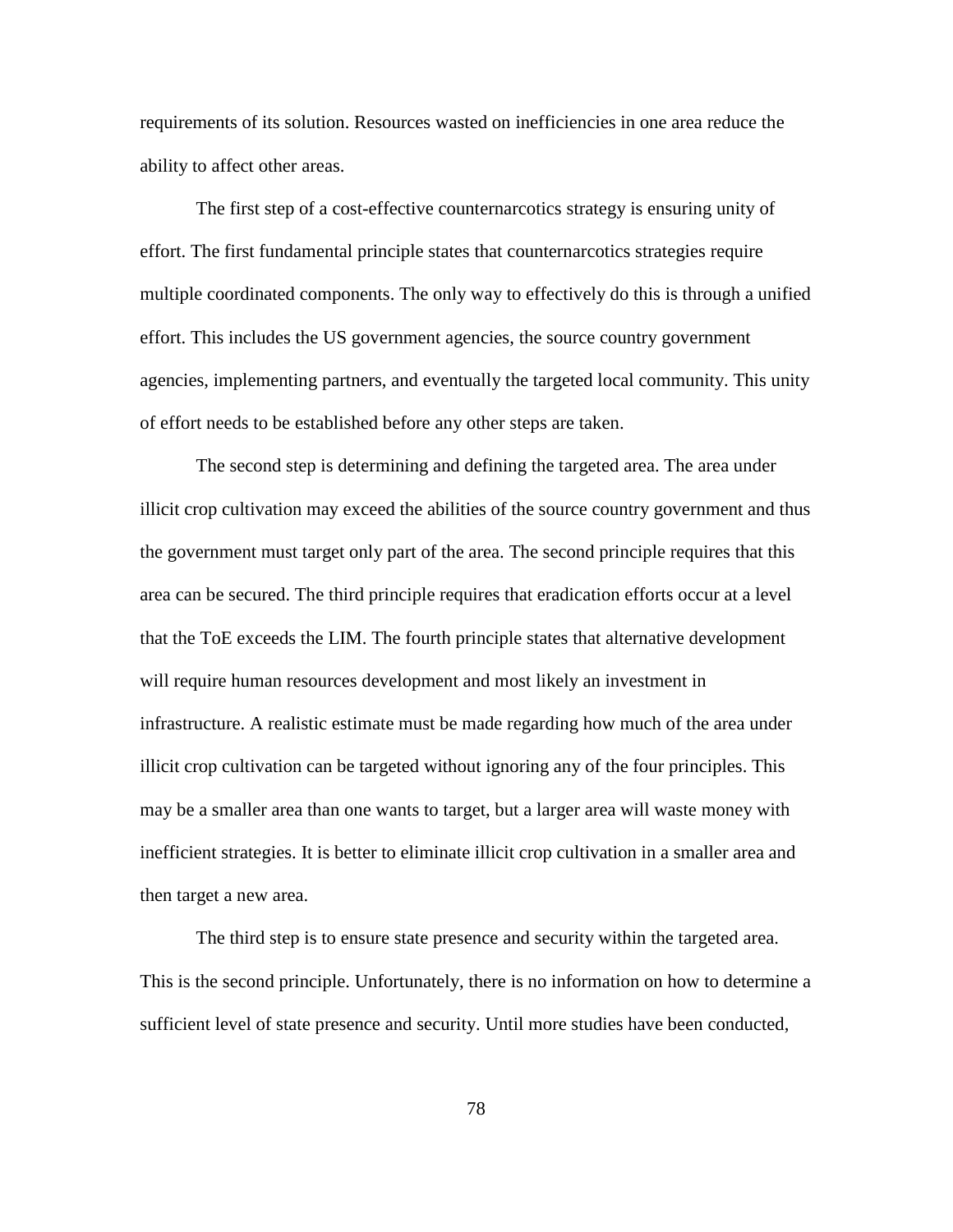the best method is to conduct interviews to determine if farmers feel safe and whether or not they acknowledge signs of government presence.

The fourth step is to follow security and state presence with human resources development, local participation, and investment in infrastructure. While this commences the beginning of alternative development projects, not all alternative development components should be implemented at this time. Evidence demonstrates that a successful eradication campaign requires alternative development due to the alternative livelihoods available to illicit crop famers.<sup>[83](#page-88-0)</sup> However, human resources development, local participation, and investment in infrastructure must occur prior to improvements in availability of alternative livelihoods. Thus, while coordinated counternarcotics approaches require eradication and alternative development, human resources development, local participation, and investment infrastructure must lead both areas.

The fifth step is to initiate the eradication campaign in conjunction with additional alternative development components. The sequencing of these efforts will be determined in consultation with the local community. As per the third principle, the ToE must exceed the LIM. Also, while evidence demonstrates that alternative development targeting at least 10 percent of the area under illicit crop cultivation can have a drug control impact (table 6), that analysis was done at a national level. Many of the areas only had a positive impact on drug control in the project areas themselves. In a cost-effective, coordinated counternarcotics strategy, alternative development should be provided for 100 percent of the targeted area. Alternative livelihoods reduce the amount of displacement that occurs

<span id="page-88-0"></span><sup>83</sup>Felbab-Brown, et al., 8; United Nations Office on Drugs and Crime, *Alternative Development*, 14; Dion and Russler, 399.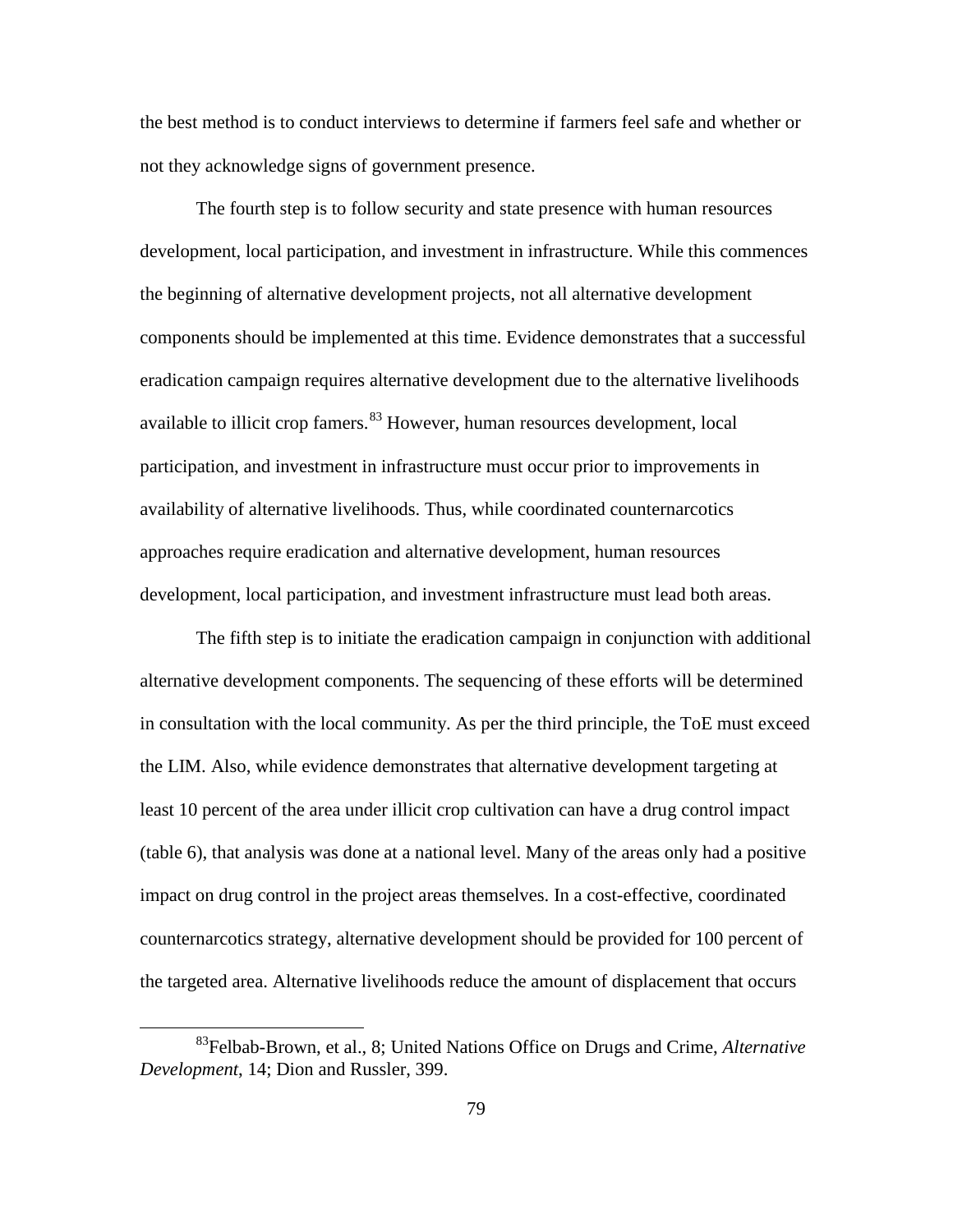due to security and eradication.<sup>[84](#page-89-0)</sup> The reduction in displacement decreases the need to target the same illicit crop farmers in a new area.

The sixth step is to maintain a long-term eradication program. The improvements made to alternative livelihoods in a targeted area do not provide sufficient resistance to illicit crop cultivation alone. In Thailand, a country that was able to reduce opium cultivation by 97 percent, eradication is still required in order to sustain its success. In San Martín, Peru, the location of the "Miracle of San Martín," a ToE is still required as well. The year that the ToE was reduced from 90 percent to 26 percent resulted in a 30 percent increase in TPIC the following year. Maintaining a ToE over the LIM remains cost-effective, because it continues to reduce the TPIC. As the TPIC is reduced, less eradication is required to sustain a ToE that is higher than the LIM. Insufficient data is available to conclusively determine the changes in the LIM as the TPIC approaches zero, though it suggests that the LIM is substantially increased in this case. At the point that this most likely occurs, however, the TPIC has been reduced to statistically insignificant levels.

#### Performance Measures

The majority of academic literature analyzing counternarcotics strategies focuses on performance measures for success that are inadequate. Most papers examine, at a minimum, hectares of illicit crop cultivation remaining at the end of a year and hectares of coca eradicated. Some will include the number of drug seizures that occur as a

<span id="page-89-0"></span><sup>&</sup>lt;sup>84</sup>Felbab-Brown, et al., 28.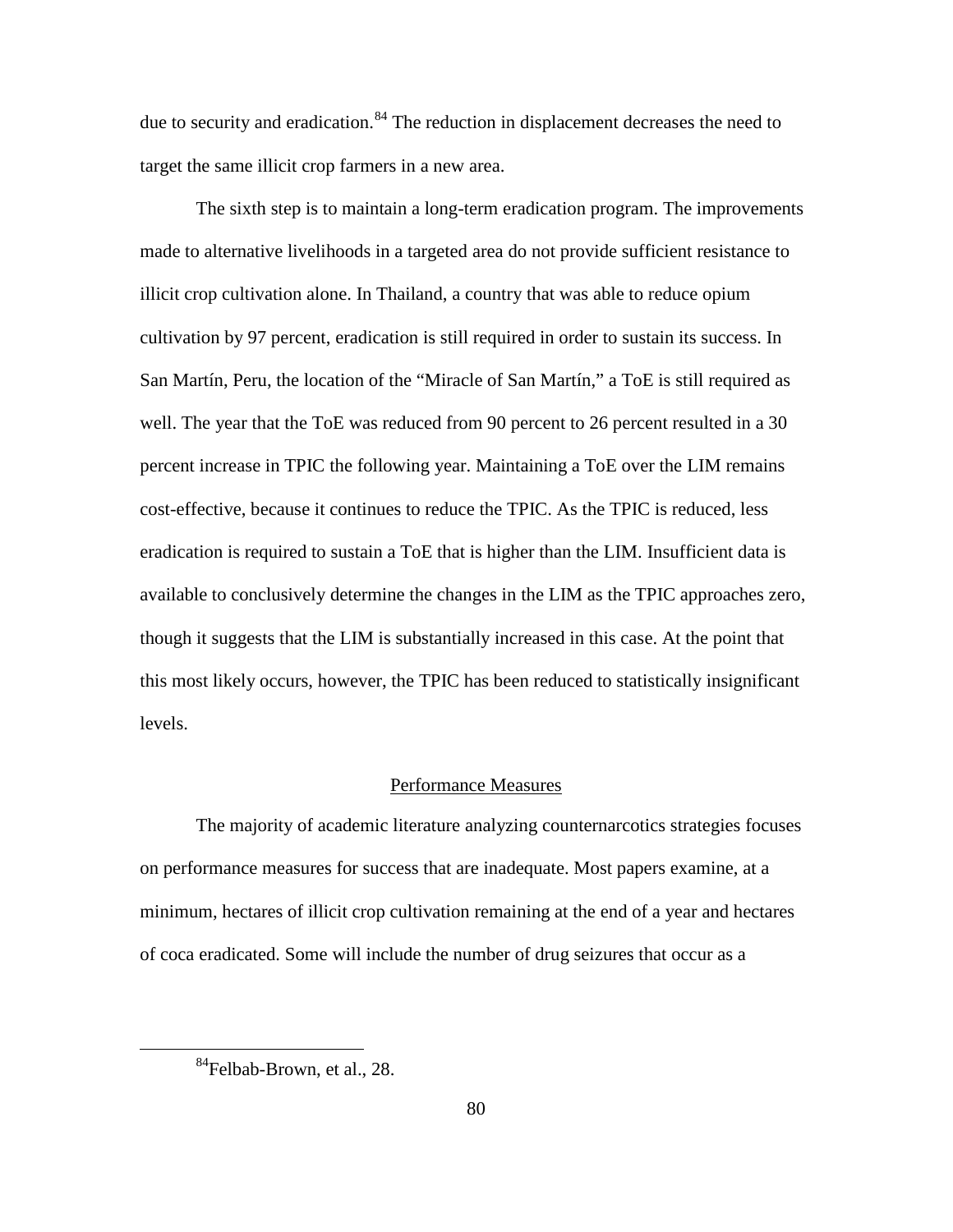measure for interdiction and the sales of licit agriculture for alternative development. These can paint inaccurate pictures of what is occurring.

The changes in the TPIC are a better indicator of the effectiveness of counternarcotics strategies, because it shows whether or not they are reducing the motivation of farmers to plant illicit crops. The ToE is more meaningful than hectares of coca eradicated. Overall eradication in a country could increase, but if the total planted illicit crops increased by a larger amount during the same period of time, then there is actually less ToE. ToE is what actually affects farmers. Interdiction data can be misleading as well, because the more drugs that are transported, the more chance there is of interdiction. Thus higher rates of interdiction may simply signify that a larger amount of illicit drugs are being transported, instead of increased effectiveness of lawenforcement agencies. In this case, increased interdictions would actually be the result of an unsuccessful counternarcotics strategy. As for sales of licit agriculture, Dion and Russler predicted that coca cultivation increases with the licit agriculture output through econometric analysis. Environmental conditions that favor licit agriculture also favor illicit agriculture; thus using licit agricultural sales as a performance measure is also not sufficient. $85$ 

Additional variables to those regularly collected that would help measure a holistic approach to reducing illicit crop cultivation are: state presence, market access, security presence, total illicit crops planted, and the threat of eradication. Dion and Russler measured state presence through the public administration and community services output divided by the population and market access through paved roads as a

<span id="page-90-0"></span><sup>&</sup>lt;sup>85</sup>Dion and Russler, 409.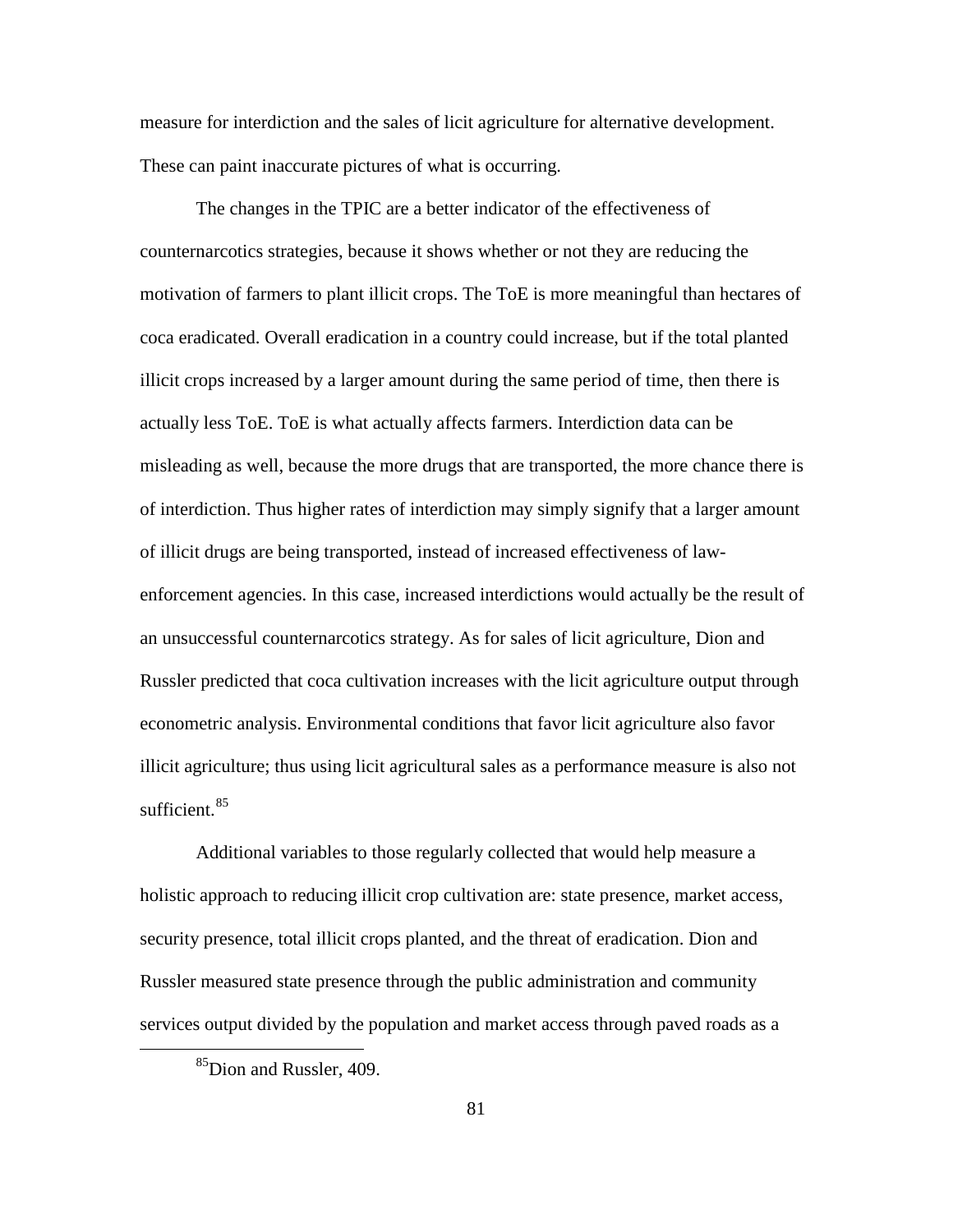percentage of all roads.<sup>[86](#page-91-0)</sup> Security presence could be measured by the number of police officers divided by area divided by population. Change in TPIC equals the change in the sum of hectares of eradicated illicit crops and hectares of remaining illicit crop cultivation at the end of the year. The ToE is hectares of eradication divided by hectares of total illicit crops planted. In addition to more effectively monitoring the effectiveness of a counternarcotics strategy, as these variables are regularly collected, better analysis can be performed to determine the key factors in a cost-effective counternarcotics strategy. Issues that could be addressed are: what amount of state presence and security is sufficient to begin human resources development, local participation, and investment in infrastructure; what variables affect the LIM; and how to predict a LIM through demographic variables as opposed to historical data.

## Areas for Additional Research

The data in chapter 4 strongly support the premise that farmers have a limit to their tolerance of eradication. However, it does not specify a way to predetermine this limit. This subject that would greatly benefit from an econometric study that kept the limit to farmers' tolerance of eradication as a dependent variable and used the following as independent variables: state presence, security, hectares of land under illicit crop cultivation divided by hectares of land under licit crop cultivation, and size of targeted area. Such a determination would allow a streamlined method for determining the minimum threat of eradication that is required to prevent an increase in illicit crop

<span id="page-91-0"></span><sup>&</sup>lt;sup>86</sup>Dion and Russler, 409.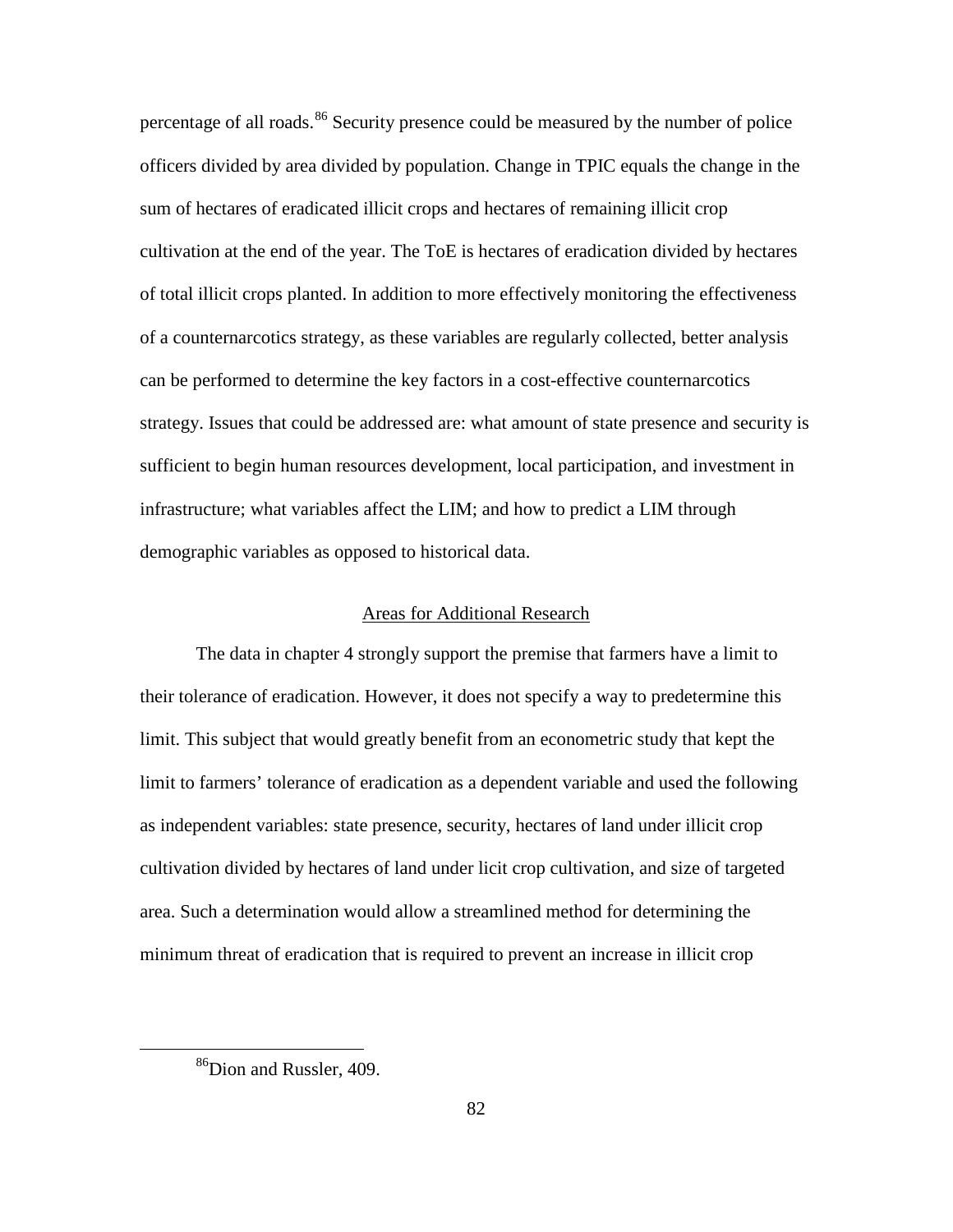cultivation. This would be extremely helpful in the early stages of a counternarcotics campaign.

Another relationship that requires further analysis is the link between government control and successful counternarcotics strategies. Econometric models could quantitatively determine the amount of state presence and security that is required for successful counternarcotics efforts, which would aid in the development of counternarcotics strategies. Further analysis in this area may also provide demographic variables linked to government control.

Quantitative analysis of conditionality, the linking of alternative development to a zero-illicit crops policy, is another area that would refine counternarcotics strategies. The US still defaults to a zero-illicit crops policy when providing alternative development. This is counter to the majority of the rest of the world, to include the United Nations. Felbab-Brown et al. cited the US's zero-illicit crop policy as an obstacle to the reduction of coca cultivation.[87](#page-92-0) Recently, the US has begun pilot programs that relax such rigid standards. As quantitative data become available on the differences in effectiveness of crop substitution programs that require a zero-illicit crops clause and those that do not, this will be an area that will help determine if the US should hold fast to such policies or adopt a stance similar to the UN.

# Conclusion

<span id="page-92-0"></span>This thesis proves the existence of a universal framework that can be used as a cost-effective counternarcotics strategy to reduce illicit crop cultivation in source

<sup>87</sup>Felbab-Brown, et al., 48.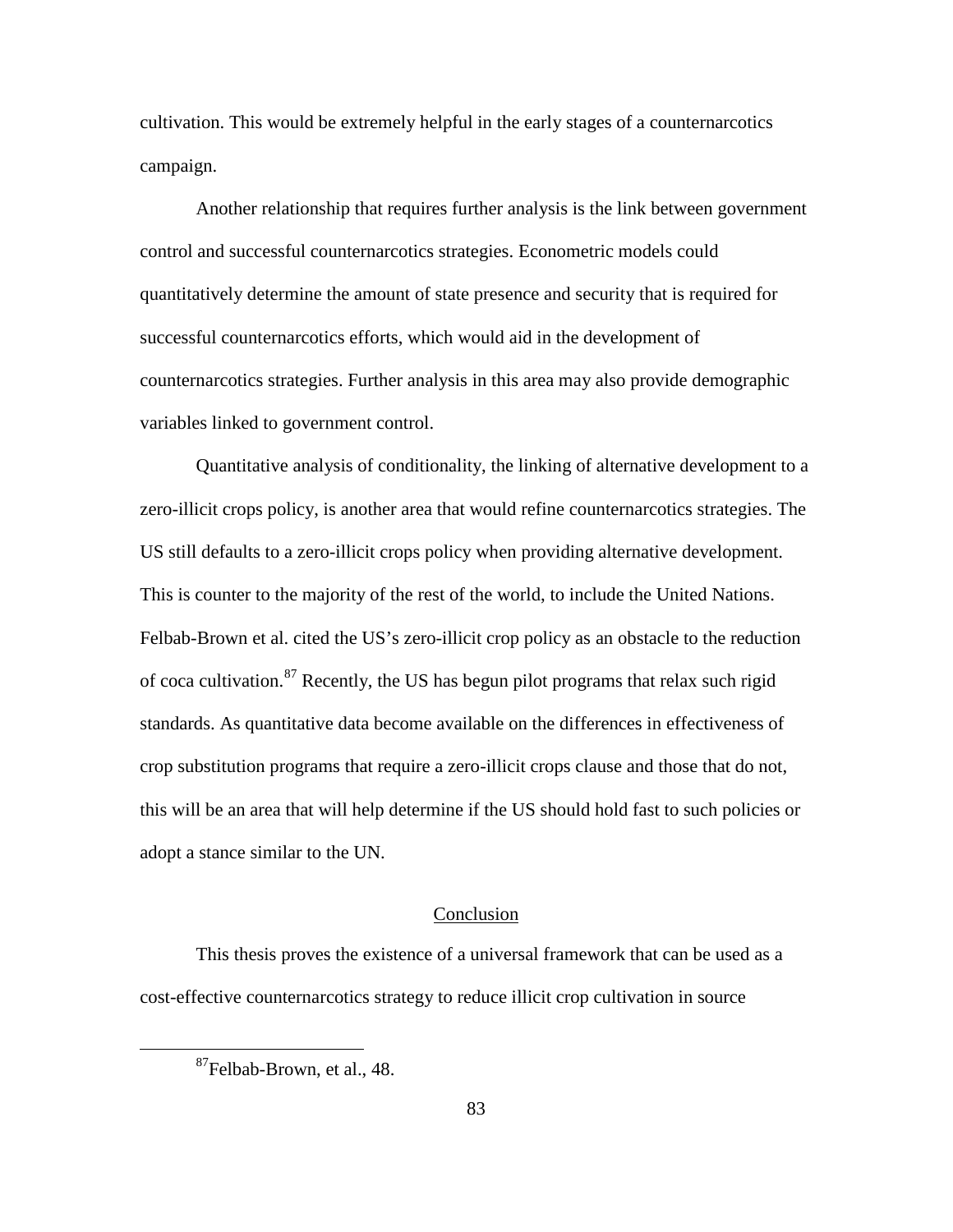countries. It does so by providing conclusive evidence for four universal counternarcotics principles:

1. Counternarcotics strategies require multiple coordinated components.

2. Counternarcotics strategies must lead with state presence and security.

3. Eradication reduces illicit crop cultivation when applied with sufficient threat.

4. Alternative development must be applied in the right sequence, leading with human resources development, local participation, and investment in infrastructure.

The existence of multiple universal principles is evidence of a framework that encompasses those principles. There are at least six steps in a universal framework that strategically reduces the cultivation of illicit crops in a cost-effective manner:

1. Ensure unity of effort.

2. Determine and define the targeted area.

- 3. Ensure state presence and security within the targeted area.
- 4. Follow security and state presence with human resources development, local participation, and investment in infrastructure.
- 5. Initiate eradication campaign in conjunction with additional alternative development components.
- 6. Maintain a long-term eradication program.

This thesis does not assume to have identified all of the universal counternarcotics principles and, in fact, suggests that further research should be pursued in order to obtain more information. Two areas that have been suggested for additional analysis are the determination of the limit to farmers' tolerance of eradication, and the amount of security and state presence that is sufficient for the effectiveness of other counternarcotics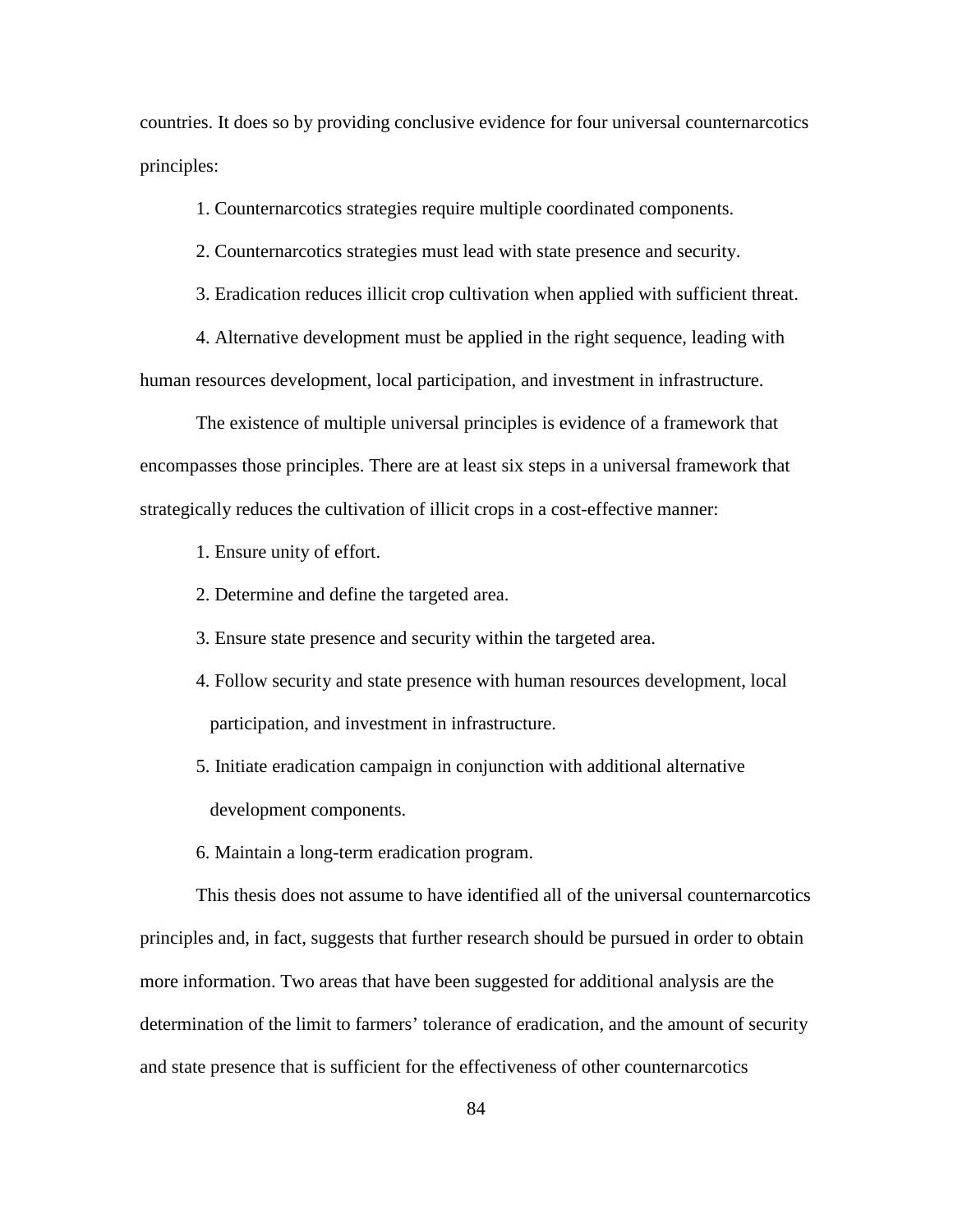components. As more principles are discovered through additional studies, the current framework will continue to be refined. As the universal framework grows and is refined, it will become even more cost-effective, increasing its ability to strategically reduce the cultivation of illicit crops.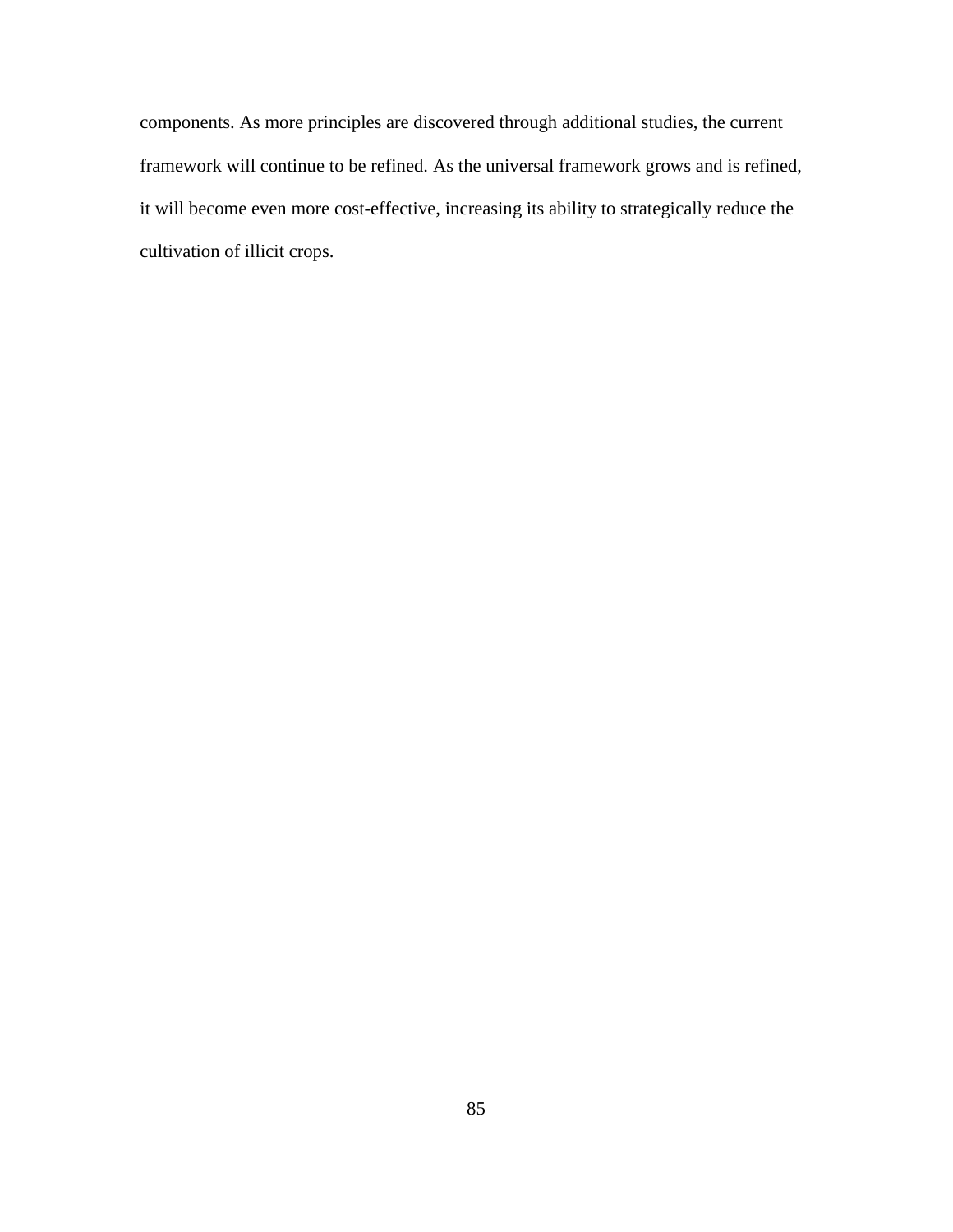# GLOSSARY

Demand-side Reduction: Counternarcotics efforts that target the demand for illicit drugs.

- Eradicated Crops (EC): The number of hectares of illicit crops eradicated over the course of a year.
- Farm-Gate Price: The amount a farmer is paid for crops.
- Harvested Illicit Crops (HIC): The estimated number of hectares successfully cultivated with illicit crops during the year.
- Limit to the Tolerance of Eradication (LIM): A numerical value, that when exceeded by the Threat of Eradication (ToE), results in a reduction in the Total Planted Illicit Crops (TPIC) of the following year.
- Source Country: A country where illicit crops are cultivated and their product is exported
- Supply-side Reduction: Counternarcotics efforts that target the availability of illicit drugs.
- Threat of Eradication (ToE): Eradicated Crops (EC) divided by Total Planted Illicit Crops (TPIC).
- Total Planted Illicit Crops (TPIC): The sum of Eradicated Crops (EC) and Harvested Illicit Crops (HIC) in the same year.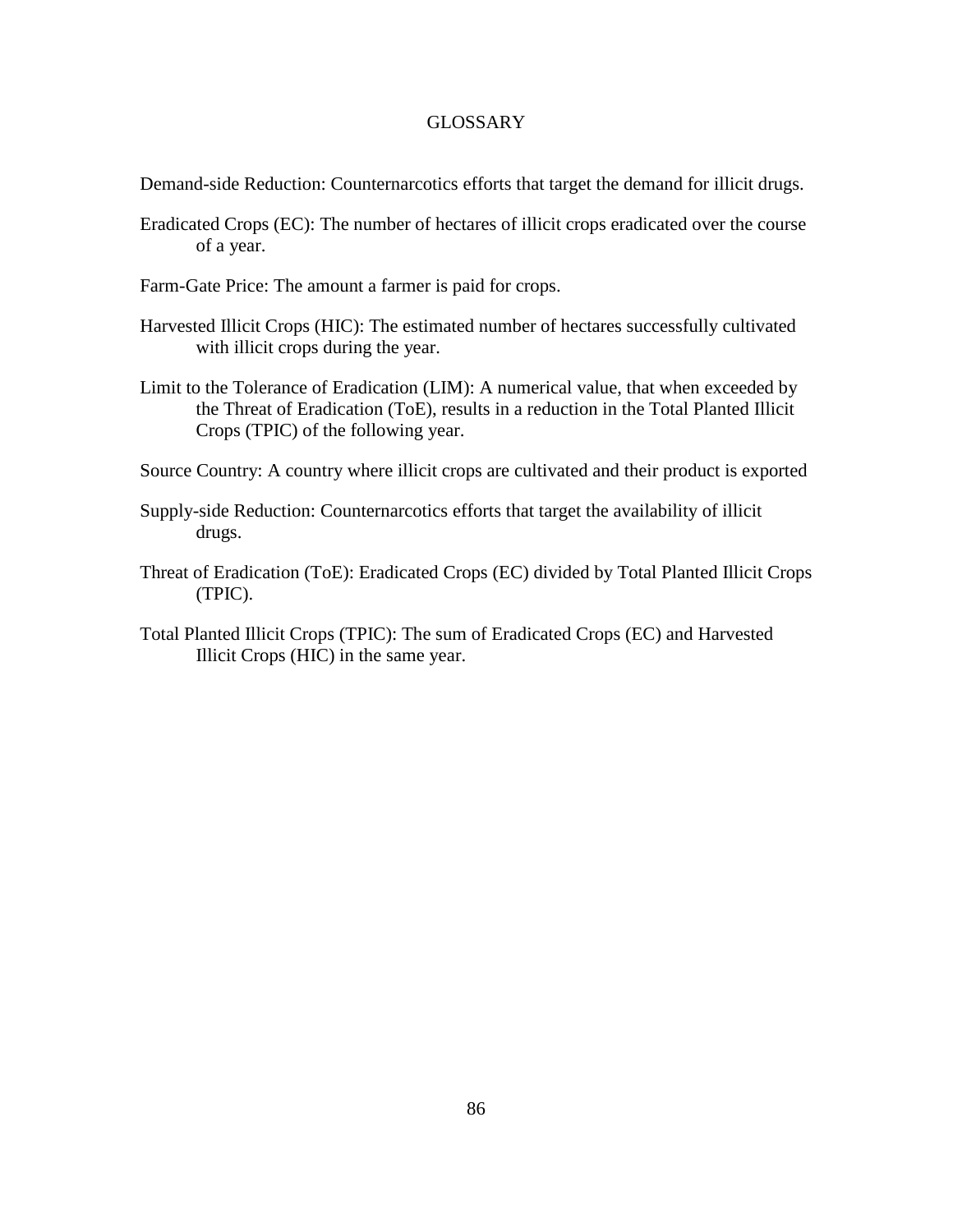### BIBLIOGRAPHY

- Anderson, Camilla I. M. "Counterproductive Counternarcotic Strategies?" *American Journal of Agricultural Economics* 95, no. 4 (2013): 917-931.
- Armenta, Amira, Martin Jelsma, Tom Blickman, Virginia Montañés, and Ricardo Vargas. *Alternative Development and Eradication: A Failed Balance.* Amsterdam: Transnational Institute, 2002.
- Becker, Gary S. "Crime and Punishment: An Economic Approach." *Journal of Political Economy* 76, no. 2 (1968): 169-217.
- Buxton, Julia Buxton. "Julia Buxton on the Drug Trade 'Balloon Effect'. The 'Golden Triangle' to the 'Golden Cresent." Film Exchange on Alcohol and Drugs. http://www.fead.org.uk/video307/Julia-Buxton-on-the-drug-trade-'Balloon-Effect'.-The-'Golden-Triangle'-to-the-'Golden-Crescent.html (accessed May 16, 2013).
- Catalano, Jonathan R. "The Efficacy of Foreign Assistance in Counter Narcotics." Master's thesis, Naval Postgraduate School, 2013.
- Chemonics International Inc. *Peru Alternative Development Program (PDA): Final Report.* Washington, DC: United States Agency for International Development, 2008.
- Cilluffo, Frank, Deputy Director, Global Organized Crime Program Director, Counterterrorism Task Force. Testimony before the U.S. House Committee on the Judiciary-Subcommittee on Crime on The Threat Posed from the Convergence of Organized Crime, Drug Traffic, December 13, 2000. http://csis.org/testimony/ threat-posed-convergence-organized-crime-drug-trafficking-and-terrorism (accessed September 18, 2013).
- Cohen, Paul T. "The Post-Opium Scenario and Rubber in Northern Laos: Alternative Western and Chinese Models of Development." *International Journal of Drug Policy* (September 2009): 424-30.
- Dion, Michelle L., and Catherine Russler. "Eradication Efforts, the State, Displacement and Poverty: Explaining Coca Cultivation in Colombia during Plan Colombia." *Journal of Latin American Studies* 40 (2008): 399-421.
- Dirksen, Hagen. "18 Years of the Thai-German Highland Development Program–Has it been a Success Story?" *German Technical Co-operation (GTZ)*. 2002. http://www.gtz.de/de/dokumente/en-dirksen-02.pdf (accessed September 14, 2009).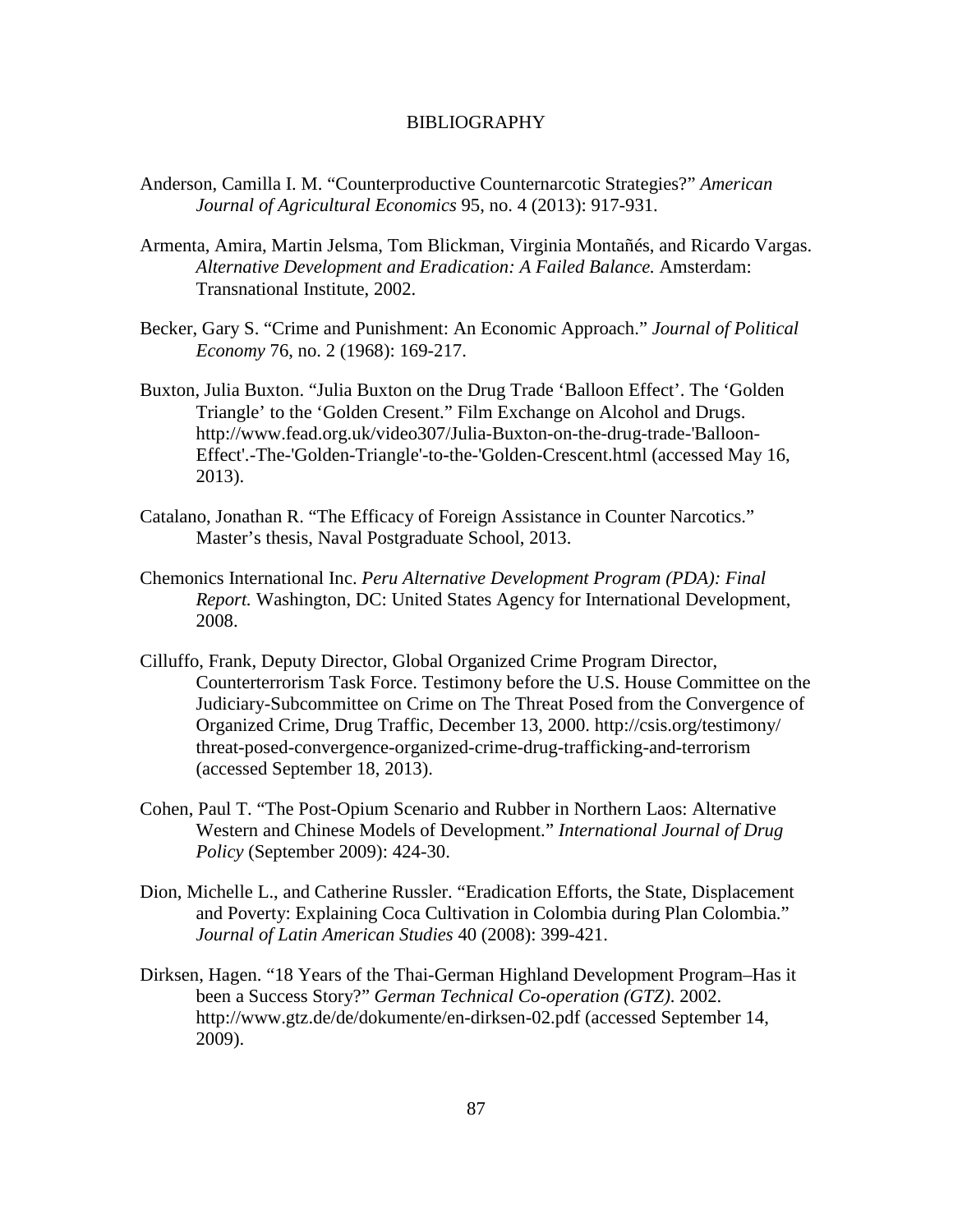- Dunn, William H. "In Search of Measures of Effectiveness for Counterdrug Operations." Study Project, U.S. Army War College, 1993.
- Executive Office of the President of the United States. *Fiscal Year 2013 Budget and Performance Summary for the National Drug Control Strategy*. 2012. http://www.whitehouse.gov/sites/default/files/ondcp/fy2013\_drug\_control\_budget \_and\_performance\_summary.pdf (accessed April 9, 2013).

———. *National Drug Control Strategy*. 2012. http://www.whitehouse.gov/sites/default/ files/ondcp/2012\_ndcs.pdf (accessed April 9, 2013).

- Farrell, Graham. "A Global Empirical Review of Drug Crop Eradication and United Nations' Crop Substitution and Alternative Development Strategies." *Journal of Drug Issues* 28, no. 2 (Spring 1998): 395-436.
- Felbab-Brown, Vanda, Joel M. Jutkowitz, Sergio Rivas, Ricardo Rocha, James T. Smith, Manuel Supervielle, and Cynthia Watson. *Assessment of the Implementation of the United States Government's Support for Plan Colombia's Illicit Crop Reduction Components*. Washington, DC: Management Systems International, 2009.
- Filippone, Robert. "The Medellin Cartel: Why We Can't Win the Drug War." *Studies in Conflict and Terrorism* 17, no. 4 (1994): 323-344.
- Hellin, Jon. "Coca Eradication in the Andes: Lessons from Bolivia." *Capitalism, Nature, Socialism* 12, no. 1 (2001): 139-57.
- Laffiteau, Charles. "The Balloon Effect: The Failure of Supply Side Strategies in the War on Drugs." *Academia. Edu* 1 (2011): 1-18.
- Moreno-Sanchez, Rocio, David S. Kraybill, and Stanley R. Thompson. "An Econometric Analysis of Coca Eradication Policy in Colombia." *World Development* 31, no. 2 (2003): 375-383.
- Office of National Drug Control Policy. "Coca in the Andes." The White House. http://www.whitehouse.gov/ondcp/targeting-cocaine-at-the-source (accessed August 19, 2013).
- Phan-Gruber, Emily. "The Role of Alternative Development in the 'War on Drugs': The Case of Bolivia." *The Journal of Civil Society and Social Transformation* 1 (January 2010): 5-13.
- Renard, Ronald D. *Opium Reduction in Thailand, 1970-2000: A Thirty Year Journey.* Bangkok: Silkworm Books, 2001.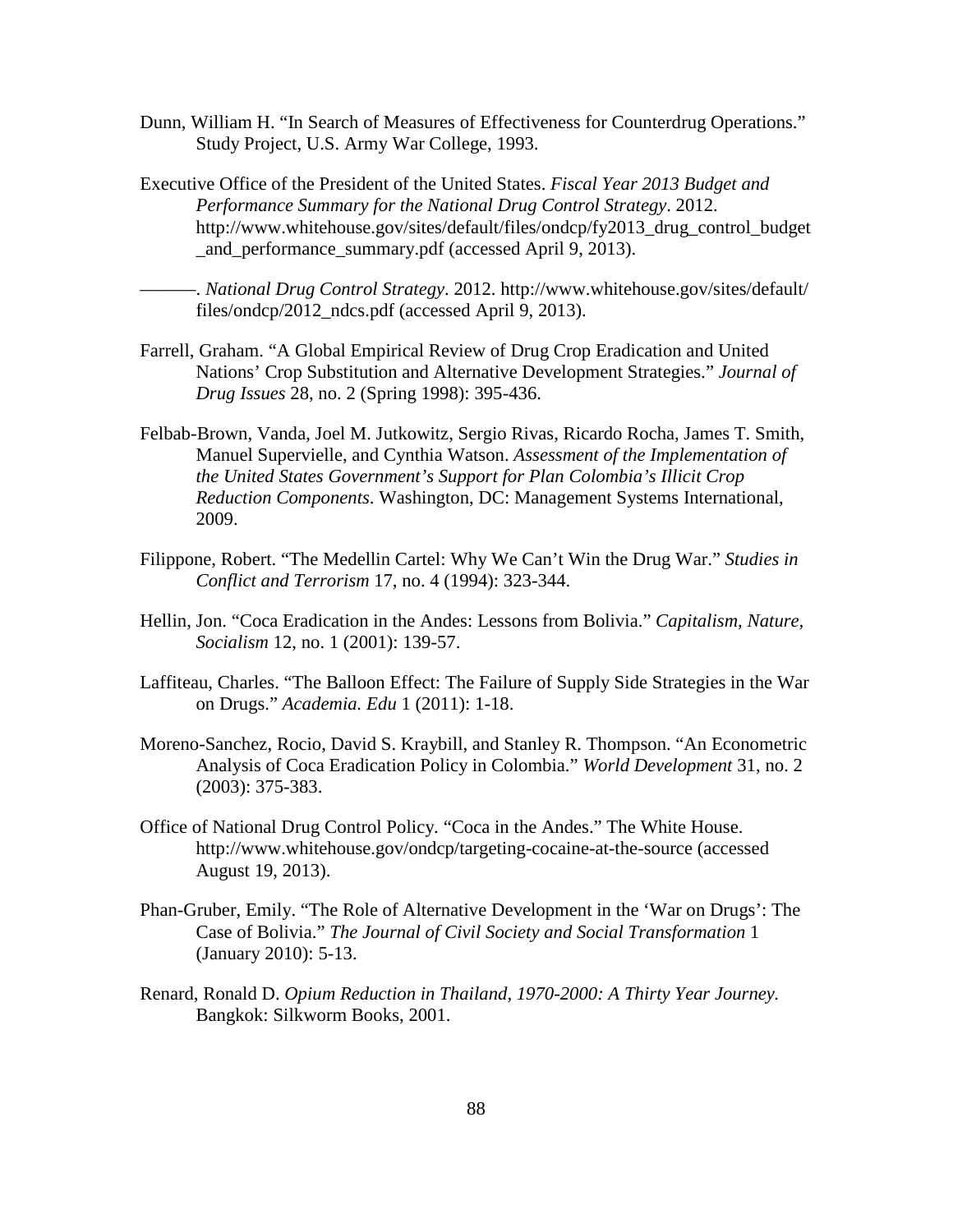- Reyes, Luis Carlos. "Estimating the Causal Effect of Forced Eradication on Coca Cultivation in Colombian Municipalities." Master's thesis, Michigan State University, 2011.
- Rouse, Stella M., and Moises Arce. "The Drug-Laden Balloon: U.S. Military Assistance and Coca Production in the Central Andes." *Social Science Quarterly* 87, no. 3 (2006): 540-557.
- Shifter, Michael. "Plan Colombia: A Retrospective." *Americas Quarterly* 6, no. 3 (2012). http://www.americasquarterly.org/node/3787 (accessed July 18, 2013).
- Thoumi, Francisco E. *Illegal Drugs, Economy, and Society in the Andes.* Washington, DC: Woodrow Wilson Center Press, 2003.
- United Nations Drug Control Programme. "Economic Viability of Alternative Development." 1999. http://www.unodc.org/pdf/Alternative%20Development/ EconomicViability\_AD.pdf (accessed August 13, 2013).
- United Nations Office for Drug Control and Crime Prevention. *Global Illicit Drug Trends 1999.* New York: United Nations Office for Drug Control and Crime Prevention, 1999.
- United Nations Office on Drugs and Crime. *Alternative Development: A Global Thematic Evaluation.* New York: United Nations, 2005.
	- ———. *Colombia Coca Cultivation Survey 2002.* Vienna: United Nations Office on Drugs and Crime, 2002.
- ———. *Colombia Coca Cultivation Survey 2003.* Vienna: United Nations Office on Drugs and Crime, 2003.
- ———. *Colombia Coca Cultivation Survey 2004.* Vienna: United Nations Office on Drugs and Crime, 2004.
- ———. *Colombia Coca Cultivation Survey 2005.* Vienna: United Nations Office on Drugs and Crime, 2005.
- ———. *Colombia Coca Cultivation Survey 2006.* Vienna: United Nations Office on Drugs and Crime, 2006.
- ———. *Colombia Coca Cultivation Survey 2007.* Vienna: United Nations Office on Drugs and Crime, 2007.
- ———. *Colombia Coca Cultivation Survey 2008.* Vienna: United Nations Office on Drugs and Crime, 2008.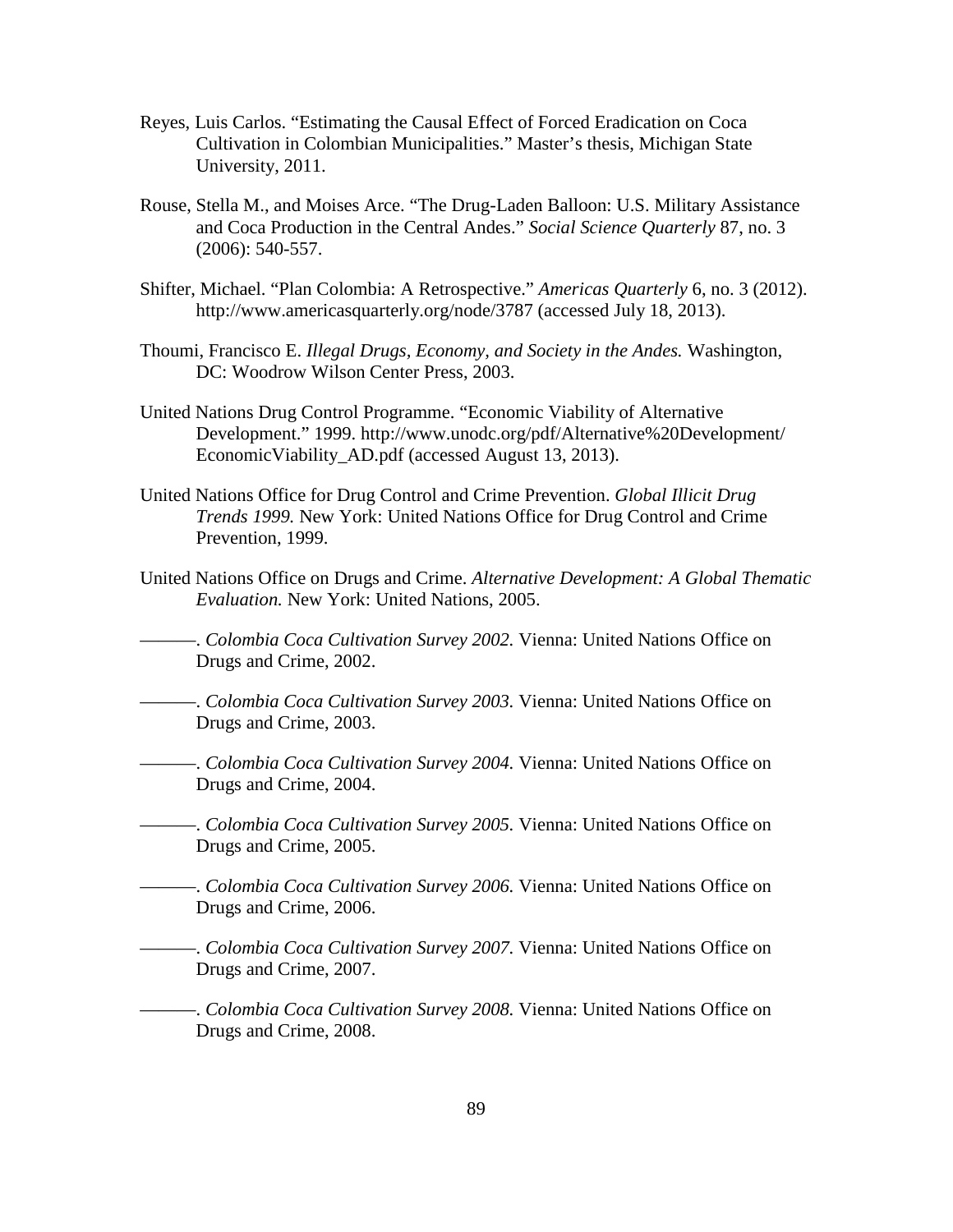———. *Colombia Coca Cultivation Survey 2009.* Vienna: United Nations Office on Drugs and Crime, 2009.

———. *Colombia Coca Cultivation Survey 2010.* Vienna: United Nations Office on Drugs and Crime, 2010.

———. *Colombia Coca Cultivation Survey 2011.* Vienna: United Nations Office on Drugs and Crime, 2011.

- ———. *Colombia Coca Cultivation Survey 2012.* Vienna: United Nations Office on Drugs and Crime, 2012.
- ———. *Perú: Monitoreo de Cultivos.* Vienna: United Nations Office on Drugs and Crime, 2009.
- ———. *Perú: Monitoreo de Cultivos.* Vienna: United Nations Office on Drugs and Crime, 2010.
- ———. *Perú: Monitoreo de Cultivos.* Vienna: United Nations Office on Drugs and Crime, 2011.
- ———. *Perú: Monitoreo de Cultivos.* Vienna: United Nations Office on Drugs and Crime, 2012.
- ———. *Perú: Monitoreo de Cultivos.* Vienna: United Nations Office on Drugs and Crime, 2013.
- ———. *Opium Poppy Cultivation in the Golden Triangle 2006.* Vienna: United Nations Office on Drugs and Crime, 2006.
- ———. *Sharing Experiences on Alternative Development.* New York: United Nations, 2009.
- ———. *South East Asia Opium Survey 2007.* Vienna: United Nations Office on Drugs and Crime, 2007.
- ———. *South East Asia Opium Survey 2008.* Vienna: United Nations Office on Drugs and Crime, 2008.
- ———. *South East Asia Opium Survey 2009.* Vienna: United Nations Office on Drugs and Crime, 2009.
- ———. *South East Asia Opium Survey 2010.* Vienna: United Nations Office on Drugs and Crime, 2010.
	- ———. *South East Asia Opium Survey 2011.* Vienna: United Nations Office on Drugs and Crime, 2011.